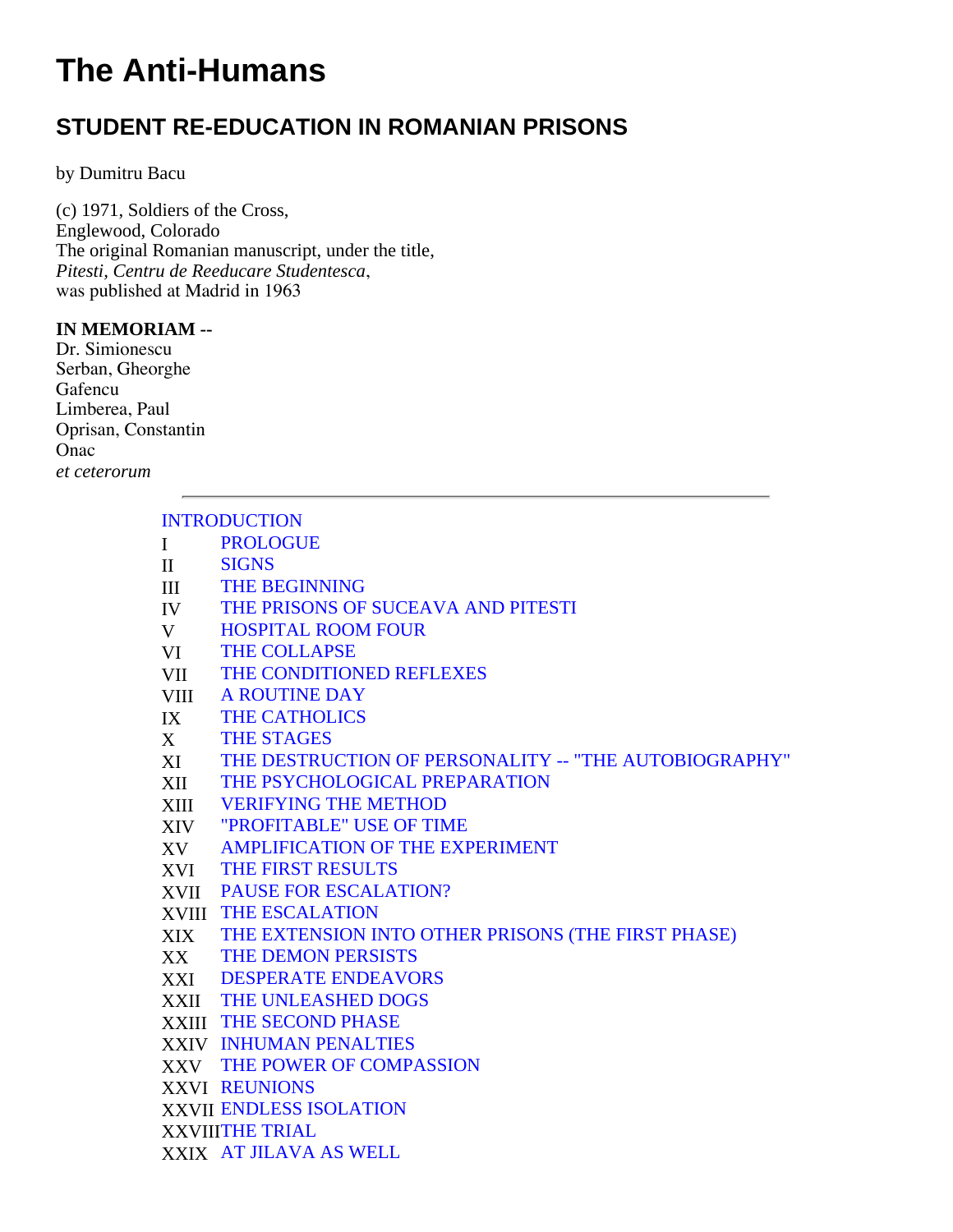#### **INTRODUCTION**

by Warren B. Heath

The author of this book, a Romanian born in Greek territory, went to Romania for his university education and there became a member of the anti-Communist organization that flourished in that nation before and during the tragic and fratricidal Second World War. After the Bolshevik conquest of Romania, the Soviets, undoubtedly on orders from their masters, maintained a pretense that their occupation was merely temporary and further disguised their purposes by keeping on the throne as King of Romania the legitimate heir, a young man who was merely a puppet in their hands, but served to give to the people an illusive hope that Romania, though devastated and impoverished, might again become a free nation. In this hope, of course, the Romanians (like many other captive peoples) were encouraged by the governments of the Western nations that had won the military victory. Those governments, especially in the United States, maintained a pretense that they were not the servants of the Bolsheviks' masters, and, whenever they deemed it expedient to administer a little verbal paregoric to their own population, manufactured oratory about "defending the Free World" and "containing Communism. " Americans, who were so charmed by those phrases that they did not notice what their own government was doing, cannot blame the Romanians (or the others) for having supposed that the official verbiage was an indication of national policy.

During the early years of Soviet occupation, therefore, the Romanian people entertained delusive hopes of eventual liberation, and the author of this book accordingly remained in Romania, his true fatherland. When he was at last arrested and imprisoned on suspicion of holding opinions inimical to Bolshevism, he, luckily, suffered only the excruciating tortures and hardships that are normal in what is called a Great Society. During his imprisonment, however, he had by chance an opportunity to learn of an experiment conducted on a select group of young men, and he had the acumen and patience to discover precisely what that experiment was. In this book he discloses for the first time the facts about a practice of which the peoples of the West still know nothing.

Bacu speaks only of what he knows -- of what he witnessed with his own eyes and learned from the lips of men who had, despite themselves, been stripped of their humanity by an infallible scientific technique. His subject, therefore, is what the Bolsheviks secretly did to human beings in the prison at Pitesti[1] from 1949, when the experiment began, to 1951, when it seems to have been temporarily discontinued for some reason unknown.

What is described in these pages is not, however, an isolated event. Everyone who has had experience in military intelligence dealing with the Bolsheviks, or who has made a close study of information that is available from little known but authentic sources, will recognize in Bacu's pages a detailed description of a technique that the implacable enemies of mankind have used in many lands -- perhaps in all countries that are officially Communist -- for many years. The military intelligence agencies of Western nations have long known that a film demonstrating basic Pavlovian procedures was produced in Russia for training the Bolshevik secret police in 1928, and that the intelligence service of at least one nation succeeded in obtaining a copy of that film. After the notorious "purge" trials in Russia in 1936, when the masters of that country for some reason thought it advisable to exhibit to the world their ability to elicit the most incredible confessions from highly-placed and hardened Bolsheviks, intelligent observers naturally wondered what means could have been employed to produce such amazing results. Certain Western intelligence services sought to ascertain what means had been used, and eventually ascertained them in sufficient detail to show that the essentials of the method were precisely those that Mr. Bacu has described for us.

Military intelligence services naturally do not publish what they have learned by their secret and often perilous operations. Perhaps the first hint of the new method given to the general public came from George Orwell, who, in his *1984*, portrayed the internationalists' Utopia and described some parts of the Communist technique,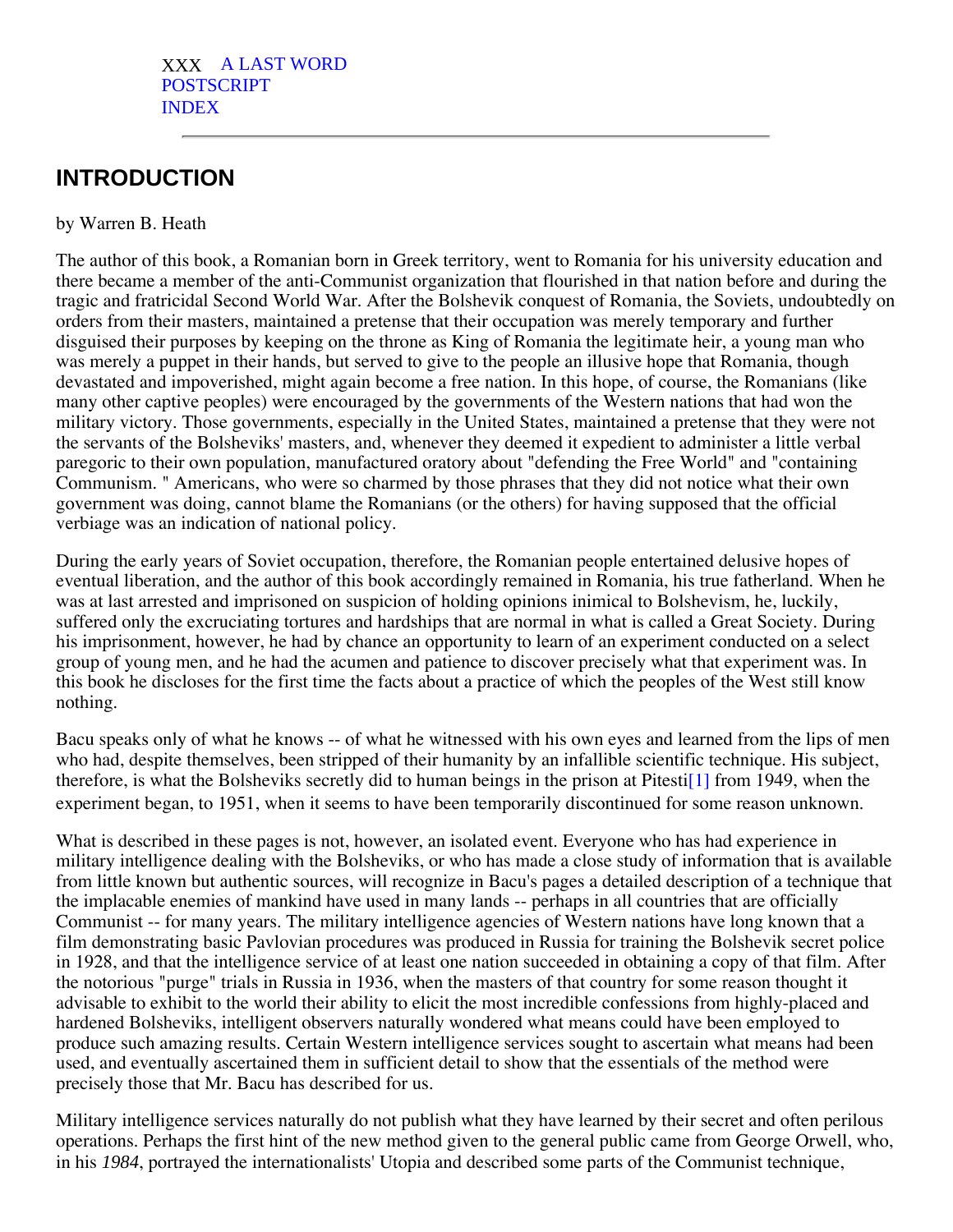eliminating much that was too realistic for the taste of the reading public at that time, and replacing it with some episodes that could give a dramatic touch to what was in reality unspeakably vile and interminably monotonous. From *1984*, however, an alert reader could have surmised much that was left unsaid. Since then, confirmatory evidence has become available from many sources, often fragmentary, for victims who have the stamina to tell what was done to them may nevertheless be understandably reticent about the worst aspects of the degradation imposed on them. They often censor their reports, to avoid harrowing unendurably the feelings of a humane reader or arousing total disbelief in tender-minded individuals from whom miseducation or innate sentimentality has concealed the ultimate horrors that lie hidden in creatures anatomically indistinguishable from human beings.

It almost never happens that we have a report from a survivor who at the time observed and interviewed the piteous victims of scientific bestiality, but, by a lucky chance, himself escaped the traumatic and mind-destroying shock of the torments they had undergone. That is what makes the book here translated from the Romanian unique. Bacu, to whom we owe our only authoritative report on the "Pitesti Phenomenon,"[2] was such a survivor.

In these pages, the reader will, for the first time, have at his disposal a fairly complete account of Bolshevik techniques of dehumanization, including some details, here mentioned as delicately as possible, of which we do not like to think. On these, Bacu does not insist, but you will see their import. One aspect concerning which he is silent is the sexual torments that form a standard part of the Bolshevik method. That is a large omission, but scholars who have had the fortitude to study the works of the celebrated "Marquis" de Sade<sup>[3]</sup> and his peers will readily perceive what was involved, while a specific report here would not only sicken most readers, but would prevent the distribution of this book through the United States mails. [4]

This account, as I have said, deals with prisons in Romania, but the procedures used there have been and are used wherever the anti-humans have gained control. Identical procedures, together with such improvements as may have been suggested by their experiments and delights in Romania and other captive nations, will be used everywhere that their power is extended -- including, of course, the United States, if that nation reaches the goal toward which it is presently moving at a vertiginous speed.

If the Americans succumb, they will remember this book as a prophecy that was completely fulfilled.

Apart from its value to Americans as foreshadowing things to come -- certain to come, if the operations now in progress in the United States are carried to a successful conclusion -- this book, although not couched in the technical terminology of psychology and psychiatry, should be of absorbing interest to everyone who, regardless of his political desires or prognostications, is sincerely interested in study of the human consciousness. It delineates the result of a crucial experiment that could not have been performed on Occidentals outside Soviet territory.

This book is a landmark in the broad field now generally designated by a term adapted from the Russian, *psychopolitics*. Psychopolitics, a technology rather than a science since it is a practical application of data obtained by research in several sciences, may be defined as the art of controlling a nation by controlling the minds of the politically dominant majority of its population.

As a designation, psychopolitics is preferable to *psychological warfare*, which, though correct, is often taken to mean only operations directed against an enemy nation in the course of armed conflict. An excellent example of such propaganda attacks is President Wilson's famous "fourteen points," a group of fairy-stories about the peace and justice that the American Santa Claus had in his bag for good little boys and girls in Europe. [5] That high-sounding nonsense, which seemed plausible to persons addicted to idealistic fantasies and romantic fiction, is credited with having broken the will of the German people and induced them to surrender in 1918, after which, of course, it was easy to inflict on them suffering and starvation, Bolshevik outbreaks, and finally a monetary inflation so enormous that the international people then in Germany could "legally" appropriate most of the property in Germany that they had not already acquired, "legality" being observed by handing a few American dollars to famished and despairing Germans in return for land, buildings, or factories worth a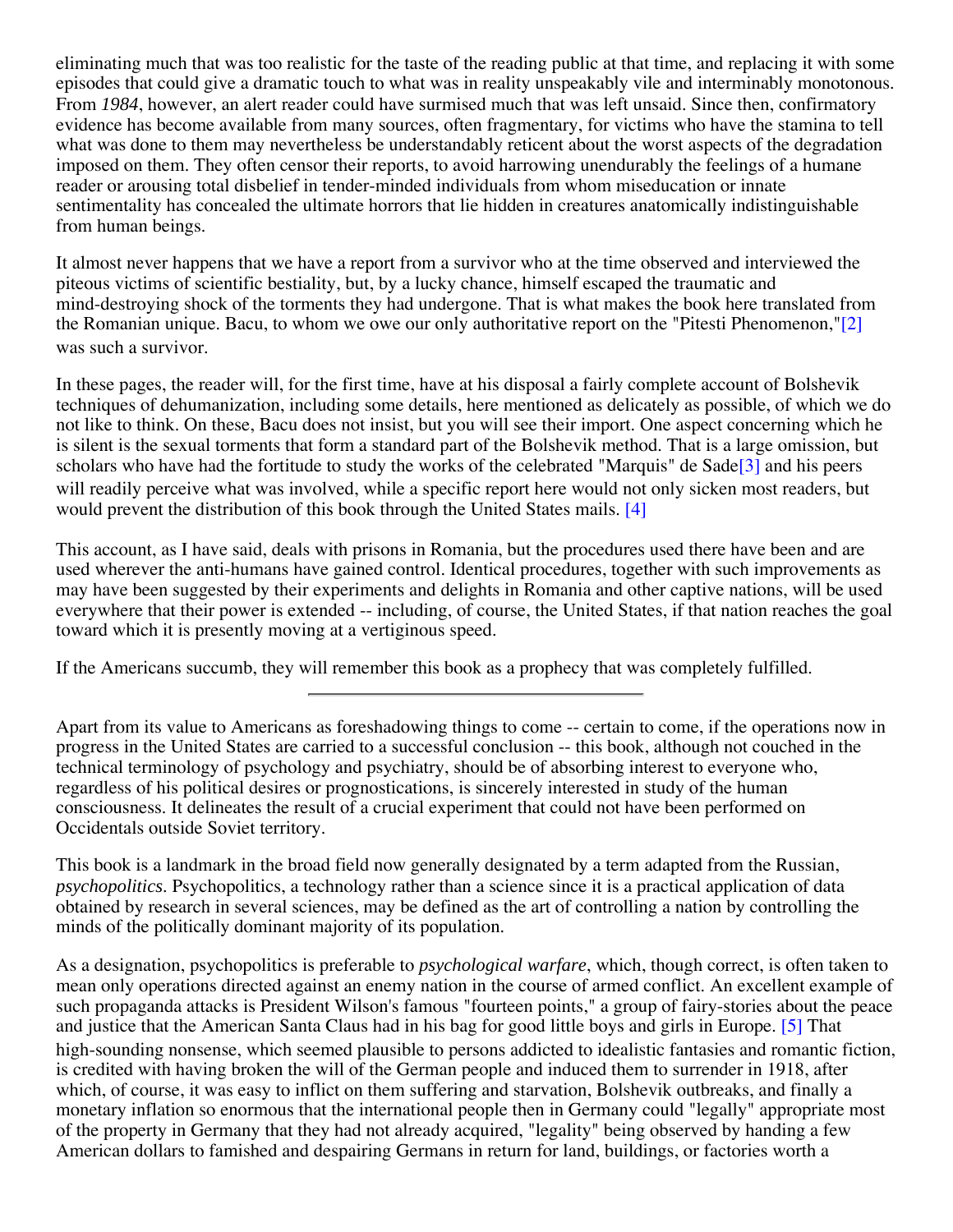thousand or a million times that price.

The "fourteen points" are justly regarded as one of the great triumphs of psychological warfare, but under modern conditions verbal bombardments, unlike artillery fire, cannot be aimed in one direction. Clever as the "fourteen points" were, we may legitimately wonder whether they would have made the German populace simper, if the populace had not been made susceptible to such gabble by the long and patient work of enemy aliens and their hirelings. What is more significant, substantially the same drivel was used, through Wilson and other mouthpieces, to pep up the American people and make them glad to furnish cannon fodder and money to "make the world safe for democracy" by devastating Europe in a "war to end wars. " Wilson's ideological barrage was directed against Americans as much as against Germans, and we may wonder which nation, in the long run, was the more damaged.

Under modern conditions, psychological warfare is necessarily waged by a government against its own subjects and only secondarily against a foreign country, and the real beneficiary is invariably the international nation that controls both sides in the war that it has arranged for its own purposes. Only if we keep that fact in mind can we use the term *psychological warfare* correctly.

The tactical and strategic use of psychopolitics that the Soviet recommends to its allies and agents in the United States and other nations of the West yet uncaptured has been set forth in a remarkable document of which several copies appear to have reached the United States in the 1930's and later. It is most widely known and generally available as a booklet, *Brain-washing, a Synthesis of the Russian Textbook on Psychopolitics*, with an introduction by the Reverend Mr. Kenneth Goff, who was a member of the Communist Party in the United States from 1936 to 1939, and who had studied psychopolitics in a special Communist training school in Milwaukee. He states that the textbook, although issued for the use of English-speaking students in Lenin University, was also "used in America for the training of Communist cadre. " An almost identical text was obtained from a confidential source in 1955 by a Professor Charles Stickley of New York City and published in that year. [6] A quite similar text, with only minor variations, came into the possession of Mr. Louis Zoul, the well-known author of *Thugs and Communists*, who published in *The Soviet Inferno* the greater part of the text divided into short sections, each of which is followed by copious corroboration from many sources, such as Anatoli Granovsky's *I Was an NKVD Agent* and Captain Robert A. Winston's *The Pentagon Case*, as well as letters from individuals who escaped from Cuba and other proletarian paradises. [7]

In the publications before Mr. Zoul's, the text is preceded by a commendatory address, evidently delivered at Lenin University by Lavrentiy Beria, the Jew who was Head Butcher in the Russia satrapy from 1938 -- when he liquidated another Jew, the unspeakable Yezhov -- until 1953, when he was in turn liquidated by another and even more ferocious Jew. The date of the oration is not given, but it would seem to be earlier than 1938 and to come from the time when Beria, in addition to feeding his blood-lust in Transcaucasia, was presiding over the manufacture of "historical studies" for the use of educated simpletons in the United States and elsewhere.

The "synthesis," which deals with the uses of psychopolitics rather than techncal details, is obviously a condensation and omits most of the Marxist jargon with which admittedly Communist publications for the general public are almost invariably larded. [8] It does, however, maintain the pretense, discarded only on the very highest levels, that psychological warfare against Western nations is directed from Moscow in the interests of Russia, and that the goal is the destruction of "capitalism. " The text, though candid enough in treating the American people as enemies who must be destroyed or enslaved, was evidently designed for students who would forget that the Bolshevik capture of Russia was, of course, planned, financed, and directed by the Schiffs, Warburgs, and other wealthy Jews then living in the United States who used their control over the governments of Germany, Great Britain, France, and the United States to ensure the Bolsheviks' triumph over the Russians. [9] The students were also expected to believe or pretend that "capitalism" included the international lords of finance, who have always found their Soviet colony an extremely profitable investment both in itself and as a means of exploiting their control over the money and banking of nations that are told that they are "free. "

The text of *Brain-washing*[10] deals primarily with means of inducing insanity or idiocy in selected victims and is thus directly relevant to the Pitesti experiment described in the present book. It is not, however, a complete treatise, even in outline, of psychopolitics; it barely alludes to very important weapons of psychological warfare.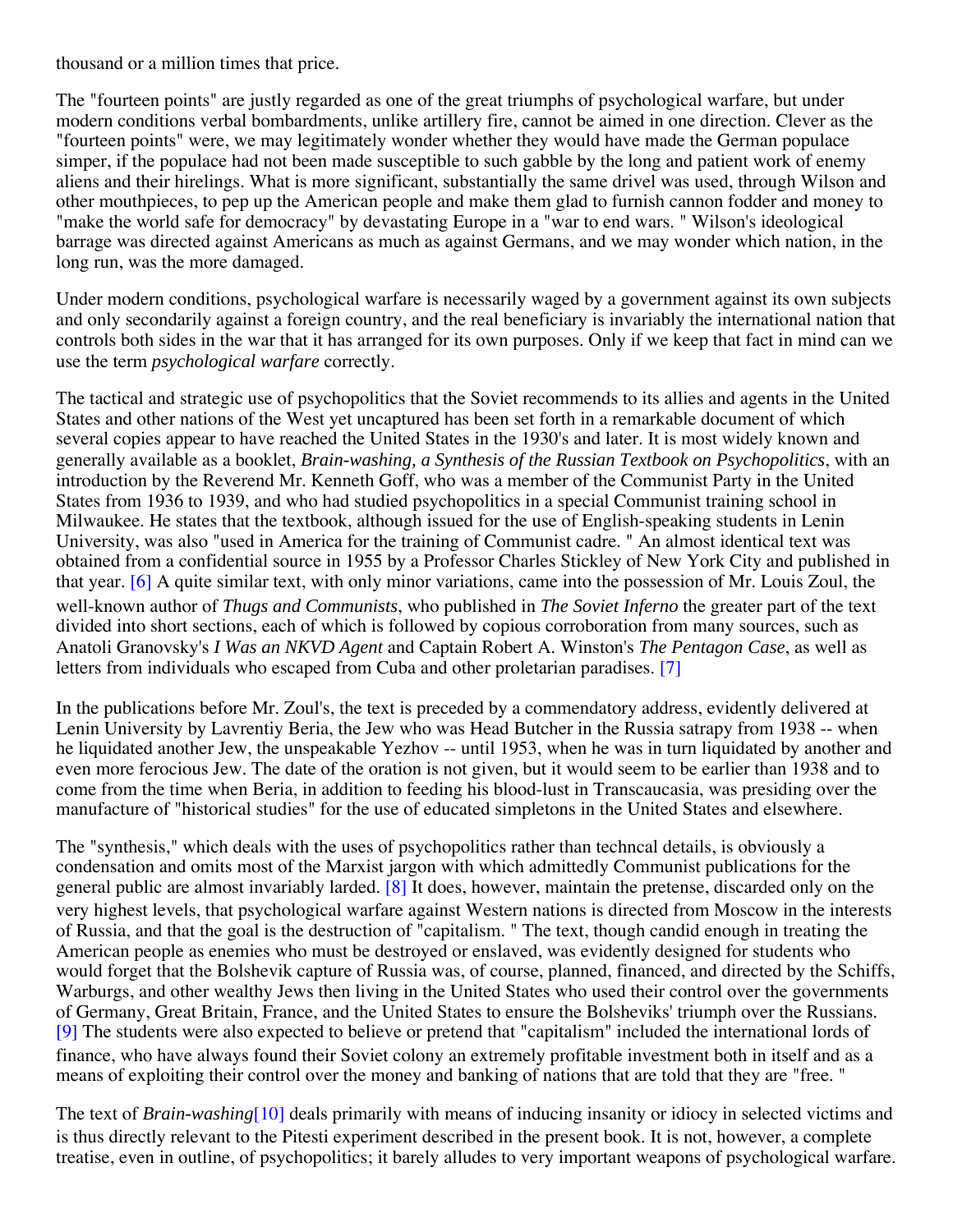We cannot digress to discuss those weapons here, but no one should overlook the efficacy of scientifically produced propaganda[11] in the United States, where it is virtually a monopoly of the Jews, who, through advertising, can control the ever diminishing number of newspapers, periodicals, and broadcasting stations that they do not own outright. The best strategic propaganda is produced by manufacturing impassioned argument and violent controversy on "both sides" of a given question, so that the public accepts as unquestionable fact everything that both sides" in the contrived controversy seem to take for granted.

Propaganda, if properly used, can always control a majority of a given population, but will always be ineffective against both the critical intelligence of independent minds and the faith of a religion that the propaganda line openly contradicts. Although the minds can usually be hired, and theologians can be employed to "modernize" the religion, there will always be troublesome exceptions, even after a century of strenuous effort. In the conquest of a country by psychopolitics, the exceptions must be put under physical restraint and either liquidated or made harmless imbeciles or, if possible, converted into useful zombies.

This is the problem with which the text of *Brain-washing* is principally concerned, and with particular reference to the United States, where naked terrorism through the government was impossible in the 1930's, and is not yet feasible, even today. The principles expounded in the text and the methods suggested are indisputably authentic: they are the standard Soviet application of the discoveries made in Russia, before the Bolshevik conquest, by Dr. Ivan Petrovich Pavlov, whose scientific talents the shrewd Bolsheviks were able to take over and put to their own use. [12] You will find the essentials stated in the text.

The "synthesis" of the textbook on psychopolitics recommends and prescribes for use against Americans a propaganda campaign for "mental health" to obtain from the stupid Americans acquiescence in legislation to authorize the "legal" kidnapping of troublesome Americans and their incarceration in prisons (to be called "hospitals") in which "trained psychiatrists" of alien origin and their brutish assistants can induce insanity, Imbecility, or, if necessary, death by means of scientific tortures, especially "electric shock therapy" (which can be used to break the backbone), or mind-destroying drugs, such as the now famous L. S. D., which was only later produced by the Weizmann Laboratories in Israel and shipped to the United States for surreptitious sale to adolescents and children whose minds had been given a preliminary conditioning in the public schools.

In the 1930's, the "mental health" scheme would doubtless have seemed preposterous and ridiculous to the stolid and happy-go-lucky Americans, if they had heard of it. It has now, however, been almost completely implemented, and has already been used in a considerable number of cases, a few of which have attracted some little attention, especially that of the abduction of General Edwin A. Walker, which failed because he had prominent friends who acted before he could be destroyed, of Frank Britton, who had dared to criticize Jews and was effectively silenced, and of the journalist, Fred Seelig, who, through a miscalculation, was prematurely released and had time to narrate his experience in print before he died. [13] We may expect, however, that the procedure will be used with increasing frequency and less secrecy, and that soon it will be mere routine for Americans who make themselves obnoxious to their masters (for example, by claiming that the "United Nations" or the Federal Reserve System or the Marxist income tax is "un-Constitutional," or by pretending that God's People do not have a right to use lesser breeds for their own profit and fun) to be hauled to Springfield, Missouri, or some other equivalent of Pitesti on the western side of the Atlantic, and there, with "loving care," be restored to "mental health" as vertebrate vegetables.

Despite the panoply of refined techniques, such as surgical operations on the brain ("lobotomy"), excruciating electrical torments, and subtle drugs, it is noteworthy that even in the United States at the present time the favored procedure is to subject inconvenient Americans to a kind of physical degradation of the same kind as that used at Pitesti, though, for some reason, less intense and systematic. A typical case is that of the American journalist, who, having come upon evidence that compromised the nest of homosexual perverts in Washington, was kidnapped by a U. S. Marshal and hustled to Springfield, Missouri, where he was stripped and thrust naked into a small cell, of which the floor and three sides were of rough concrete, while the fourth was a ponderous steel door. There was no furnishing of any kind in the cell, and only two openings, one a round hole in the floor leading to a sewer, and the other a ventilator, through which were sent blasts of frigid air alternating with shrill, deafening, cacophonous, and rhythmically disoriented "music," intended both to damage the auditory nerves and to make sure that the poor wretch in the cell could not possibly fall asleep as he stretched his naked body on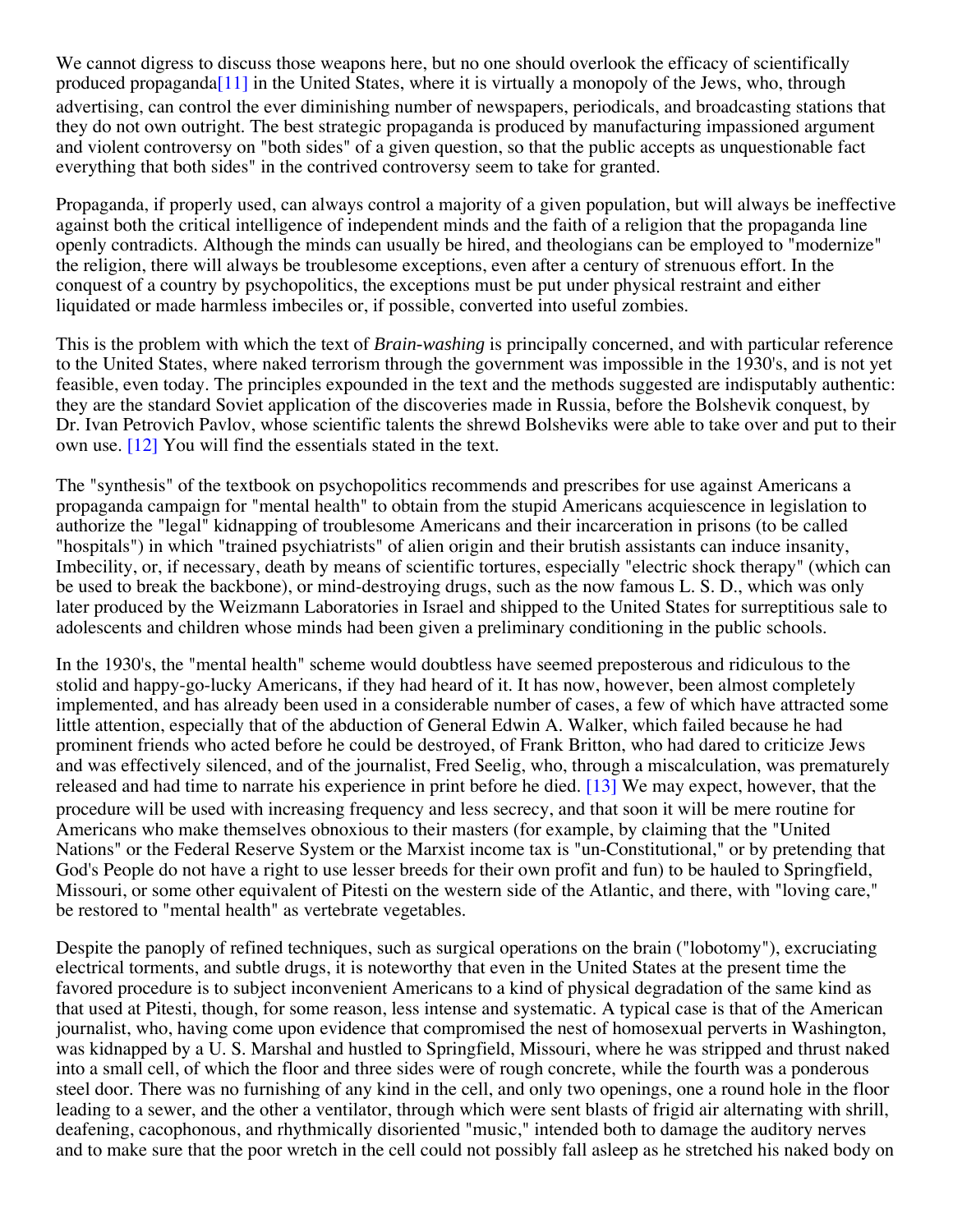the rough concrete. Naturally, the victim's skin, abraded by the concrete, soon developed open sores, and his despairing mind eventually took refuge in periods of total stupor that even the howling din coming through the ventilator could not break. After being deprived of food and water for three days and nights, the victim was forced to obtain them by crawling on his hands and knees in minimum time to a pot placed on the sill of the briefly opened door. [14]

In the United States it has thus far been necessary to use a certain amount of discretion and pretense in the destruction of anti-Communist nuisances, but in Romania, after the completion of the take-over, more effective secrecy made precautions less necessary.

The Pitesti experiment dispensed with such complicated and expensive paraphernalia as electrical apparatus, brain surgeons, and specially prepared drugs. It used only the simplest tools, everywhere procurable: clubs, the bestiality of degenerates, the weakness of human nature when attacked by Pavlov's methods. The results of the experiment were, as you will see, impressive and appalling. They proved that *no one* could resist the techniques of the Anti-Humans, but whether the experiment was *entirely* a success is a question that must be left to your decision on the basis of your estimate of what the experimenters hoped to discover or prove, while a critique of their methodology must be left to the few Occidentals who have expert knowledge of psychobiological processes.

What no reader of this book can fall to perceive, if only for a moment before he tries to forget the "unthinkable," is the unspeakably vile and sadistic lusts of the contrivers of the experiment at Pitesti -- appetites so foreign to everything that he regards as human that the creatures who are animated by them can be described only as the "enemies of mankind," or, concisely, as the *Anti-Humans*.

What is described in this book happened in Romania after the Bolsheviks discarded the pretense that they were tender-hearted humanitarians bringing "equality" and "civil rights" to the downtrodden victims of the wicked "Fascists" and "anti-Semites. " Before and even after the Anti-Humans stopped dissembling, some Romanians were, by foresight or good luck, able to escape westward, and even to make their sufferings known, as Mr. Bacu has done in this book, to peoples not yet imprisoned.

When the United States has progressed to the point reached by Romania in 1948, there will be no place on earth to which Americans can flee, and there will be no one to hear their screams.

All that remains to be said to introduce Mr. Bacu's book to American readers can be expressed in a few pages giving such information about Romania as will enable Americans to appreciate the *human* drama -- the pathos and the tragedy -- of this narrative.

Romania was for centuries, even while it was under the comparatively mild and humane oppression of the Moslems, the easternmost land of the West. The nation was born of the Roman conquest of Dacia (101-106), and there Rome left an imprint that has thus far been indelible and a spiritual heritage that survives in the heart of the people.

The civilization of Romania was the civilization of the West. The names of men and places may be unfamiliar to your eyes, but the people you will recognize as your own kind and their thoughts will be the thoughts of the Christian West.

There is, however, one peculiarity of Romania that requires some preliminary explanation, for it is the very opposite of what contemporary experience in the United States -- and, for that matter, in most Western nations to varying degrees -- makes us take for granted.

The persons whom the Bolshevik beasts selected for dehumanization were a clearly defined group: university students. That was because in Romania, in sharp antithesis to what we see in the United States today, university students were a highly respected elite and included men who combined the vigor and ardor of youth with unsurpassed patriotism and a lucid conservatism, intellectual and religious.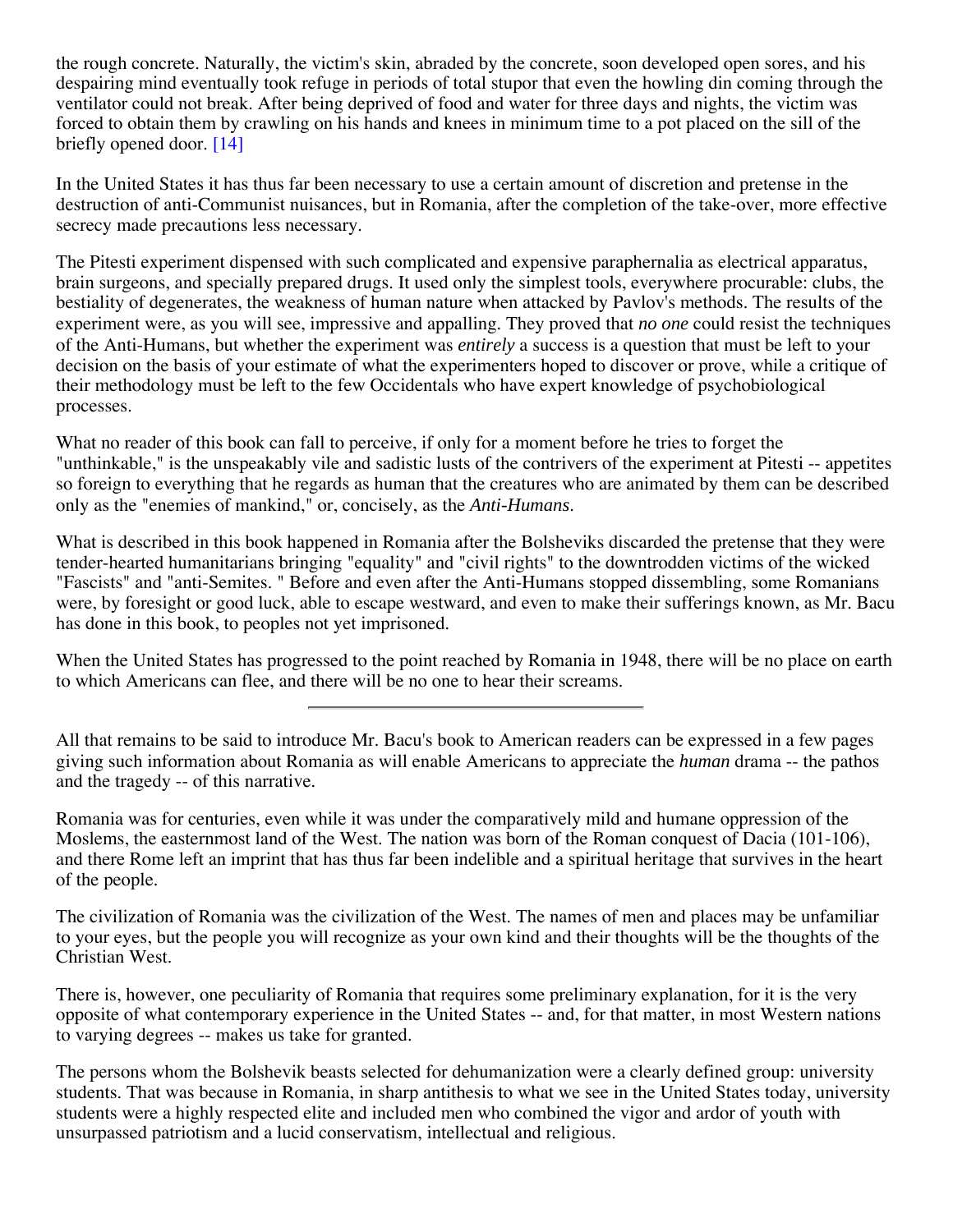This fact, which will seem so paradoxical to Americans today, was the result of two concurrent factors.

Romania was essentially a land of peasants with limited industrial and commercial classes. The four universities, at Iasi (founded by Prince Cuza in 1860), Bucharest (founded in 1864), Cluj (1872) and Cernauti (1875), each divided into several faculties (theology, philosophy, letters, science, law, and medicine), were open to all who had completed their studies in a lyceum (*liceu*, translated 'high school' in the present book). The lyceum had relatively high standards, requiring, for example, the learning of French and German as well as either Latin and Greek or English and Italian, and weeded out the intellectually incompetent. [15] Only a small fraction, therefore, of Romanian youth entered the universities, and consequently a considerable prestige was attached to the very word *student* (i. e. university student, since a pupil in a secondary school was an *elev*). It suggested a considerable intellectual ability and a serious purpose, for the students in Romanian universities were, for the most part, the children of hardworking peasants or of earnest professional men; the scions of the wealthy more often than not went abroad for their education.

To this fact we must add a second, that will be even more astonishing to the American reader. The Romanian universities were as much centers of ardent patriotism and conservatism as American colleges, in the period of 1920-50, were centers of internationalism and socialism. The prevailing atmosphere of staunch conservatism also distinguished Romanian universities from other European universities. For this there were several reasons.

Romania was essentially an agrarian country and a large percentage of the *studenti* had had closer contact with the realities of life than was usual in Germany and France. More important, Romania was a small nation with a clear consciousness of its national individuality as a Western nation, tracing its origins to the Roman conquest of Dacia, and encompassed by peoples of Byzantine, Slavic, or Oriental traditions. It had stubbornly maintained that consciousness through centuries of alien domination, attaining a precarious and transient independence in 1600, only to fall again under the rule of the Turks. After numerous interventions by Russia, the enemy of Turkey, and after many episodes of valiant resistance to both Russians and Turks, Romania, formed by the union of Wallachia and Moldavia, gained autonomy in 1859, but remained under the suzerainty of the Turkish Sultan, and did not become fully and formally independent until 1881. Independence so recently attained and constantly threatened remained in the Romanian mind the precious guerdon of nationality at a time when the larger nations of Europe were taking themselves and their prosperous perpetuity for granted.

Romania, moreover, had Russia on its eastern frontier -- Russia which, in 1812, had seized and annexed Bessarabia, a region containing a large population of Romanian blood. After the International Conspiracy captured Russia in 1917, Romanians could not fail to know what the beasts did in Russia and especially in Bessarabia. Moreover, it was the Romanian army that in August 1919 occupied Budapest and freed Hungary from the unspeakable vermin led by Israel Cohen, alias Bela Kun. The Romanians knew what Bolshevism was, and whence it sprang. In the United States, separated from the reality by thousands of miIes and an infected press, many stupid or cunning professors could gabble about a "noble experiment" and a "people's regime," but in Romania such nonsense, so utterly at variance with observed reality, was recognized as either asinine or criminal.

To these considerations must be added another equally important. Although, as was to be expected, Romanian universities naturally tended to imitate the far older and venerable universities of the great European powers, especially Germany and France, there was a significant difference that limited the more deleterious aspects of that influence. The faculties of Romanian universities, especially Iasi and Bucharest, were predominantly composed of Romanians, whereas, of course, elsewhere in Europe university teaching had been invaded by large contingents of the international people. Before the Treaty of Adrianople in 1829, the Jews, for the most part, had ignored Romania, an impoverished land under Turkish rule, and had by preference swarmed into nations where the prospects of easy pickings from the natives were far more attractive. [16] After 1829, hordes of Jews came over the borders, but, despite various efforts by France and Germany to procure for these intruders in Romania the privileged status they enjoyed elsewhere, Jews were, for all practical purposes, debarred from citizenship until 1923, when the Romanian government then in office yielded to the pressures of the "great powers. "[17] It thus happened that in Romania, unlike France and Germany, the universities were still largely staffed by men who in mind and spirit belonged to the nation, and they were not dominated by an alien race whose members can, with the facility of chameleons, take on the color of whatever the environment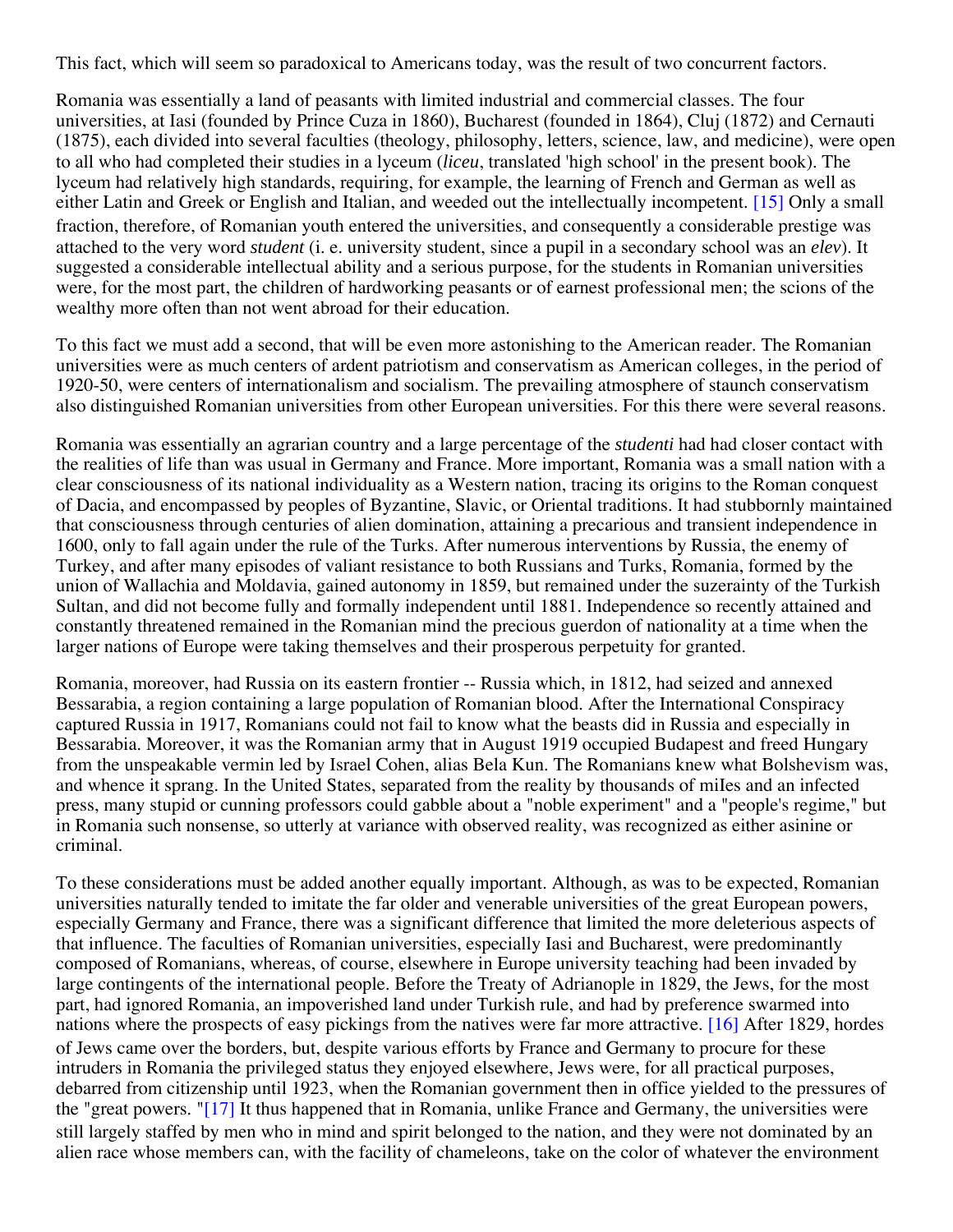in which they choose to reside. In Romanian universities, therefore, patriotism was intellectually respectable, and, on the whole, taken for granted until 1918.

After 1918, although faculties remained largely Romanian, the situation became confused. Some professors seem to have been either bemused by the glib patter of Marxism, a "doctrine" cleverly designed to addle mediocre brains that can be fascinated by pseudo-intellectual verbiage, or intimidated by the Bolsheviks' boast that they represent a mysterious but irresistible "wave of the future. " Many others, perhaps fearing for their comfort or lives, concealed their real sentiments and remained silent or took refuge in ambiguous pronouncements. A few, however, fearlessly maintained Romanian traditions and asserted their intellectual integrity. They provided the inspiration for the patriotic and conservative movements among the university students.

The reaction of the students was doubtless hastened by a simple sociological pressure. The Jews, although they were numerically only a small part of the population even after the great influx at the end of the World War, swarmed into the universities and began to jostle out the natives. According to the official statistics, for example, in the spring semester of 1920 at the University of Cernauti there were enrolled in the College of Philosophy 574 Jews and only 174 Romanians; in the College of Law, 547 Jews and 234 Romanians. At the University of Iasi 831 Jews were enrolled in the College of Medicine as against 556 Romanians, and in the College of Pharmacy, 229 Jews and 97 Romanians. [18] These are, of course, some of the most striking disproportions, but everyone will see why, especially in such academic institutions, young Romanians, finding themselves a minority amidst a throng of pushing, versipellous, and disputatious aliens, and doubtless also often finding themselves eclipsed scholastically by the mental agility and Oriental subtlety of the Protean race, should have turned ardently to patriotic movements.

There was a further development that will be even more astonishing to the American reader. It may be that before the First World War in Romania, a largely peasant nation but recently emancipated from Moslem control, Christianity retained a greater vigor and commanded a more general piety than in other countries of Europe, though it would be difficult to make an accurate comparison between Romania and, for example, Brittany, Bavaria, or Piedmont. Romanian universities were, of course, profoundly affected by the intellectual climate of the great European universities and necessarily reflected the dominant attitudes of thought, from German "idealism" to the "religion of humanity" preached by Auguste Comte in his more lucid intervals; from the stern pessimism of Schopenhauer to the graceful and universal irony of Anatole France. To a very large extent the intellectual life of Europe was dominated by the attitude that Christianity was an historical phenomenon characteristic of an age whose passing one might view with joy, indifference, or regret, but which, whether for better or worse, was passing ineluctably away: religion was a waning superstition that still had power only over the uneducated. These currents of European thought necessarily affected educated Romanians, who, as a matter of course, read and wrote French fluently and, in many cases, German also.

Romanians will, no doubt, variously estimate the direct effect on their intellectual life of the dire and immediate menace of Bolshevism in the period that followed the First World War. Certainly all intelligent Romanians could see that their enemies were anti-Christian -- were in both word and deed frantic enemies of the Western World, whose culture had for fifteen centuries been specifically Christian, and whose nations had been so distinctively set apart from others by their religion that they had been little conscious of the underlying racial unity of the West. In the 1920's, it must be remembered, Bolshevik propaganda was stridently anti-Christian, denouncing religion as "the opiate of the people," signalizing its victories by massacring ecclesiastics, defiling shrines, and converting churches into stables or warehouses, and teaching militant atheism in its schools. [19] It was not until much later that the Bolsheviks could implement on any extensive scale their other and complementary technique of utilizing renegade ministers and priests to spread the germs of Bolshevism under the guise of a "social gospel" or "ecumenical Christianity. " Until 1930, at least, the established Christian churches were almost universally regarded as a bulwark against the International Conspiracy. Furthermore, in 1919, the multitude of Jews residing in Romania, deeming a Bolshevik victory imminent, had prematurely and indiscreetly dropped their pretense and appeared openly as the instigators of "proletarian" riots and sabotage, and the suborners of violence and treason, not troubling to disguise their eager anticipation of a glorious butchery that would put the natives in their place. Thus the fundamental and necessary hostility between Christianity and the various doctrines of Judaism again made Christianity the symbol of Romanian nationalism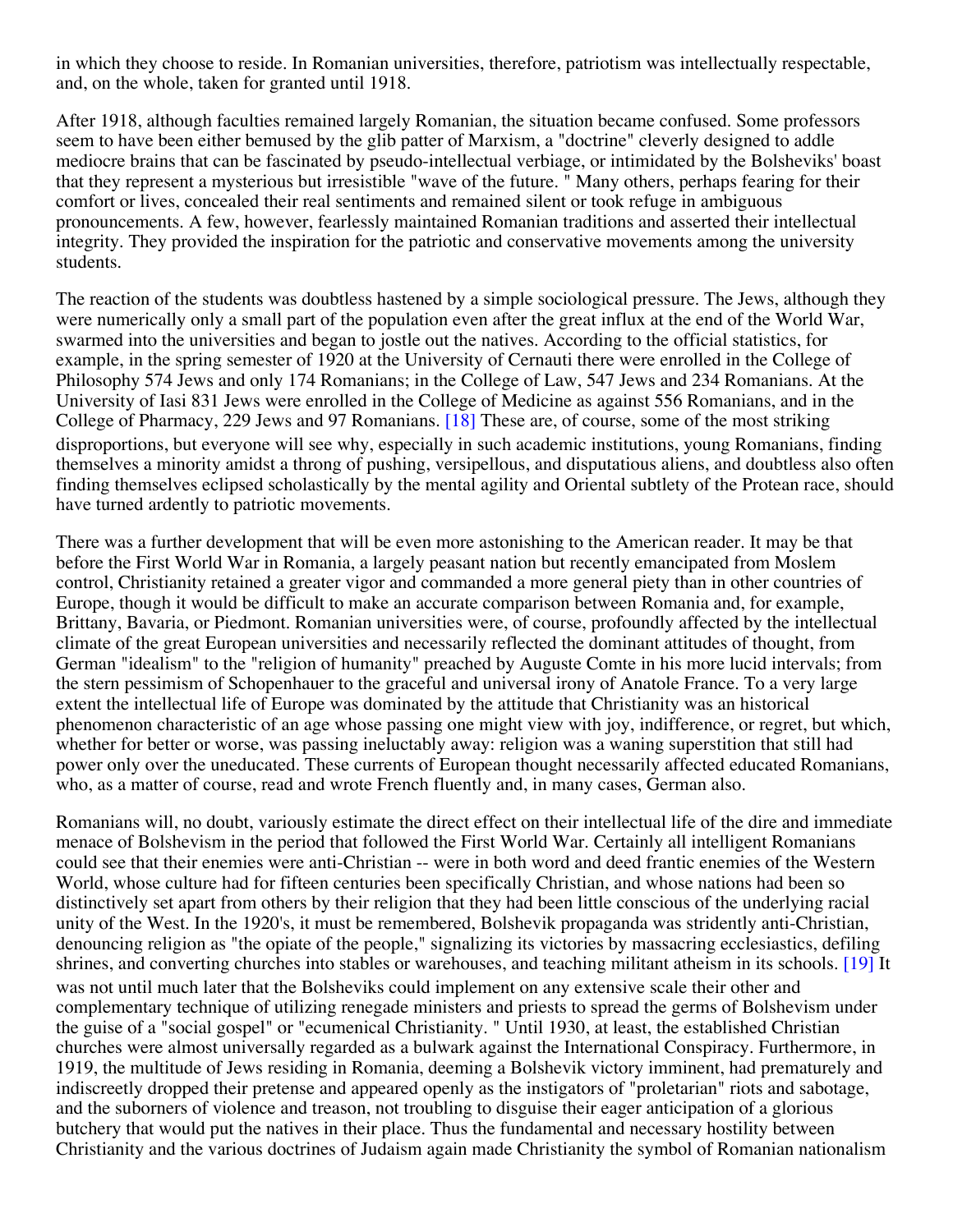as opposed to its foreign and domestic enemies.

In these circumstances, it was only to be expected that Romanian patriotic societies would be specifically Christian, but some, I suspect, used Christianity primarily as a symbol of their purpose. The first of the patriotic organizations was the Guard of the National Conscience (*Garda Constiintei Nationale*), founded by Constantin Pancu, a simple steelworker whom his fellows elected their leader, primarily to expose the nonsense of the "proletarian" propaganda with which the Bolsheviks were trying to confuse and utilize Romanian laborers -- for the invariable but concealed Bolshevik purpose of ultimately reducing them to brutalized slavery.

In 1923, the National Christian Defense League (*Liga Apararii Nationale Crestine*) was founded by one of Romania's most distinguished scholars, A. C. Cuza, Professor of Law in the University of Iasi, with the discreet support of the internationally known historian, Prof. Nicolae Iorga, who is, perhaps, best known in the United States for his *History of the Byzantine Empire*, which has appeared in several English editions. [20] A league headed by scholars of such eminence naturally had great prestige among university students and educated men in general and it became a force of very considerable political importance, particularly after it merged in 1935 with the political party headed by Octavian Goga, prominent poet, litterateur, and statesman. Although the National Christian Defense League sought the support of the sincerely religious, its inner direction was rationalistic, basing its avowed hostility to Jews and Bolsheviks on historical and scientific grounds. From all that I can learn, Professor Cuza's creed was essentially the elegant scepticism of Renan. Professor Iorga's historical works treat Christianity with a cold objectivity. And Octavian Goga, if correctly quoted by Jerome and Jean Tharaud, seems to have held at heart a view of Christianity similar to that set forth in Nietzsche's famous *Genealogy of Morals*. [21]

The greatest influence over the Romanian students at this juncture was undoubtedly exerted by Corneliu Z. Codreanu, the son of a teacher in a Moldavian secondary school. Born 13 September, 1899, he prepared himself in law at the University of Iasi, where he studied under Professor Cuza, and he later studied abroad in both Germany and France. A man of iron will, exalted faith, and ardent patriotism, Codreanu, after participating in the Guard of the National Conscience from its inception and in the National Christian Defense League, founded on 24 June, 1927 the Legion of Michael the Archangel (*Legiunea Archangelului Mihail*). The organization's principles -- an unlimited love of country, a code of personal honor and moral intransigence, the reciprocal loyalty of knighthood, and rigorous subordination of body to spirit -- were all based by the founder on an absolute faith in Christ. The Legion was "indissolubly united under the aegis of God" and its members pledged themselves to sacrifice themselves without limit or reservation for God and Country. This was the movement that by its high and noble idealism attracted to itself all the young elite of the Romanian universities, won their unqualified allegiance, and largely dominated the thinking of even those who stood aloof or opposed it.

This is why the Romanian university students were, in contrast to those of other Western nations, profoundly Christian. I have been assured by Romanians that in many cases the students' firm religious convictions were shaped not so much by their families or by their churches as by the inspiration of Codreanu and the rigid Christian discipline he imposed on all his followers. There can be no doubt but that, from a strictly religious point of view, Codreanu's movement represented the greatest and most intense revival of the Christian faith in any nation during the Twentieth Century. Its influence on the spiritual and intellectual life of the elite among young Romanians was enormous and transcendent. That is what makes the Legion unique among the nationalist movements of our age. The combination of ardent faith and intense nationalism produced a generation of heroes. The Legion, also known as the Iron Guard (*Garda de Fier*), sent an expeditionary force to Spain in 1936 to combat the international vermin there and earned the enduring gratitude of the Spanish people. And when the war with the Soviet began, the members of the Guard, taken from the prisons to which they had been sent by the Antonescu dictatorship in an effort to suppress their movement, formed the very flower of the Romanian army and were distinguished for their valor and devotion in all the actions of that war.

This is not the place to summarize, however briefly, the career of Codreanu[22] and the convulsed history of Romania after the precipitate and illegal return to that country of Prince Carol, a royal *débauché* who, after many offenses, had been disinherited and exiled by his own father. Carol, accompanied by a Jewish harlot to whom he was completely subservient, returned to Romania in 1930, dethroned his own son to reign in his stead, and, finding no other way to check the rising political power of the Iron Guard, overthrew the Constitution in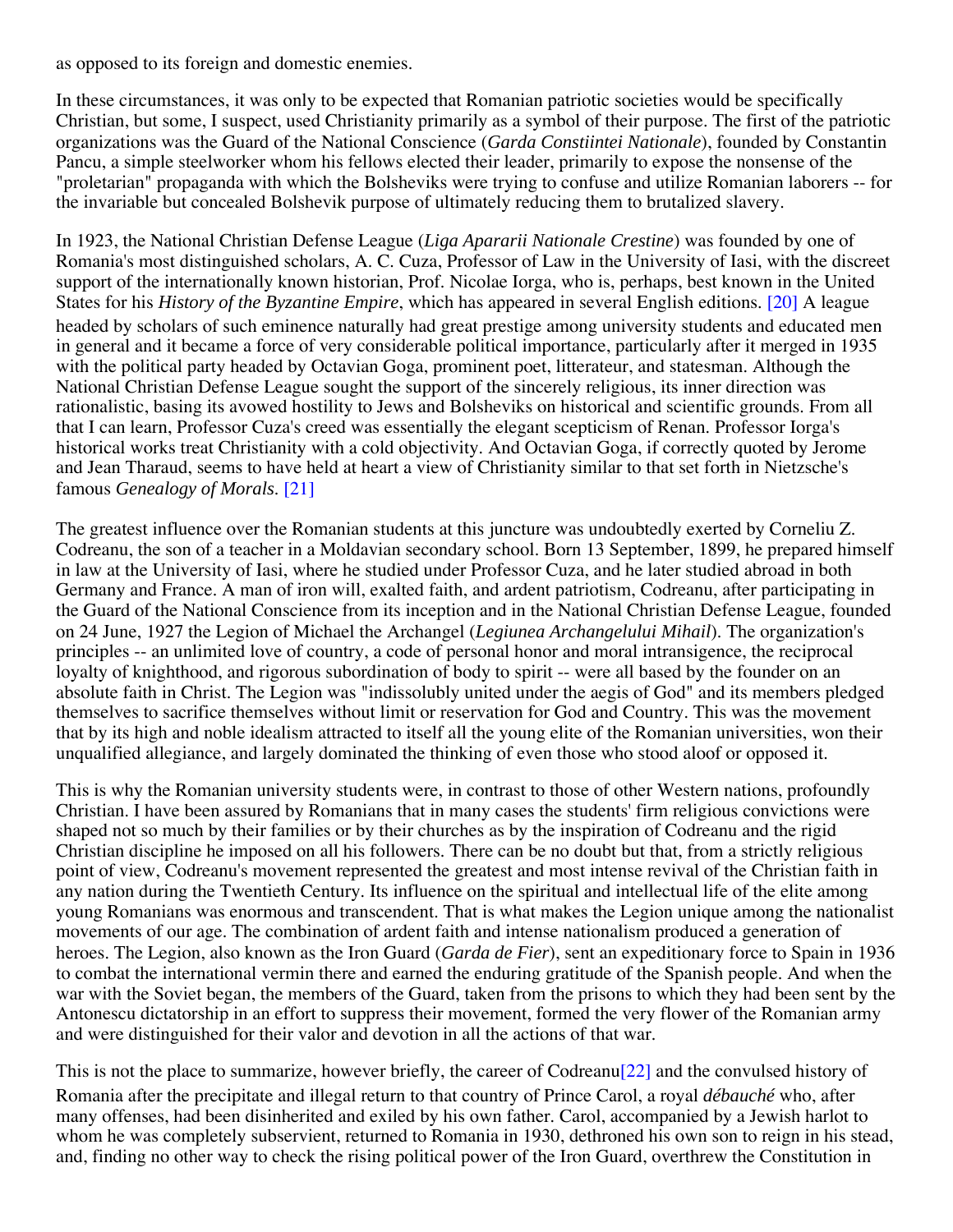1938 and made himself dictator of Romania. Codreanu, arrested on patently false charges, was, together with thirteen of his lieutenants, taken from prison on the night of 29 November 1938 and, in the early hours of the next morning, murdered in the forest of Tancabesti at the orders of the royal degenerate. [23] Carol, with the support of the lords of international finance, ruled Romania by a combination of fraud and violence until September 1940, when the Iron Guard drove him and his Oriental leman from the country, and restored his son to the throne.

The gruesome murders in the dark forest of Tancabesti that night in November 1938 were one of the fateful and decisive events of modern history. King Carol, who gave the orders, himself acted on the orders of his masters, the hidden and malevolent powers that, through their puppets in the governments of Great Britain, France, and the United States, were relentlessly herding the peoples of the West toward the catastrophic and fatal war that Germany was trying so desperately to avert. Carol's owners were, of course, the powers that had installed the Bolsheviks in Russia twenty-one years earlier, and the destruction of the Iron Guard, the only organized and formidable anti-Bolshevik force in Romania, left Carol free to carry out (as he did less than two years later) the plan to surrender Romania's fortified border in Bessarabia to the Soviet and thus open to the Communist hordes the passes into the Balkans and southeastern Europe.

King Carol's commitment to subject Romania to the Soviet as soon as the projected war began was, of course, known to the French government and doubtless in other circles even before he gave the orders for the murders of Tancabesti, which thus changed the strategic balance of Europe and were a preliminary to the dire and appalling disaster that was in fact, as Prince Sturdza has so aptly termed it, the *Suicide of Europe*. [24] It may even have been the decisive turning-point.

No diplomat and statesman of the Western world was more farsighted and sagacious than Prince Michel Sturdza, whose long career as an ambassador in many capitals of the Western world and corresponding contacts in the highest circles of many governments gave him excellent sources of information, while his personal position during the European disaster enabled him to observe and judge with a dispassionate lucidity that could scarcely have been attained by even the intelligence services of the great nations that were destroying one another in the interests of their common enemy. Honest historians must therefore accord great weight to Prince Sturdza's conclusion that:

It was Codreanu's murder that prompted Hitler to a radical tactical change in his foreign policy -- a change loaded with the most fateful consequences not only for Germany but for the entire world of Western Civilization ... Hitler made two speedy decisions: The first was of military character, the occupation of Czecho-Slovakia ... The second was a bold political decision ... he would negotiate an understanding and an economic arrangement with Soviet Russia. [25]

By this estimate, Corneliu Codreanu, although he could not have known or even imagined it, carried with him the destiny of generations then living and yet unborn, and the crowned hireling whose hand struck him down was, although his clotted mind could not have guessed it, one of the most pernicious traitors of all time. By any estimate, Codreanu was a great man.

The most eloquent attestation of the nobility of Codreanu's character and the purity of his religious faith is the deep veneration for him and loyalty to his memory felt by his surviving followers. Thirty years after his death, twenty years and more after failure and the loss of their country, they are exiles in foreign lands and menaced even there by the ubiquitous power of the anti-humans and the ever accelerated conquest of the Western world by its furtive enemies. But for their Captain and his vision they still feel the devotion that twenty-nine Romanian writers express in their contributions to the recent volume, *Corneliu Codreanu, prezent*.

The students of Romania, patriots and Christians, were selected by the anti-humans as victims of the process described in this book, not so much because they were the objects of the beasts' most venomous hatred, as because they provided material for an experiment that would confirm the universal validity of a technique that the world conquerors had elaborated long before and thus far used with uniform success. The anti-humans rightly judged that if the courageous and devoted youth of the Iron Guard, exalted by the most ardent Christian faith, could not resist the application of a fiendish science, no humans could ever resist.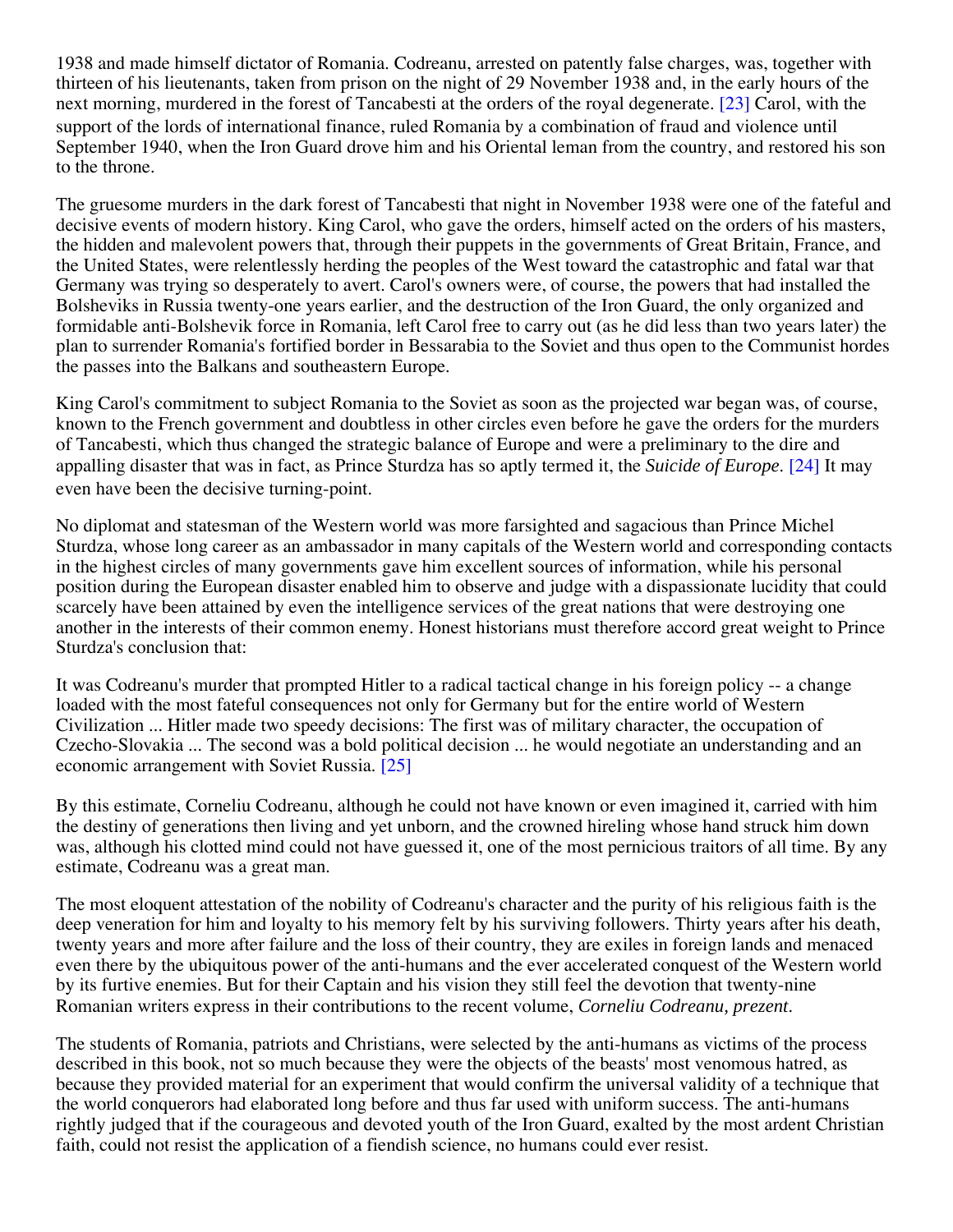That is what makes this narrative so tragic.

The Legion took its motto from Seneca: "He who is willing to die need never be a slave. " Aye. But what of those who are not *permitted* to die?

WARREN B. HEATH New York City, 1968

> With the exceptions of names of places (e. g., Bucharest) and persons (e. g., King Carol) that have well-known English forms, Romanian proper names in this volume are given in their Romanian spelling, but

- 1) without the diacritical marks that are used in Romanian. To avoid excessive expense in setting type, the use of these marks had to be restricted to actual quotations from Romanian and the index, to which the reader is referred for the exact form of names and titles requiring diacritics.
- 2) *unui detinut din inchisorile Romaniei bolsevizate* (Madrid, Editura "Dacia"), a less detailed and explicit book [Mr. Heath wrote before the publication, late in 1969, of Dr. Ion Carja's *Intoarcerea din Infern: amintirile*

in its description of the methods used. -- *Editor.* ] Donatien Alphonse Sade (1740-1814), to whom we owe the word *sadism*, was condemned to death by French courts for rape, murder by poison, and almost unbelievable torture of persons whom he kidnapped

- 3) for that purpose, but the execution of the sentence was delayed by strange influences until he was liberated from prison by the French Revolution, during which he was honored and admired for his orations about "equality" and "brotherhood. " Napoleon had him put in an insane asylum. [Mr. Heath did not anticipate the full effect of decisions by the Supreme Court in Washington. The mails --
- 4) and the newsstands and the public schools -- are now open to every conceivable obscenity that the Jews in the United States find it profitable to publish. American publishers would probably enjoy the same immunity. -- *Editor.* ]

It is probably true, but irrelevant, that Wilson half-believed himself when he spun his rhetorical fantasies; if he did, he was selected for the presidency precisely because he had that capacity for self-intoxication. Colonel Curtis B. Dall in his excellent book (*F. D. R.* , Tulsa, Oklahoma, 1967, p. 137) reports that a prominent Jew, who had been an eye-witness and a kind of errand boy for his elders, boasted that in 1912, while Wilson was being trained for the presidency, Bernard Baruch, one of the great Jewish satraps stationed in the United States, used to lead Wilson about, "like a poodle on a string," and make him recite at

5) Democratic Headquarters, while Baruch's fellows were egging on Theodore Roosevelt, whose candidacy, of course, ensured the popular votes for Wilson needed to make Wilson's appointment seem "democratic. " We may be sure that Fido Wilson learned how to sit up and speak "new freedom," "make the world safe for democracy," and the like to the satisfaction of his masters and trainers before they had him perform before the footlights for the edification of Americans who imagined that they had selected (elected) him as their Leader. What Fido thinks while he responds to his cues and performs on the stage is of interest only to Fido's biographers and to psychologists.

Mr. Goff's booklet is available from Soldiers of the Cross, \$1. 00. It is hard to tell which of the many other printings are still in print. One, containing an excellent introduction by Eric D. Butler, the well-known Australian publicist and editor of the *New Times* of Melbourne, was published by the Victorian League of

- 6) Rights in Melbourne, Victoria, in 1956, then priced at 4/-. Another, with a foreword discussing the Soviet textbook as an obvious source of the "mental health" agitation in the United States, was published at about the same time by the American Public Relations Forum, Burbank, California; \$1. 00.
- 7) *The Soviet Inferno* is published by Public Opinion, P. O. Box 4044, Long Island City, New York; 2nd edition, 1967, \$2. 00.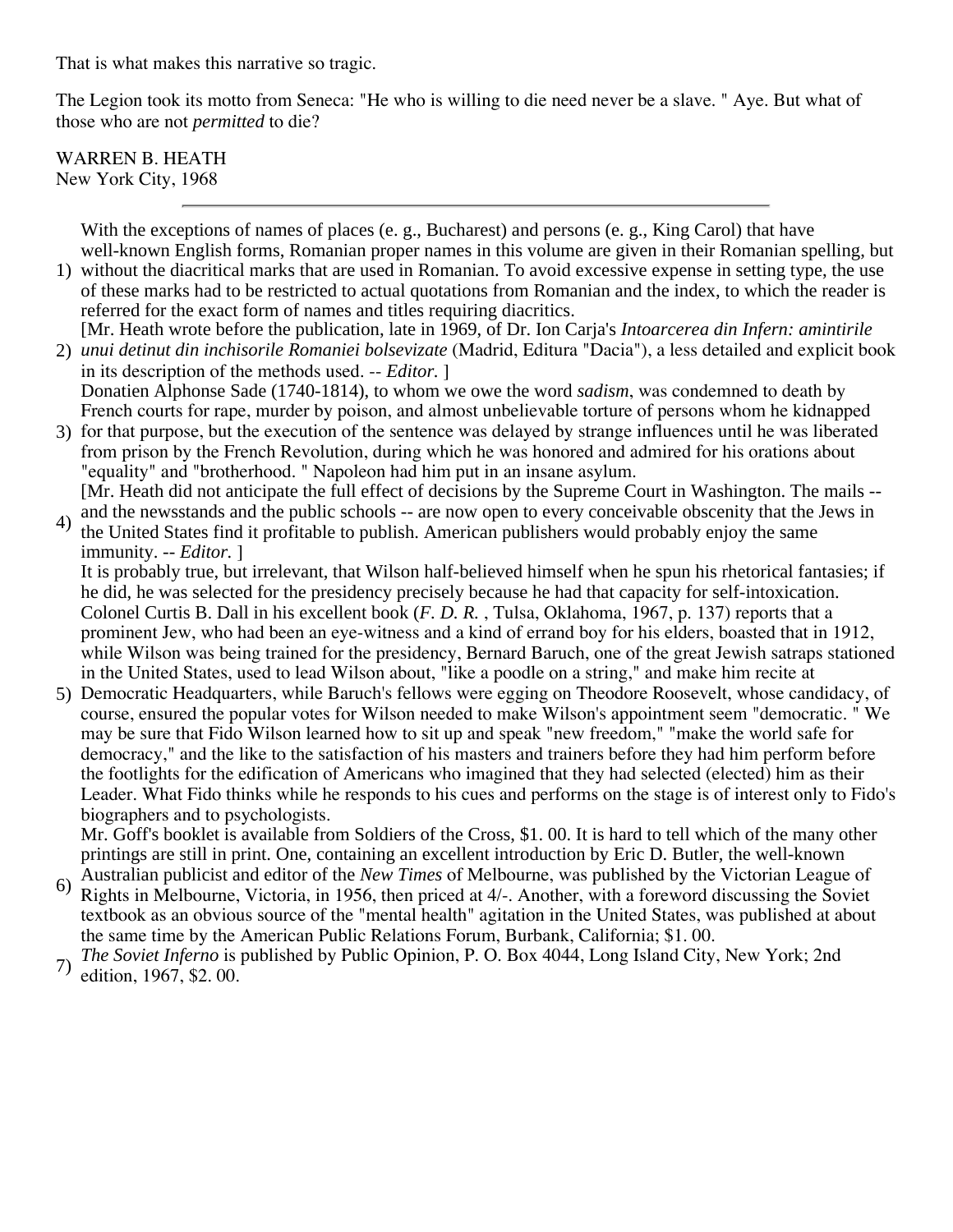Marxist doctrine, though very useful for befuddling low-grade minds (which normally accept as profound any highly touted mass of intricate verbiage that they are unable to untangle), is believed only by the lowest ranks in the Communist hierarchy. As Duane Thorin perceived when he was a prisoner of the Communists in China (*A Ride to Panmunjon*, Chicago, 1956; p. 39): "Intellects that failed to see through the falsities of communism were so arrested that they were of only limited use in the totalitarian state. " Persons with such inert minds are, naturally, not promoted to really responsible positions, no matter how hard they work or how sadistic they are. The policy of denying them promotion, which is certainly sound from an organizational standpoint, has led to some defections -- which are of no real consequence, since the dullards do not know very much to reveal and they are easily replaced -- although, where circumstances make it

8) convenient, such tools are usually scrapped and liquidated when they begin to show discontent or claim promised rewards -- as you will see in Chapter XXVIII of the present book. In the middle echelons of the organization, comparable to companygrade and field-grade officers in an army, the ambitious career men, naturally too intelligent to take their own propaganda seriously, are careful to use the official "ideology" even among themselves, partly for exercise in unremitting hypocrisy, and partly because they find Marxist dialectics a game as entertaining as chess. This sport, which may be played for high stakes, gives rise to clever syllogisms about "deviationism," "Stalinism," etc., which often trap the players. A good example may be found in the work of the Soviet physician, J. Landowsky, available in a Spanish translation, *Sinfonía en rojo mayor* (Madrid, 1949), of which one chapter has appeared in English, translated by George Knupffer, *Red Symphony* (London, 1968).

Pretense is often dropped on the highest levels in talks with outsiders who are too well informed to be deceived. Prince Sturdza, in the authentic text of his memoirs (see the footnote on p. xxxv below) pp. 346 f., reports that when he came to New York in 1929 to obtain a loan for the Romanian government, he had to plead his country's case with the mighty Jewish lawyer who represented the great international banking houses of New York that had directed the Bolshevik seizure of Russia. This lawyer, known as Louis Marshall (a good Scottish name!), was, as Prince Sturdza says, "a second Bernard Baruch, less conspicuous but just as influential as the famous proconsul of Judaism (rather than Jewry) in the United States. " (A proconsul, it will be remembered, was in the Roman Empire a governor sent into conquered territory to direct and supervise the native governments, which were allowed some autonomy in local matters that did

- 9) not directly affect the interests of the Empire. ) Marshall, like other great potentates, disdained to play a comedy with the suppliant: he took Prince Sturdza to the window, pointed at Wall Street and said with lordly bluntness: *"Look what we can do for a country we like; in Russia we have show the world what we can do to a country and government we hate. "* Prince Sturdza adds, "Mr. Marshall, a few days later, reiterated that statement to Mr. Gheorghe Boncescu, the Financial Adviser of our [Romanian] Legation [in Washington]. " Marshall naturally thought it best to profess a liking for the United States, a country which he and his fellows were about to afflict with an "economic depression," neatly arranged by a squeeze through their banks, to ruin influential natives, appropriate their property through foreclosures, and create the atmosphere of crisis and poverty that would facilitate the "election" of their talented servant, Franklin Roosevelt. The word *brain-washing* is "an English translation of a Chinese euphemism," according to an article by Professor Revilo P. Oliver in the Birch magazine, *American Opinion*, November 1964, pp. 29-40. This article is an excellent discussion of the whole subject in brief compass, and gives some telling examples of
- 10) tricks used in public schools and newspapers, but unfortunately fails to treat the strictly scientific<br>10) (payabological) principles of proposando, which can (and indeed must) be used to greate "public (psychological) principles of propaganda, which can (and indeed must) be used to create "public opinion" in modern circumstances. The techniques of propaganda are no more "Communist" than rifles or airplanes; like all weapons, they work for whomever uses them, but do not hit the target, if they are not well aimed. In all wars, victory goes to the side that has the best weapons and uses them most expertly.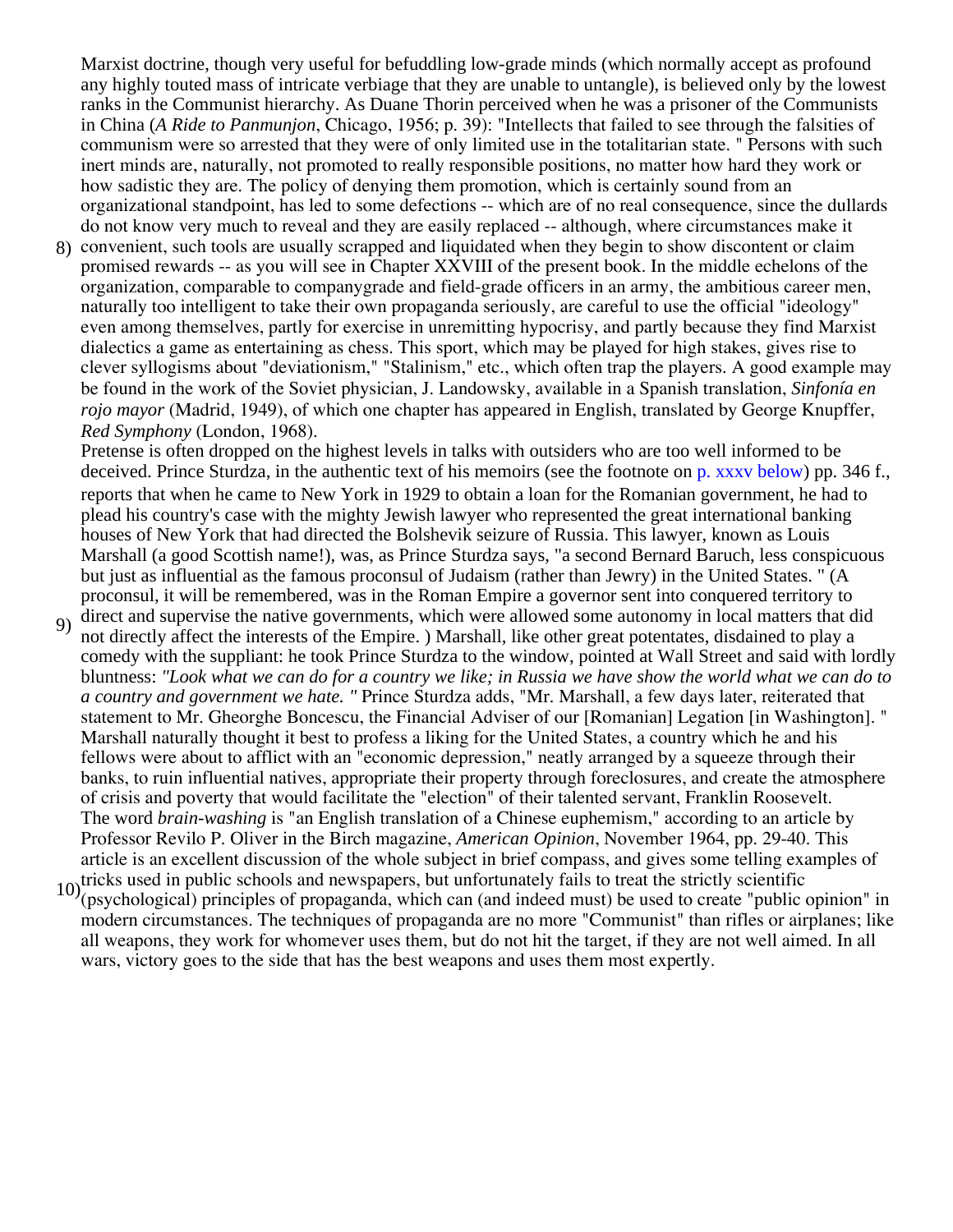The best technical treatises on the subject are in French: Jean Stoetzel, *Esquisse d'une theorie des opinions* (Paris, 1943), and Jacques Ellul, *Propagandes* (Paris, 1962). One cannot too much emphasize the fact, ignored by Professor Oliver and other American writers, that the techniques of propaganda, like the technology that makes possible television and computers, have *no* political or social content. The results that are obtained by means of a television station or a computer depend entirely on *who* uses it for *what* purpose. It is true that all technological advances place the people who are too stupid or lazy to use them at a hopeless disadvantage. A nation that neglected or refused to use airplanes, for example, would necessarily be defeated in war and disappear (except as a political fiction, if that suited the purpose of the conquerors), but that is not the fault of the Wright Brothers and General Sikorsky. The effectiveness of propaganda, in the strict sense of

11) that word, depends largely upon what is technically called *pre-propaganda*, i. e., the ideas injected into the minds of children by their education. In the United States, the public schools were early converted into a very efficient machine to stunt the minds, pervert the morals, and destroy the self-respect of children, but the Americans seem pleased with the results, even after they have had a preliminary view of them in the unwashed derelicts, sexual perverts, drug-addicts, and crazed revolutionaries that their public schools are systematically producing at their expense. It seems likely, therefore, that the Americans no longer have either the intelligence or the will to resist their enemies, and will dumbly acquiesce in the fate prepared for them. Since the number of Americans who are still permitted to have liquid capital is very small, the ever increasing number of foresighted refugees who are fleeing from the United States to other countries is significant, though statistically small.

12) Dr. Pavlov, see Dr. Boris Sokoloff's authoritative report in his book, *The White Nights* (New York, 1956), For an account of the way in which this was done, and a transcription of the preliminary negotiations with especially pp. 66-72.

Frederick Seelig, *Destroy the Accuser*, with a foreword by Westbrook Pegler and a commentary by Dr. Revilo P. Oliver (Miami, Florida, Freedom Press, 1967). This book, which I have seen, has become unprocurable, and I do not have a copy at hand. The author is said to have died of heart failure in Valparaiso,

- 13) Indiana, not long after his book was published, and a letter to the publisher was returned to me with the notation "unknown"! The book, as I remember, contained some details about the eagerness of the staff at Springfield to start torturing General Walker, who was kidnapped through the complicity of Federal judges (compare Judge Petrescu in Chapter XXVIII of the present book) while the author was a prisoner there. The unfortunate journalist was almost certainly Frederick Seelig, but, for reasons stated in the preceding
- note, I have had to quote from the article in *American Opinion*, November 1964, p. 31, mentioned above.<br>14) The writer of that article Professor Oliver, does not give the victim's name, but the circumstances make to The writer of that article, Professor Oliver, does not give the victim's name, but the circumstances make the identification certain. One wonders how (or *why*) Oliver's article was printed in a Birch publication. Romanian children began the formal study of their first foreign language, French, in the year corresponding to the fifth grade in American public schools. By the time that they reached the point that corresponds to the
- 15) first year of high school in the United States, Romanian children were reading Cicero in Latin and mastering<br>the public operatory Such progress is of course margly permel in serious educational institutions. The public trigonometry. Such progress is, of course, merely normal in serious educational institutions. The public schools in the United States, on the other hand, are designed to blight native intelligence and produce a nation of nitwits that can be easily manipulated and fleeced by professional "educators" and other shysters.

16)A concise account of this aspect of Romanian history will be found in the opening chapters of *L'Envoye de l'Archange* by the distinguished French authors, Jerome and Jean Tharaud (Paris, 1939).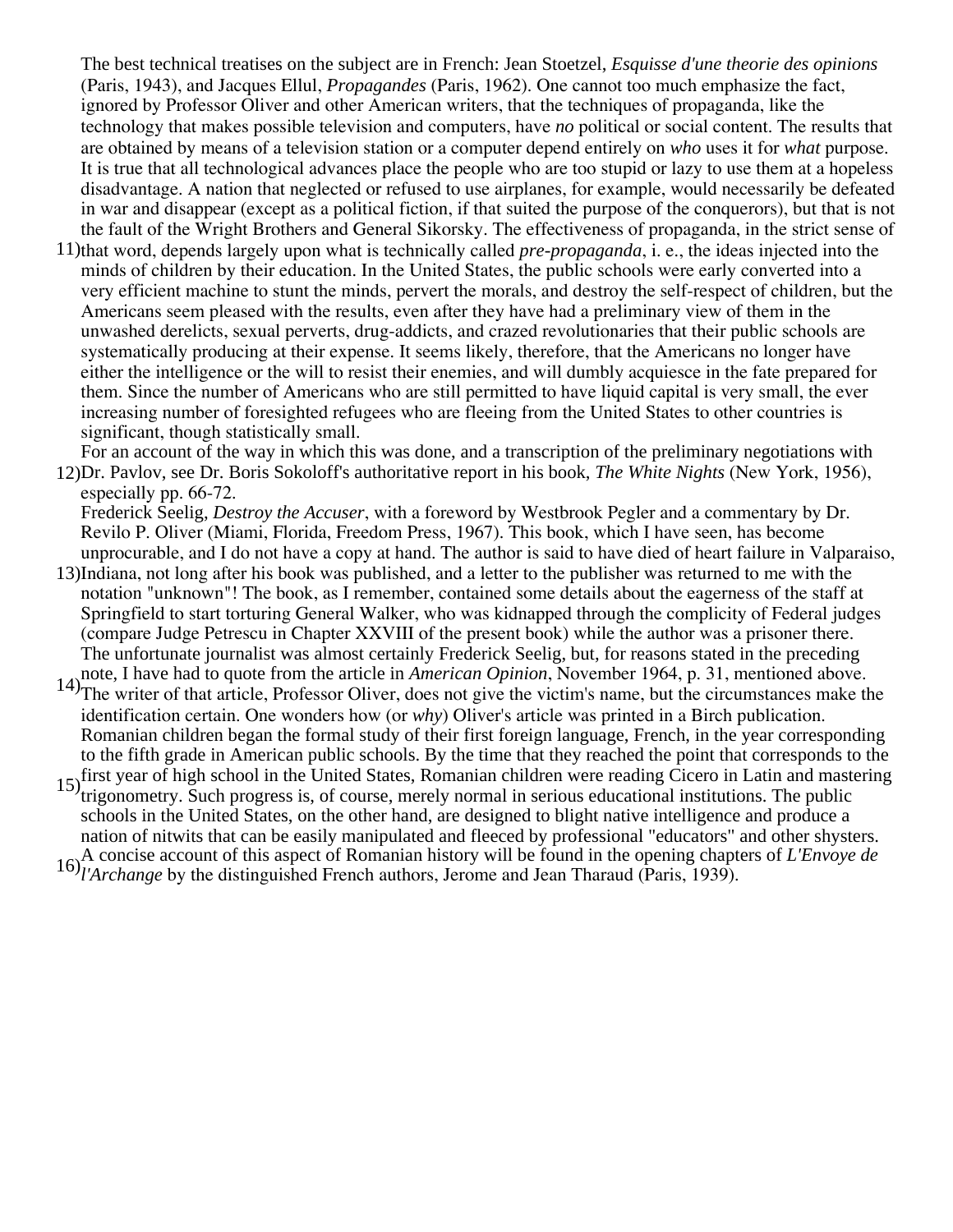Strictly speaking, Romania, coerced by a scarcely veiled threat of invasion by Germany and Great Britain, in 1879 repealed the article in her constitution which, like the constitution of the State of Pennsylvania that was framed and adopted under the leadership of Benjamin Franklin, restricted citizenship to Christians. After 1879, the legal privileges of citizenship were available to all Jews, provided that they either (a) had served in the armed forces of Romania or (b) applied for such rights and were found on investigation not to be guilty of political or moral subversion and corruption. Naturally, only a few thousand thus obtained the legal status of citizens, and it was not until 1923 they could all swarm into Romanian politics and begin to take over the country "legally" by manipulating greedy politicians. Everyone knows that the Jews are, as they themselves frankly boast, an international race or "peopledom" who never become in fact citizens of the nations in

- 17) which they find it profitable to dwell. As Albert Einstein said, "There is no such thing as a German Jew, Russian Jew, or American Jew: there are only Jews. " Hundreds of the most accomplished and intellectually prominent Jews throughout the world have frankly said the same thing, and all the admitted Zionists have proclaimed it year after year, but, unaccountably, the people of the Christian West perversely refuse to believe them -- and then secretly complain to one another in private that Jews are not good Christians and not good Englishmen or Americans. Although Europeans do understand that a European who lives in China is not a Chinaman, most of them have a curious mania to pretend that a Jew who resides in Europe is a European -- and even a mania to punish other Europeans who will not join in the absurd pretense. The Jews, whose leaders have told the truth often enough, can scarcely be blamed for taking advantage of the folly of the peoples whom they despise and exploit.
- 18)These figures are quoted from official sources by Prof. Ion Gavenescul in his *Imperativul momentului istoric*, pp. 67 ff.

Hence the cliche, "atheistic Communism," that is still used in many conservative circles in the United States. To recapture the patriotic outlook of the 1920's, the reader will do well to turn to R. M. Whitney's

- 19) fundamental *Reds in America* (New York, 1924), in which accurate analysis of Bolshevik plans (including the plans for the "Civil Riots" agitation of the 1960's) accompanies an implicit confidence that Christian Churches will remain Christian!
- Professor Iorga became Prime Minister of Romania for a time in 1931. An estimate of his conduct in office
- 20) is beyond the scope of this notice. [His *History of Romania*, translated by Joseph McCabe, was published in London in 1925. -- *Ed*. ]

21) Codreanu's Legion of Michael the Archangel, and it is not necessary to endorse the suspicions of Professor<br>21) Cuze expressed by Jon Mote in an assay. "I equippe si J. A. N. C." in the volume Carneliu Codreanu This sufficiently explains why there could be no cooperation between the Christian Defense League and

Cuza expressed by Ion Mota in an essay, "Legiunea si L. A. N. C. ", in the volume *Corneliu Codreanu, prezent!* (Madrid, 1966).

For non-partisan and critical accounts of Codreanu's career, see Paul Guiraud, *Codreanu et la Garde de Fer* (Paris, 1940), and the distinctly unsympathetic work by the brothers Tharaud, *L'Envoye de l'Archange*, cited above. Brief appreciations by his followers will be found in Vasile Iasinschi's *Facing the Truth* (Madrid,

- 22) 1966), and in two volumes of essays by various hands, *Corneliu Z. Codreanu in perspectiva a douazeci de ani* (Madrid, 1959) and *Corneliu Codreanu, prezent* (Madrid, 1966). On the significance of Codreanu and his movement in the history of Europe during the climacteric years that ended in what may have been the Suicide of the West, see the work of the distinguisbed diplomat and scholar, Prince Sturdza, cited below. The method of the murders was singular and remarkable. The fourteen men were taken in buses to the forest and there each of the men, who had been bound in an odd way, was strangled with a rope thrown over his head by a gendarme stationed behind him for that purpose. Then, to give some color to the official story that Codreanu and his ranking Legionaries had been "killed while trying to escape," each corpse was shot in the back several times before it was thrown into the waiting grave. Prince Sturdza, in the Romanian text of his memoirs (Madrid, 1966; pp. 133 f. ), asks the inevitable question: "Let us ask ourselves why there was that resort to strangulation, a procedure that was awkward and complicated in the circumstances, instead of a
- 23) bullet in the back of the bead, the simple and usual method and the obvious one to have used, since an hour later, to simulate an escape, the lifeless bodies were riddled with bullets. " (There is the further consideration that the bullet, unlike strangulation, would not have left the marks that were detected by autopsy when, after the flight of Carol, the bodies were exhumed and the officers who had carried out the murders under orders testified what they had done). Prince Sturdza then points out that the elaborate and peculiar way in which the victims were strangled corresponds in every detail to the method by which Jews are instructed to kill their enemies in a passage of the Talmud that he quotes (p. 134). Needless to say, this part of Prince Sturdza's book, like many others, was omitted in the heavily censored English translation cited in our footnote below.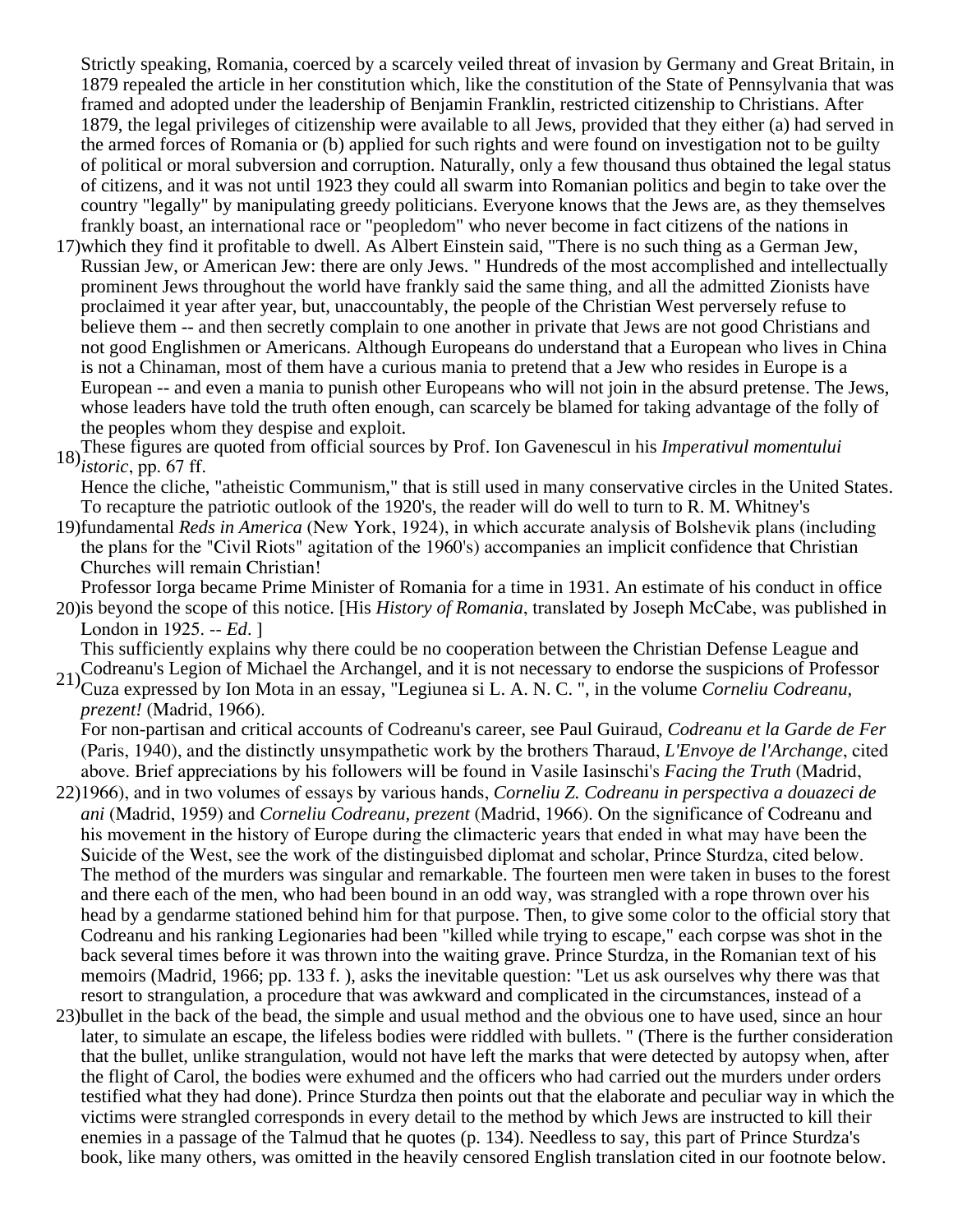Prince Michel Sturdza wrote his brilliant analysis of the origin of the Second World War in French: *La Bête sans nom -- enquête sur les responsabilités* (Copenhagen, 1944). Unfortunately he chose to publish his memoirs, which include a comprehensive study of the European catastrophe and are an absolutely indispensable source for all serious historians, in Romanian: *Romania si sfarsitul Europei -- amintiri din tara pierduta* (Madrid & Rio de Janeiro, 1966). It is a misfortune that the observations of one of the wisest and most experienced diplomats of Europe perhaps the only one who witnessed events from a peculiarly advantageous position, recorded them with philosophical detachment, and then was free to publish his book without being constrained by a need to apologize for himself or for a political party or government at the expense of historical truth -- were written in a language that so few of our people can read. To make the work generally available, a wealthy American hired the John Birch Society to perform the technical work of

24) supervising translation and printing and to distribute the book when it was published: *The Suicide of Europe*<br>(Boston, 1968). The choice was unfortunate. The greater part of Prince Sturdze's book was equivately and (Boston, 1968). The choice was unfortunate. The greater part of Prince Sturdza's book was accurately and even ably translated, although the material was drastically rearranged and often curtailed: for example, the concluding paragraphs of Prince Sturdza's text (p. 323 of the original) were reduced to a few lines and buried in a footnote at the bottom of page 23 of the English version. But the text was diligently censored to eliminate every statement, direct or indirect, that could offend the Birch Society's Jewish masters. A great many passages of historical importance were "lost" as the contents of the book were shuffled around, and in what was left, for example, the word *evrei* ("Jews") is almost invariably translated as "some people" or "certain individuals," wherever it could not conveniently be ignored. And, naturally, a long passage was interpolated to commend and advertise the Birch business. But even in this mutilated form, *The Suicide of Europe* is a very valuable book and must be recommended to everyone (except the few who can read the original) who wishes to understand the age in which we live.

*The Suicide of Europe*, pp. 120-23; in the original, pp. 137 f. These two sudden shifts of policy made it seem to the rest of the world that Germany had acted in bad faith at Munich and that even its opposition to the Soviet was insincere; that certainly facilitated the work of the international lords who finally forced on the West the suicidal war which, as the British historian, H. R. Trevor-Roper candidly admits, "Hitler would have done anything to avoid. " By far the most complete and accurate study of the complicated diplomatic manoeuvres and intrigues that were needed to start that war is the carefully documented treatise by Professor

<sup>25)</sup>David L. Hoggan, which, since it has been mysteriously "delayed" by the American publisher who had it set in type many years ago, is thus far available only in the German translation: *Der erzwungene Krieg* (Tubingen, 1963). Much less complete, but valuable, are the late Professor Charles Callan Tansill's *Back Door to War* (Chicago, 1952) and Professor A. J. P. Taylor's *The Origins of the Second World War* (New York, 1962). The facts are indisputable, but many Americans believe that the devastation of Europe and the slaughter of millions of Europeans was admirable because it pleased Jews.

#### **CHAPTER I**

#### **PROLOGUE**

"One commits crimes of passion and crimes of logic. The line that separates them is not clear. But the Penal Code distinguishes between them on the concept of premeditation. We are now living in the era of premeditation and perfect crime. Our criminals are no longer those helpless children who plead love as their excuse; on the contrary, they are adults and their alibi is an irrefutable one: 'Philosophy,' which can be used for anything, even for transforming murderers into judges. "

These words were written by Albert Camus in the preface of his novel, *The Rebel*. He, for all his masterly discontent, did not know that in a country not too distant from his own France, one engendered and nurtured in the spirit of French thought, in fact, Romania, the paroxysm of a whole series of crimes was reached in secrecy after August 23, 1944 -- crimes of a nature so different and unnatural that neither Camus nor any other Westerner could have believed them possible, or even have imagined them.

An operation to invert and reverse human nature is something that defies the imagination of any normal human being. Except for the victims and their torturers, only a few, a very few, persons, who have had the opportunity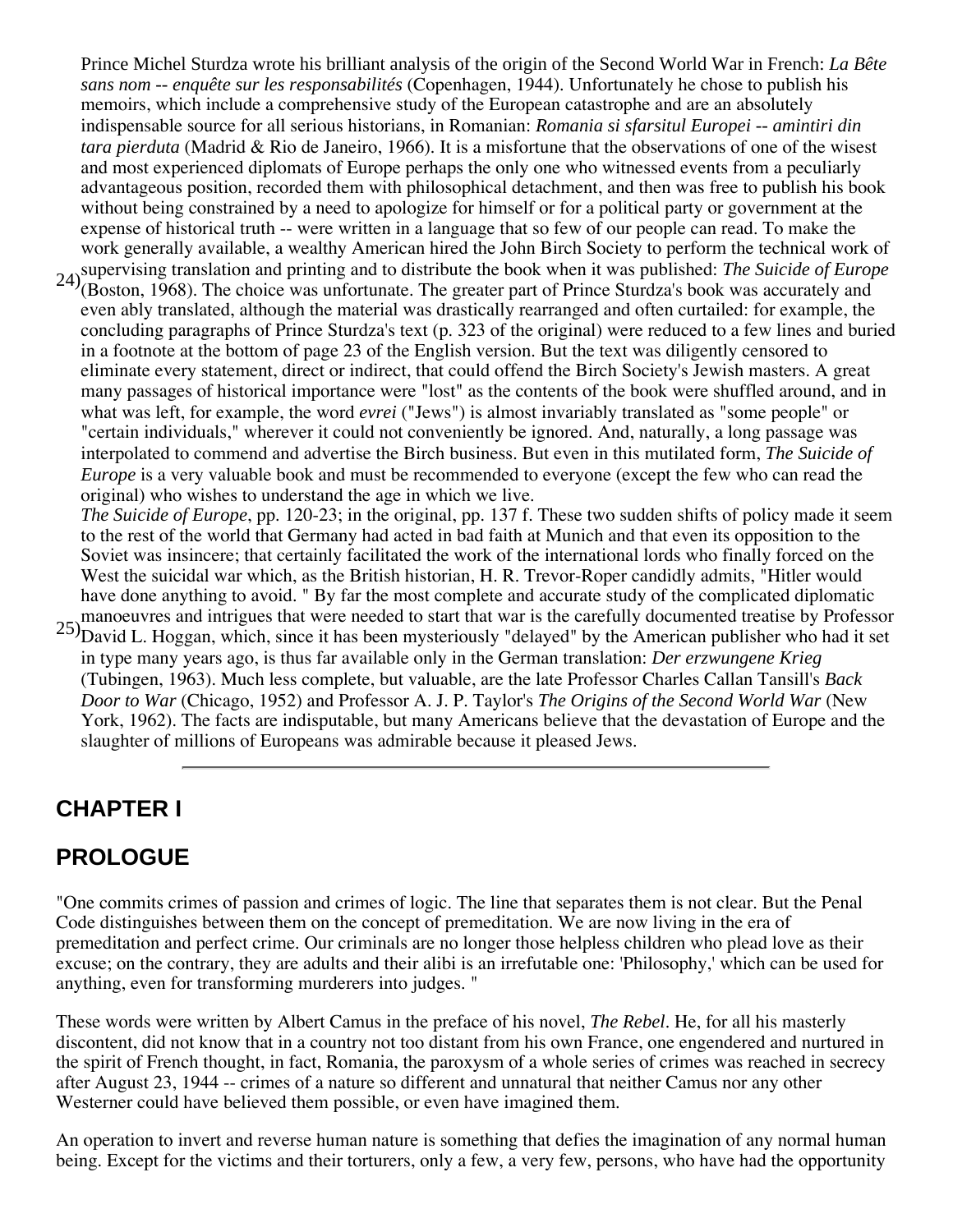of informing themselves, can give credence to those crimes, and furthermore can understand the deeper significance lying beneath the physical facts.

It is true that the last four decades constitute an era of crime, crime coldly and logically calculated, even justified as rational. Such crime now dominates the whole world. It enters into everyday preoccupations. It has become something normal, often commonplace. It has come to be accepted as natural, so that people no longer take cognizance of it or comprehend the real threat to the very existence of humanity.

No one can have the patience to compile a list of all the crimes consummated in these four decades, nor could he do it in a lifetime. They would have to encompass the civil war in post-Czarist Russia with its forced collectivization, the crimes of which have since become well known and recognized as such by the world's leaders. They would have to include the Greek civil war in which the Communists ravaged whole regions; also the so-called "People's Tribunals" that came into being after the war; the bombing of defenseless cities and hospitals; the present camps of slavery and death in all countries under Communist control; Budapest in 1956. But all these are but a few chapters selected from the long story of unleashed evil. They prove either that man has come to feel the necessity to kill as intensely as he has felt the desire to live, or that through a logical perversion of a desire to accomplish an ideal he can easily and with scarcely a twinge of conscience be made to murder the very persons to whom he once intended to give happiness -- destroy them in the conviction that this is what he must do, that there is no other way.

All such crimes have one characteristic in common: they are perpetrated in the name of humanity, the class struggle, the liberation of the people, the right of the strongest, all at the discretion of the individual. They all have the same goal: the biological destruction of the enemy, a principle applied by Stalin with fanaticism. The dead cannot defend themselves, nor can they accuse.

Such crimes have long been notorious and endlessly repeated. They have become commonplace and trite. But there is a deeper horror -- one of which the world as yet knows nothing. What happened in the prisons of Romania after the nation was subjugated by the Soviets enlarged the domain of crime beyond what people believed possible. Crime has been expanded beyond the biological limits and placed on other coordinates and in a dimension heretofore unknown. Perpetrated in cold blood and cynically, with sadism never met before, crime now aims not to destroy the body, but the soul.

The biological destruction of an adversary no longer satisfies, or pleases; or maybe it does not pay any more. The wrecking of the victim's mind and soul is more appealing and more useful: the destruction of human characteristics; the reduction of man to a level of total animality; a definitive dehumanization that transforms what was human into a docile, malleable protoplasm, instinctively responsive to all the trainer's whims -- a zombie.

What is about to be told is, I believe, a unique experience. But it did not spring from fancy, from a brain that had passed beyond the threshold of rationality. In order for it to be possible, a distinct evolution was necessary on a plane of thought, on a philosophic plane, through a long period of upheavals, of breaking down and replacing all values in which man has so far believed. It was necessary that "speculations of pure reason and physical determinism converge with human sciences from which man is virtually eliminated. " (G. Thibau, *Babel ou le vertige technique*)

What up till now was considered an unassailable truth  $-$ - that man is a divine creation  $-$ - has been replaced by a desiderate taken as truth that man is a creative divinity. The old values and the concept of man have been discarded. In the light of new realities and relationships, the experimenters crystallized the entire materialistic harvest of the last centuries into a venom worthy of the concept which spawned it. It was necessary that God be dethroned, and that in His stead man be exalted; not an actual man but a hypothetical one, one existing only in the imagination of his creators. The divinization of matter resulted in the confusion of man and matter, with man's submission to matter. This last conclusion permitted the experiment to be made without inhibitions.

When no difference is recognized between a piece of iron subjected to shaping and a man subjected to psychological experimentation, the same working methods may be applied both to iron and to man and the same desired result will be obtained. By virtue of such reasoning, stripped of all human sentiment, it was possible to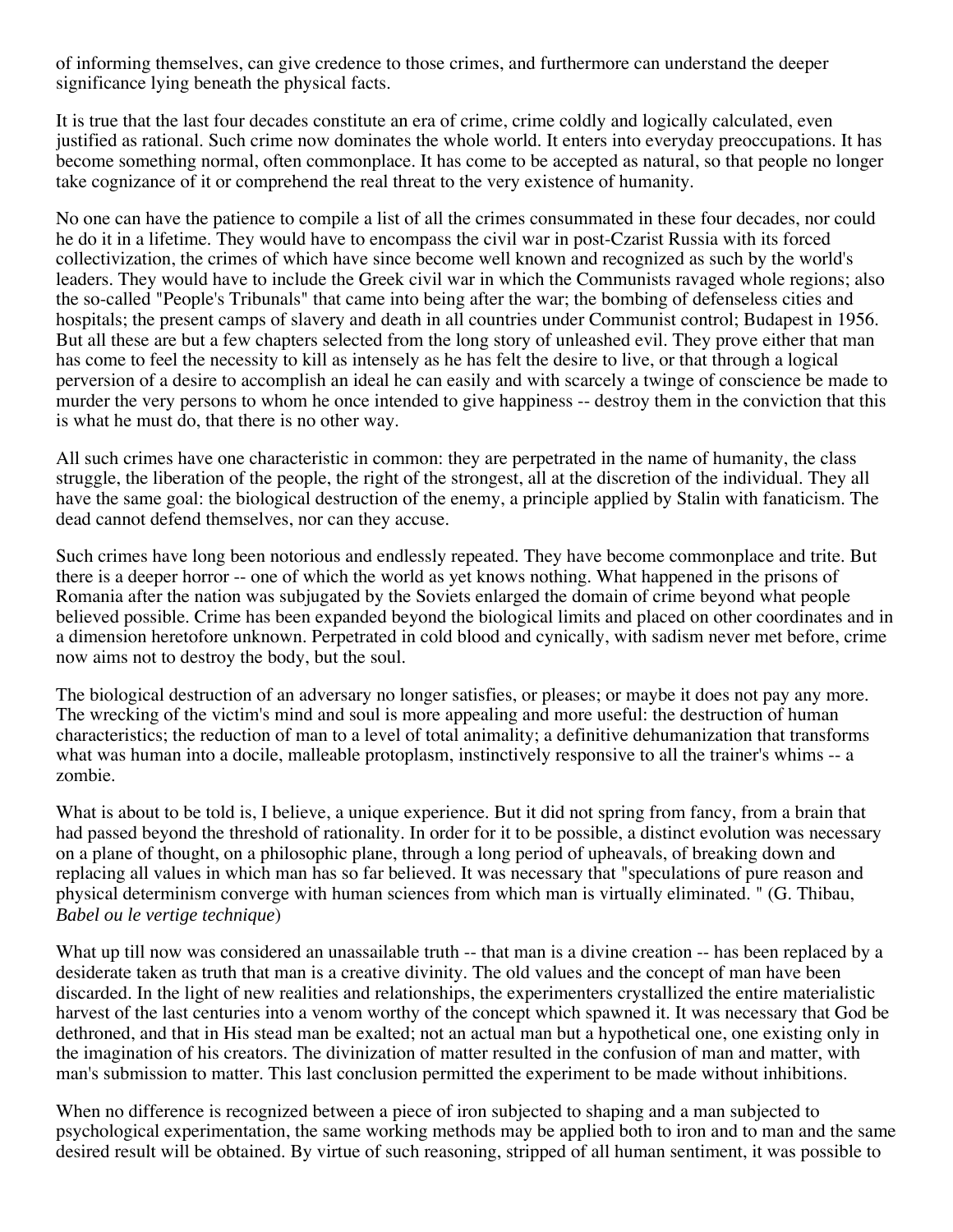have toward man the same attitude the sculptor has toward a piece of marble. He carves away to produce from amorphous rock a model existing in his imagination. It does not matter if he is not successful -- there is plenty of marble; and if the treatment applied to man is also unsuccessful, again it does not matter -- of men there are more than enough.

One single thing may seem paradoxical -- that men have dared treat others of their own kind as though they were unlike themselves. Those of whom I shall tell arbitrarily considered themselves different from their fellow men and felt justified in subjecting them to unprecedented treatment. They assumed for themselves the role of creator but denied this to others, as if the latter were kneaded from a different and inferior matter. This was possible because the normal sense of values had become so distorted that even the experimenters themselves were not sure but that a deed conforming to the "principle" today would not be declared tomorrow a crime and they be punished accordingly. But until then, for them the crime was legal. What is worse, they even proclaimed it a salutary act. They gave the torturer an educator's certificate, and his victim, by virtue of the same contorted logic, they accused of being an odious criminal.

What were the methods used and what were the results of this experimentation in which the fashioning of a new kind of man was attempted, a man of whom even the most primitive savages would be ashamed?

Only the simple facts can tell us. They, above all other considerations, remain irrefutable proof of an era in which disdain for the human condition has reached its lowest level, greatly exceeding anything thus far found in concentration camps.

This is a characteristic of the Twentieth Century, and the contribution of Soviet Russia to the history of mankind, to the history of the nations she has been subjugating, that of having given, through Communist methods, the name to this century: the "Century of Crime. "

# **CHAPTER II**

#### **SIGNS**

It was in 1951 that I had the first indications that something of a very disturbing nature was taking place. This was exactly the time at which the experiment reached its paroxysm -- in utmost secrecy. It was completely unknown to those who remained outside the immediate circle of involvement.

I had been condemned, and was serving my sentence in the Aiud penitentiary when one morning I was taken by two officers and transported to the Securitate<sup>[1]</sup> in Cluj without being given any reason. My anxiety was only natural in a penitentiary regime in which one could never know for certain whether or not his fate had been decided. I was particularly disquieted now by the fact that I had engaged in no anti-Communist activity in Cluj: I had never been there.

My first night in Cluj I spent in a vain attempt to adjust to a cell six and a half feet long and two feet wide. The second night I was taken out into the searchroom and there I found myself in the company of three other prisoners, who had been brought from the prison of Gherla. I knew them. Two were students from Bucharest; the third was a worker. Although we had been tried separately, the two students had been engaged in activities connected with mine. We were placed in an automobile and taken to the depot. At eleven that night we left for Bucharest on a fast express train, guarded by two Securitate officers and a guard-sergeant. Bound in pairs by handcuffs, we were kept in a compartment that was unlighted to prevent our being recognized by other travelers.

It was night. Now and then the moon shone through the car window lighting the faces of the three. They were strange faces. I had passed through many prisons in Romania; I had met thousands of prisoners, but never had my eyes rested on such faces. Beneath the pallor common to all prisoners their faces reflected an exceptional physical weakness. And over the emaciated faces a shadow of terror -- a fixed expression of terror which stemmed from some uncommon experience -- gave all three a frightening appearance. When, late in the night,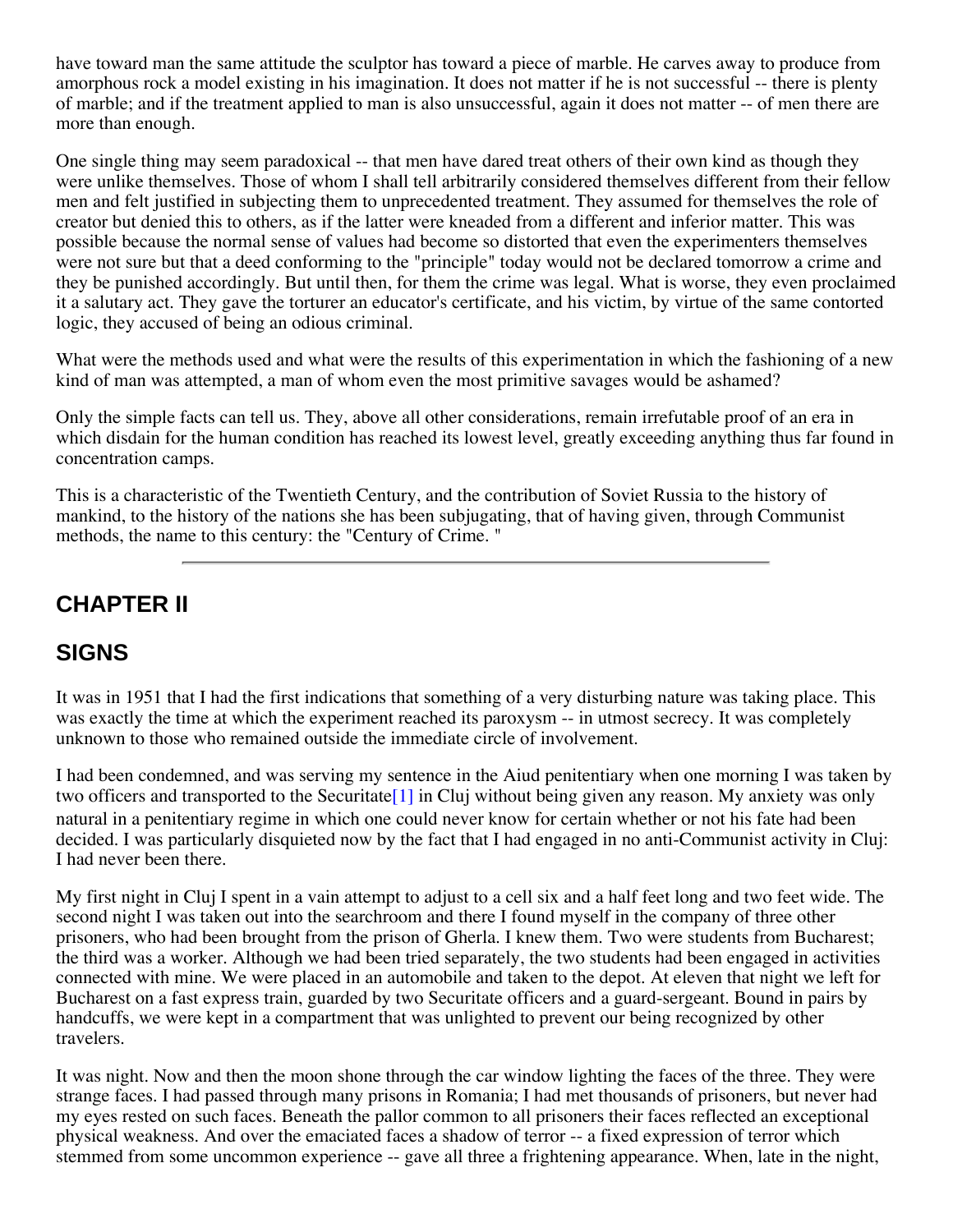the student who was handcuffed to me fell asleep from exhaustion and rested his head on my shoulder, I could no longer suppress a reaction to the fear that overcame me; I moved my shoulder to wake him up. His head, illuminated by the light of the moon, appeared to be that of the corpse of one who had died surprised by a horror so hideous that it had accompanied him into the world beyond. In former times he had been a swimming champion and a man of courage.

Speech among ourselves was strictly forbidden. Every now and then our eyes met, and there I could read the same terror that was impressed on their faces -- a terror akin to madness. As we passed through Predeal, the worker, who sat opposite me, asked me unexpectedly, "Your mother is a small dark-complexioned woman, is she not?" His accurate description of my mother surprised me; he had never seen her -- for the simple reason that she had never been in Romania. [2] I did not answer him.

Later he spoke to me again, but this time about another matter. "Have we passed Pirinei?" "We are approaching Sinaia," I answered, convinced though that he was not hearing me and that he was present only in body.

The two students hardly spoke. In the morning we arrived in Bucharest. We were taken into the depot's police office which was an indication that we were to continue our trip. Our escorts left us for a few moments. It was then that one of the two, the one shackled to me, began to extol Communism! It seemed that what he had to say was directed to the other two, not so much to convince as to demonstrate that he could correctly repeat a learned lesson. And he seemed in a hurry to prevent the other two from being first. He uttered the hackneyed meaningless words repeated by the Communists on all street corners, but coming from his mouth they took on for me a profound significance. I was amazed to hear him speak thus because I knew him well and knew how he had felt about Communism. And it was generally true of all prisoners that life in prison tended to strengthen the convictions we had held previously. And then he uttered a flagrant lie -- claiming that there was decency in the officers of the Securitate.

Again at night we resumed our travel toward Constanta -- I recognized the railway line. When the sergeant, a farmer from the Apuseni Mountains, asked with some hesitancy, "Do you believe in God?" the same student hastened to answer that neither he nor any of his acquaintances had ever believed in God. This statement came from one who, I knew well, was educated in the Christian faith. This time again I read terror in his eyes. Again he answered with the same haste -- as though to prevent a statement from someone else that might be disastrous, and his eyes seemed to express the same desire for approval by the other two prisoners. But they only looked into emptiness. The sergeant lowered his head. He certainly had expected a different answer.

"Why were you arrested?" the other student was asked later by one of the Securitate officers. "I was a member of a terroristic organization at the Faculty<sup>[3]</sup> of Letters in Bucharest. I was so fanatical that during the interrogation I denounced no one -- not even the greatest criminals in the group. " And then, as if feeling embarrassed (or "unmasked" as I was later to learn) he endeavored to correct his statement -- "not even the most responsible of the group, those who led the secret organization. " My bewilderment was shared this time also by the two officers who, as myself, heard perhaps for the first time from the mouth of a political prisoner such a characterization of his own activity. No one could possibly answer my own unspoken questions. The other two were still staring into nothingness. How could I suspect at that time everything they had gone through, conditioning them to make statements of which, a few minutes earlier, I would not have believed them capable?

Then we arrived. In the search room, taking advantage of a moment when the guards were not present, I asked the oldest, "What position are you going to adopt during the investigation?" "We must confess the whole truth. What's the use of suffering torture now that everything is lost? The Communists have won the game and are on the right track. " I did not listen any further. His answer was a non-sequitur; I was trying to develop a posture which would avoid implicating our friends in activities which had been a subject of previous interrogations, and which we could anticipate would be again taken up in the forthcoming questioning. But he was broken.

There followed the isolation, hunger and terror of the unending inquisition. Alone in my cell, completely cut off from mankind except for my stone-faced investigators, I began to forget the three. Every now and then the officers reminded me of them by reading statements concerning matters of which only they and I had known. But my own suffering did not allow me to dwell too long on this; it remained an ominous enigma that troubled me from time to time.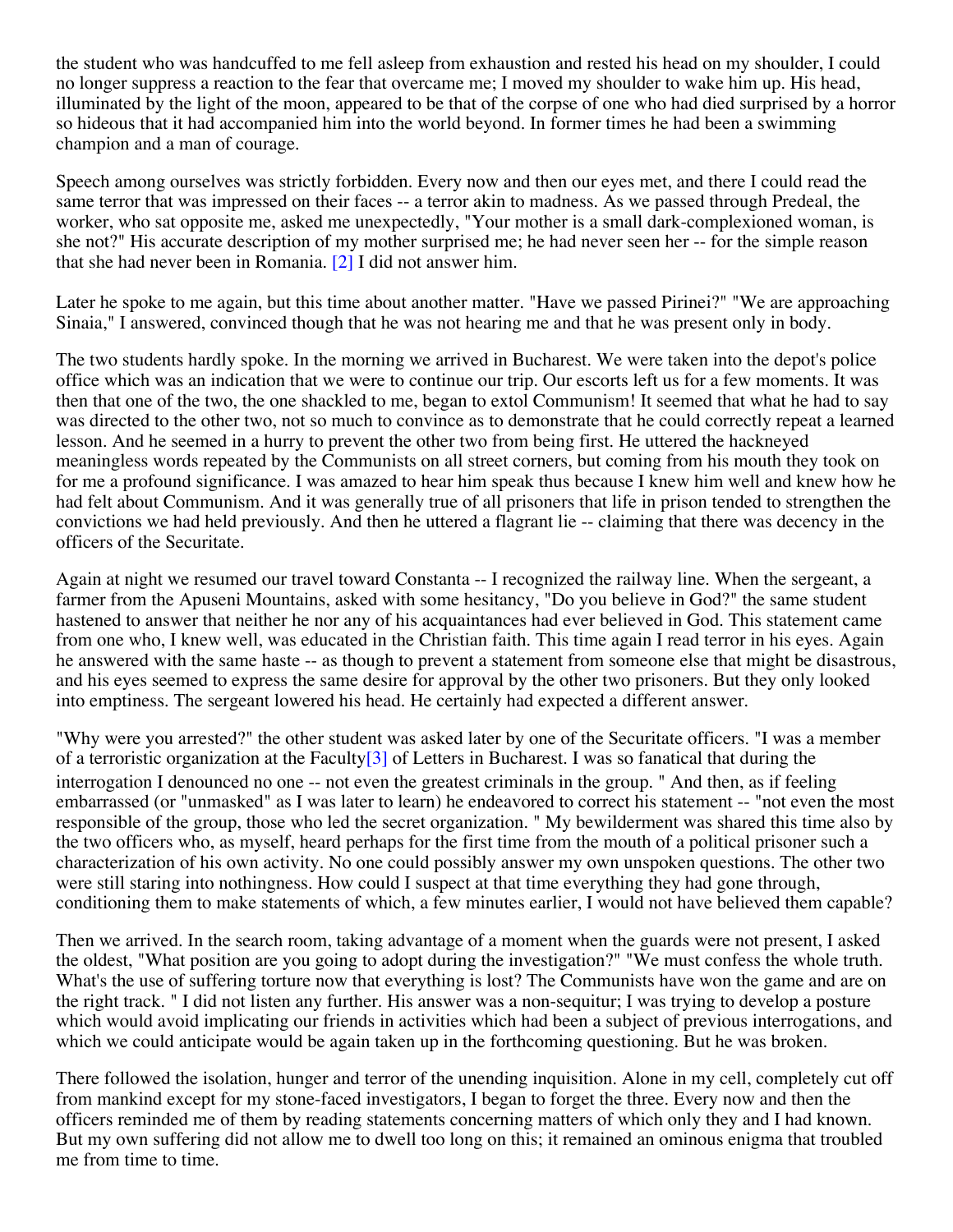Later on, in the summer of 1952 I again came into contact with individuals who reminded me of the puzzle I had partly forgotten. Other prisoners, transferred from the forced labor camps on the Danube-Black Sea Canal, brought news that increased my suspicions regarding an entire category of prisoners who had once been most dedicated and most faithful defenders of the nation's freedom -- the student body. Accusations were brought against them which to the unknowing observer seemed utterly revolting. And yet the men who told me could not be lying. For they were speaking from experience, of what they had themselves suffered. The "re-educated students," they said, beat them, denounced them, were spies for the secret police, increased the work norms, and tortured any who could not meet them. All these were accusations of an enormous gravity. I wanted to believe that because the majority of these men were simple and untutored they erred, making generalizations on the basis of their own personal experience, for I had known the students in a totally different light.

But further news, instead of refuting what I hoped was not true, actually confirmed aspects which entered the domain of the tragic. This time it was a student who spoke to me. I had known him in years past at the Polytechnical School in Bucharest. At first he would not speak; he was afraid of everyone. But when I told him I came to Constanta from Aiud where, up to a few months previously, nothing out of the ordinary had happened, he loosened his tongue. It was from him that I found out for the first time about the "unmaskings. " All the students who were at Pitesti passed through these "unmaskings. " He told me it was impossible for him to explain, but that something terrifying took place there. They were tortured in such a manner that all - absolutely all -- students became informers, so that they were robbed of their manly nature and became simple robots in the hands of political officers. They were de-personalized.

"Who did the torturing?"

"The 're-educated' ones. "

"Who were these 're-educated' ones?"

"Other students who preceded us in 're-education', in 'unmasking' as it is also called. "

"Who began that and where?"

"I know neither for sure, but I believe it to be a general phenomenon in all prisons. And wherever it has not yet occurred, it will, sooner or later. It is said that the initiators were three students from Iasi: Turcanu, Titus Leonida, and Prisacaru. "

He stayed a little longer in our cell, but he avoided talking any more. "If they ever hear I have been talking, I am a man sentenced to death," he whispered as he was taken out of the cell.

A month later other acquaintances completely verified what had happened in the canal labor compound. "Beware of the students as you would of Satan in person, even if they come under a mask of friendship. They are perfidious. They have done a lot of evil and some continue in their wrongdoing. "

"Why is it that everybody talks thus about students? What happened to them that they became so depraved? For you know well that they were not like this before. "

"I do not know and I do not want to know what happened to them. I am telling you only that they bite badly - on the sly. Beware!" We did not know at that time -- and perhaps he is still ignorant of the fact today -- that in the process of degradation, their souls were killed. They had passed through hell.

I learned more from another youth who had passed through the Pitesti prison. He talked to me about the "unmaskings" in a more precise manner. He mentioned students whom I had known and what they had become after they passed through there -- dispirited, broken, transformed individuals. But he could not explain through what kind of inner crisis he himself had gone in order to reach that stage. The ordeal through which he passed was, as he told it, a sequence of tortures truly unique as to length and depth. But what he told me was still inadequate to permit me to fathom the depth of the transformation of soul that had to take place to produce such results. His fragmentary story brought to my mind another case of several years past which struck me as unique.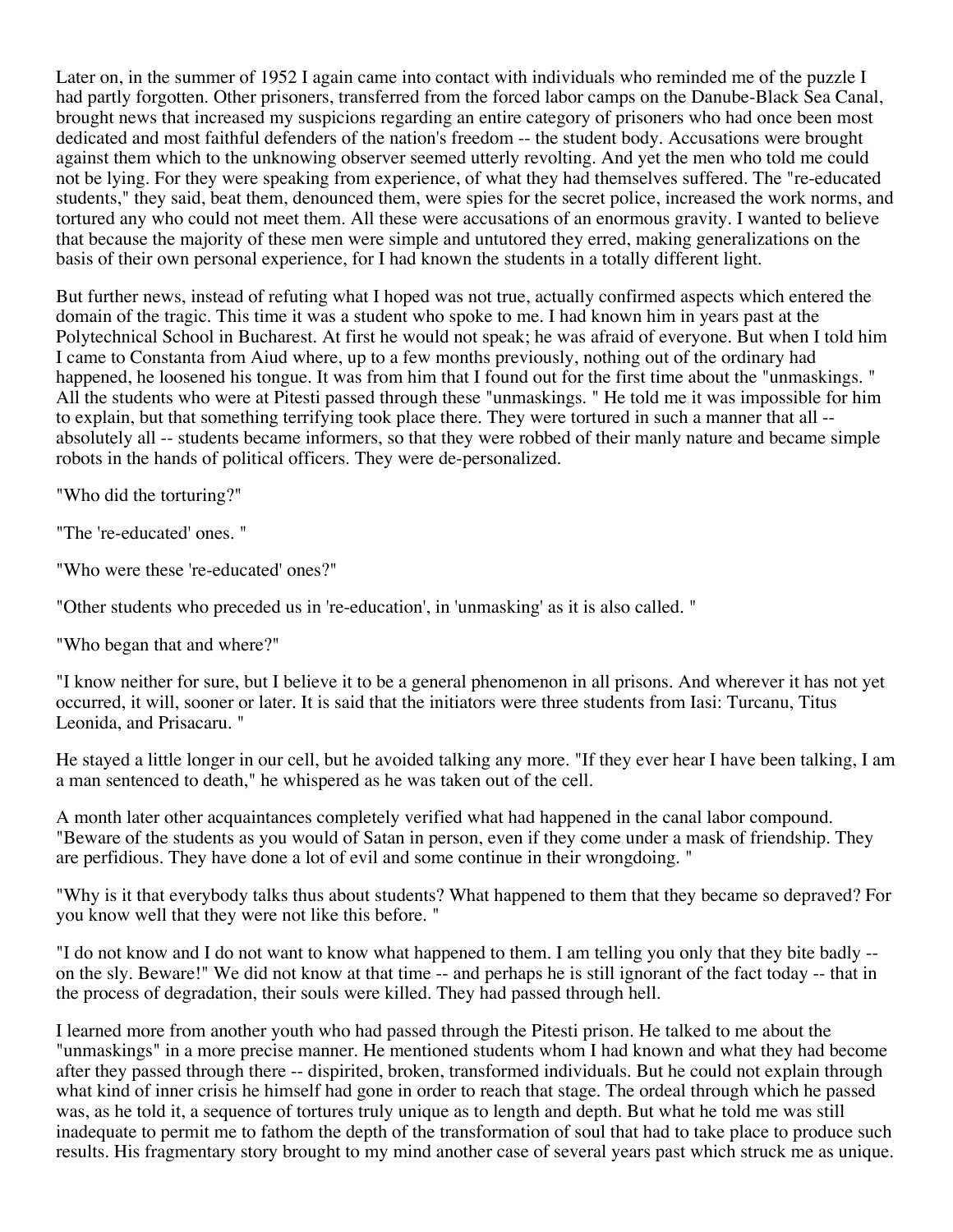In February of 1951, on our way to Aiud, the group of prisoners, of which I was a member, were lodged in transit at Pitesti, where we awaited the prison van in which we were to be transported on the last leg of the trip. I was surprised by the thoroughness of the search to which we were subjected there -- much more strict than the one at Jilava. And Jilava was considered the toughest prison in the whole of Romania. Then followed a rigid isolation. I could not see even a single face of another prisoner in the Pitesti prison. Occasionally at night, but more often during the day, indistinct groans reached my ears from beyond the wall separating us from the prison proper. I attributed them to the usual tortures found in all prisons. On leaving, a young man from this prison was added to our group. He was an engineer named Eugen Bolfosu. For the next two days, the time it took us to reach Aiud, he spoke but rarely and then only in monosyllabic answers to my questions. But on his face was imprinted the same terror I later read on the faces of my travelling companions from Cluj. Having arrived at Aiud, during the search the engineer was asked from whence he came. When he uttered the word "Pitesti", he was immediately isolated for several days. Later he was taken out, and I met him in the prison shop. He would riot tell me the reason for his isolation. The Aiud political officers knew what was happening in Pitesti, and the engineer dared not talk lest he suffer the consequences. Or perhaps he was at that time a simple robot who acted only at the command of the *"politruks. "*[4]

I asked the young man who had passed through Pitesti if he had met engineer Bolfosu previously. He told me they had gone through the "unmaskings" together and that he also had been sent to Aiud a little later, but that before leaving Pitesti they were specifically warned by the prison director not to talk. An indiscretion could cost them a return to Pitesti -- if unmaskings were not to be started at Aiud as well -- and thus a new passing through the awful ordeal. Who could disregard that threat without his flesh trembling?

My detention in the cellars of the Securitate of Constanta ended in May 1953. Following twenty months of inquisition I was sent to the Gherla prison to continue serving my sentence. I arrived there on the morning of May 6. I was immediately isolated, but in an hour or two another prisoner was introduced into the cell. He arrived from Bucharest, where he had been taken for a supplementary investigation, from Gherla, a month earlier. We knew each other. He asked me:

"Have you been here before?"

"No, this is my first time. "

"Beware of the students as you would of Satan. If you do not, you shall experience very unpleasant surprises. And moreover, you will suffer much needlessly. "

"Why, sir, is this the case? What have the students done, or rather, what has been done to them that they have reached such a state? You are not the first person to warn me. "

"Personally I cannot explain it to you. Something has happened to them which for me is inexplicable. And I certainly know them, for it has not been long since I was a student myself. I simply cannot understand the nature of the profound transformations which were forcibly induced. I do know they were tortured; yet torture alone cannot account for their behavior. All of us have passed through the hands of the Securitate and, after some more or less serious lapses, we recovered. But the students persist on an infernal path. It is said they went through 'unmaskings'. What the 'unmasking' consisted of, only time and perhaps the recovery of some students could explain to us. But I am wary, and that is why I advise prudence. "

After fifteen days of quarantine, I was taken to the prison's shop for work. They put me on the night shift from six in the evening till six in the morning. The first prisoner I met there, or rather, to whom I was introduced by a supervisor, was a former student of philosophy. After he asked me the reasons for my condemnation and my place of origin -- inevitable inquiries addressed to all newcomers in any prison -- he told me with an impassive voice, while he avoided looking at me, "Beware of me! I am a student. And this ought to tell you much. Beware not only of me but of all students, especially of those who are your friends. They can hurt you much more because you cannot perceive behind the mask each of us wears the vast abyss that now separates us from what we were not too long ago or what we wanted to be. "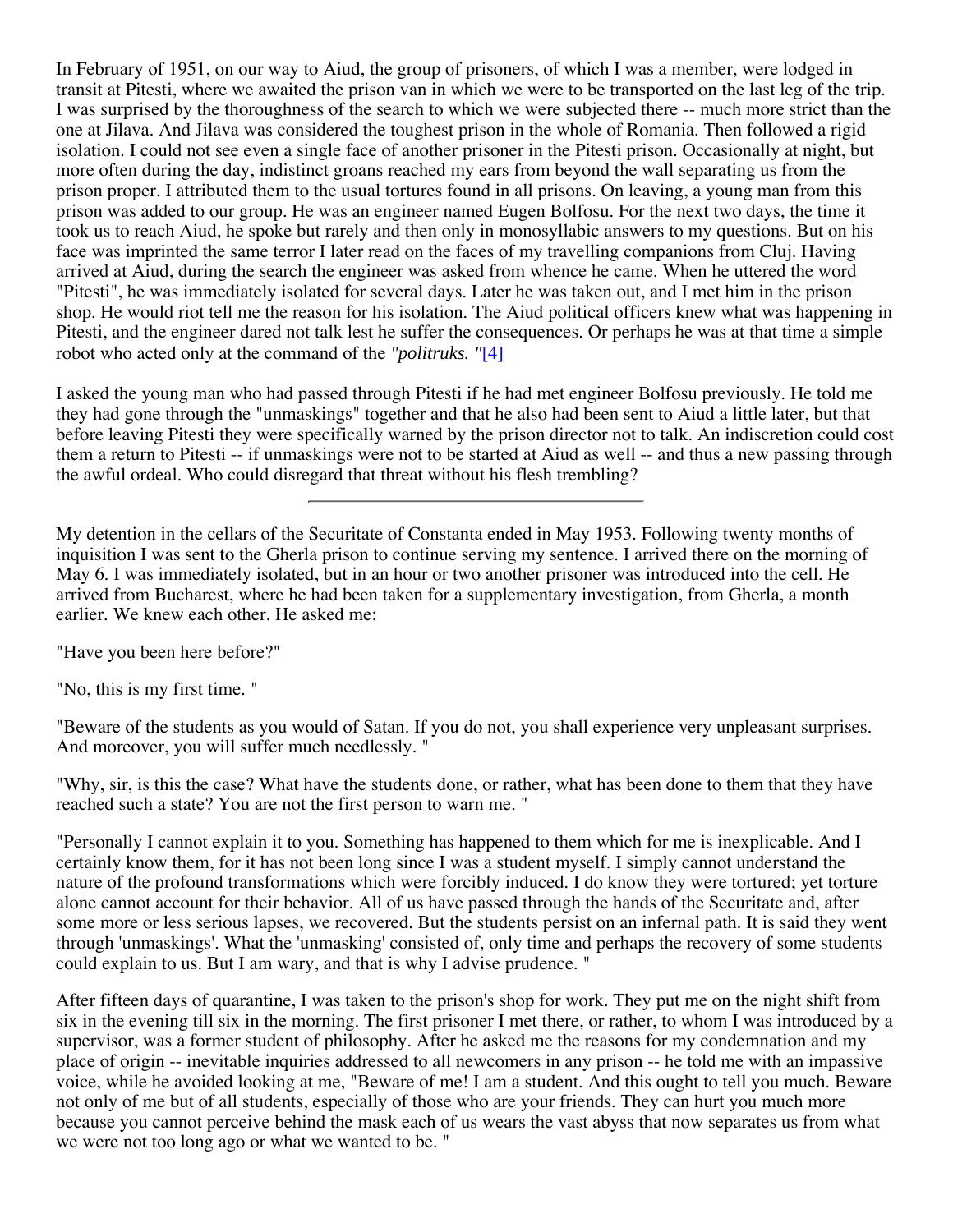Here, then, was one of them, one of those "unmasked", who put me on guard *against himself* as well as against others like him or possibly worse. But for him to have done this, there must have yet existed in his soul a vestige of dignity and courage. Did he succeed in his comeback? Did he escape the catastrophe without a definitive mutilation? This was a puzzle which I was only later to unravel.

"Why do you warn me? I have nothing to hide. I serve a sentence for the attitude I adopted against the regime. What importance may details have? And why do you sound a warning even against yourself?"

"Because, if the 'unmaskings' are going to be repeated, I will not be able to keep quiet upon questioning, and I am afraid that you would talk before I do. An unconfessed detail can cost one his life. For by now we have been brought to the point of fearing for our lives. We have become more cowardly than you can imagine. "

I was afraid to pursue the discussion any further. Who could tell me that this was not a subtle trap set for me into which I might let myself fall, the more easily deceived by his frankness? I let the passing of time bring the facts to light. But with this student I made friends rather quickly. Shortly afterwards the ice thawed completely, opening up an exchange of communications without reservation. It was from him that I obtained the first elements of an explanation. For he was, in spite of his youth, a thinker possessing a rare power of analysis.

What happened there at Pitesti could not be described in simple terms. In this, as in many other instances, language is inadequate to express all we want to say. For this reason we often have the impression that something is missing from the whole story. This void can be filled only by the voice of our own soul as we try to live in our imagination what others have lived through in reality.

It is a profound drama touching the most delicate fibers of the human spirit, having origins that transcend the material manifestations of the everyday conflict. Little by little this drama became my overwhelming preoccupation. During the three years I remained in prison and for two more after my release, until 1959, my preoccupation was to penetrate as deeply as possible into the secrets of this phenomenon in order to comprehend it. Investigating discreetly, gathering even the tiniest admissions and hints, listening to the revelations of those who had been victims, only to become torturers themselves later on, I came to comprehend the tragedy that had been consummated within the prison walls of Romania, and to understand how a psychological experiment, as novel as it was criminal and degrading, could, over a period of time transform humanity into inhumanity. Several scores of students with whom I discussed what happened to them and whose confessions of their own experiences and personal ruin I heard, provided me with the basic information. The present work is a composite picture of their tragedy. It has been written to call attention to the "Pitesti Phenomenon," but is by no means an effort to exhaust the subject.

As incomplete as it is -- for the magnitude of the subject exceeds the powers of any single individual -- I bring this book as a witness to my brothers in exile so they may more clearly visualize the hell unleashed over their fatherland and over all the countries engulfed by the Soviet Empire. What happened in Romania could have happened -- probably did happen -- in every other captive country, the authors and perpetrators of the terrors being one and the same people in all lands.

This is a testimony from behind the curtain, from beyond the tomb. I leave to the victims the right to judge.

studies commonly called the Humanities. (*Tr.* )

4)Political bosses in a Communist regime. (*Tr.* )

#### **CHAPTER III**

<sup>1)</sup>The Bolshevik Secret Police in Romania took over the name of the Security Service of Free Romania. (*Translator's Note*)

<sup>2)</sup>Bacu lived in Macedonia, where he was born and received his secondary education, going to Romania when he entered the University of Bucharest. (*Tr.* )

<sup>3)</sup> universities. The Faculty of Letters dealt with the classical and modern languages and literatures and the other European universities are composed of faculties, which correspond roughly to the colleges of American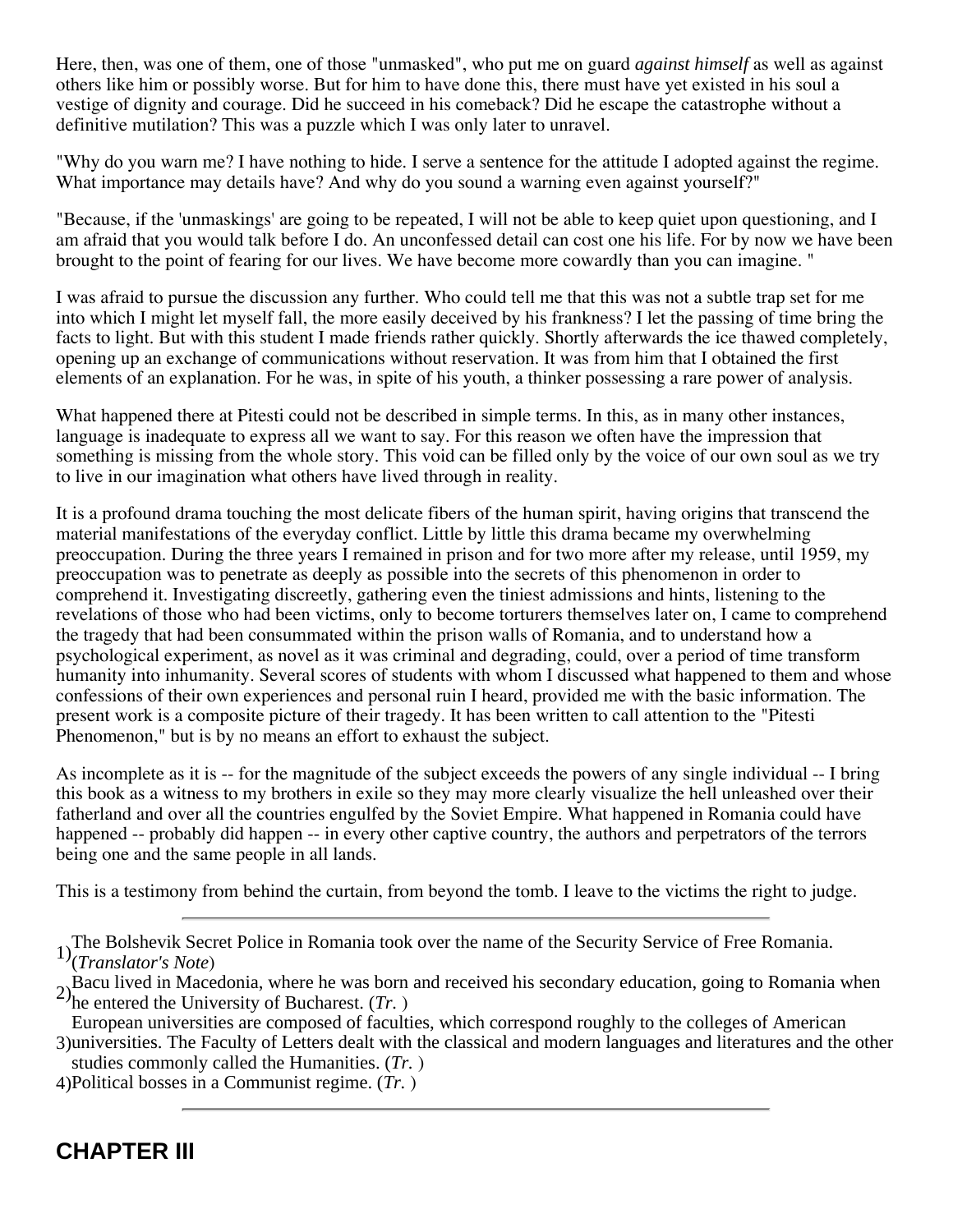### **THE BEGINNING**

The inauguration of the Communist regime in Romania was the result of historical circumstances in which the Romanian people undoubtedly played the least important role. Whether it was short-sightedness or self-interest that caused Communism's advent in Romania, has now become a question for history to answer; to search today for the determinants of this tragedy is perhaps useless, or in any event merely academic. One fact, however, is certain. The Romanians not only did not want such a regime, they did not even dream that something like it was possible, because -- perhaps as in no other European country -- no Communist Party had existed in pre-war Romania, not even a Communist problem. The clandestine Communist organization, according to both its boss and the files of the police, had a total of 820 members -- and almost half of those were agents of the state police! I met many of them in prisons, sentenced after 1945 for "crimes against humanity"!

The surprise which benumbed the nation at first, later gave way to anxiety. The public in its entirety reacted from the start against Communist violence, which was initially supported by the short-sightedness of political parties and adventurers, but later on only by the Soviet battalions and secret police.

The downfall of the monarchy on Dec. 30, 1947 marked the starting point; it was the signal for a Communist offensive on all fronts to destroy the foundations of the nation and replace them with Soviet tyranny. This new state of affairs compelled the Romanian citizen to choose between two alternatives; one being collaboration with the Communists, offering honors, a life free from want, and high position; the other carrying the risk of joblessness, incarceration in the cellars of the Securitate, or even loss of life itself.

Instinctively or deliberately, the great majority chose the second, even though they could not influence the course of events in their favor. The fight was so tragically unequal. On the one side we have the live organism of Communism, perfectly disciplined, with strategy perfected over three decades of subjugating the Russian people. This force was small in number, to be sure, but the stakes were high, and knowing the risks, it was not disposed to make any concessions that might weaken its position as victor or "jeopardize its legal status. " It was in fact a foreign body determined to embed its fangs in the arteries of the Romanian nation.

On the other side of the conflict we have an organically unblended community, discouraged by the loss of a war, with the feeling of an unjust defeat yet in its heart, and aware that it had been left to make the best of things by its own means -- the attitude of the Westerners being more than manifestly one of disinterest in what happened in Romania. In view of this unfavorable attitude of the Western powers, and because of a lack of leadership to channel its efforts toward a possible and advantageous solution, a mass reaction was impossible. To this, one could also add not too small a dose of naivete, especially among politicians, who many times believed the opposite of the obvious. They believed, for example, that the Communist occupation and the imposed regime were but transitory stages and that sooner or later everything was going to revert to normal, without the slightest effort on their part. While the people's zeal was being wasted in fruitless effort, the Communist Party was winning victory after victory, and the politicians were making deals behind-the-scenes or forming tentative governments in anticipation of the arrival of -- the Americans!

In the face of the new events, one observed a change in the make-up of the populace. To the ranks of several hundred Communist conspirators and their international brethren was gradually added a stratum of individuals of uncertain background, in large part roustabouts and creatures from the more degraded and contemptible sectors of humanity. To these were added in quite large numbers members of the minority groups who were now installed in government jobs, most of the time without having the slightest competence. Contrary to the professed principles of "class struggle," the Communists that were brought in from the Soviet Union (Ana Pauker, Bodnarenco, Chisinevski, Tescovici, Moscovici, et al.,) encouraged ethnical dissension and the centrifugal tendencies of national minorities, thus arousing and exploiting strongly anti-Romanian sentiments by favoring non-Romanians for admission into Party membership and appointment to low-echelon administrative positions.

On the "counter-revolutionary" front stood the flower of the Romanian nation, with the front ranks occupied by students and young intellectuals, mostly of peasant or middle-class origin. The young people had been anti-Communist for years prior to the direct confrontation with the invaders -- for the Russians have always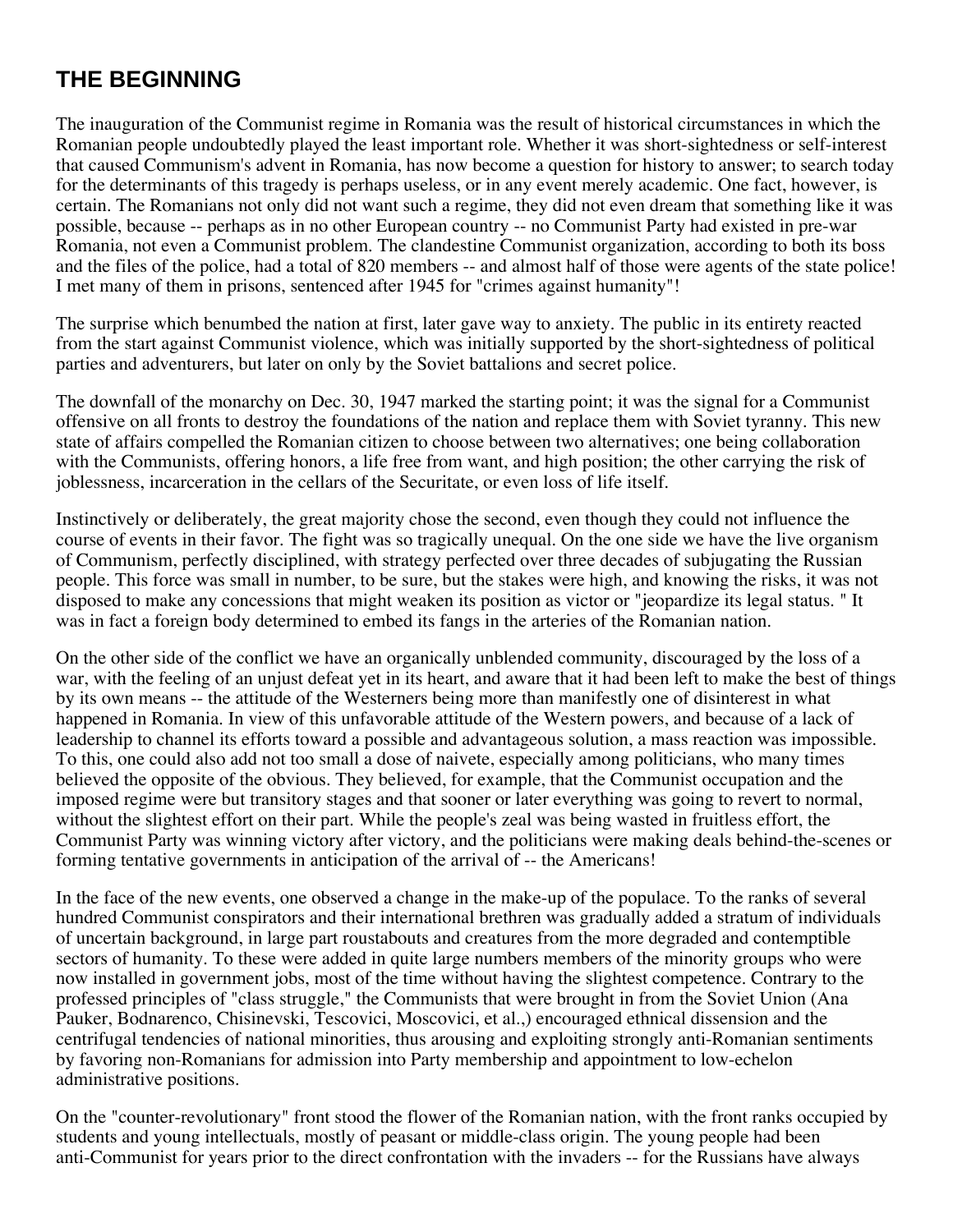been looked upon as such -- possibly because of the national instinct, or their education, or a natural pride. The reasons for this anti-Communist posture are as various as are the forms taken throughout the whole anti-Communist struggle.

Confronted by this situation, the Communists adopted measures which they deemed appropriate. Completely disregarding all principles of social ethics, human decency, and the Peace Treaty of Paris, which supposedly guaranteed freedom of speech, they unleashed a wave of arrests. Every social stratum of Romania contributed its share of victims, but the hardest hit were the students. How many of them passed under the "protection" of the police, one cannot tell. From 1948, then, until the present time, violent repression of discontent has continued, its intensity depending on the perspicacity of the Securitate's informers or on increase or decrease of the people's resignation to their fate. For manner and magnitude, the arrests of the night of May 14/15, 1948 remain memorable. For on that one night, in the three most important university centers (Bucharest, Iasi and Cluj) no fewer than 1,000 students were arrested. This figure represents about 2% of all students at the time.

The methods of torture most commonly used by the Communist Secret Police were freely applied in the interrogation of prisoners. For months, the military tribunals pronounced sentences prepared by the Ministry of the Interior in advance of the "trials", either behind closed doors or in public for the benefit of journalists and Party activists. Sentences ranged from hard labor for life down to five years' imprisonment. Sentences of only two or three years were extremely rare and given only where there was no evidence at all against the accused.

Using a method long practiced in the U. S. S. R., that of segregating prisoners according to their professional background and intellectual capacity, the Communists in Romania grouped the students in a category apart from the others, and designated as their place for detention the prison at Pitesti. This measure served another purpose, also -- that of preventing them from exercising their influence (which was considerable) over the great number of peasants and workers who continually swelled the ranks of political prisoners. The influence of the students in Romanian society after the Second World War was as great as it had been before the war.

One single fact is worthy of note here. Among the large numbers of arrested students, hardly any were of minority origin! The "class struggle" theory here was undeniably violated. According to the theory, of course, the enemies of Communism would have included large numbers of the foreign ethnic groups that enjoyed a favored economic position prior to the takeover and had presumably suffered correspondingly great economic losses with the liquidation of "capitalism. "

Also it is worth noting that, just as the wealthy resident aliens had aroused no apprehension in the Communist rulers, so the sons of rich Romanians were conspicuously lacking among the students arrested. The basis for this remarkable discrimination may lie in a conflict between two worlds based on motives entirely other than those taught in Communist classes in Marxism-Leninism and in the "history" of the Party and the working-class.

During the trials, sometimes relatives of the accused were permitted to see him once more, but after sentence was pronounced, the doors were locked behind him, and tight secrecy deprived the family of all news of him, until he was released -- if ever he was. Oftentimes prisoners had been dead for years while the family waited and waited at home for news, hoping that after 10 or 20 years they might be re-united with the loved one who had disappeared. It was to be expected that such rigorous secrecy would prevent leakage outside the prison walls of any report or even rumor of the crimes committed within.

#### **CHAPTER IV**

# **THE PRISONS OF SUCEAVA AND PITESTI**

When the wholesale arrests of students began, the Moldavian region was one of the hardest hit. Since the university in Iasi, Moldavia's capital, had for a long time been a major center of all student movements of nationalistic character, an extremely large number of students in the Faculties of Letters, Law, and Medicine of that university were immediately seized and confined. The former Suceava Fort outside the town was used as the place of temporary imprisonment for these students, inasmuch as both the Securitate's investigating offices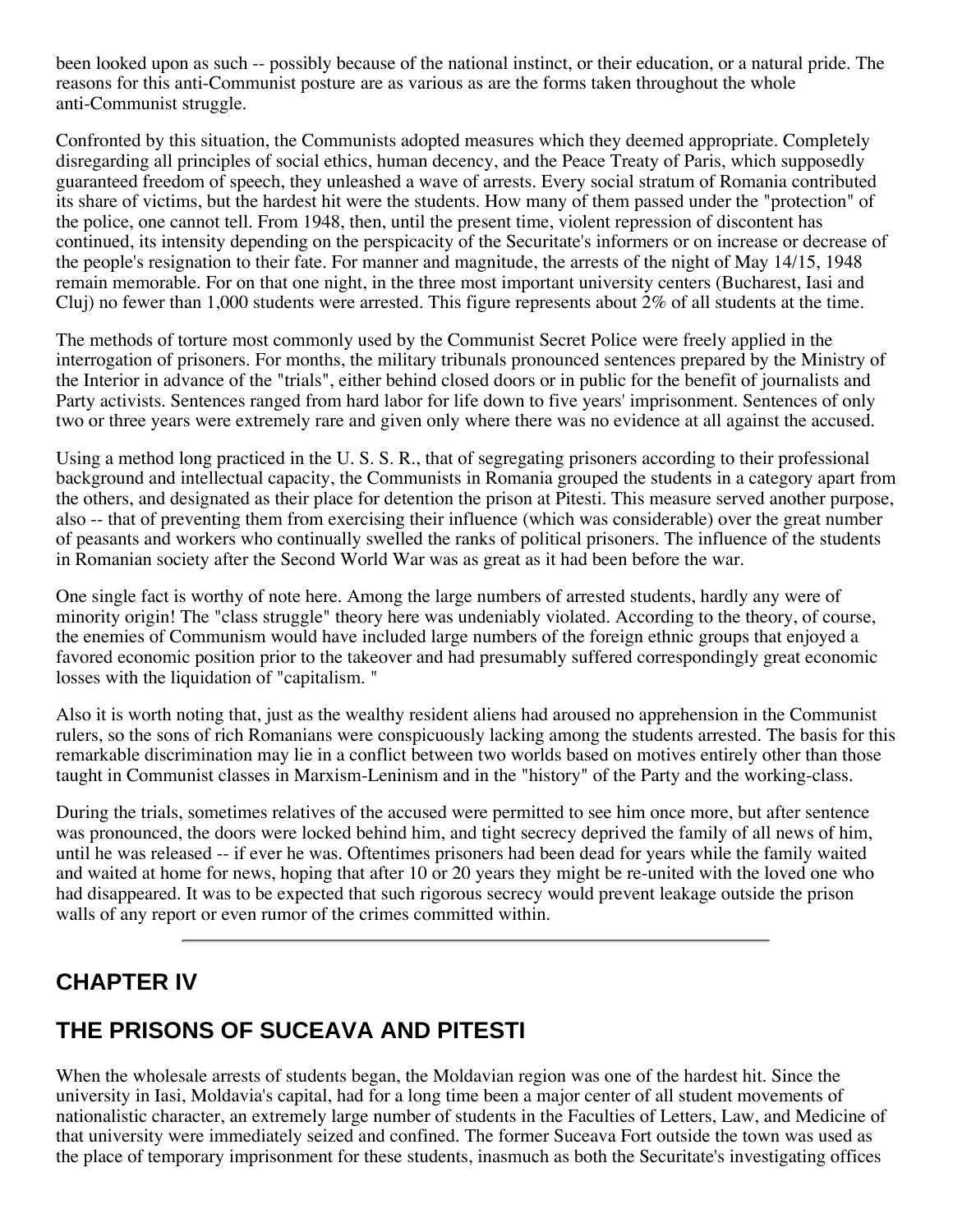and the trial chambers were within the fort, so the prisoners could be produced at a moment's notice by the penitentiary officials. Living conditions in the fort (later transformed into a disciplinary prison) were considered among the most severe of all the prisons of Romania, excepting perhaps only Jilava. To the inhuman treatment and indescribable sanitary conditions (the fort is permanently humid and without sunlight for most of the day) was added psychological terror produced by the presence of inquisitors who were notorious for their sadism and their cruelty in torturing prisoners. One of these officers was the Commissar Pompilian, whom the Communists had inherited from the old regime; another was a certain Fischer from somewhere in the vicinity of Iasi, where he had been a small shopkeeper until he was transformed into a police officer overnight.

Ostensibly for administrative reasons, but in reality to prepare for the coming experiment, the Moldavian students were kept in this fort for quite some time, even after their trials, and were only later transported to Pitesti.

Among them must be mentioned one, Turcanu, a student of law originally from around Radauti, who from the very first played the leading role in the tragedy. Turcanu had been a member of the Communist Party in Iasi; after his record had been verified by the Soviet occupation of Romania, he was assigned to lead a "voluntary" team, part of an "international working brigade", on a railway construction project in Bulgaria. After completing this probationary work to the satisfaction of his masters, he was sent to a school of Communist diplomacy and destined for a diplomatic post abroad. Then, ostensibly, his brilliant prospects were shattered by a sudden arrest.

The reasons for his trial and subsequent imprisonment at Suceava are obscure. While a high school student, he knew that some of his classmates were members of an anti-Communist organization, with which, it was said, he had sympathized or even associated himself.

Later at college he continued to maintain friendly relations with those former classmates in high school who were now his fellow students in Iasi, and were continuing clandestinely their fight against Communism. Whether Turcanu came to the university as a Communist or joined the apparatus there, his superiors must have known at the time that he was maintaining his acquaintance with the unsuspecting anti-Communists, but that fact was "discovered" while the Communists were preparing him for a diplomatic career and provided the legal pretext for a formal trial at which Turcanu was sentenced to seven years in correctional prison for "conspiracy. " The real reason for sending him to prison was a subtle one. He was considered by the Communists to be sufficiently reliable to become their principal instrument in the initial phases of their experiment.

It is significant that both before the beginning of "political re-education" at Suceava as well as throughout the experiment, Turcanu kept in direct and constant touch with individuals who were not members of the Securitate's inquisitorial staff at the prisons. These individuals, who usually came from the Ministry of the Interior in Bucharest, must have been of superior rank to those stationed in the prisons.

From his first days in the prison, Turcanu began to apply a plan previously formulated by the officers of the Securitate, who were themselves no more than instruments in the hands of their masters.

The initial phase of the plan consisted of a campaign of so-called "re-education" of the students -- a process calculated to "integrate" the students into the Communist society; in other words, forced political indoctrination.

From the beginning, Turcanu had as close collaborator the college student Titus Leonida, also from the northern part of Moldavia, as well as another youth, Bogdanovici, who had been still in high school.

The first step was the completion of statistical tables showing the origin of those imprisoned at Suceava, their property, education, political affiliations, and other items of personal information. The purpose of these statistics was to show that the great majority of students were merely victims of the bourgeois reactionary education and that, considering their social status, or "social class" as Communists say, their place was not in the ranks of those opposing "Socialism" but, on the contrary, alongside the Communists. If for reasons of opportunism, some peasants went along at the beginning of this indoctrination, the great majority of the university students reacted against the "re-education" propaganda with so firm a rejection that no doubt was left in the minds of the "teachers" that such methods were futile. Neither promises of liberation from prison as a reward for "re-education", nor promises that they would be given holdings from the land that had been taken for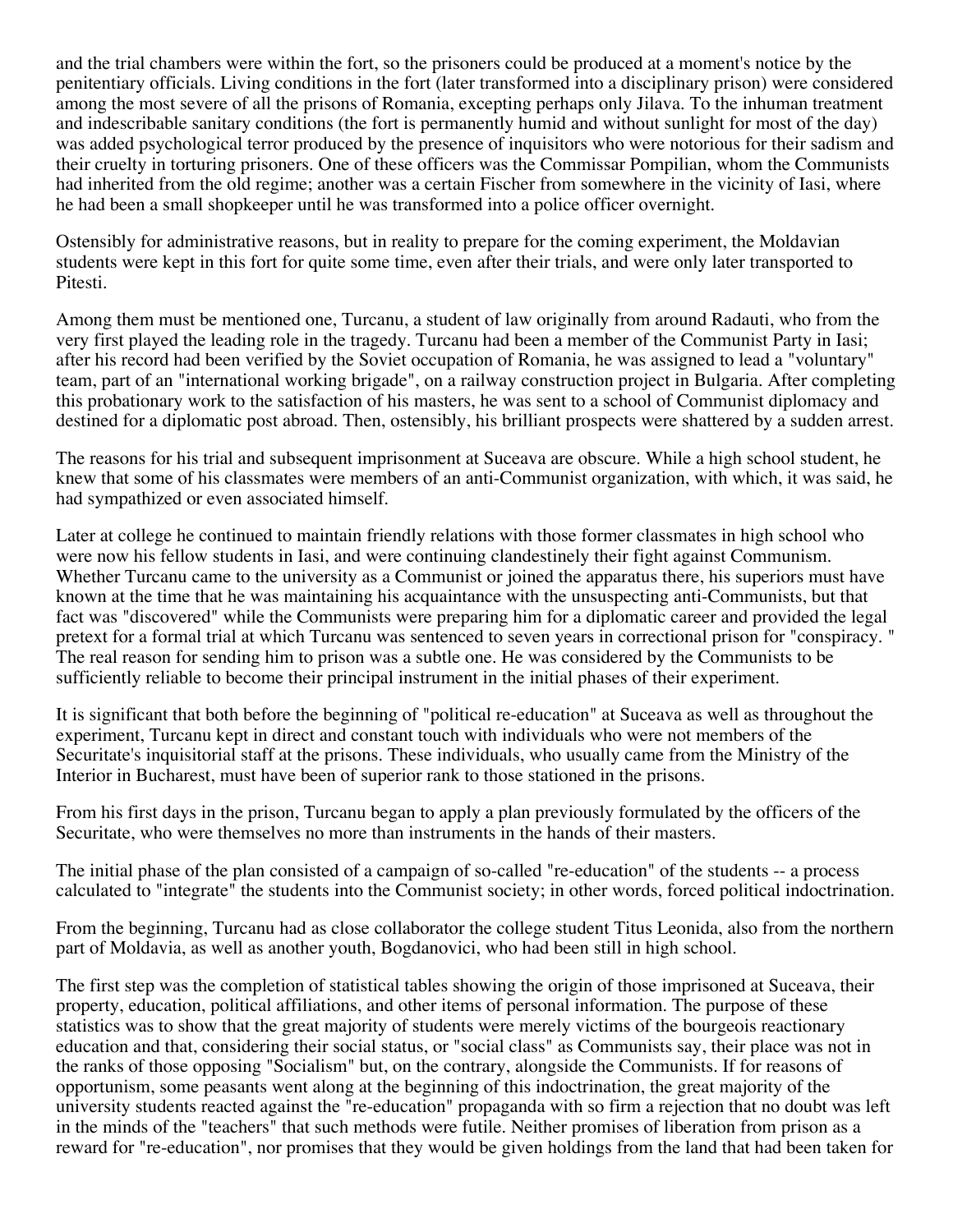distribution to the peasants could shake the convictions of the prisoners. They knew the realities of Communist rule too well to degrade themselves by playing in such a farce.

To the lectures based on Communist pamphlets which political officers placed at the disposal of Turcanu and his accomplices, the students responded with ridicule and mockery. The Communist songs in "meetings of political re-education" were turned into improvised parodies so clever and devastating that after a time the political officers forbade Turcanu to allow singing at all.

Practically speaking, the "re-education" period at Suceava ended in failure, and Turcanu's activity was suspended when the prisoners were at last transferred from Suceava. That preliminary phase had been designed simply to test the "fanaticism" of those who were thus selected for the real experiment that was to begin at Pitesti.

Since they came from the same region, many of the students at Suceava had been acquainted even before they entered the university and most of them knew one another, so contacts were easily kept. At Pitesti, however, they were mingled with hundreds of students from all the other universities of Romania.

The various groups thus assembled at Pitesti were of quite diverse social backgrounds and political principles. The great majority of them were either Legionaries,[1] or members of the National Peasant Party; a few were members of the Liberal Party, and there were several groups united only by their loyalty to the monarchy. There was also a goodly number of small groups, lacking a clearly stated political position -- the so-called "mushroom" organizations -- likened to the growth of mushrooms following a rain. The proliferation of such groups was a consequence of the climate created by the Communist Party itself. These groups also differed among themselves in the degree of their dedication to the anti-Communist cause -- the criterion, incidentally, by which the "dangerousness" of the accused was judged, and the basis on which the Communist Securitate determined his punishment. Thus it was possible that for one and the same offense the sentence could be five, or twenty-five, years, depending upon the investigating officer's own estimate of the degree of the victim's "fanaticism. "

The regimen of detention at Pitesti was very severe. In the world outside the prison nothing was known of what was taking place within the walls. The Communists brazenly called the Pitesti prison "The Center for Student Re-education," a clever title which actually did tell the truth, but ambiguously, the man in the street understanding one thing by "re-education," and those who were implementing it, another. Rumors whose origin could not be traced, but which certainly emanated from the Ministry of the Interior, were designed to create the impression that the lives of students were not endangered; that on the contrary, truly humane conditions were created for them; that in addition to decent food, they had at their disposal lecture halls, movies, courses of professional readjustment, entertainment, and other privileges. Since there were no other sources of information, people somehow began to believe these rumors, particularly the parents of the prisoners who hoped against hope that they might soon see their sons again; but this hope was illusory.

The prison at Pitesti was relatively new as compared to other prisons in Romania. Built by King Carol's regime, it was meant to shelter dangerous common criminals. Transformed into a political prison by Antonescu in 1941, it reverted to its original purpose after 1944. In 1947-48[2] it was used for the first time by Communists as an internment center for the National-Peasant Congressmen arrested for their anti-Communist attitude in Parliament. A little later it was called the "Center for Student Re-education," under which name it was operated until 1951.

Situated to the northwest, outside the town limits, close to a small river and far from any dwelling, it was a location almost ideal for torture, since no scream from within its walls could be heard by outsiders.

In this "Center," ideal for experimentation, were brought together all students arrested up to the fall of 1948. They were divided into four categories according to the classifications given when sentenced.

Category I consisted of students "retained" without even a pretense of legality, on the simple basis of their political sympathies; for lack of proof of any offenses they could not be convicted of anything. This did not prevent, however, their imprisonment for as much as six or seven years!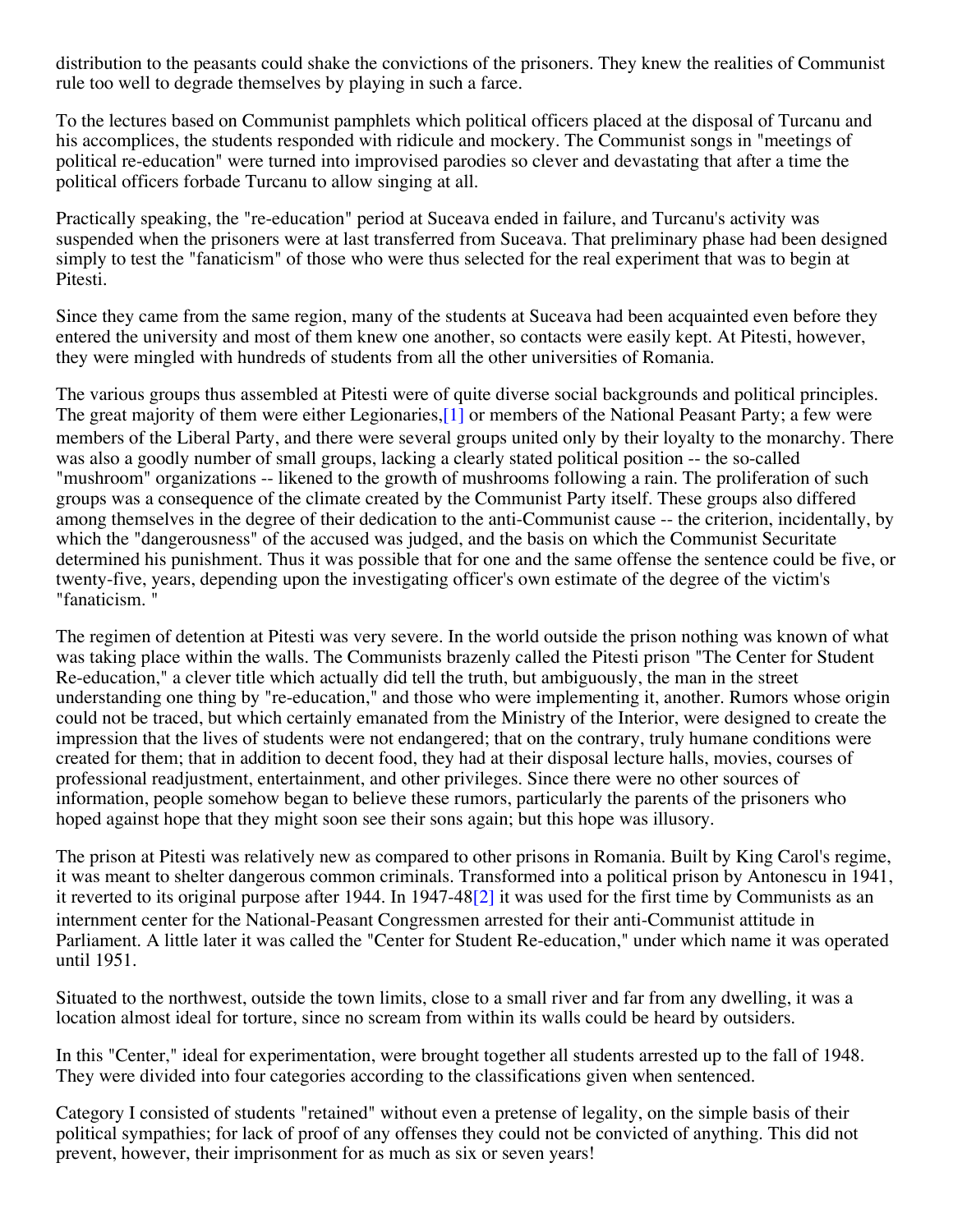Category II consisted of those sentenced to "correctional" prison terms for minor offenses: sheltering persons suspected of anti-Communist sentiments, or failure to denounce them; favoritism, membership in the Communist Party without activity on its behalf, or simply suspicion based on some reported statement! Most of these had no political orientation and were victims of their own refractoriness, of special circumstances, or of the "subversive" organizations fabricated by the Ministry of the Interior to keep its spies and agents busy and to force the Communist cadres to be perpetually vigilant for signs and dissatisfaction or "deviationism. " The sentences of those in this category varied from three to five years of "correctional" imprisonment.

Category III consisted of individuals condemned, with some legal justification, for offenses classified as "plotting against the social order. " These received sentences of from eight to fifteen years of imprisonment under a severe regimen. The greatest number of students fell into this category, which contained those whose activity was discovered but not in all cases confessed.

Those in category IV were sentenced to from ten to twenty-five years hard labor. They were fewer than in category III. Here one found group leaders, men who had been charged with special assignments, individuals of the student world having an unusual influence over those around them, and members of groups that were thought to be prepared for armed resistance.

In theory, this was the classification according to the gravity of the offense that is practiced in prisons all over the world. But in practice, this classification and segregation served to isolate the categories from one another, isolating the less "contaminated" from the "fanatics. " Thus separated, the "minor" categories, deprived of their former leaders, were less able to resist the pressures to which they were subjected. This was especially true in the second category, which contained a large number of unstable individuals who were somehow predisposed to submit more or less easily or, at worst, to offer less resistance.

Until the beginning of 1949, prisoners in the first three categories were allowed to correspond with their families. once a month they were permitted to write and receive a few censored lines and a food package of three to five kilograms according to their category. Those in category IV were excluded from both privileges.

The food given prisoners was very poor. While a minimum of 1800 calories was officially specified by the administration, the food actually given to students, as to all other prisoners in Communist Romania, was normally limited to 700-800 calories, although on very rare occasions as much as 1000 was given. Within a few weeks following arrest, the effects of this substandard diet, aggravated by punishments inflicted mercilessly, could be seen very clearly. All, especially the sick, became so physically weak that, when not coerced, they would commonly spend hours on end in almost total immobility to avoid using energy. Thus, for those fortunate enough to receive them, packages of food from the outside were the most precious of gifts.

Medical assistance in the prison was practically nonexistent. It was limited either to dispensing an aspirin, irrespective of the ailment, or to strychnine shots for those whose nerves were shattered, a mere token treatment, and usually the number of injections was limited to from two to four.

During this preliminary period, the prisoners of the first three categories, who could receive monthly packages of food from their families, devised an ingenious system to help the prisoners of the fourth category, who, sentenced to hard labor, were denied all communication with the outside. The latter were incarcerated on the top floor of the building. Thus the prisoners below, by having a rope lowered from the windows above, could send up small quantities of food, especially to the sick and infirm. This was done, however, at great risk, for those caught were sent to "cazinca" -- a special room in the prison's cellar full of dirt, with walls permanently dripping with moisture. The prisoner was stripped down to a minimum of clothing and left without food for a period of time that depended on the whims of the warden or political officer and which usually was in direct proportion to the degree of "fanaticism" of the prisoner. And as the "cazinca" never lacked for prisoners, an increase in the number of tuberculosis cases was soon observed.

It was under these conditions that the Ministry of the Interior, after the preliminaries were judged adequate, decided to begin the real experiment. Food packages and correspondence with the outside were permanently discontinued. The guards' terrorism increased in intensity. Torturings in the prison basement increased in frequency, oftentimes for reasons patently trumped up. Threats, with mysterious meanings implied, frequent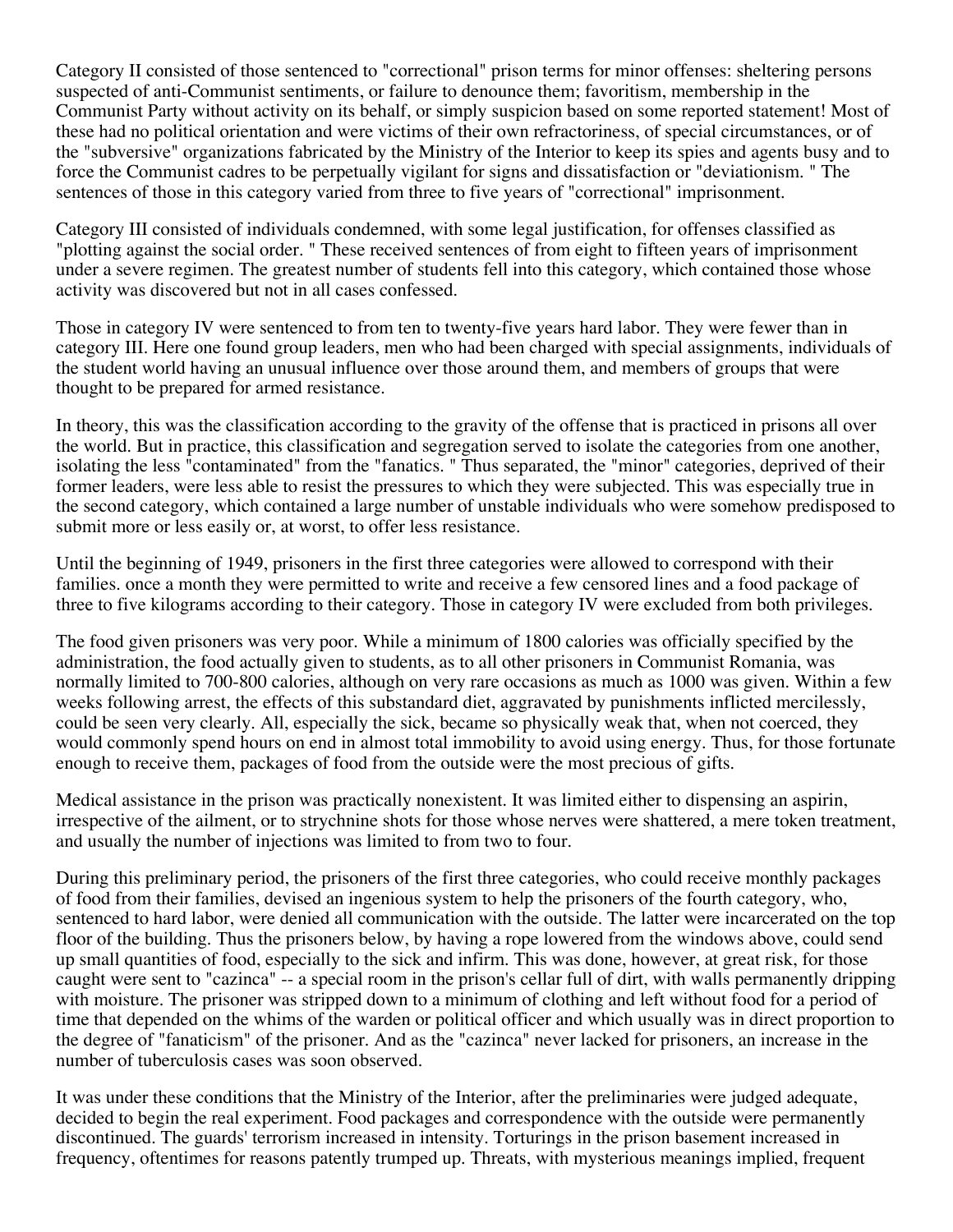visits of the warden and political officers to the cells, unexpected searches at all hours of day and night, and prohibition of every kind of activity under stiff penalty, were signs of fast-approaching changes.

The group from Suceava, accompanied by Turcanu, had recently arrived at Pitesti. Within the small circle of advocates of "re-education" at Suceava, a schism had occurred. Bogdanovici -- son of the prefect of Iasi County who had threatened to disclaim him and deprive him of his name if he refused re-education -- continued to champion a system of re-education by persuasion, limited to Communist ideological lectures and study of printed brochures supplied by the prison administration. He later confessed, just before he was executed, that his aim was to limit brainwashing to theoretical discussions and thus, by averting brutality, protect the students from compromising themselves; he hoped, he said, to deceive the organizers of the experiment and to tergiversate in anticipation of possible liberation.

On the other hand Turcanu and Titus Leonida professed the necessity of a system of "re-education by force", a system which by its very nature was elastic and unrestricted, and which permitted any means for attaining its objective. It is, of course, understood that no decision concerning the means to be employed could have been made without a formal order from the prison's administration. The proposal to use physical means was much more complicated than the Bogdanovici approach, for its purpose was not simply torture in order to elicit true or even fictitious confessions from individuals; its avowed purpose was to change the convictions of one thousand students hostile to the Communist regime. Turcanu and his collaborators would not have dared even to think of doing such a thing without knowing in advance that they had the total support of the Securitate and thus of the Communist Party, and it is not likely that they did more than pretend to advocate as their own a procedure they had been instructed to use.

Just before he began to implement the "re-education by force," Turcanu, we learned, had been visited several times by emissaries from the Ministry of the Interior, with whom he held private discussions for hours on end. [3] Also, he himself was absent from Pitesti for days, and no one knew whither he had gone or for what purpose. What was the subject of his discussions and what promises he received could not be learned even by his closest collaborators. Once the tragedy began to unfold, his role appeared clearly and hideously. He was a simple agent carrying out an assigned mission.

The first act was the formation among the prisoners of an ostensibly spontaneous and voluntary organization known as "the Organization of Detainees of Communist Convictions. "[4] It was obvious that this organization was officially approved: its members claimed to be Party members, and their actions were to be for the "benefit of the working class. " The organization being thus established, the process of implementing the instructions given by the Securitate was begun.

4)Hereafter referred to as O. D. C. C. (*Tr.* )

# **CHAPTER V**

<sup>1)</sup>I. e., The Legion of St. Michael the Archangel, which was undoubtedly the strongest, most resolute, and most 1)<sup>1</sup> devoted anti-Communist and nationalist organization in Romania. (*Tr.* )

<sup>2)</sup> their occupation of Romania was merely temporary, pending the conclusion of a treaty with Austria, and Until they deposed young King Michael (Mihai) on December 30, 1947, the Soviet maintained a pretense that accordingly the full rigor of Bolshevik rule was not applied to Romania until 1948. (*Tr.* )

<sup>[</sup>It may be well to remind the reader at this juncture that the primary function of the Ministry of Interior in Romania has always been exercise of the police power of the state, officially to maintain internal security, and also, under King Carol, to thwart and paralyze the political opposition. The nearest analogue in the United States is the office of the Attorney General (to which the F. B. I. is subject), and one can imagine the power of

<sup>3)</sup> that department, if it had direct jurisdiction over all the state, county, and municipal police forces in the nation. When the Bolsheviks took over, they found ready for their own use a highly centralized government with a powerful police system, and they needed only to replace the Romanian officials with domestic traitors and imported alien terrorists. -- *Editor*]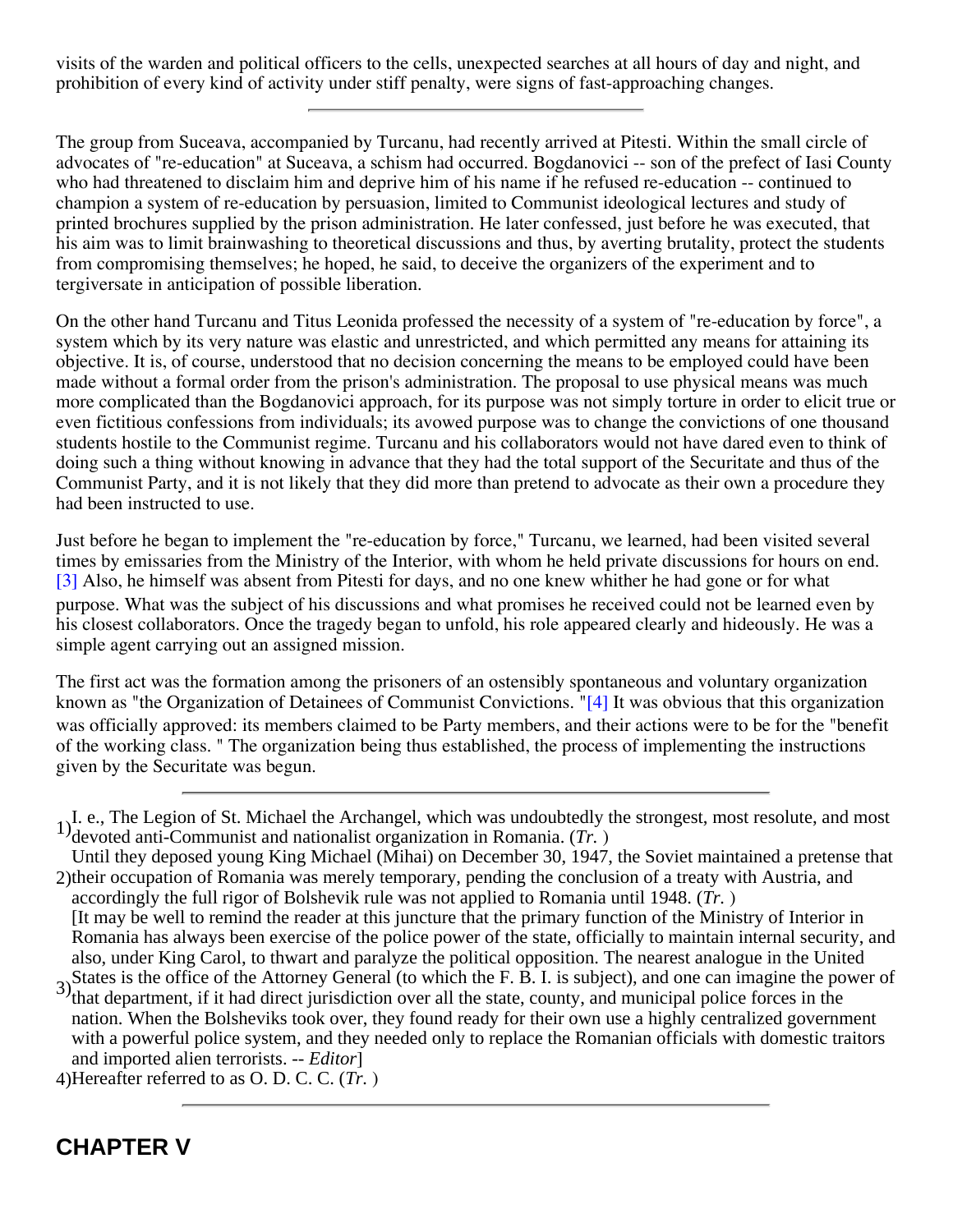### **HOSPITAL ROOM FOUR**

On the northern edge of the prison building, on the ground floor, there is a room bearing the number 4. Initially it was meant for the sick; that is why it retained the name and was known to the prisoners as "Hospital Room Four. " This room, fairly large, was selected for beginning the experiment for it was secluded from the cells in which the students were confined.

Here is the description of what happened there given to me by a student who was among the first victims.

"One evening we were taken from a ground-floor cell, where we had spent some time, and walked to Hospital Room Four. We were about ten students, all from 'correction'. [1] In Room Four we found another group of students already there -- about twenty -- including Turcanu and Titus Leonida. We suspected nothing untoward, for transfer of prisoners from one room to another was quite frequent and had become almost routine. After six o'clock, the time at which the cells of the prison were normally secured for the night, Turcanu stood up and menacingly posting himself in front of us, began to talk.

"'We, a group of detained students,' he said, 'decided to rehabilitate ourselves in the eyes of the workers' regime, for we realize that what we did was against the interests of the working people and Party. We consider that you are an obstacle to our desired rehabilitation because of your "anti-workers" attitude. That is why we request you to renounce your previous convictions and to join our group. If you will not do this in a normal manner, we will use against you all means at our disposal. We are determined to carry out the action to its end and will crush any resistance. '

"As I was unfamiliar with what had happened in Suceava, at first I thought this was a joke in bad taste. I had never heard such an impertinence, not even from the most fanatical men of the prison administration. I never was one of the 'strong' ones, and to this day I cannot understand why I was selected among the first ones to be worked on. You can imagine the answer I gave together with all those who had been brought with me into Room Four by the chief of our section. A sane man, we thought, could not utter such stupidities. So we took his speech as a joke, and began to jest.

"Turcanu expected such a reaction, for he knew quite well the student mentality and convictions. That is why he was prepared. All those who were with him in the room when we arrived, remained quiet, waiting. All of them had handy, hidden under the nearby bunk blankets, a bludgeon, cudgel, post, belt, or board, supplied naturally by the administration, for it would have been impossible for anyone to procure them otherwise.

"Our reply gave Turcanu the opportunity to start. He furiously raised his cap, and then at once, at that signal, the bludgeons and cudgels were brought out from under the blankets. Every one of them was armed and, without warning, struck the one of us nearest him. As a matter of fact they had so placed themselves by prearrangement that each had a victim handy. Taken by surprise, we were confused. But we came to our senses immediately and began to defend ourselves -- each as best he could. In desperation, we started to attack. We were at an advantage, in fact, for we were defending our own skins while the others struck by command. As they later admitted, they really had not expected that matters would go so far. We began to disarm them. In the room one could hear only the whacks of the bludgeons and the groans of those stricken. In the confusion one could not distinguish the original groups. All were striking to defend themselves, and the fight turned into a life and death struggle, in which each man fought furiously to overcome his antagonist. After a while the situation became less confused. Although they were twenty against our ten, all those who had attacked us were sprawled on the floor, Turcanu included. This was definitely not what the devisers of the experiment had expected, so intervention was needed to prove to us that all opposition was vain.

"During the entire fight the warden, Lieutenant Dumitrescu, had watched through the peephole in the door. When he realized that Turcanu and his minions had been worsted, he brusquely opened the door, and, surrounded by some twenty prison guards, his leading subordinates and officers of the Securitate, he entered the room. All were armed with cudgels, even the warden. Silence ensued. Only a muffled groan could be heard now and then. The director ordered everyone to stay where he was. Then followed a dialogue between the director and Turcanu.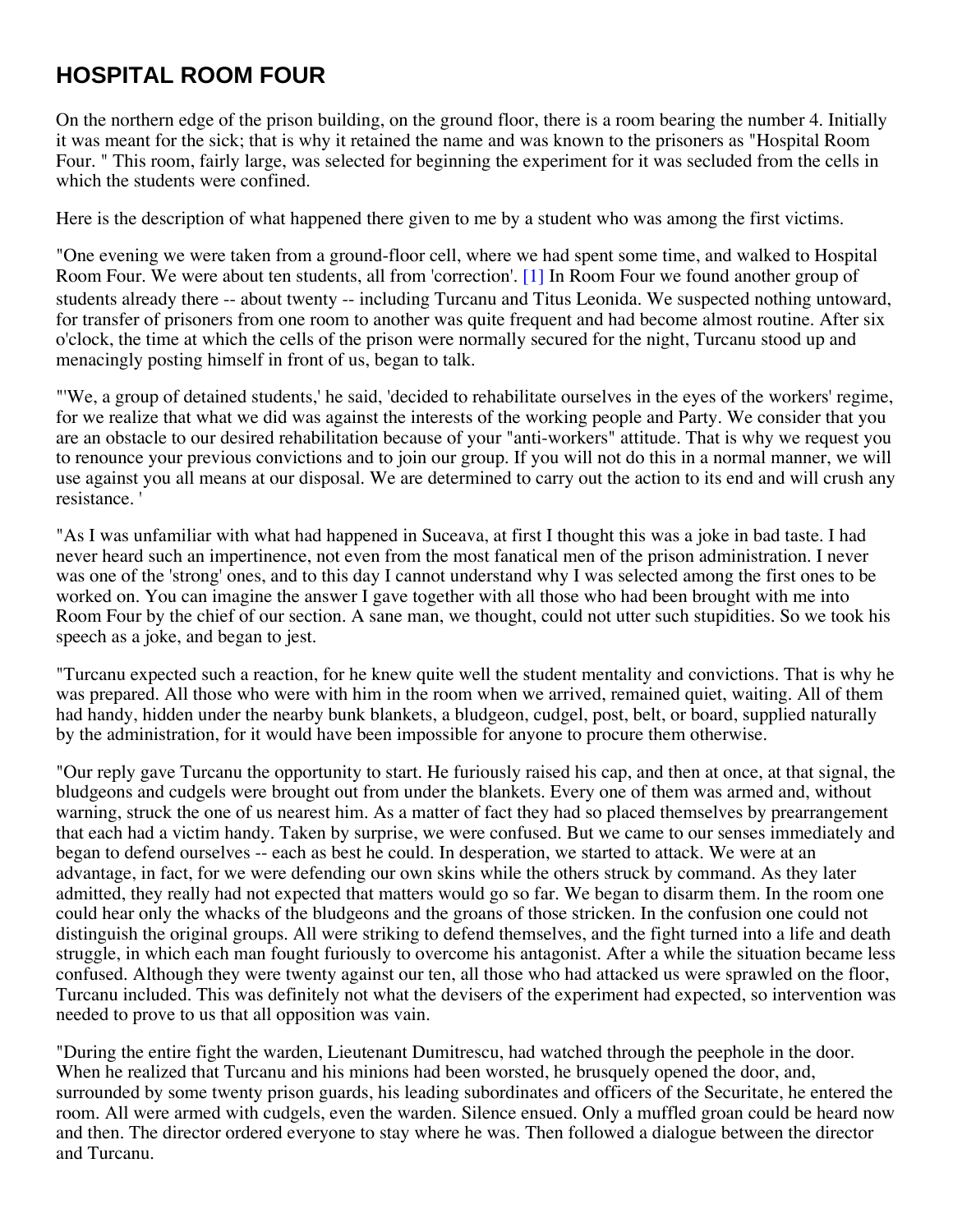"'What is happening here, you bandits?' (The term 'bandit' was the epithet with which prisoners were addressed by the prison administrators). Turcanu took a step forward and replied:

"'Sir, we, a group of students, realizing that we had sinned against the working class, opposing its well being and that of the people, decided to rehabilitate ourselves in the eyes of the Party. We therefore considered it necessary to respect the wishes of the prison administration, to do all that is asked of us, and to re-educate ourselves in a Marxist spirit, in order to shorten the period of our detention, and to be of use to the working class after our release. But when we began to discuss our intentions, the bandits who are here with us sprang upon us with their concealed bludgeons and tried to kill us. We defended ourselves as best we could. We therefore beg the administration to protect us from these criminals and to ensure our lives and safety. '

"There followed several exchanges of questions and answers in which the warden, simulating astonishment, asked Turcanu for further explanations. Then he turned brusquely to us and said: 'So that's it, bandits'?

"That was all! At his signal the guards all attacked us, while Turcanu's group quickly slipping around behind the warden, left our group fully exposed.

"Who could raise his hand against a uniformed official? We were already bruised and exhausted, and we well knew that such resistance meant immediate shooting.

"There followed a terrible scene, lasting unbelievably for several hours, during which one could hear only the thwacks of the bludgeons, the groans of the sufferers, and the profanity of the warden and his henchmen. Turcanu's group helped the guards every now and then, when some unfortunate managed to separate himself from the group of those beaten, and tried -- futilely -- to find a hiding place. The guards dealt their blows with all the viciousness they could muster, venting their spite on us for having defied them previously.

"Weakened by our designedly inadequate diet, overwhelmed by the number and force of the guards as well as by the authority they represented, little by little we ceased our futile but still instinctive efforts to avoid the blows. By now the guards struck us as they would so many empty sacks. The floor was full of urine and blood. Prostrate and exhausted by beating, our bodies were strewn on the floor like corpses on a battlefield. Finally, the guards left the room. We thought it was all finished. But this was only the beginning! Turcanu's group took over. We were subjected to an extremely minute bodily search. Everything that might constitute a protection, even in imagination, was taken from us. Only our clothing was left us. We were ordered to crawl under the large common bed. Those who could not move, were dragged by the 're-educators' under whose dominion we would be thenceforth. Many among those who followed Turcanu deplored what was happening. But the spectacle of what took place and the alternative of seeing themselves in our shoes compelled them to continue in the ways of dishonor. They had not believed that things would reach that stage. Once engaged in the dirty game, however, they could not turn back because between them and us there now existed a real abyss. But that was only for a time. *Several months later I myself did to others what had been done to me.*

"The plan had been elaborated down to the last detail. It was applied on an ever increasing scale as new participants were trained. What happened in 'Hospital Room Four' was repeated hundreds of times in other cells, with only slight variations.

"Immediately after the beating, we were subjected to the 'unmasking'. "

What the Communist Party perpetrated in the prisons of Romania belongs to the domain of pathological psychology. According to the Communist mentality, it was simply a job like any other, which had to be successfully concluded, regardless. Human nature, moral or social considerations could not hinder the progress of an important experiment.

In all this tragedy, Turcanu was but an actor, playing under the direction of those who had designed the experiment and watched it from beyond the footlights with interest and pleasure. And his original collaborators, who hoped to benefit by an earlier release from prison, were only instruments in his hand.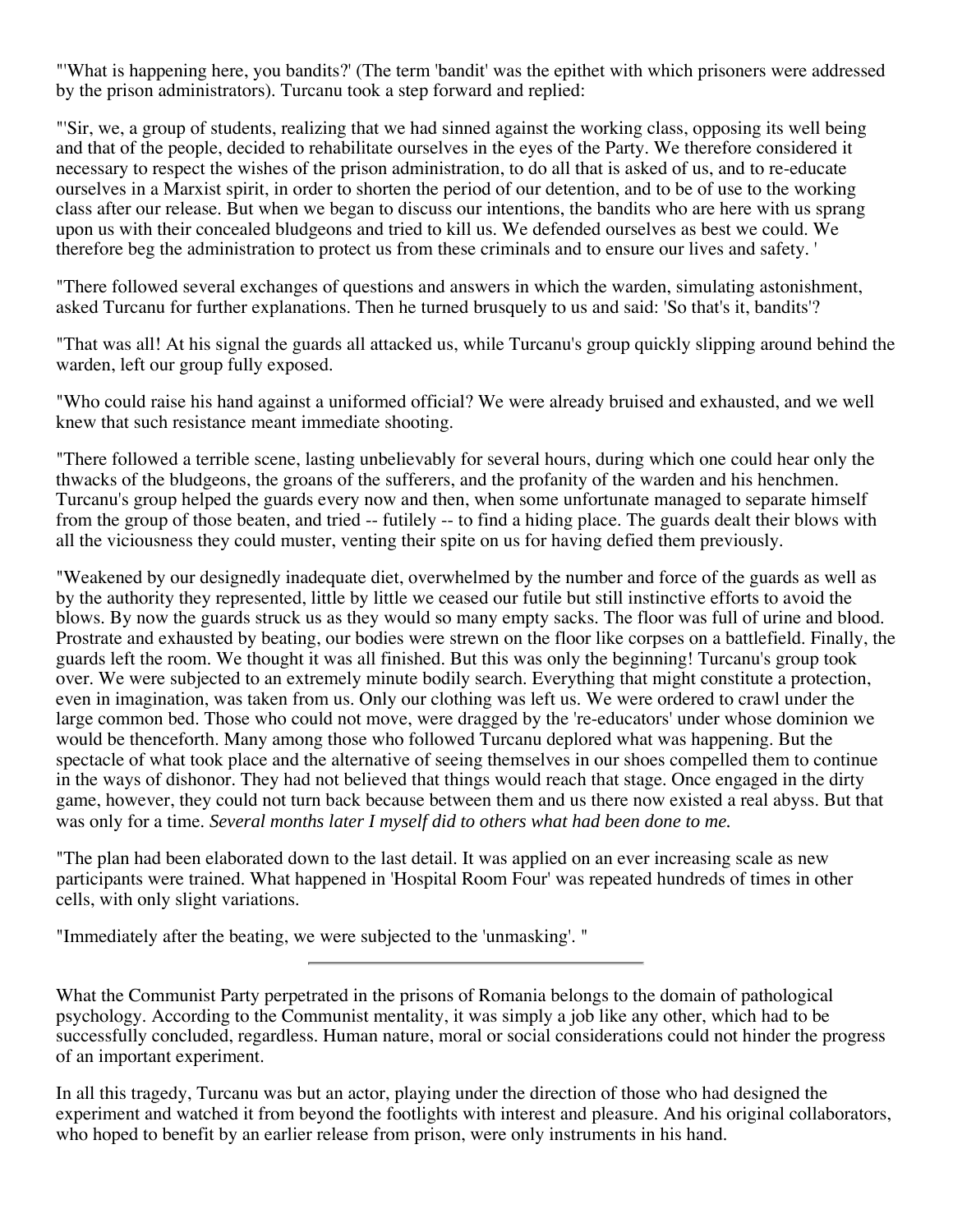What deters persons of criminal tendencies in normal society is, no doubt, the fear of punishment by the legal justice that maintains social equilibrium. Such were the conditions at Pitesti that Turcanu was assured that he would never be called to account, no matter how many acts of bestiality he might commit, because the very authorities who were supposed to defend prisoners from violence by their fellows, had ordered and implemented the sinister plan that cost the lives of so many students and caused the moral ruin of all the others.

Probably Turcanu himself did not realize at first how far he was expected to go. He could not have devised the operation himself. Its diabolical subtlety and ingenuity lay far beyond his own capabilities. He was only capable of doing what he was told. Those who masterminded and directed the operation wanted more than mere torturing of the victims. They were determined to penetrate into the most intimate recesses of the human soul, probing and prodding it, finding even the smallest cleavages, discovering everything that can be struck, broken, destroyed in man to leave him only a body made passive and void of volition.

Beasts kill out of biological necessity -- to feed. But the beast-man when he uses reason to implement his hatred, knows no limit. Only men capable of both great lucidity and frenzied hate could have decreed Pitesti. That seems paradoxical, but in the Communist world the paradoxical becomes normal. If Turcanu is responsible for physical tortures (for which, as a matter of fact, he later paid), it is others who must answer for the entire process of destruction. The list of names is long. And it begins with those who destroy the values within man, who destroyed his equilibrium without substituting anything in its place. The vacuum gave birth to the disorientation. And this disorientation unleashed the madness.

1)I. e., From the second category described in the preceding chapter. (*Tr.* )

#### **CHAPTER VI**

## **THE COLLAPSE**

The initiators of the experiment already knew very well not only the structure of the Romanian soul but also how the particular youths selected for experimentation had been educated in school, at home, and especially in the organization to which they were ideologically devoted before their arrest.

Their complete breakdown could therefore be accomplished only by systematically destroying everything that constituted the firm anchorage of their lives and thoughts; in other words, by cutting them loose from their moorings. And because Christianity, the diametrical opposite to materialism, has always offered the most effective system for living, and because the majority of students arrested were condemned for activity inspired by the Legion of St. Michael the Archangel, the approach of the "re-educators" was to attack precisely those values on which the Christian ethic is based. By destroying these, they could destroy the very reason the youths chose to go to prison rather than compromise their principles.

Investigations conducted in the Ministry of the Interior and in various regional Securitates, managed to wrest quite a few secrets from the students, not so much because of moral weakness as by means of brutal methods of interrogation. These were such that it was almost impossible for a student to deny an offense even if he had committed none; he admitted the crime to avoid further torture. But even though the Securitate did succeed in tearing secrets from tortured minds, it was unable to affect the structure of the soul. On the contrary, having passed through these investigations, the students came out more convinced than ever of the righteousness of the cause for which they were suffering, and of the absurdity of the newly imposed system. As long, then, as the soul remained unaltered, there had been no defeat. So it was precisely the soul that remained the principal target, its utter destruction, the aim.

The Romanian people and their faith appeared in history at no determined date, but the Romanian soul is organically commingled with Christianity, perhaps because they were born together, as witness Romania's historical chronicles over several centuries and all the crosses, called *troite* set up at nearly all crossroads in the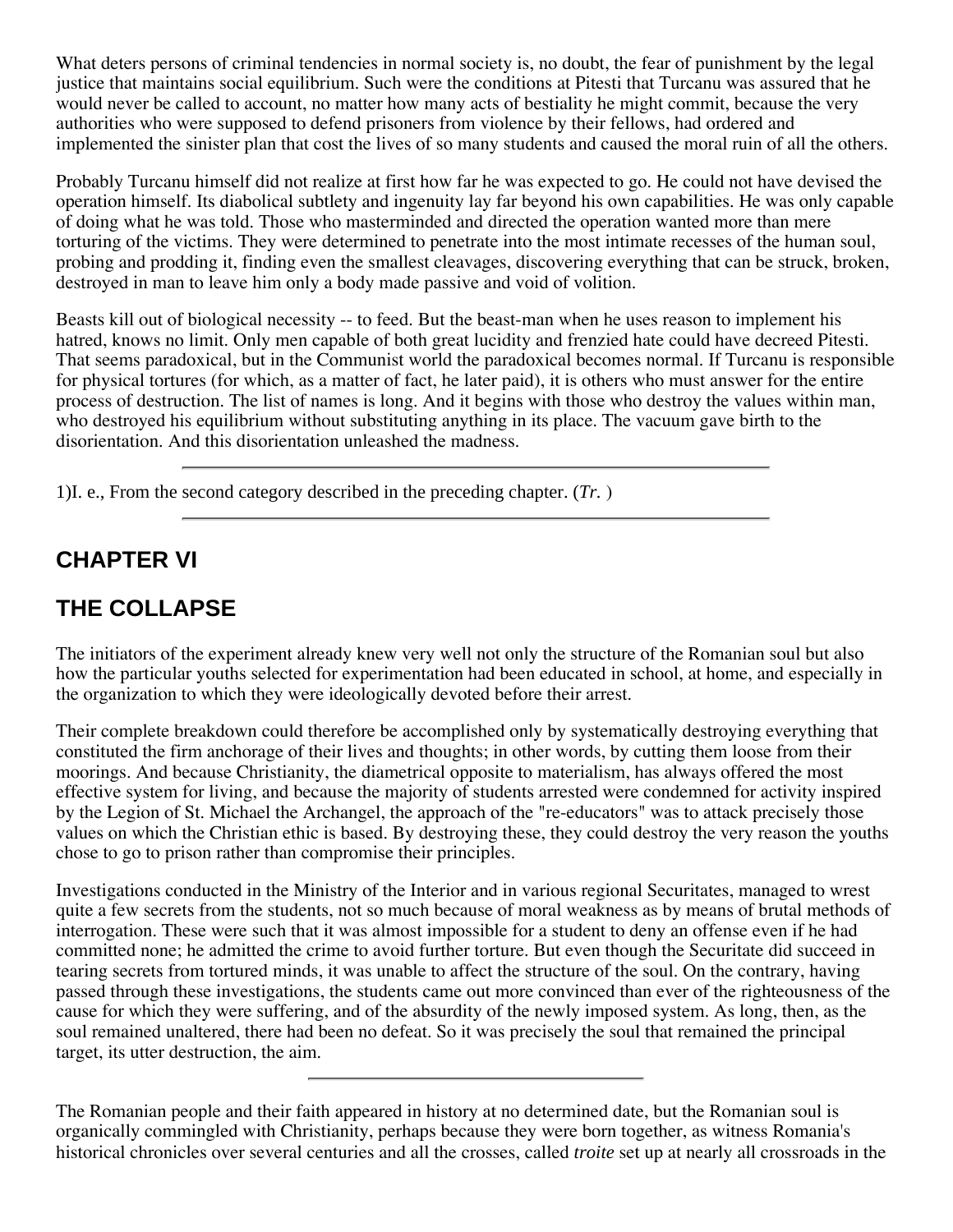countryside. Since the Romanian has traditionally put all his hopes in God when trials confronted him, the peasants' sons, now students, turned to God for help in the most trying time of their lives. A prayer murmured from the depths of one's soul by trembling lips was often more satisfying than bread. Though it is often said that faith is inversely proportional to the degree of education, exactly the opposite was found in Romania's prisons. Those whose belief was strongest, who felt the greatest need to pray, were definitely the best educated, irrespective of their political affiliation, including even the most materialistic socialists, who discovered the closeness of God, in prison, where only true faith could fill the void of their lives.

The Communists recognized this fact and decided to strike from the beginning with all fury, aiming to produce despair and despondency until this faith was destroyed. Thus could they render ineffective the twin pillars of Romanian patriotism: Christian moral precepts, and tradition.

Everything of the past which could offer any kind of refuge was to be muddied and denigrated. This included the heroes of history and the folklore of Christian inspiration. Then, to be given special attention, was the destruction of love for family, in order completely to isolate the victim in his own misery, bereft of religion, love of country, and family. This would break the chain that links together a community of national thought and gives meaning to a national struggle. When the individual was thus cut off from his history, faith and family, the ultimate step in "re-educating" him was to destroy his existence as a personality -- an individual. This, to the victim, was to prove the most painful step of all and was called his "unmasking. "

These, then, were the main objectives of the experiment launched at Pitesti Prison by which the "re-educators" hoped to produce in the end "the new man," de-personalized, a robot which they could manipulate.

The preparations necessary for initiating the last cruel step, the "unmasking," were probably patterned after methods explained in a book by a Russian lawyer who, arrested and tortured after confessing everything, wrote it for the benefit of his interrogators. It is rumored that this happened during the first investigations carried out by the Communist police after the capture of Russia. In the book, the author used himself as an example, searching his own soul, and succeeded in placing at the disposal of his torturers a psychological treatise of overwhelming importance. Analyzing himself, he discovered the weak points in man, the most vulnerable ones, through which an ultimate breakdown can be achieved.

The weaknesses, or "cracks" as he calls them in his book, are hunger, psychological terror, endless uncertainty, and total isolation. Months of undernourishment, therefore, which our student prisoners had already endured, laid the groundwork quite well for what was to follow.

There you have the prerequisites for applying the "unmasking" technique. Practically speaking, it consisted of two distinct phases, the outer and the inner unmasking. The first was but an intensification of Communist Securitate's usual investigative methods involving not only some torture but much that was grotesque and irrational. But the second, the "inner unmasking," which was to result in the final breakdown, was the one that received the greatest attention from the experts.

The first phase carried to completion the secret police's earlier investigations through a torturing system whereby they sought to squeeze a man into the position of declaring all, but absolutely *all*, that he had done or intended to do prior to his arrest. He had to name and denounce all persons he had been in contact with, all who helped him with money or food, advice or moral encouragement; all who had sheltered him; all who knew of his activities even if they did not participate in them; all who did not sympathize with the Communist regime; all whom he suspected of having infiltrated the Party or having joined it opportunistically; anybody who seemed likely later to engage in anti-Party activity; maligners of the Party; etc. Then he had to tell whether he had any ideological material -- books, documents, newspapers, circulars, etc. -- which he had not declared during earlier questioning; where they were hidden; who else knew of their existence; whether he possessed firearms; if so, where hidden. Particular emphasis was placed on firearms, especially those stored away by peasants as the German troops retreated in 1944; and on any individuals of the "people's army" who might later, through bribery or corruption, place at the disposal of the "enemies of the people" weapons or anything else that could be used against the Party.

The oral declarations were first demanded from the victims, were then inscribed on soap plaques, verified and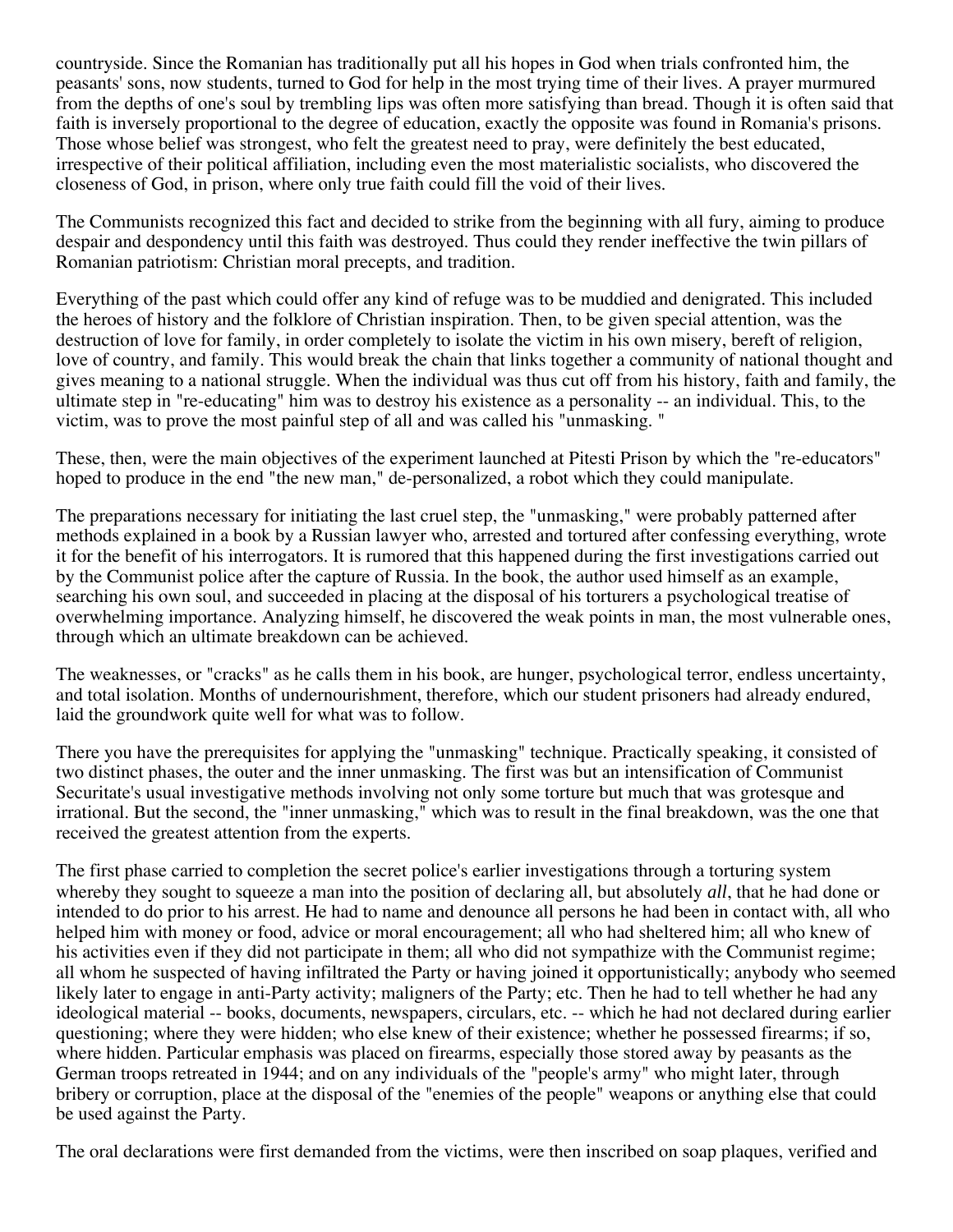attested by a member of the "re-education committee" (or by Turcanu himself, if the case seemed a bit interesting), and were finally put on paper, signed by the declarant, and sent to special officers of the Ministry of the Interior, who proceeded, as soon as possible after screening the information, to arrest the persons "denounced" in the declaration. Also as part of this outer unmasking, the student, if he had been transferred from another prison, had to detail his activities there as well as give a detailed account of his activities after arriving at Pitesti.

During the first months of their imprisonment, before Turcanu began his work, students had been allowed a modicum of freedom, being supervised more or less superficially by the guards, and had organized their free time for their own benefit. Not having books or writing materials, not even pencil and paper (it was dangerous to be found possessing these), students discovered anew the Roman stylus, using soap tablets instead of wax ones. It was on these little tablets that all writing was done. In the absence of books, courses in foreign languages were pursued, also in advanced mathematics, chemistry and other subjects as remembered from student days. Discussions proved to be quite fruitful, especially among those who had studied philosophy, literature, law, and theology, many aspects of Romania's spiritual life as well as problems of sociology and philosophical orientation. All this was condoned by the Communists, who considered it a matter of adjusting to life inside a prison; but if they detected, under cover of these educational sessions, any sort of political activity, the punishment was more severe than for similar activity outside.

Nevertheless, there was no lack of discussion of a purely political character among students of different convictions. Through these talks they came to know one another better and were able to clear up disagreements of the past. These discussions frequently led to real *rapprochement*, dissipating erroneous impressions formed during earlier confrontations when passions were less well controlled; and a mutual esteem previously unthought of thus developed. It was this kind of information about the students that the "unmaskers" particularly were after.

The individual under interrogation had to confess all the discussions he had had with his fellows, report in detail all educational meetings that had dealt with citizenship and political events, and denounce all who had shown attitudes hostile to the prison administration or made sarcastic remarks in connection with interpretation of Marxism, or jokes about Stalin the "teacher. " Answers were required to such questions as who among the students had a "fanatical" attitude; or was better informed; or was capable of polarizing the younger members around him; who gave medical help to those condemned to hard labor -- all this in order to determine precisely the classification of individuals for eventual use in "unmasking" those who as yet had not walked through the fire.

When the student had declared all, or as much as he had to in order to convince the re-education committee that he was hiding nothing, only then began the real tragedy, the "inner unmasking," the attempt to annihilate the soul. Through the first unmasking he had given over enough information and names to the Securitate to destroy collaborators still free; now he would be forced to yield up his own personality for immolation. The re-educators hoped to destroy the moral and psychological strength of his inner being and transform him into amorphous material, to be shaped by them into a "new structurization. "

To this end the students were obliged to crush underfoot everything they held most sacred -- God, family, friends, love, wife, colleagues, memories, ideology -- everything which bound them to the past, anything that might give them inner support while in prison.

When the student had passed this test also, to the satisfaction of the re-educators, he became an "honest and clean" vessel worthy of receiving the new doctrine of Marxist humanism, embodied at that time in the person of "the genial leader of the peoples," Mr. J. V. Stalin.

In the name of this doctrine of re-structuring, and to justify the unmaskings in his own way, Turcanu used to say:

"You bandit, I beat in you the Legionary criminal (or the National Party member, as the case might be); I have nothing against you personally. By my action, I am helping you to discard the criminal concept that brought you here, and am preparing you to join in a new cause, more just, the cause of the working people. "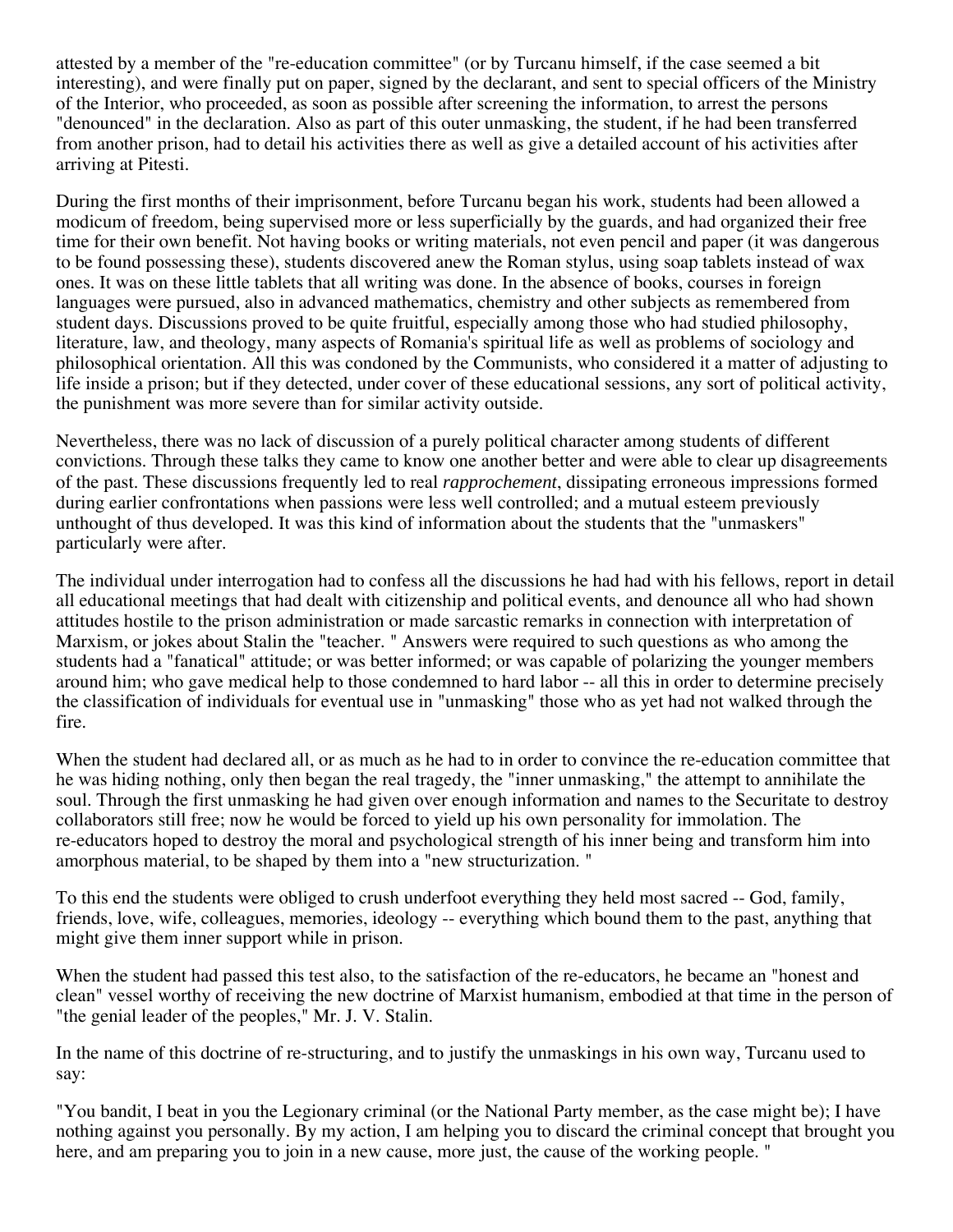As a matter of fact, this is the kind of treatment which, on different levels and in different terms, is applied to all of society under Communist tutelage. Through devious propaganda manipulation, the Communists try to make man believe that general pauperism is not real, that the state of affairs could not be better, and that this is the only road to happiness ...

For those who have lived under Communism, a paradox such as this is not uncommon, and they are not long surprised at the considerable disproportion between what is claimed and what is actually done. For instance, all kinds of laws are enacted to satisfy every human need, but exactly the opposite is practiced. But about this one cannot speak in a loud voice ...

### **CHAPTER VII**

## **THE CONDITIONED REFLEXES**

The Communists apply to human beings the well-known principle of conditioned reflexes that explains much of the behavior of animals.

These reflexes, which are the basis of Socialist medical science and psychology, are often called "Pavlovian reflexes" after the Russian physiologist, Ivan Pavlov,[1] who was the first to conduct systematic experiments, chiefly on dogs, to determine the exact nature of this neurophysiological reaction. Actually, however, the phenomenon that Pavlov investigated was well known for centuries and extensively used in practice to train animals. The most famous of Pavlov's experiments was performed by giving a dog a chunk of meat at the ringing of a bell. After this has been done several times, the dog's reflexes are so conditioned that the animal will salivate abundantly when it hears the bell although he has no meat before him. For many centuries before Pavlov, however, conditioned reflexes were used; for example, by gypsies to produce dancing bears. A small bear cub is walked over a sheet of metal under which there is a slow burning fire. As the sheet metal becomes warm, the soles of the little bear's feet begin to pain him and he lifts one foot after another, shifting his weight alternately to cool the soles of his feet. While he is doing this, drums are beaten. After this training has been repeated several times, the neurological association between the sound of the drums and the movement of the feet is established, and ever thereafter, the bear, although full grown, will begin to "dance" whenever he hears the beating of the drums. Such, reduced to its simplest terms, is the procedure for producing conditioned reflexes in irrational animals.

When the Communists apply this technique to their human subjects, they must first reduce their victims to the condition of animals.

When one destroys in man the moral and intellectual foundation of his being, his consciousness of personal identity and superiority, and thus deprives him of control over his own faculties by reason and will, man ceases to be a superior being. There is no longer any difference between man and animal. He will submit, as do animals, to biological impulses.

That is why, when he encountered unexpected opposition in a cell, Turcanu affirmed: "Your resistance is in vain. This system has been perfected and *used for twenty-five years*[2] and so far it has never failed. You will become convinced of this yourselves. I do not work haphazardly. " The prison's warden, the Bolshevik Lieutenant Dumitrescu, stated several times in more than one cell, a little before the beginning of "re-education": "Even if you were made out of granite, you would not be able to resist all the way. Shortly you will see that I do not lie. " At Pitesti, at least as far as the basic method was concerned, the experimenters improvised nothing; from the very first they applied a method that had worked innumerable times and whose results could be predicted with certainty.

How the system was elaborated and tested, I do not know, but its effects were certain. A mere reference to the tortures was like Professor Pavlov's bell or the gypsies' drum. A word was sufficient to trigger the reflex that pain and degradation had created, and the man was at once paralyzed and behaved as the experimenters wished.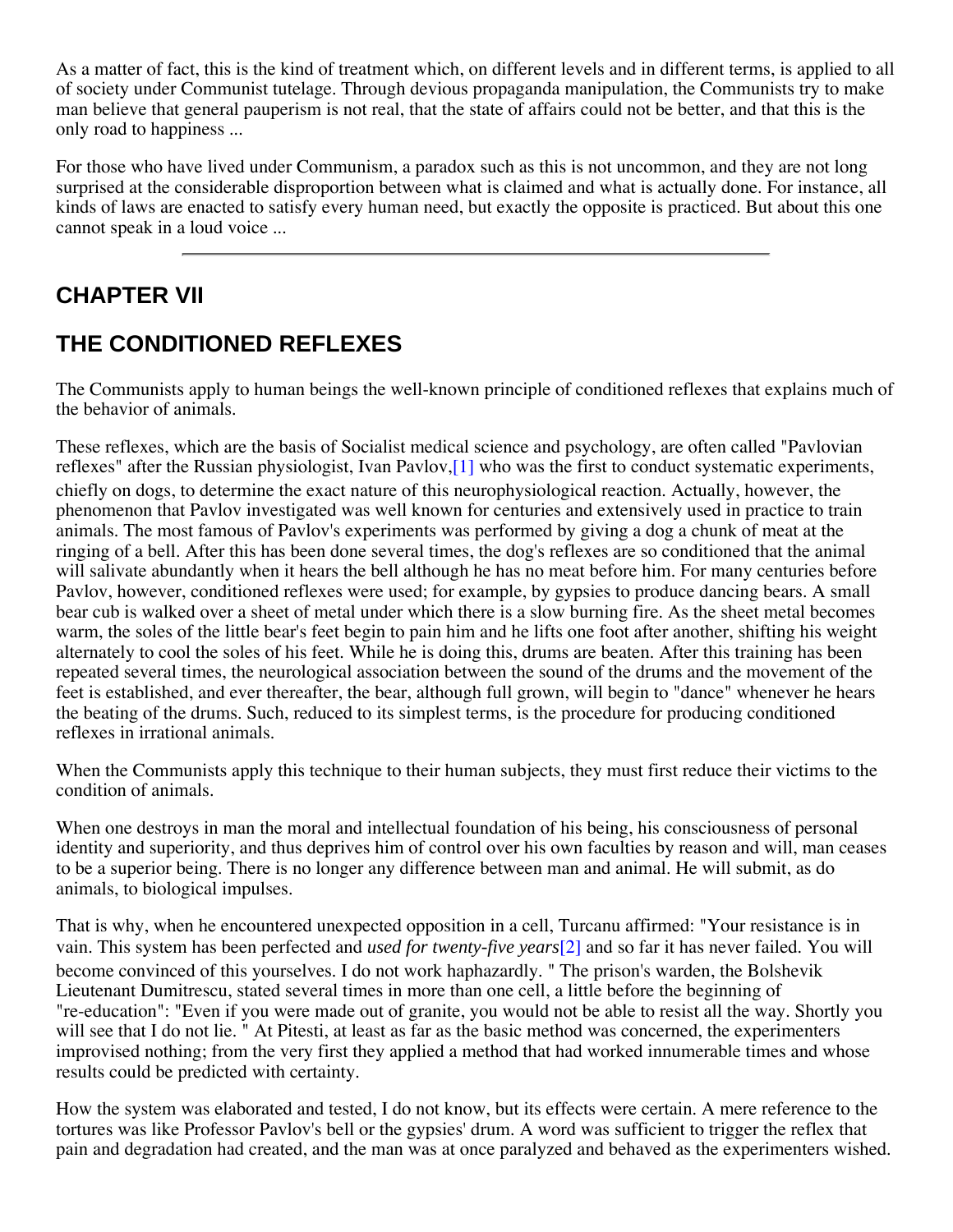Beginning with the prisoners from the "correction" category and from labor camps, the "re-educators" trained a group sufficiently large to handle the other categories of prisoners. This operation was facilitated by the distribution of the students among cells, which held from five to fifteen persons, who were thus always together but completely isolated from contact with others, since the cells were locked and shuttered from the outside both day and night. This isolation in small units facilitated the operation.

At first only a few, then more and more, and finally all the students went through "re-education. " And *all* became finally, no matter how long they resisted, mindless docile creatures of which the supervisors made further use according to a well established plan. *There where no exceptions.* Only those who were so lucky as to die under torture and those who, profiting by some oversight on the part of their tormentors, found a way to commit suicide, escaped the transformation.

Men who had for two years, day after day, night after night, defied the tortures and the bullets of the Communist Securitate, crumbled little by little under the Pavlovian technique and, overwhelmed by despair, terror, incertitude, were metamorphosed into zombies.

What radical transformations take place in the soul of one whose right of biological self-destruction is denied, who for years on end is kept in a state of living death with an ingenuity truly Satanic? What can survive systematic menticide? Heroism? Self-sacrifice? Ethical convictions? Idealism? Had the pagans during the persecutions of Christians used Communist methods, it is probable that the Christian calendar would number fewer saints and martyrs.

What could be more depressing than this thought? Among the victims of the Communists, *there are no heroes -- there can be no heroes.*

Is heroism perhaps a simple state of psychic exaltation nourished by sentiment that depends on events and environment? Under the conditions created at Pitesti, not only could no one become a hero, but the very concept of heroism was obliterated.

If some day in the future it becomes possible thoroughly to investigate the applications of Bolshevik techniques and the profound mutations of the human psyche induced by them, civilized mankind will arraign and damn not the ephemeral creatures who carried out the techniques of torment, but the perennial originators of the appalling techniques that reduce man to a level inferior to that of animals.

After the first phase of procedure initiated in Hospital Room Four was completed and the victims had been reduced to the desired psychopathological state of passive desperation and animal helplessness, they were judged ripe for the next stage in the process. They were ready now for the second phase in which the prisoners would be brought to denounce one another spontaneously and without any instigation by the prison authorities.

Transfers from one cell to another were effected by prison authorities as Turcanu directed. They gave him a free hand to shuffle prisoners around as he thought expedient in the "unmasking" program, and he had at his disposal the entire list of condemned men, by which he could switch prisoners back and forth in various combinations. To hide his role, the transfers were always made by the prison guards on orders from above.

Turcanu had transfers made so that a group of students who had passed through the training given in Hospital Room Four shared a cell with a group of students who had heard nothing of the "unmasking" technique and naturally entertained -- could entertain -- no suspicion of the newcomers, who seemed to have been placed with them only by one of the seemingly random rearrangements of prisoners that the prison authorities frequently decreed. For two or three weeks, the "un-masked" students started discussions, criticized the Communist regime, and exchanged information seeking to loosen the tongues of their unsuspecting companions who were next in line for "re-education", in order to elicit from each at least several compromising statements for later use. Such statements were sought as a means of destroying, when the time come, first, the confidence and trust that the students then reposed in one another (for at that time no one who had not been "re-educated" could even imagine what was in store for them) and second, their natural aversion to Communism.

The prisoners, who were deprived of all ordinary materials for writing, had long been accustomed secretly to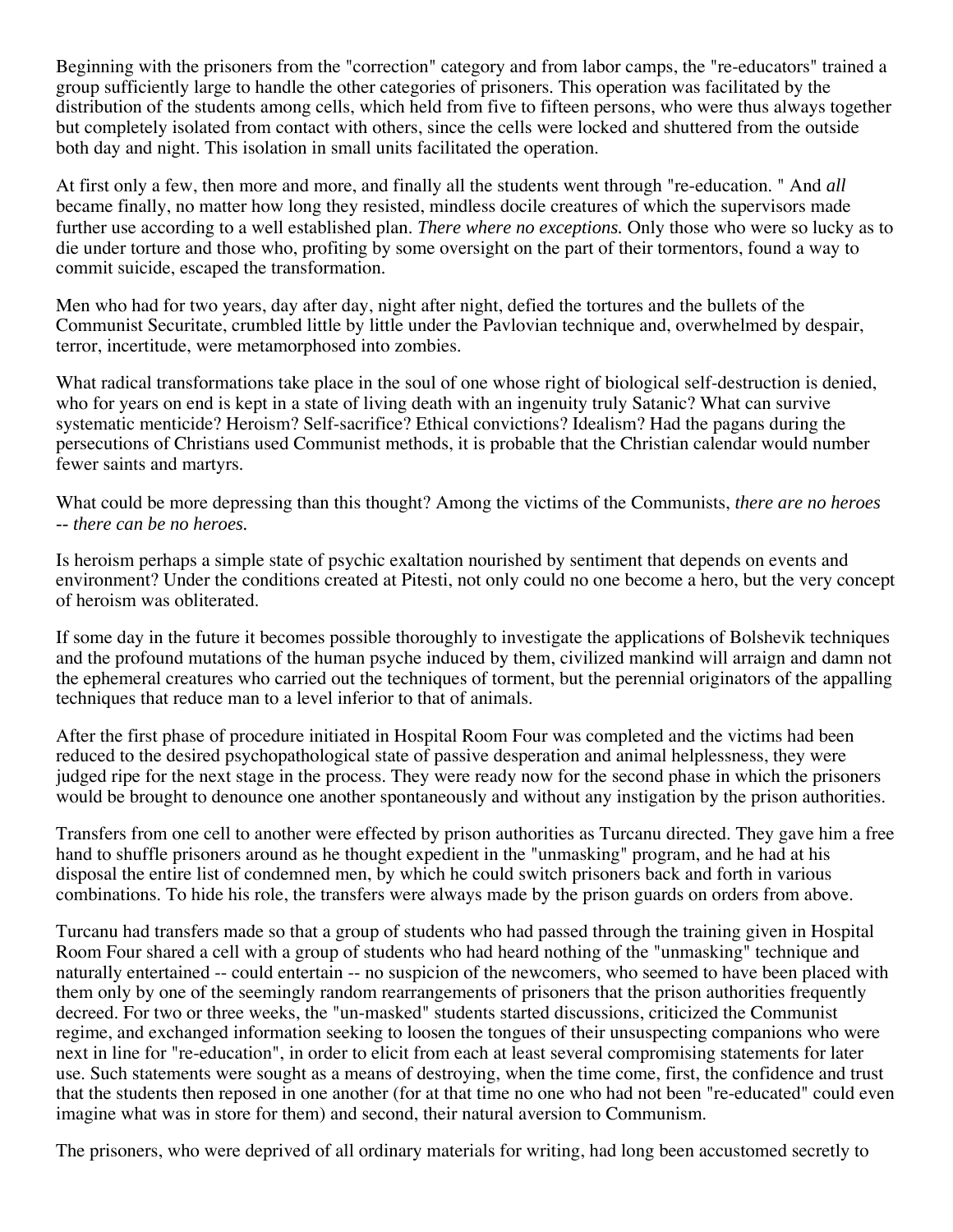use soap tablets for memoranda and even communication between cells. The newcomers -- complying of course, with the instructions of the masters -- took advantage of this custom and wrote down on these tablets everything they thought could be helpful in the coming "unmaskings. " They concealed these inscribed tablets of soap and transmitted them to Turcanu or his assistants, either in the morning when they were taken out of the cell to the lavatory, or when they were called out by guards, ostensibly summoned to the main office, but really so that they could, without arousing suspicion, report to Turcanu in the corridor outside the cell. At other times, these soap tablets were hidden in predetermined places in the washroom, and collected, after the night lock-up, by agents of the Securitate. The records on soap were also given furtively to prison guards, to the persons who distributed the food, or to others whom the "re-educated" could on occasion approach in ways that excited no remark among their unsuspecting cellmates.

The "re-educators", of course, had no need for the information thus obtained and recorded; it could have been extracted anyway during the "unmaskings. " This procedure was ordained for three reason: first, it confirmed each of the "re-educated" in his conditioned habit of hypocrisy and treachery toward his intended victims and simultaneously bound the "re-educated" together by their common guilt; second, the surreptitious provoking and recording of compromising statements kept the "re-educated" in a state of constant vigilance and anxiety, for they realized that if, by some lingering sentiment of decency or sheer oversight, they were inefficient in their assumed roles, they would be given more "re-education" themselves; and finally, the production of such devastatingly complete and accurate information at the psychological moment would take the victims completely by surprise and stun them, so to speak, by a blow from inside.

After some weeks, when it was thought that enough compromising data had been collected, the "re-educators" in the cell were put into action. At that time, one of the leaders of the O. D. C. C., usually Turcanu himself, entered the cell escorted by several of his collaborators. The appearance of this contingent both reminded the "re-educated" in the cell of what they had undergone, thus triggering their conditioned reflexes, and had the practical effect of bringing in a team of strong bully-boys to avert the possibility that, as had happened in Hospital Room Four, a desperate resistance might make necessary the direct intervention of the prison authorities. The contingent that escorted Turcanu on such occasions was composed of well-fed, vigorous and husky men, not to mention Turcanu himself, who was truly a Hercules by comparison with the students who had been physically debilitated by the starvation diet to which they had been long and continuously subjected. Considering the fact that the bullyboys were precisely the trusties who did the work of distributing the food to each cell, it is obvious how they obtained ample nourishment, despite the official doctrine that all prisoners are "bandits" who must not be allowed "to live on the back of the working people. " The intelligentsia who, from behind the scenes, directed the whole sinister tragedy, had arranged even such details in advance so that nothing could happen to disturb the performance of their play.

After the contingent of "re-educators" entered a cell, a "meeting" began with a discourse, usually by Turcanu himself, consisting of the same stereotyped phrases that had been uttered in Hospital Room Four: "the need for 're-education'", "bandits who oppose it", "the necessity of breaking all resistance by no matter what means", etc., etc. [3] At the conclusion of the "speech", all the inmates of the cell, including the "re-educated" were asked to make their "unmasking" ("self-denouncement") immediately. The answer of the students was always the same, and likewise Turcanu's reaction: he gave the signal by lifting either his cap or his hand, and then, as in Hospital Room Four, began the beatings. But now the confusion and dismay of the victims was even greater, for they saw among their assailants their own cellmates, whom they had until that very moment regarded as brothers. Now these trusted comrades were suddenly dealing them desperate blows, in the back more often than not. How could they know the motivation for a transformation apparently instantaneous?

The "re-educators" exploited to the utmost that first moment of bewilderment. A man who had been a literary student described that moment to me in these words:

"When Turcanu ended his speech I thought he was crazy. And we all looked at one another in astonishment. But only a few moments elapsed. He raised his cap. That very instant, a friend, probably the best friend I had before we were arrested and a man in whom I had blind faith, struck me full in my face with his fist, delivering so furious a blow that I was dazed. I looked at him in utter terror. My hands hung down, suddenly powerless. I was not capable of saying one word; I was simply unable to ask him why. He continued to strike me with the same desperation. I could not muster even the slightest resistance. At first I thought this was a nightmare or that all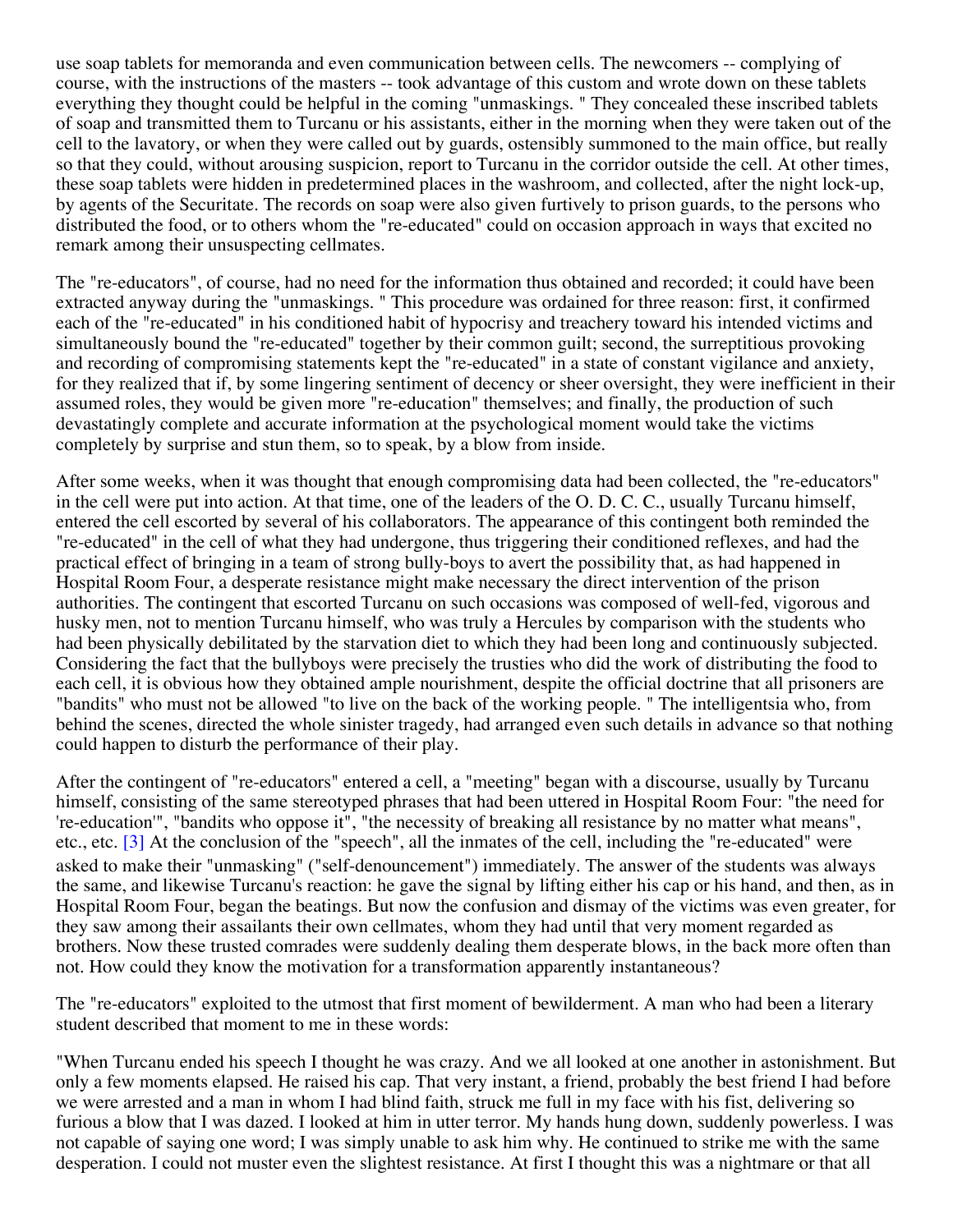our minds had been suddenly darkened by a collective madness. Finally I tried to ask him something; I do not know anymore what it was. His reply was a rain of blows with his fists accompanied by facial expressions so hideous that they seemed to hurt me even more than the pummeling. It was only then that I somehow collected my wits and tried to defend myself. But from behind, another student, who had been brought into my cell at the same time as my friend some two weeks before, attacked me. This fellow was armed with a cudgel. I could not imagine where he had obtained it! I could not get out of the way anymore. I started to strike in desperation, at random, wherever I could. I tried to open a path towards the wall to protect my back, but someone with a cudgel landed a powerful blow on my left arm. Then another cudgel descended on my head. My body trembled. Other blows followed; they rained upon me. In the cell a frightening brawl was taking place. Groans, the thuds of cudgels, curses were blent into a chaotic uproar.

"After a while the cudgels broke, and the fight became body to body. But we were far fewer and weaker than our assailants. One by one we fell to the floor, physically unable to rise. Later, I lapsed into unconsciousness. How long I remained in that state, I do not know. When I came to, I was covered with blood and black and blue all over. My body was numb, yet it ached in every fibre. I could not move. My companions were in the same state. Turcanu had left the room, leaving us in the hands of his collaborators, the men, (including my erstwhile bosom friend) who had been brought into our cell two weeks before and who, as was now obvious to us, had come already appointed as our 're-education committee', a position they now openly assumed. What had just happened had created a bottomless abyss between us and them. Turcanu could breathe freely, for none of his men could now let him down. But at that bitter moment I did not imagine -- could not have believed -- that, in a few months, I myself would reach a condition in which I tortured others in order to 're-educate' them. "

When the young man finished that narrative -- this was several years after the "unmaskings" -- an indescribable despair could be read on his face. Then he concluded: "By an unimaginable fatality, we became the gravediggers of our own aspirations, of our own souls. For never again will we be able to raise our heads. Christians once died happily for their faith. But we, also Christians, could not attain that happiness. We became the tools of the Communism that we heartily detested, in order mutually to destroy ourselves, in order to bury our dearest hopes in unique madness, hopes that we had nourished with much suffering and worldly renunciation. It was as if Satan had grabbed us from the hands of God. If I had then an opportunity to commit suicide, I would have wanted nothilig more. But now, in my present state, I lack even the courage to do it. I may seem to be whole, but in reality I am only the wreck of myself, discredited in the eyes of my friends, and despised by my enemies. And yet, in essence, we were guilty of nothing, really. "

In those scenes, the ratio of forces was usually two to one. Furthermore, the "re-educated" had been equipped with bludgeons, cudgels, boards, and straps, and they were inspired by the strange induced hatred that drove them to reduce all prisoners to a common level, so that no one could look at another with accusing eyes. In that furious urge they vented their own agony born of the knowledge that they had been unable to resist, were not able to die before submitting.

Seldom did the guards have to intervene. But sometimes, despite the disproportion of numbers and strength, the desperation and resistance that followed the first moment of surprise and bewilderment, made it necessary to bring in re-enforeements for the "re-educators. " The warden, Dumitrescu, always supervised through the peephole the progress of the "unmasking" inside, especially at the very beginning, which was the critical juncture.

In general, the first beating lasted between three and four hours, but in some cases it lasted through *nine consecutive hours*, for desperation awakens in man forces little known. The students were one by one eliminated from the fight. After each man had been beaten to immobility or unconsciousness, his skull cracked or his ribs broken, he was stripped and subjected to a minute personal search. Every article that could conceivably be used for protection or to commit suicide was taken and confiscated. Then the naked and inert bodies were shoved under the bunk-bed. As each man recovered consciousness, the beatings were resumed by the "re-education committee. "

For days, those in the "position of unmasking" were subjected to this brutal regimen. Unable to resist or to defend themselves, kept under stringent surveillance, to prevent them from commiting suicide, their minds gradually succumbed to the utter despair that the "unmasking" technique was designed to produce. And they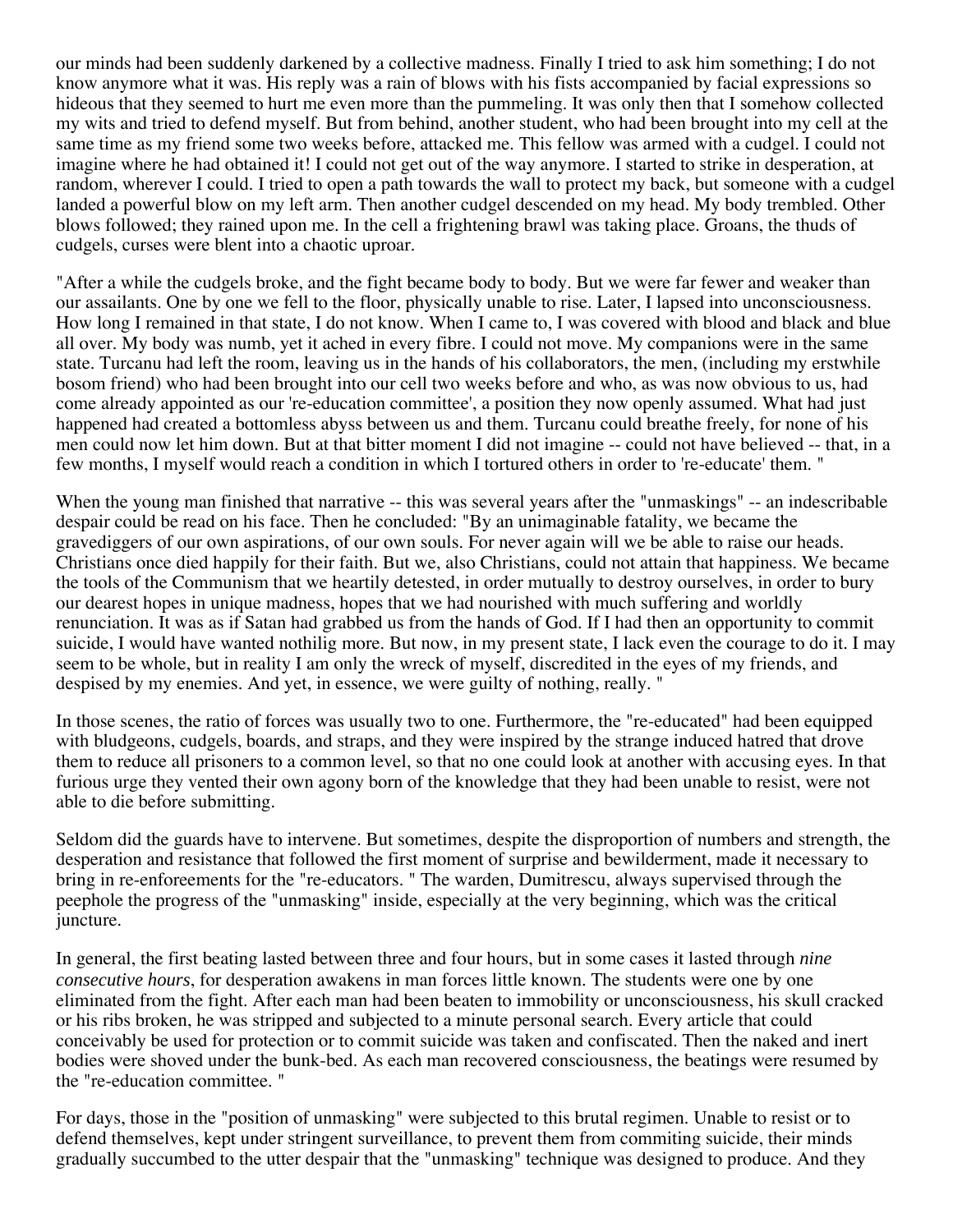abandoned themselves to the tortures, passively waiting with blighted consciousness for whatever was to happen to them.

The methods used in "unmaskings" were basically uniform. All means of attaining the calculated goal were, of course, sanctioned, and if there were some variations in the administration of torture, they were merely small details that the criminal mentalities of the various bosses were permitted to introduce into the fixed pattern of procedure.

At the time of the Bolshevik capture of Russia, Pavlov, who was almost seventy years old, failed to escape from Russia, but was not liquidated. He held the strange notion that scientific research was "non-political", and placed the results of his work at the disposal of the Bolsheviks, who rewarded him with a handsome pension and every facility for continuing his researches until his death in 1936. Of course, Pavlov conducted

1) many other and more complicated experiments to reduce animals to total prostration by producing conflicts between established reflexes. These principles are, of course, applied by the Communists to destroy the victim's rationality, but the subject is too extensive to be discussed in this note. For further information, see any good treatise on neuro-psychological phenomena. For a brief outline, see Chapter Two of Edward Hunter's *Brainwashing*, New York, 1956; or later reprints. (*Tr.* )

This means that the system used at Pitesti was put in operation in Russia immediately after the aged Pavlov spent three months in the Kremlin as the almost royal guest of Ulyanov, alias Lenin, for whom he prepared a

2) secret 400-page manual on the ways of inducing conditioned reflexes and inhibitions in human beings. The first film to train Bolshevik secret police in Pavlovian methods was, so far as is known, produced in 1928. (*Tr.* )

3) Communist verbiage normally follows stereotyped patterns, but it may be noteworthy that the repetition here would serve more forcefully to remind the "re-educated" of the preliminaries to their transformation. (*Tr.*)

#### **CHAPTER VIII**

# **A ROUTINE DAY**

In Pitesti prison, the day began at five o'clock in the morning to allow time for the cleaning and straightening of the cell, which had to be done by six. This chore obligatorily fell upon the "Catholics", as those considered more "fanatical" or more resistant to "re-education" were called. The run-of-the-mill prisoners were put to work washing windows or doing other menial chores. Those who scrubbed the floors were compelled to carry "piggyback" at least one of the "re-educated" and sometimes two or three of them, as prescribed by the "re-education committee. " Floor scrubbing lasted until six o'clock when the guards came around to take the head count. Often the warden himself or officers of the Securitate came to open the cells for inspection. The inmates were, of course, compelled to stand at attention, while the cell's leader, always one of the "re-educated", gave a report. Men who had been so tortured that they could not stand up, were put in the back row and supported under their arms by the "re-educated" -- doubtless to spare the warden's feelings!

Following the morning inspection, the cells were said to be "open. " At this time the students were taken out under guard to "wash" and to clean "the bucket" -- a kind of wooden container used during the previous day for their necessities. According to a prison-wide rule of the "re-education committee" the use of this archaic toilet was restricted to urination. For other necessities, students were permitted twice a day to use common toilets in the hall of their section of the prison.

There are some aspects of the life of a prisoner which are usually not mentioned, for the details are repugnant, but I must allude to them here because they formed one of the most carefully planned and effective elements of the program of "re-education. "

The gamut of torment and humiliation to which the students were subjected was cunningly increased when they went to the lavatory and toilet. The time allowed one who was in the "state of unmasking" was too short even for the necessary preparation. It varied from thirty seconds or less to a maximum of one minute, the exact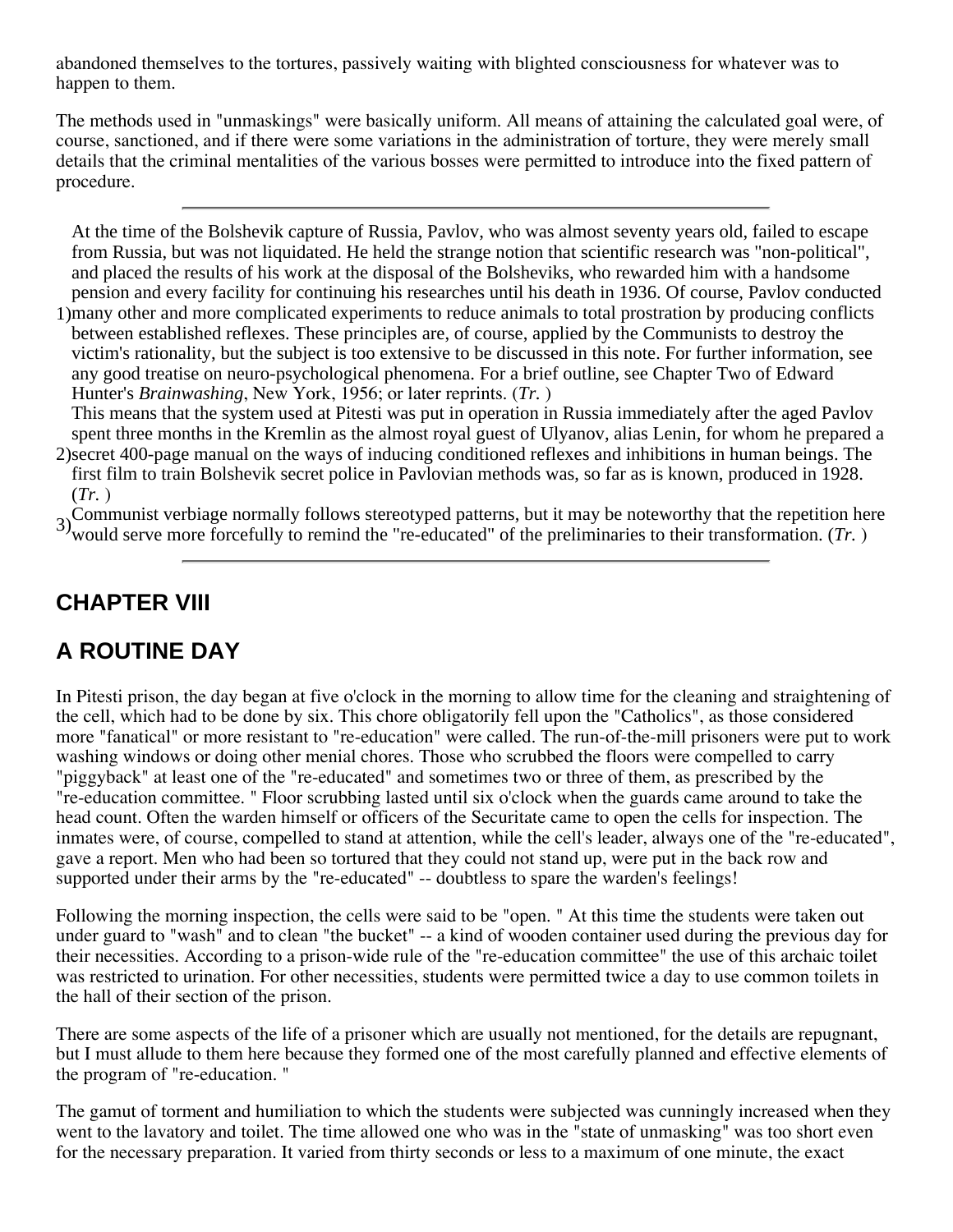amount of time being left within these limits to the discretion of the one escorting the "bandit. " Those who were unable to finish in the allotted time, were pulled out by the collar, beaten because they "sabotaged cleanliness", and hustled back into their cells, where they had to wait either until evening, or, if the incident occurred during the evening program, until the next morning. When this happened repeatedly in consecutive trips, the victim had to resort to other means much more humiliating. The same thing happened in the wash room, where one was hardly given the time to wet his hands. Of course, this program was continued with unrelenting thoroughness until the "unmasking" was completed.

This system of degradation was extensively applied in all the Securitate centers of Communist Romania. As an example I give only one case: In the summer of 1952 I was under interrogation at the Constanta Securitate. Sometime in August, Dr. Papahagi was brought into our cell. He used to be the chief medical officer of Tulcea County. Although he was a member of the Communist Party, he had just been arrested for "Fascist" activity, supposedly carried out many years before when he was a pupil in a Romanian high school in Greece! The guards of the section in which he was confined were all from Tulcea, where he had practiced medicine for many years, and they knew him well. But nevertheless he was literally grabbed by his collar and kicked, undressed as he was, by an illiterate guard from Jurilofca. They gave him less than a minute to use the toilet. The doctor came back into the cell weeping. To that moment he had thought I was too emotional when I talked about the inhuman treatment that was our lot in prison!

Returned to their rooms, the students received the morning's food rations -- a serving consisting of a spoonfull (250 cc. ) of cornmeal soup, called *terci*, or the same quantity of tea. Students who were in "position of unmasking", had no right to eat as everybody else ate. They were forced to eat "hog-like", using only their mouths! They had to kneel down, hands behind their backs, or go down on all fours, if such was the command of the "re-education chief. " In this position, they had to suck up the hot liquid from the mess-pan placed before them. The result was that the student ended with his lips burned. There was always initial resistance to this demand to behave like a hog, but after severe and prolonged torture everyone was finally compelled to submit.

A "bandit" was not allowed to wash his mess-pan after consuming its contents. The washing had to be done by licking, because the water distributed to cells could be used only by those already "re-educated. " There was no running water in the cells. Trusties brought it in from the halls in wooden casks or similar vessels. Breakable containers that might give someone a means of committing suicide were forbidden.

Immediatelv after finishing "breakfast", those under "unmasking" took their "positions. " Each was obliged to sit on the edge of the bed, his legs stretched out, his hands on his knees, his head lifted and looking always forward, without being allowed to turn it in either direction. Each was constantly watched over by a guard, recruited naturally from among those who already had gone through "unmaskings. " The slightest deviation from the assigned position was summarily and severely punished by the guard, who then reported to his superior, the chief of the "re-education committee", who in his turn inflicted a Supplementary chastisement.

The noon meal was served between eleven and twelve o'clock. Bread was distributed first. When the regular guard approached the cell, or when the familiar mealtime noise out in the hall was heard, at a given signal, everyone adopted as natural a position as possible "in order to keep the guard in the dark with respect to our activities in the cell", even though that guard had participated in an earlier phase of "unmasking", either on his own or under the direction of the warden or of an officer of the Securitate. Every student walked past the bread basket and meal barrel placed in the doorway to receive his portion. The moment the door of the cell was closed and locked, the discipline of "unmasking" was resumed. A "bandit" was not permitted to use his hands while eating his bread. Often, with his hands tied behind his back and the bread thrown in front of him, he was forced to eat it kneeling down and using only his mouth. The tiniest crumb had to be picked off the floor by his tongue or his lips! Sometimes the method was changed. A prisoner was permitted to use his hands in eating his bread, but then the nine ounce hunk was broken into two or three pieces, each of which he had to stuff whole into his mouth.

The rest of the noon meal was served in essentially the same manner as the breakfast tea, except that at this meal, the torment was greater. In the morning the tea or the *terci* would cool a little if one stalled a bit, even if one was beaten for doing so, but the food at the noon meals, being somewhat thicker and usually consisting mainly of husked oats, took longer to cool. The "re-education committee" demanded that each "bandit"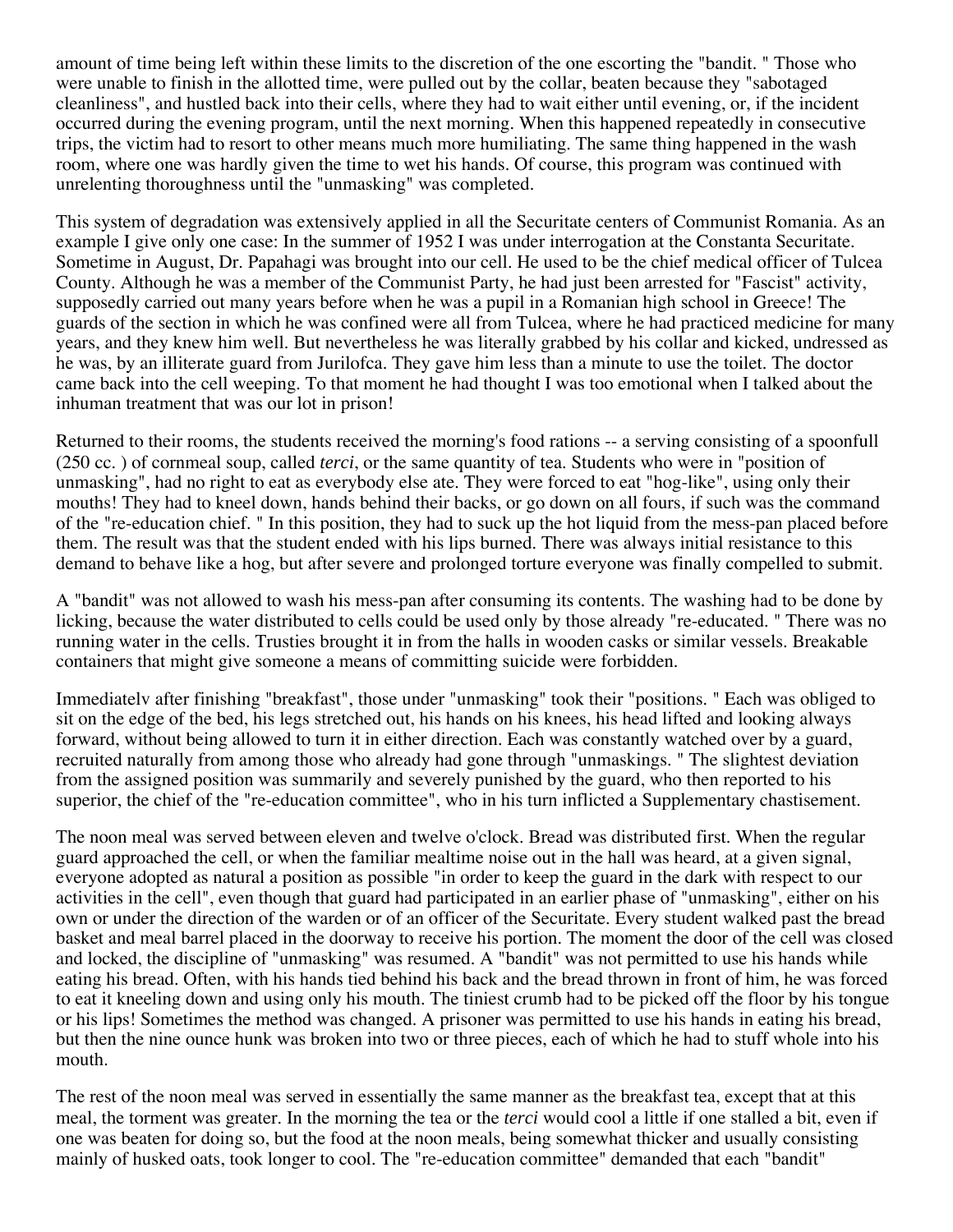consume his meal as soon as possible; one of its members placed himself in front of the "bandit" and by beating, forced him to lap up the steaming food at once. The mess-pan was again cleaned by licking. Or, on other occasions, any form of cleaning was strictly forbidden, because the "enemies of the people" need no cleanliness ... After this, the prisoners resumed their assigned positions.

A slight interruption occurred at five o'clock. The warden or a chief guard went from cell to cell counting the prisoners. The positions taken were the same as those of the morning. Those who could not stand alone were placed in the back rows and were flanked by two "re-educated. " After the six o'clock inspection, return to the assigned positions on the edge of the beds was continued until nine o'clock, when the "lights out" signal was given -- (an anachronous term retained from the times when prisoners could turn off lights for the night). Under Communist rule, in the prisons of Romania -- all prisons -- lights burn in the cells all night. When the bell rang out in the hall, each prisoner had to go to bed, and talking after this time was punishable according to regulations. But "lights out" at Pitesti was the beginning of a new ordeal. After thirteen hours of continuous torment, the victims were allowed to sleep only in a prescribed position that was, perhaps, more cruel than the others. Stretched on his back, face up, his body out straight, with his hands above the blanket covering his body to his chest, the student was not permitted to alter that sleeping position in any way. At his feet, with a bludgeon in his hands, stood watch a student guard; who in turn was tormented by lack of sleep and therefore the more antagonized by any resistance of his charge.

To whom does it not happen while sleeping, involuntarily, to turn on one side, or to raise his knees? A blow on the ankle-bone given with the full force of the arm brought the one who had moved again into the "correct" position. The watcher was obliged to strike a strong blow because he feared not only the "unmasking committee", but also the one whom he was watching. I do not mean that the recipient of the blow would request that he be struck a strong blow, but the watcher himself was apprehensive of being punished, should he show any pity. For when once a man's resistance was broken, he began to talk about "everything," and if the watcher did not strike him hard enough, he in the course of his "unmasking" would tell that on such and such an occasion he had been let off lightly by his watcher, who must therefore be a former friend, and must either have made an incomplete "unmasking" or had a recurrence of bourgeois thoughts and prejudices. Thus it often happened that watchers were forced back into the routine of "unmasking" for a second time, merely because someone denounced them for not having struck him hard enough during the "sleeping discipline"!

Following the first blow, sleep did not return, and sleeplessness took over. It was as if they were attending a wake for the dead -- and began usually immediately or shortly after "lights-out. "

Hours passed snail-paced; the victims tried to stay awake, afraid that they would turn or make some involuntary movement if they fell asleep, because a blow received under such circumstances has a terrific psychological effect. And when it happened that one nevertheless fell asleep, the sleep was not a normal sleep, but a kind of unconsciousness resulting from total exhaustion. Morning was expected with relief and return to the rigid position of "unmasking" came as a blessing!

How many secret supplications were made to Heaven, how many desperate minds sought to discover somewhere, even in the most fantastic and absurd conjectures, a ray of hope or a prospect of death! But neither came. For the time being only physical suffering filled their consciousness; the agony of the soul would come later. For the sufferers, time had ceased to exist except as a scarcely comprehended alternation between the light of day and that of the electric bulb overhead. And yet they resisted. The capacity to endure, that wonderful weapon of the soul that raised to sainthood so many ordinary mortals, was here also abundantly manifested.

The students endured and waited. It was a desperate waiting, endless, unnatural, for in their hearts they had known for a long time that they were utterly helpless and at the mercy of their torturers. They were convinced that in all the other prisons too, and perhaps outside as well, the system of decomposition by torture was being applied to everyone. They knew, too, that it was impossible to resist forever, for each man saw a former friend, whom he had known intimately and in whom he had previously had implicit faith, who had yielded, who had changed into a non-human. Yet, something inside still encouraged the victims to resist, to resist in the hidden depths of their minds.

When the patience of the "re-education committee" wore thin or rather when the unseen experts who directed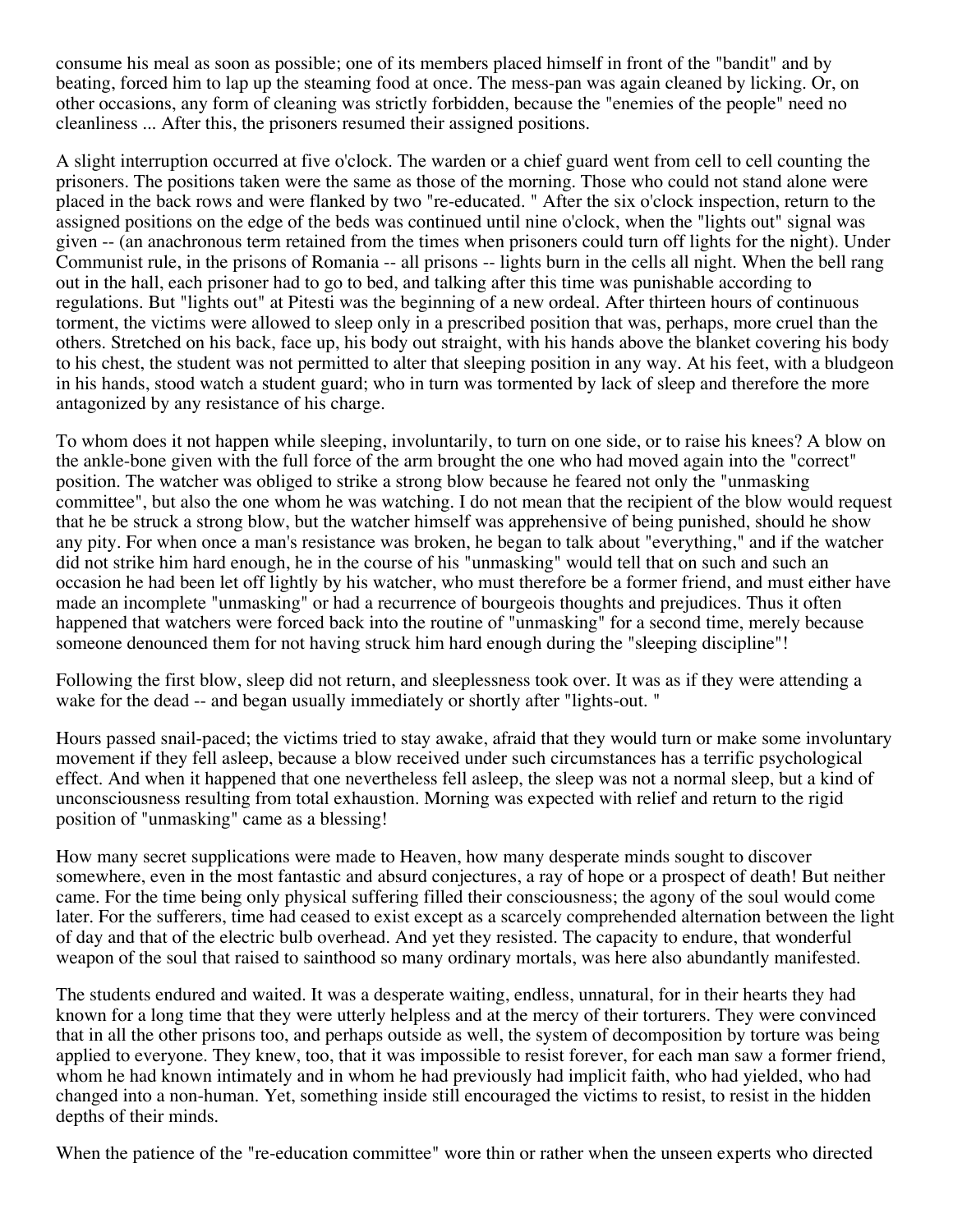everything from the shadows judged that the time had come, there was uttered the terrible question that everybody expected, from which no one was exempt.

"Bandit, have you decided to make your unmasking?"

Those who were already broken heard that question with a kind of painful relief and began to talk. They were then put through the entire procedure for the total disintegration of their souls.

But most of the students, even though they seemed broken, were obstinate and responded drily: "I have nothing to unmask. Everything I knew I confessed at the Securitate. "

The "re-educators" considered that answer a defiance. It was only then that the "real beating" began.

Many were the students who provoked the beatings not only deliberately but eagerly -- out of despair. The beatings gave them their only hope of dying. For everyone who preferred death to acceptance of degradation hoped desperately that during such a beating he might receive a fatal blow that would end his perpetual torment, and release him from the unbearable burden of life. But the directors of the experiment knew all of this, and so did the tormentors inside the cells, for many of them, when in the same situation, had longed and hoped for a deathdealing blow. They were under orders categorically forbidding such mercy. No blows were permitted on the temples, the region of the heart, the base of the head, or any other spot where a blow could be fatal. The physical death of students had to be prevented in order to kill the soul. The whole purpose, of course, of the unhuman directors was to extirpate the soul and replace it with conditioned reflexes. Only thus could they *create* the new man needed in the society of tomorrow of which they dream. In the jargon of the Marxist theory of dialectical materialism, such creation is called "dis-alienation. "[1] It is attained by a crucifixion of the soul ending in moral, not physical death.

When the longed-for death did not come, men craved for the blow that would make them unconscious, their only way of escaping for even a few moments from the inferno invented by those who promise mankind paradise on earth.

1) correct direction. "Dis-alienation", then, is the process bringing the individual back to a form of "reasoning" Marx said that men, because of religion, became alienated, in other words, that they lost their original and uncontaminated by religious superstitions and by the burden of several thousands of years of "slavery. "

# **CHAPTER IX**

# **THE CATHOLICS**

From the beginning, at the time when the files of those who were to pass into "unmaskings" were compiled, students were divided into two groups according to their soul's strength or to the role played as members of the resistance organizations. The first category consisted of the less spirited students with an indeterminate record of activity, who thus were not good timber for the making of the "new man," but whose weakness was yet not sufficient reason to exempt them from unmaskings. They also were passed through the entire gamut of disintegration but usually with less insistence and not very extensive tortures. These were the ones who fell earlier than others when the question, "You bandit, have you decided to make your unmasking?" was put to them. Their number was not very large in relation to the total number arrested. They were named by the unmaskers *gugustiuci*, an ironic term meaning "wild pigeons," in other words, creatures not entirely responsible for their present plight.

The second category, which gave the initiators many a headache although it suited their purposes better, included the more spirited, fanatical students, those who resisted a long time, those who had to be passed through a second cycle of tortures before being broken. These were called "Catholics. "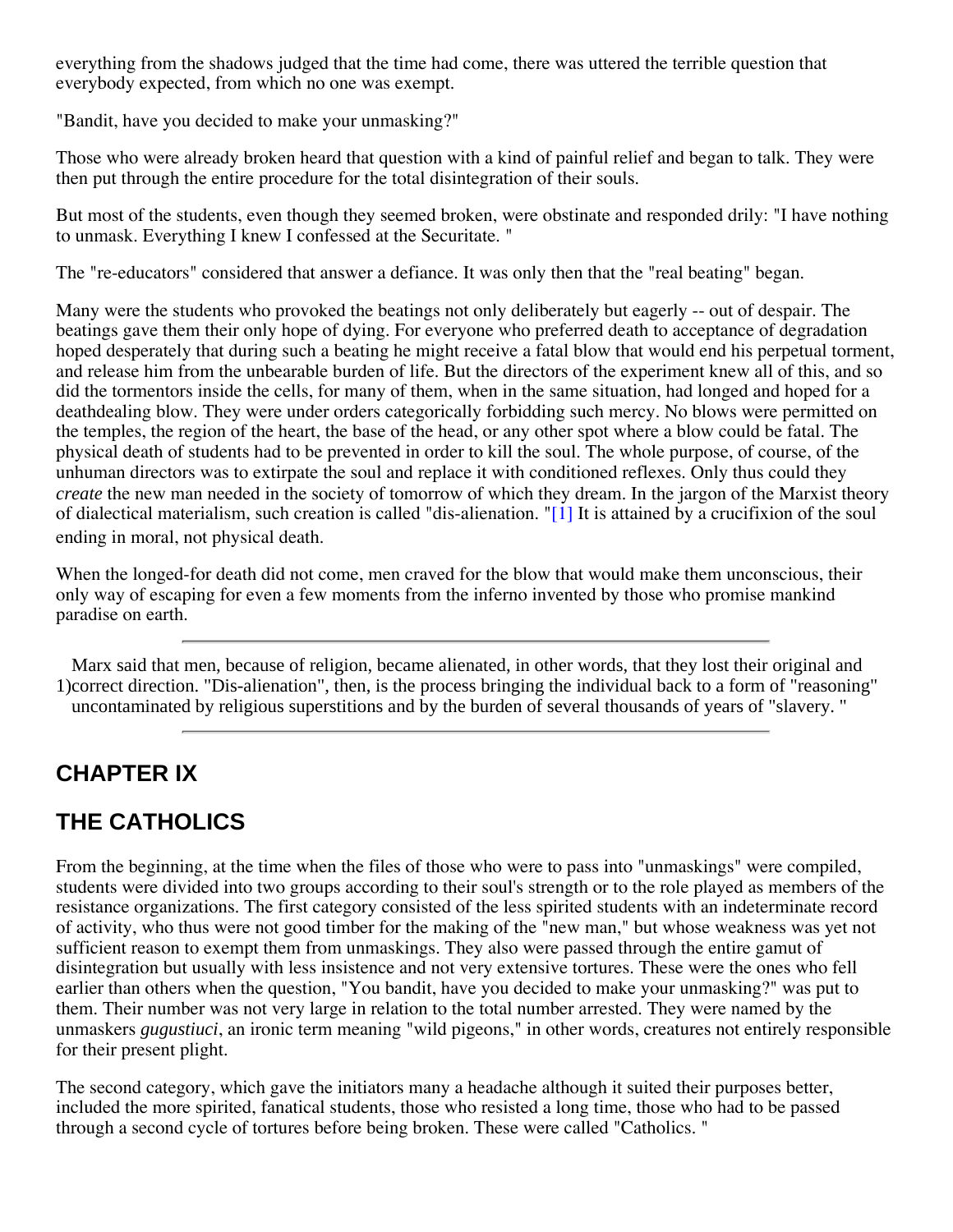One of the tests for the fanatical students was forced gymnastics, especially the semi-squat or "frog. " To touch the heels with the buttocks was not permitted, and the hands had to be held laterally the whole time, stretched out, or raised high above the head. During this semi-squat posture, the student had to raise and lower himself in time to a rhythm set by the re-educator by hitting on wood with a stick hours on end, uninterruptedly.

Normally and without any coercion, a man in good physical condition can do up to fifty flexions of this kind, after which his legs begin to stiffen. The student A. D. from the Faculty of Letters in Bucharest, arrested in 1948 and sentenced to ten years, did in a single night, above the portable toilet, over one thousand. When he stepped down he still had the strength to continue; it was the fatigue of the rhythm-beater which stopped the performance. To what mysterious force can be attributed this physical resistance on the part of a man exhausted by malnutrition, sleepless nights, and the obligatory positions imposed on him in the days preceding this test? For this case is but one from among the hundreds of victims who managed to pass the one thousand-mark of such flexions without breaking down. Only strength of will, a manifestation of spirit, could thus temporarily overcome the body's fatigue and successfully control it.

The student M. M., also from the Faculty of Letters in Bucharest, was subjected to the following procedure. After everything else had been tried on him, including beating till his body became almost insensitive to further blows, he was forced one day to lie down on the floor in the middle of the room. Other students, chosen according to their degree of "banditry" (i. e., resistance), were forced to lie down on him, one after another, until in all there were seventeen -- all those, in other words, who were in the process of unmasking in that cell at that time. On top of all then climbed the individual who was committee chief in the room. Under the pressure of all this weight the student could no longer control himself; the muscles of his abdomen gave way and everything that had been forbidden him to do over the toilet he did there in the cell.

What followed enters directly into the domain of madness. Under the pretext that he had broken rules and dirtied the room, and that no washing of clothes is permitted outside a scheduled time, the poor student was ordered to clean his underwear by mouth. His refusal to submit to this command infuriated the committee chief so much that he grabbed a chunk of wood and crushed the student's fingers beneath it, then trampled the student underfoot till he became unconscious. He then had water brought to restore consciousness -- water which had been refused earlier for cleanliness. The student's head was then knocked against floor and wall and he was dragged around the room by his feet until blood flowed out of his mouth freely. Finally he could no longer resist.

In the face of such pain there can be no hero.

The student A. O. of the Faculty of Theology, one of the most "fanatical" mystics in the cells of Pitesti, was forced to move his bowels into his mess-pan, then to receive his meal without being permitted to wash it. What he had to suffer until his resistance and abhorrence broke in him, is diflicult to describe. But in the end he had to yield and to eat everything in the dish.

Prisoners were obliged to stand on their feet without so much as moving a muscle. They were forced to wipe the floor over and over for whole days at a time, carrying two, or sometimes three other prisoners "piggyback" as they pushed the cleaning rag.

Heavily tortured were those students who, unable to endure any longer but also unwilling to yield, tried to commit suicide. Such attempts, however, were made almost impossible by preventive measures taken by the re-educators and the frequent inspections by O. D. C. C. committees and by the administration. Besides, there was practically no object with which to commit suicide. Still, some cases of its having been tried are on record. Those who failed in the attempt were tortured as were also those suspected of contemplating suicide.

The student R. M. at the Polytechnical School of Bucharest had kept his spectacles in the cell as a result of his own honest mistake and because of the committee's lack of attention. One day, as he was being beaten, they broke his glasses. R. was forced to pick up the pieces, under blows, and to reconstitute both lenses. Although he searched a long time, he could not find the last small piece. Accusing him of having hid it in order later to commit suicide, the student, Diaca, of the Faculty of Medicine of Iasi who was charged with his surveillance, beat him in such a manner that R. urinated blood. Nobody was troubled by this and no doctor was summoned to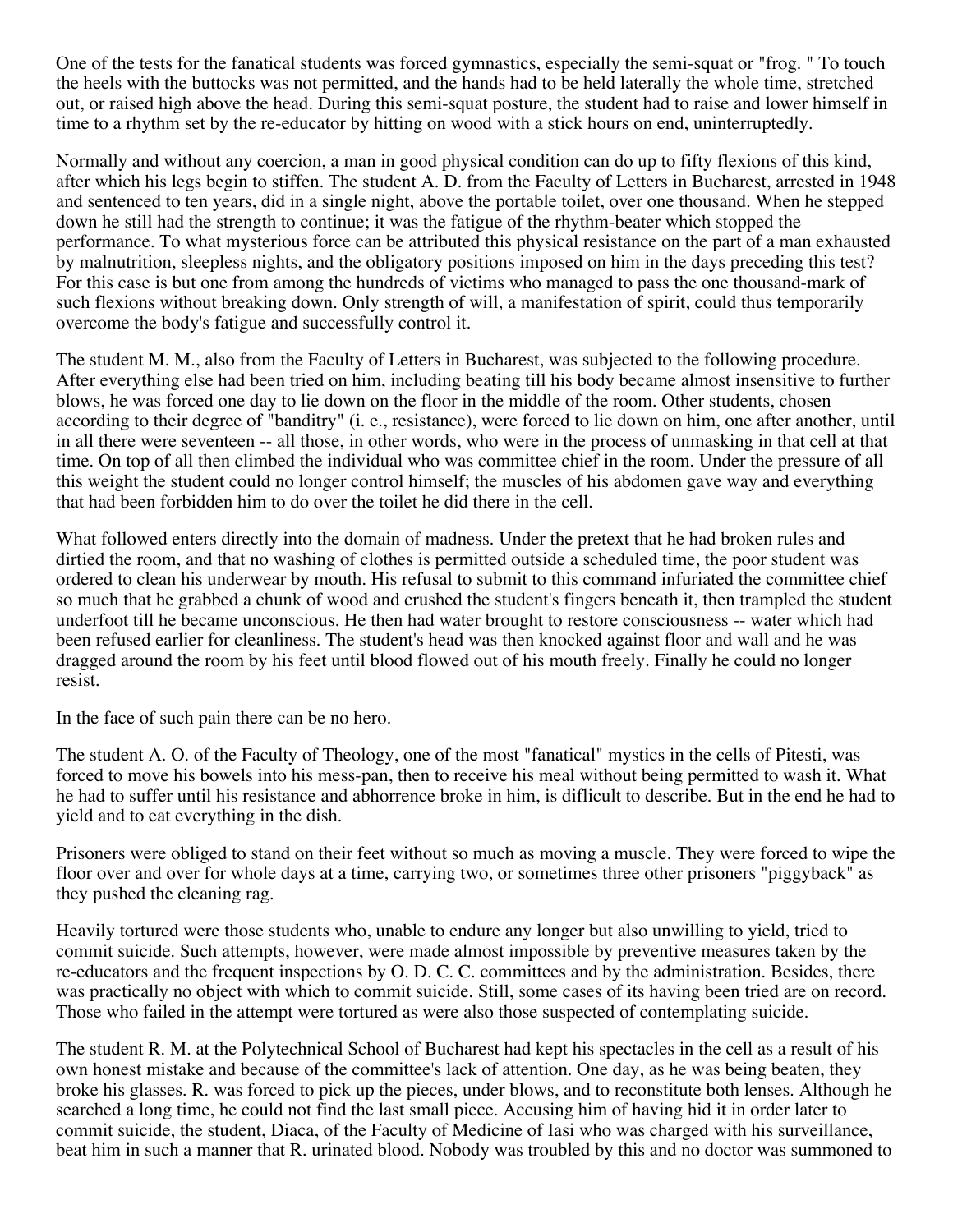look after him.

The student C. S. of the Faculty of Law of Cluj, endowed with an amazing capacity of resistance, finally came to realize that he could not hold out much longer and decided to commit suicide. But how? He could find nothing at hand. In desperation he ate a pound of soap kept under the bed for writing declarations! As he later revealed to me, even though the soap was made from petrol residue, he suffered not even the slightest intestinal upset!

A student of the Faculty of Theology of Timisoara, N. V., after failing to die from slashing his wrists, thrust his head into the food barrel, hoping to die burnt from the hot meal. But this, too, failed, and at enormous cost to him. He was beaten until his lungs were dislodged, and when he shared the same cell with me five years later, he was still suffering from that painful infirmity. All because he failed to kill himself.

Many were those who tried to cut their veins with a scrap of sheet iron found somewhere, or with wood chips, or pieces of glass, or tried to crush their skulls against walls, etc. There were also some who tried to sever their arteries with their own teeth. That is why every effort was made to prevent such "sabotaging" of the "campaign of unmasking. "

The student Gheorghe Serban, from the little town of Murfatlar, was arrested in Bucharest in 1948, condemned with a large number of others and sent to Pitesti where he was subjected to the usual unmaskings. One day, however, as he was taken out into the hall, he succeeded in ending his torment by jumping from the prison's third floor down the stairwell. When those from whom he had escaped reached the ground floor in panic, Serban had passed into the other world, uncompromised. The measure taken by the administration to prevent such a thing happening again was to stretch wire nets between floors. At the same time surveillance inside the cells was intensified, and fresh inspections, this time made by prison guards under the supervision of the prison's director, Dumitrescu, emptied the cells of everything that could possibly serve as a means of suicide.

Endeavors to call the administration's attention directly to their situation were made several times by those enduring the tortures, but the administration remained deaf to all complaints. Not only did it not respond as hoped, but on the contrary took harsher measures against those that petitioned. They were put through what was called a "supplementary unmasking. " Some examples of this follow.

The student A. R., who had performed a thousand flexions crouched over the toilet, following several weeks of tortures, and though knowing what was in store for him, one evening at closing time broke out from the second row where he was being supported by re-educators, and stepped out in front of Director Dumitrescu, who had just arrived to take the "counting. " A. R. reported everything going on in the cells and requested Dumitrescu to intervene with his authority as director and order the tortures ended and the torturers punished. He also said that he personally did not intend to make any kind of unmasking, that he knew the reasons for his imprisonment - which he did not regret -- and consequently he should be left in peace to serve his sentence out, to decide for himself what he thought detrimental to society.

The director listened attentively, simulating complete surprise. He answered that he did not even suspect such things, such atrocities, were taking place. He could say this with effrontery because although there were some among the "unmasked" present who had been beaten by the director himself in Room Four, they could not speak for they were no longer their former selves. It was too late to do anything about it that evening but Dumitrescu promised to attend to this matter next day -- which he did: he sent Turcanu into the cell to take revenge on A. R. for his indiscretion.

Another student, U. S., taking advantage one day of the door's being left unlocked by a careless guard, escaped from under the bludgeon and darted out into the hall intending to get to the main office or even the director's office. But to his surprise, he collided just outside the door with the director himself! Dumitrescu had been looking through the peephole to check on what was going on inside the cell. The student requested him in strong terms to intervene in the cell and establish order, and demanded that he be taken before the political officer who was the real director of the prison. Taken aback, the director could not avoid saying something, so, to get rid of the angry student faster, promised to ask the officer to see him. The student had to get back in the cell, where he received appropriate punishment. The next day, called out early, he was taken not to the political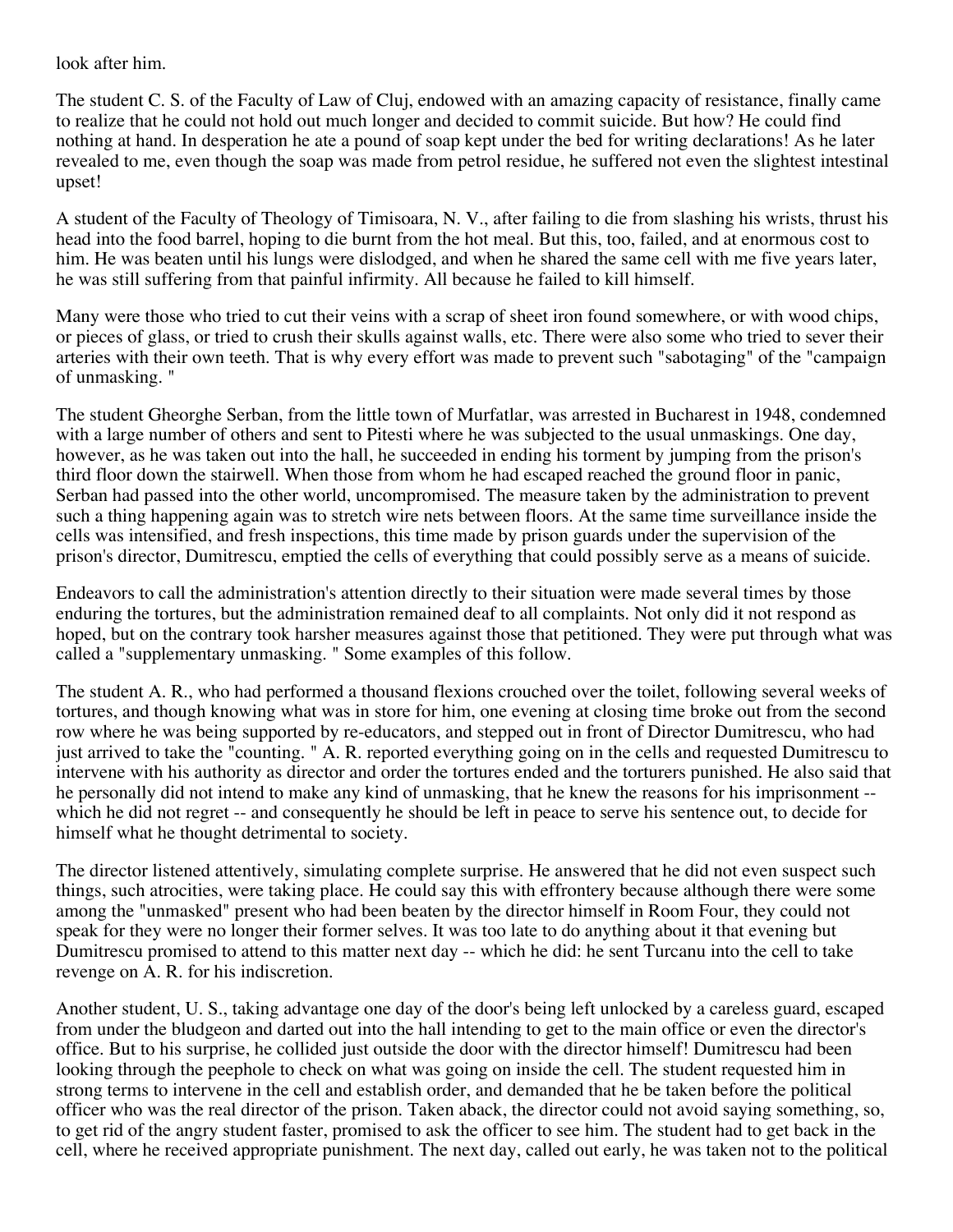officer but to Turcanu, who during the interrogation toyed with a sharp razor in his hands.

"You told the director that if he would not excuse you from the unmaskings and take you to see the political officer, you'd do anything in your power to commit suicide. Do you have the courage for such an act? Look, I want to help you. Here is an ordinary razor. Take it and commit suicide. But here in front of me, now. " And he stretched out his left hand, offering the razor.

"A ray of hope engulfed me," the student told me later in another Romanian Communist prison. "If I had gotten hold of that razor for even a second, I could have cut his throat. I could have found that much strength if I succeeded in catching him off guard, then I would have killed myself. But nothing I hoped for happened. The moment I reached out to take the razor, Turcanu pulled back his left hand and with his right struck me under the chin such a blow that I fell flattened to the cement floor. He was powerful as a bull. Then he jumped on me with both feet. How long this lasted I do not know, as I passed out during this part of the 'interview. ' When they took me out of the bathroom -- for all this took place there -- three of my ribs were broken. The scar formed afterwards will remain with me to my grave; the broken ribs will permanently keep the imprint of Turcanu's feet. "

And to convince me of this he had me touch the broken ribs under the thin yellow skin.

Not only were these things all reported to the director, but the chief guards of the prison, Ciobanu and Mandruta, received innumerable verbal reports of such atrocities. Mandruta always swore and cursed and slammed the door as he left saying this was none of his business, while Ciobanu merely shrugged his shoulders and said nothing. Later, in Gherla prison, I shared a cell with Ciobanu's father-in-law, but in telling him of these atrocities, he could not believe that his son-in-law had ever been a witness to them as he had never breathed a word at home about such things. During the two-year experiment at Pitesti, perhaps he had had to go through a "school of threatenings" to get the job at all, in the interior of the prison, and was afraid to tell of anything going on. But the guards, at any rate, were only the facade to conceal the real authors of this villainy, the *politruks* of the Communist Party.

Resistance in prisons depended naturally on the factor of moral order. As long as he could retain self-confidence, the student defied his re-educators, though passively. I know several hundred of the students who passed through unmaskings at Pitesti, having spent years living with them in various prisons. I studied them under all aspects both before and after the unmaskings, and I hold the firm conviction that at least fifty of them would have stepped calmly before a firing squad, thus sealing their creed with the supreme sacrifice, *before* the Securitate arrest and investigation. Who is not familiar with the capacity for sacrifice of the Romanian youth in the war against Communism, willing to die, even after the Communist occupation, in resisting it? The Legionaries Puiu Constantin, Florescu, Spiru Obreja, Serban Secu, for example, who were executed on order of the Military Tribunal of Bucharest in 1950-51, knowing they were to be killed, refused to sign a petition of pardon presented by a special envoy from the Ministry of the Interior.

Eighteen others arrested in the Fagaras Mountains had the same fate in the summer of 1958. During these eight years, all over the country, people were shot by the hundreds, with or without being sentenced, and died bravely. I knew before my own arrest many students who were members of resistance groups and fled to the hills, where they were pursued but fought the Securitate forces till they fell; few allowed themselves to be taken prisoner. But those who got to Pitesti, collapsed morally. What accounts for this change in behavior? Perhaps those who were still free to dispose of their own lives, preferred to die at the hands of the enemy; while those who were captured, finding themselves no longer free even to kill themselves, therefore collapsed.

But the intensity of the drama and the terror that dominated this period will never be known.

"What we lived through there," said one student, whom I had known long before any arrests, and who had passed through unmaskings as one of the most fanatical, "surpasses what the human mind can imagine. Language is inadequate to completely convey what everyone of us would have to say, even if we could say it. "

Hungry, tortured, humiliated for weeks and months on end; sleepless, terrified, terrorized, struck by him who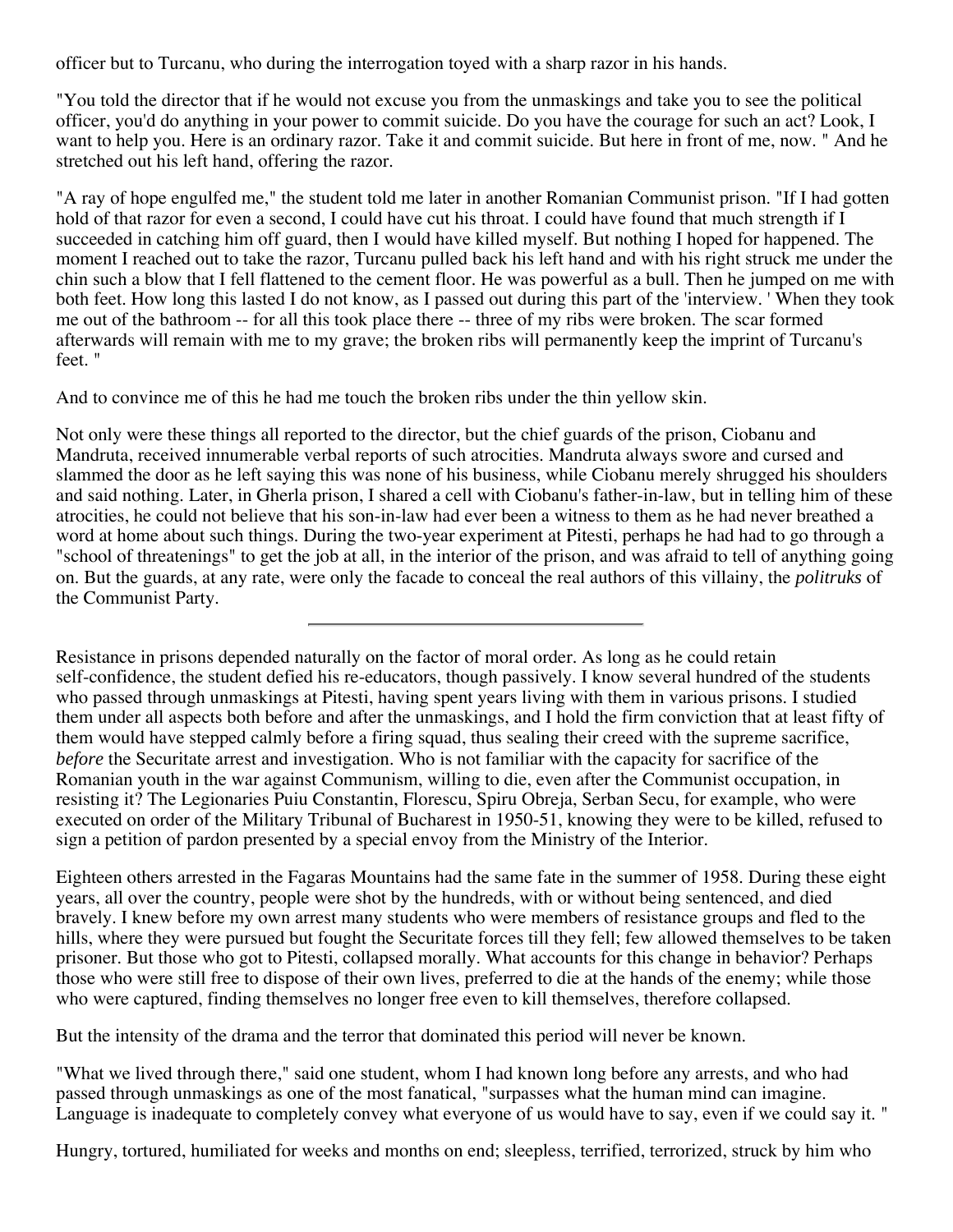but an hour earlier had been his friend and brother in chains; forced in his turn, through the threatening of Satan, to become a torturer of others; without the slightest hope of escape; isolated from the world by a curtain of steel; brought to the edge of the grave but denied the privilege of dying -- of such was comprised the calendar of a student subjected to this experiment of de-personalization. In short, he was subjected to the "ethics" of the Communist Party.

Under such treatment, I believe no man could successfully resist. Let me give two examples pointing up the difference in reaction of two students under two investigations, one after arrest by the Securitate, the other later at Pitesti, during unmaskings.

When being investigated, the student had, as did any other detainee, several elements in his favor: he knew he would be arrested, he knew the methods of the investigators, and he knew the Communist to be a foreign element, a stooge of the Bolsheviks, whom he must confront. In other words, this meant a confrontation between two forces, the one Romanian, the other the foreign element of occupation. Because the Securitate arrested large numbers of persons at one time, and space was limited, they could not always give individualized attention to each prisoner nor did this concern them; they knew that the Pitesti Experiment would take care of the details. Their main concern was to get a confession, true or false, as quickly as possible, and send him before the military judge for sentencing.

The student Alupoaei, a former detainee of the Antoneseu regime, was arrested in the summer of 1948 and accused of subversive activities against Communism. He was investigated at the Iasi Securitate by officers Fischer and Pompilian, but despite all the torture to which he was subjected, they got no compromising declaration out of him. Their report to the Ministry of the Interior after several months of intensive investigation still was the same -- they could not detect subversive activities by any youth organization in the Suceava region. But at Pitesti, after the regime of unmasking, Alupoaei told everything he knew, betrayed everything!

Another student, Gh. Cucole from Constanta, was also arrested in the summer of 1948. He was interrogated by a long-time Communist, Campeanu, who had fought in the International Brigade in Spain and was now a colonel in the Ministry of the Interior. (He fell into disgrace later and was treated as he had treated others. ) Cucole's torturer was a Lieutenant Botea, a Bulgarian[1] waiter considered one of the most brutal and cruel men in the entire Communist police force. (Botea was later arrested himself. ) Cucole was kept in chains for months with only half a pound of bread and a cup of water for his daily food. Depositions by colleagues or friends who had been active with him were placed before him, but he denied them all. While he was incarcerated, his sufferings day after day were noted by a fellow prisoner, Major X, who told me about him at Aiud in 1951, speaking of him as of a hero. Cucole never did give the Securitate the confession they wanted, so he was finally condemned to prison on the basis of depositions from others. He was sent to Pitesti, and there he talked, revealing not only what he had done but also what he planned to do, whom he considered an enemy of the regime, and whom he suspected of subversive activity. As a result of his declarations, more than 60 Macedonians were arrested in the Constanta region and in Bucharest. D., a student from Iasi, who was in the same cell, told me later that during Cucole's unmasking he had to be wrapped three days and nights in wet sheets to keep him alive after the day-long tortures by Titus Leonida and Turcanu. I myself met him after the unmaskings, and I did not recognize him. Not only was he not the man he had been but something in his very mind was shaken.

I do not think there was a single student who declared everything under the Securitate investigation. Everyone kept some secret, greater or smaller; but at Pitesti prison, no one could resist. The number of those arrested as a result of testimony given or extorted at Pitesti during the unmaskings was at least 3000!

Was anything left unrevealed at Pitesti? Very little, and that only because it was known only to the individual under investigation. For if there existed the slightest suspicion that someone else knew the secret, the one being tortured hastened to tell it lest the other beat him to it and he be passed through unmaskings for the second or third time. Since students were usually active in groups, it was difficult to keep anything back when one knew that if the same system was being used in other prisons, a dossier would be compiled from declarations made by fellow students incarcerated in Aiud, or Gherla, or somewhere else. And no one coming to Pitesti from other prisons was ever able to warn the students or tell them what was happening in the other prisons, as new arrivals were isolated immediately; first, so that they could not transmit news from the outside world to those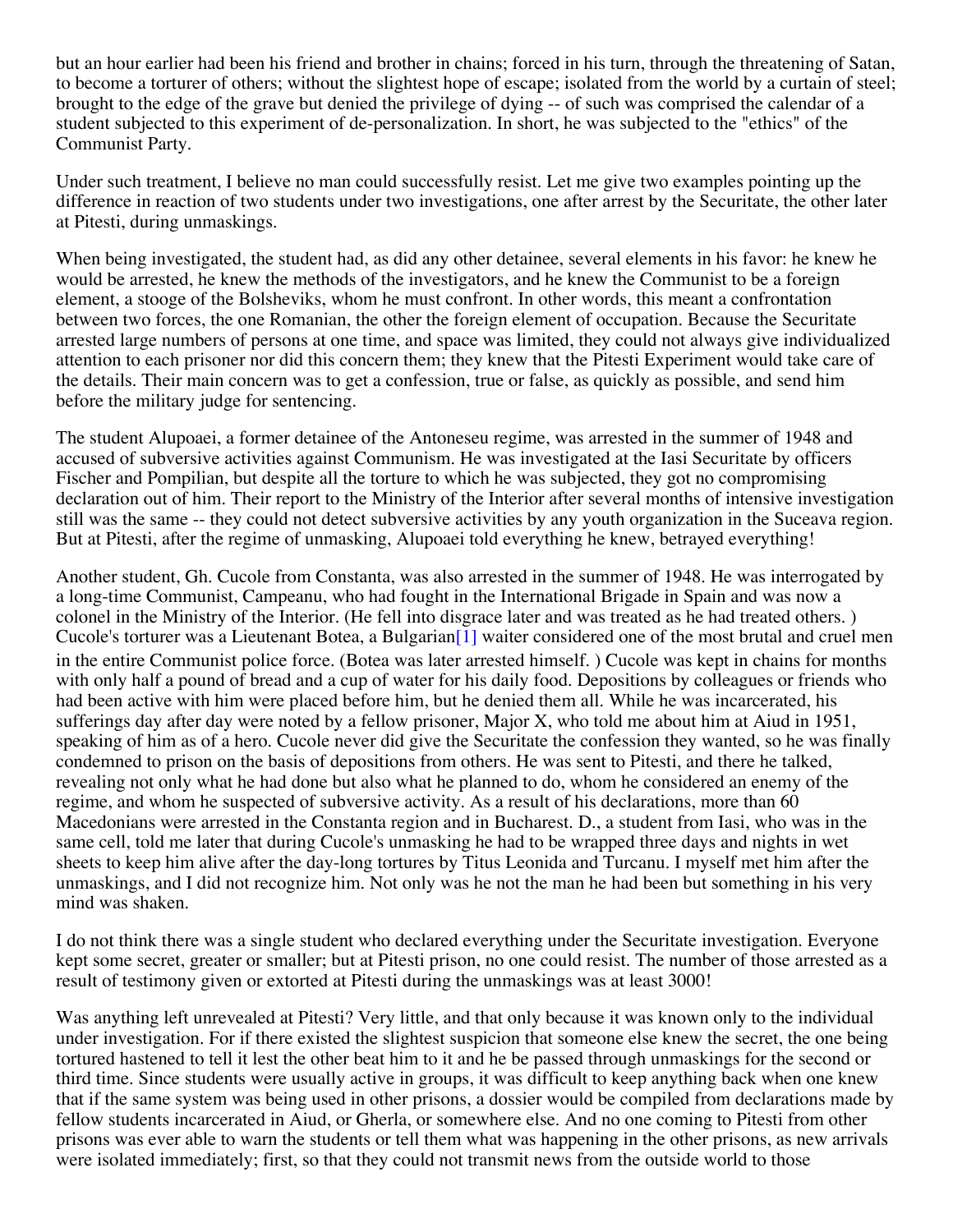undergoing unmasking, and second, so that the new arrivals could not receive any kind of warning of what was in store for them before their turn came. Those who dared to conceal some detail, however trivial, were found out -- a month, or a year later, -- and had to pass a second or even a third time under the bludgeons of the torturers. And each time the unmasking was more Draconian because the individual had continued being a "bandit. " Nothing that two or more knew could be kept secret, for each would tell it, having no way of knowing whether the other had already told it and had become in his turn an unmasker. An infernal cycle from which there was no escape!

There is, for example, the case of student T. from Bucharest's Faculty of Medicine. After he passed through unmaskings and had convinced the O. D. C. C. that he had told everything he knew, somebody from another room revealed facts he had withheld.

He was put through a second unmasking and tortured almost to disfigurement. He finally admitted the facts he had concealed before, and added another detail. For this he was taken through a third unmasking, but this time only as a viewer of the torturing of others, being placed in "position. " As he had been seated alone on the edge of the bunk bed, with no special attention paid to him, he took it upon himself to request the "watch" to call Turcanu in, for he had something to tell him. Turcanu came in but refused to listen. Then desperately T. implored him:

"This is the time to listen to me. I can no longer stand it; I must speak to you right now. If you lose this opportunity, you will not get anything out of me even if you skin me alive with a razor. "

Turcanu naturally took advantage of this psychological moment and listened. T. told him everything, absolutely all that up to then he had managed to hide, and which was infinitely more revealing than what he had told in the two earlier unmaskings. Several years later he said, "I cannot understand what happened in my soul that I should have volunteered to talk that time, especially when I was sure the O. D. C. C. had come to the conclusion that I had already revealed everything. "

A second case was that of Teodoru, a medical student at Cluj. He was passed through unmasking, tortured, and considered "irrecoverable" even though he willingly did and said all that was expected of him. But when the unmaskings were over, and the terror of "re-education" had lost much of its virulence, Teodoru switched to the other extreme, becoming one of the most dangerous denouncers, with not the slightest excuse for this change of attitude, this strange new viciousness.

And even stranger things happened, which might explain the numerous Moscow trials that resulted in the liquidation of all those considered Stalin's personal enemies. Crimes were invented, not by investigators but by those being tortured by the investigators. A prisoner, hoping to be spared further torture by convincing his unmasker that he had revealed everything, the whole truth, would resort to lying, and invent things that could never have taken place, not even in his imagination.

The Polytechnical student O. O., arrested for failing to denounce anyone during the first phase of his unmasking, invented and made up from bits and pieces an entire subversive organization into which he grouped, besides his own classmates, almost all the instructors, the tutors, lecturers, even a few professors, making himself, naturally, the leader. Many, fearing further torture at first, but later out of a new-found desire to "restructure and re-educate themselves in the new spirit" (in other words, sheer madness), tried to prove their "sincerity" by giving the names of their parents or relatives as members of an organization of their own.

All verbal declarations were recorded on soap tablets and forwarded directly to the O. D. C. C. Special Investigations Office, where they were transcribed and all declarations from the beginning were screened, compared, and fine-combed to find any minute discrepancies in reports from two or more individuals relative to the same fact. If the screening turned up discrepancies of any importance to the Securitate, each prisoner involved was called in to the office, made to put down his declaration on paper and sign it, after which it was sent to the Ministry of the Interior through the political officer.

As you can see, the Ministry had no official contact or concern with what went on at Pitesti; in fact, the information thus extorted was only incidental to the real purpose. For no matter how useful the students'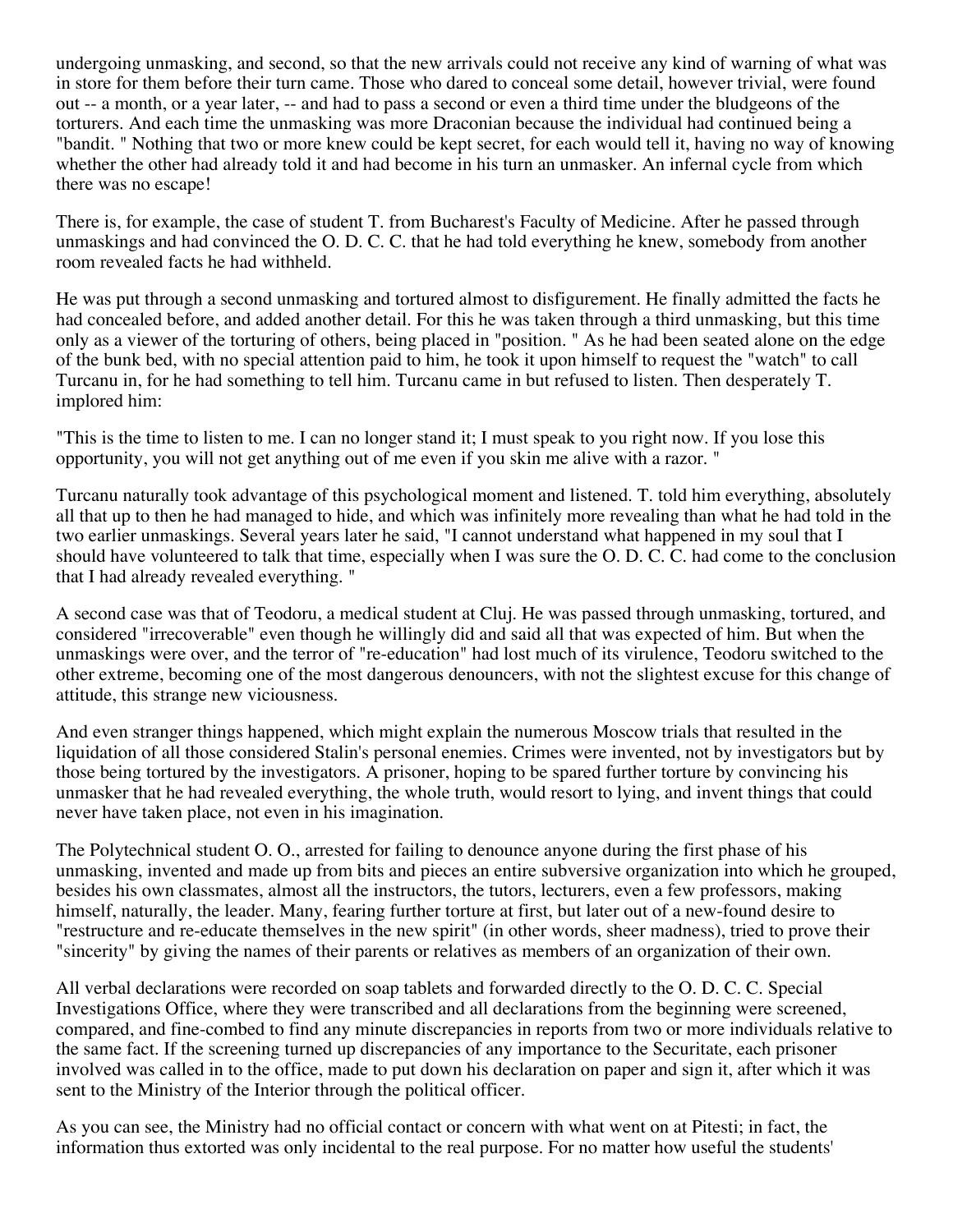revelations might become, there must be no let-up in the torment. The state of torture must continue for the simple reason that continuous physical (and resulting moral) terror is indispensable to the flawless functioning of conditioned reflexes reflexes that will go on functioning automatically long after the subject of the experiment has passed through the fire and become himself a torturer of others.

1) though he may have been born in Romania. This has been common practice in Romania -- to distinguish The author uses "Bulgarian," "Hungarian," etc., to refer to the family background of an individual, even ethnic origins.

## **CHAPTER X**

## **THE STAGES**

"I, the undersigned bandit (Name and biographical data inserted here) unmask!"

Thus began the "declaration" that was to take the student who consented to make it (and who could refuse?) down the road of degradation to an enforced, inhuman transformation of character inconceivable to a normal human being. Until this declaration was made, the student had somehow kept some part of his personality intact his soul proper was not irremediably affected, or so the unmaskers thought. He would not yet readily betray those whom he, though under torture, had managed to protect during the Securitate's investigations.

The real tragedy, however, began immediately following the "outer" unmasking, and the "prison activity. " It was necessary in the project to repress any tendency to return to an anti-Marxist equilibrium, which was based on the following principles of life: faith in God, tradition and family; trust in the political personalities who led the anti-Communist resistance materially and morally; friendship; love in its usual worldly sense and love of mankind in general; and, finally, one's own ego, with its own intimate life and its anxieties. Such, in fact, were the pillars sustaining the Romanian people, which was born Christian, you might say. There is no recorded historical date of a transition from an earlier faith to Christianity, as in the case of most European peoples. When the fusion of conquering Romans and vanquished Dacians was consummated, the resulting nation was both Christian and Romanian at the same time. From the moment of entering history to the present day, with very few periods of peace in a long chain of painful tribulations, the Romanian people defended equally their own independence as a nation and their Christian faith -- a Latin island lost in a Slavic sea.

Attacked throughout the centuries by all nations which it has had the misfortune to have as neighbors, Romania alone has never nourished any desire for conquest. Her struggles have been for defense, for inner living, for getting closer to God. For the Romanian, altar and plowed land blend together. When no ray of hope, of help, came from anywhere, the Romanian has knelt in front of the despoiled altar to invoke God's help. Innumerable monasteries, retreats, and crosses set up throughout the countryside, at almost every crossroad, are proofs of the place God occupies in the life of the Romanian people. This faith constituted, and constitutes even today, one of the strongest supports of the resistance to Communism. Romanians have today gathered in the shadows of the altar, even though they know it to be the greatest of risks, whose consequences cannot be guessed at by one who has not actually lived today's drama of our people.

If the Communists have not bothered the Church officially, it is because they feared the consequences. Uprisings in the name of one's faith, especially if supported by a nation in the throes of despair, are much more dangerous than those of a strictly social-economic nature. So out in the country, the Church was perforce allowed to function within certain limits, but such toleration inside the prison walls was out of the question. The churches of the old Aiud prison, for instance, were transformed into coal-bins (the Eastern Orthodox), oats-bins for horses (the Catholic) and a wood-shed (Protestant). The priests not only had no place to officiate, but they were even forbidden to hold services in the cells.

In Pitesti prison the terror exceeded all limits, as this was the place where the prime guinea pigs, the students, were brought. The cruelest torments fell upon the heads of the "mystic" groups made up of the more intensely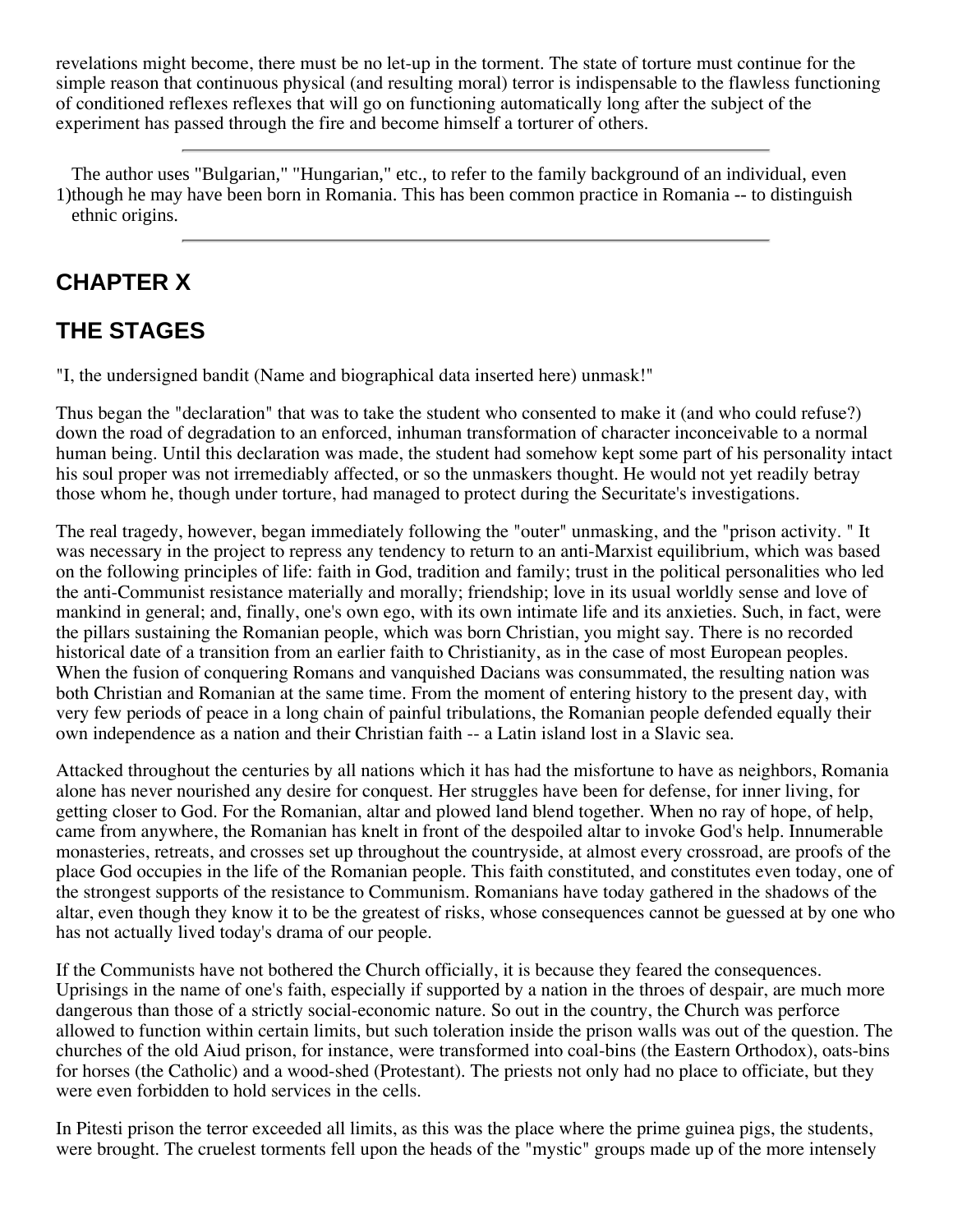religious students, who had been first imprisoned by Antonescu following the so-called "rebellion" of Jan. 21-24, 1941. Their numbers were later augmented with numerous freshly arrested students, particularly from the Faculties of Theology and Philosophy in Bucharest, Cluj and Timisoara Universities. This persecution of Christian students, in intensity, length of time and more particularly in method, perhaps surpassed that of the early Christian martyrs who died in the arenas on crosses or at the stake, in pits with wild beasts, or as human torches, giving up the ghost in a matter of minutes. In Pitesti, the martyrdom lasted for months, hour after hour.

What heathen emperors had demanded of the martyrs renunciation of faith, denial of God and of Jesus -- was forcibly induced in prisoners. A simple denial, a formal promise not to believe or pray or fight for this "false" faith, was not enough. It had to be accompanied by a whole set of proofs, including first of all the ridiculing of the Savior's name by use of the most insulting epithets. Some accordingly alleged that Christ spent the first thirty years of His life in India learning to be a fakir; others said He was a quack, a cheat and speculator in the faith and superstition of the people, who were kept uneducated by the priests. Some denied His historical existence. Others presented Him is a utopian socialist revolutionary, initially animated by good intentions but in the end coveting the throne of Judea; they said His condemnation resulted from a power struggle between Him and leaders of the Hebrew people, who were subservient to and thus accomplices of the Romans! His morals were placed under the microscope, and Gospel references to Mary Magdalene interpreted to mean the relationship was one of worldly love. The Virgin Mary, His Mother, was labeled a woman of loose morals who deserved not sanctification but a prison sentence for adultery. And through it all, the Leninist slogan, "Christian superstition, the opiate of the people" was the constant theme.

In order to extinguish the last trace of respect for holy things, ritual parodies of all Christian ceremonies were arranged, with students of theology compelled to modify prayer texts, substituting vulgar oaths for religious phrases. Holy Week and Easter were made occasions of particular vilification by the O. D. C. C.

The "rehabilitated" were often obliged, if they did not proceed on their own initiative, to stage spiritual orgies ridiculing Jesus. I shall relate only one scene of many. It took place in the section occupied by those condemned to hard labor, at Easter 1950.

"Christ's robe," as the students called it, was improvised from a few white shirts and bed sheets. Out of the soap used for inscribing declarations a masculine genital organ was made and the theology student chosen to play the part of Jesus was forced to hang it around his neck. He was compelled to walk about the room, receiving severe blows from broomsticks, to symbolize the road to Golgotha. He was finally stopped by the window. There the rest of the students had to file past him, making the sign of the cross and kissing the piece of soap, exclaiming, "I pray to your omnipotence, only true master of those who believe," etc.

There was only one, a youth named B., who refused to stoop to this sacrilege. He was only a high-school student, and although tortured for hours in front of the others in order to force him to do it, he stood firm. Finally it was the re-educators who gave up, but no one could find out what made them stop. This conduct was particularly strange, it being the first time the tormentors had stopped short of achieving complete obedience to their commands. Could it be that perhaps the tender age of the youth had aroused in their dry, and at the same time terrorized, souls, a trace of pity? If so, the tender age did not deter them from bludgeoning B. into unconsciousness several times.

The individual who related this event to me was at the time sharing B's cell, and he was himself a participating victim. I asked him how he felt when he saw that a man younger than himself and not having his ideological background could have the strength to refuse till the end.

"At first, pity," he said, "because of the way he was tortured; then a kind of anger seeing that he did not give in; and finally shame and contempt toward myself. At the moment I became aware of the implications of harboring these thoughts, I experienced a real shock of terror. If the person who had unmasked me, still in our cell, could have learned my thoughts at that moment, he would have ripped me to pieces. "

"How could he find out," I asked, "if this was only a thought?"

"All he had to do was to place me in the unmasking position and ask me to reveal my thoughts at the time B.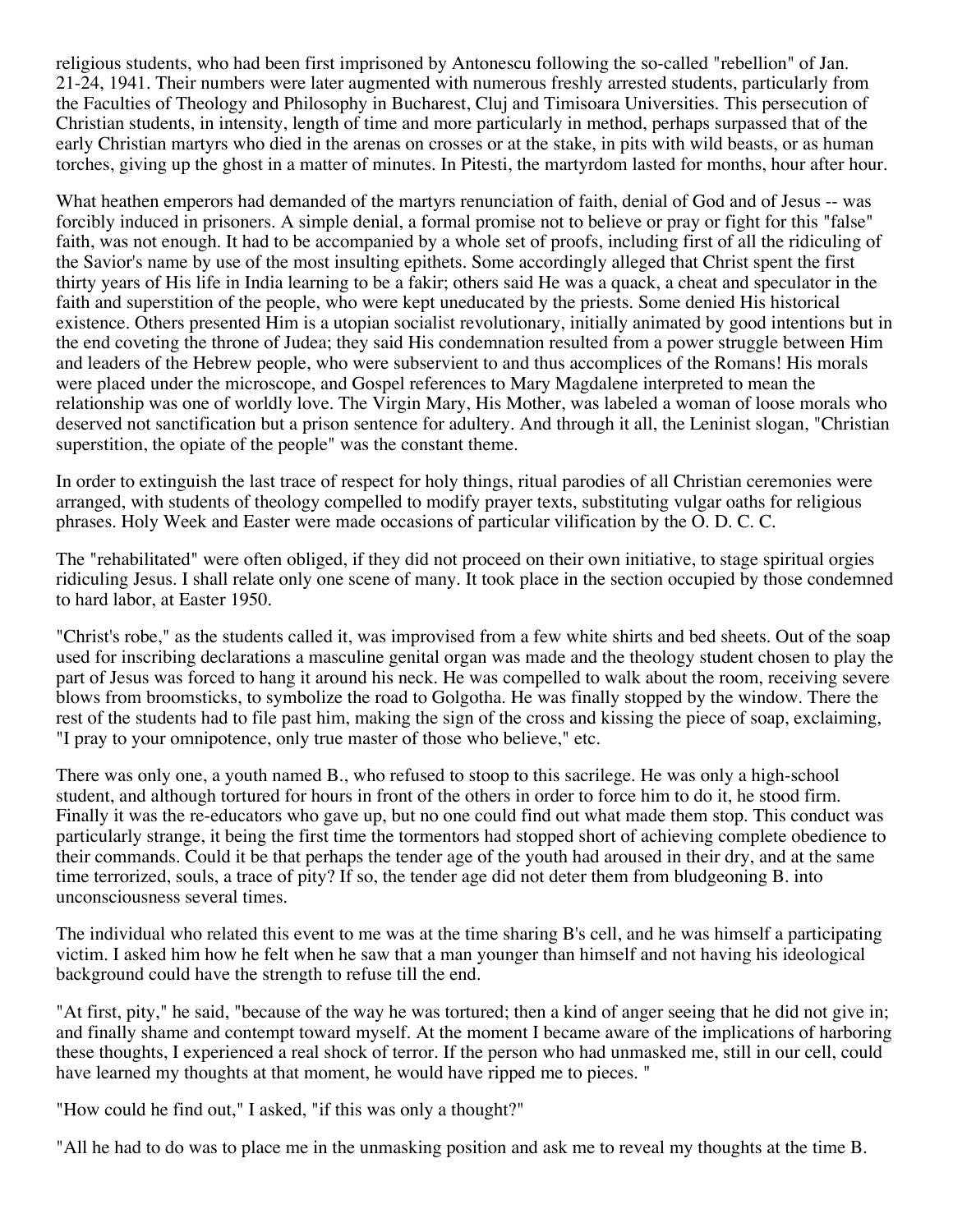was refusing. In the end, I am sure I would have told ... "

Such travesties of this sort, some even more vile, were enacted in all cells Sunday after Sunday. Each religious holiday was an occasion for some novel profanation.

Those who were undergoing unmaskings were watched closely especially in the evening, because they were then permitted to lie down in bed and might seek solace in their faith. A far-away look, prolonged staring at the ceiling, a look of serenity -- any of these was considered sufficient indication of prayer, and he who was caught in such an attitude was brought back to reality by a powerful bludgeon on his ankle bones. Next morning the victim so surprised received from the committee his due.

A simple trembling of the lips was considered the equivalent to praying aloud. The morning beating was mandatorily followed by a declaration made in front of all, in which the inmate in question had to admit he erred, that the "bandit" within him was not yet vanquished, that he had committed an unspeakable crime, and that he promised never even to think of praying again; and furthermore that if he should catch someone else seeming to commit the same crime of praying in bed, he would report him mercilessly and thus help rid himself of "banditism" sooner.

All students were forced to deny and revile Christianity, whether they believed in God or not.

The Church had to be denounced as an organization under whose mask of faith swindles were perpetrated, plots were hatched, extra-marital rendezvous were arranged with the priest's cooperation, young girls were corrupted, women came to show off and men to seek bodies. Or the Church was described as the place where the fight against the Communist Party was organized, where, in the shadow of the holy icons, arrangements were made for the assassination of the leaders of the working people, etc. As there were no priests among the students imprisoned at Pitesti, the O. D. C. C. 's anger was directed against the sons of priests. Through their mouths must the Church be denigrated; they themselves must delineate their fathers in the blackest possible terms, so that the others would have this information from "eyewitnesses. "

Jokes and anecdotes about the clergy, that were making the rounds of Romanian villages, were now naturally given the stamp of authenticity. The priest had to be described as a drunkard, skirt-chaser, card player, and thief, contemptuous of the misery of the people (and especially the peasants), an inveterate liar who had sold out to the class of capitalist exploiters, had been an agent of the Nazis or of the former Securitate, and was in fact responsible for the complete breakdown of village morality.

For all these epithets, proofs had to be found; whoever supplied the "proofs" had to sound convincing so that his revelations would lead to other unmaskings. Both those who made the required statements and those who directed the unmaskings knew that the testimony was absurd, but the more monstrous these inventions were, the more pleased were the unmaskers. Such lies made it impossible for those who told them to look parents or friends in the eye ever again, or step over the threshold of a church, if they ever regained their freedom. The memory of unmaskings would be a lingering torture after their liberation.

The second principal element in the destruction of faith was denigration of the monastic life. Students were forced to say that they heard things "with their own ears," and saw things "with their own eyes. " Any monk being discussed had to have on his record at least several adulterous affairs in the villages near his monastery; the nuns several abortions! Among the stories told by a student from Moldavia, I shall mention the following monstrous lies. He said that at the request of a high dignitary (whose name escaped him!) a small lake in the neighborhood of a convent was drained. On the bottom were found several hundred skeletons of newborn infants, who had, of course, been drowned so as not to compromise the convent. All this was done with the connivance of the Mother Superior and the leading heads of the Church. If the whole affair was hushed up, it was because the hierarchy desired it! Nothing was done to stop this lustful life, in fact it was encouraged, and the only one to suffer was the individual who demanded an investigation!

As to the monks, it was positively affirmed that they were all spies for secret American agencies, they would hide parachutists who came to commit acts of political and military sabotage; they used their monasteries as storage places for weapons to be used the moment war should break out; problems of faith concerned them not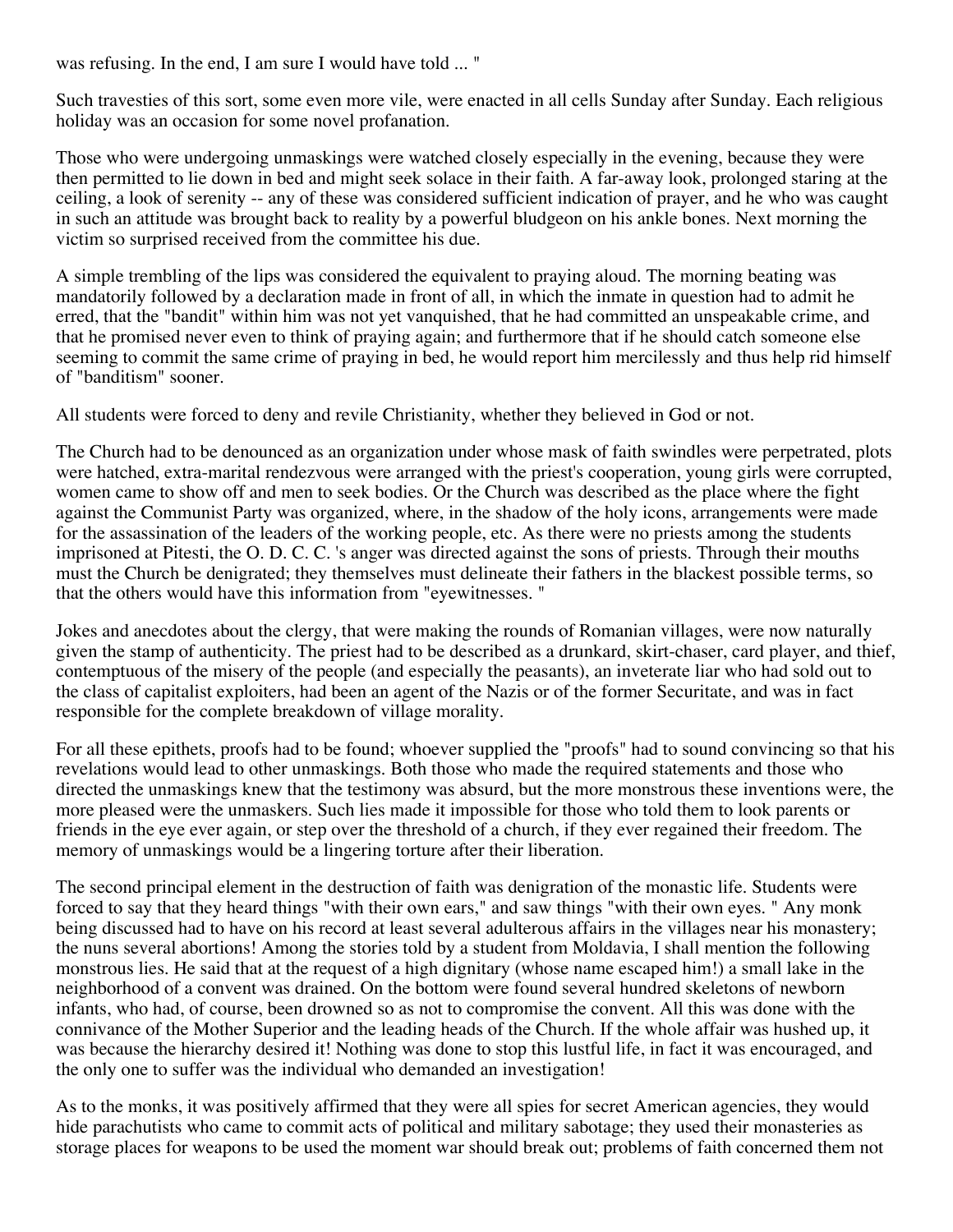at all; persons wanted by the Securitate for anti-Communist activity were given food and shelter by the monks; all in all, the monks should be considered highway robbers rather than servants of the people.

In order to make students bear witness to such things, a whole gamut of tortures was necessary. But in this way, the first stage of the inner unmasking, that of breaking away from God, was accomplished. Thus, the students were sufficiently prepared to go on to the second stage, the breakaway from tradition.

The education of students, structured on everything they had already learned in the home, was based on the cultivation of a healthy rural tradition on the one hand, and a historical one on the other. The roots of the past were the foundation on which the Romanian people leaned in time of vicissitude and trial. Remembering the past of their nation, Romanians confront the trials of today with faith and hope for future freedom. Especially in rural environments one finds even today traditional conservatism so deeply rooted that it is the peasants or the peasants' sons who give Moscovites the worst headaches.

Coming from such a background, the students in colleges kept unaltered their rural culture and tradition. Their advanced education merely added the scientific and historical knowledge needed to bolster their convictions.

Communist propaganda said that the majority of school children come from the middle and upper classes and that the schools, like other institutions, were unequivocally in the service of the ruling class. Previous to 1944, say the Communists, the school was a reactionary institution whose purpose was not to prepare and educate "the sons of the people," but to prepare the recruits for the ruling class to assure continuity of the regime in power. If they thought it not feasible or desirable to denigrate some well-known representative of the intellectual world, they described him as a rare exception to the general rule.

The following cliches about the academic system were repeated *ad infinitum*: "It was in the service of imperialism;" "It sowed discord among ethnic minorities; falsified history;" "It altered the student's soul by a chauvinistic education which neglected every scientific criterion;" "It ideologically nourished hatred of the Russian people in the past, now hatred of Communism;" "It supported the Fascist war of 1941-44;" "It falsified the fact that the Czar helped in gaining our independence in 1877, presenting the opposite of the truth. " (With regard to this last, no Romanian student was unfamiliar with the historical fact that it was the intervention of Bismarck that induced the Russians to withdraw from our Principalities[1] in 1880, and that, instead of being thankful for our help in the war against the Turks, they took away from us again the three counties in Bessarabia![2] The students also knew all too well that in 1924 Communist agents attempted an insurrection in the Romanian province of Bessarabia -- the same Bessarabia that was to be kidnapped for the third time in 1940, then again in 1944![3]

The school was also reproached for infecting children with Christian mysticism, causing religious fanaticism and intolerance; for cultivating superstition in order to keep the people in the dark and thus afford reactionaries the opportunity to oppress the people more easily; and for "deforming history" to create "nationalism. " Beginning with the elementary school teachers, and going all the way up to university professors, everything that contributed to the education of youth was "corrupt, sold out, immoral, and opportunistic. " The main preoccupation of educators was not quality of education but their own careers, in particular their political careers, and the school was used as a jumping board from which to spring to more interesting and remunerative positions.

Anecdotes were presented as fact, jokes were used as irrefutable argument. If, for instance, a story was told of a teacher "accepting a bribe" from a pupil for promoting him, it was implied that all teachers did the same thing. Those most blamed for "indoctrinating" students were, of course, the university professors. Naturally, explained the Communists, it was only because of such influential educators that there could possibly be such a large number of students who opposed the Communist Party and showed themselves enemies of the people and of scientific-realist-socialist progress!

The attack on learning opened the way for attacks on the creative elements in art and literature. If the writers did not reflect "social reality" in their works, it was becausa their education had detached them from the real problems that had to be dealt with in literature. If poetry was symbolic, or folkish, or philosophical, the school was responsible for this also. If a great part of novelists' creations had a nationalistic character, that proved the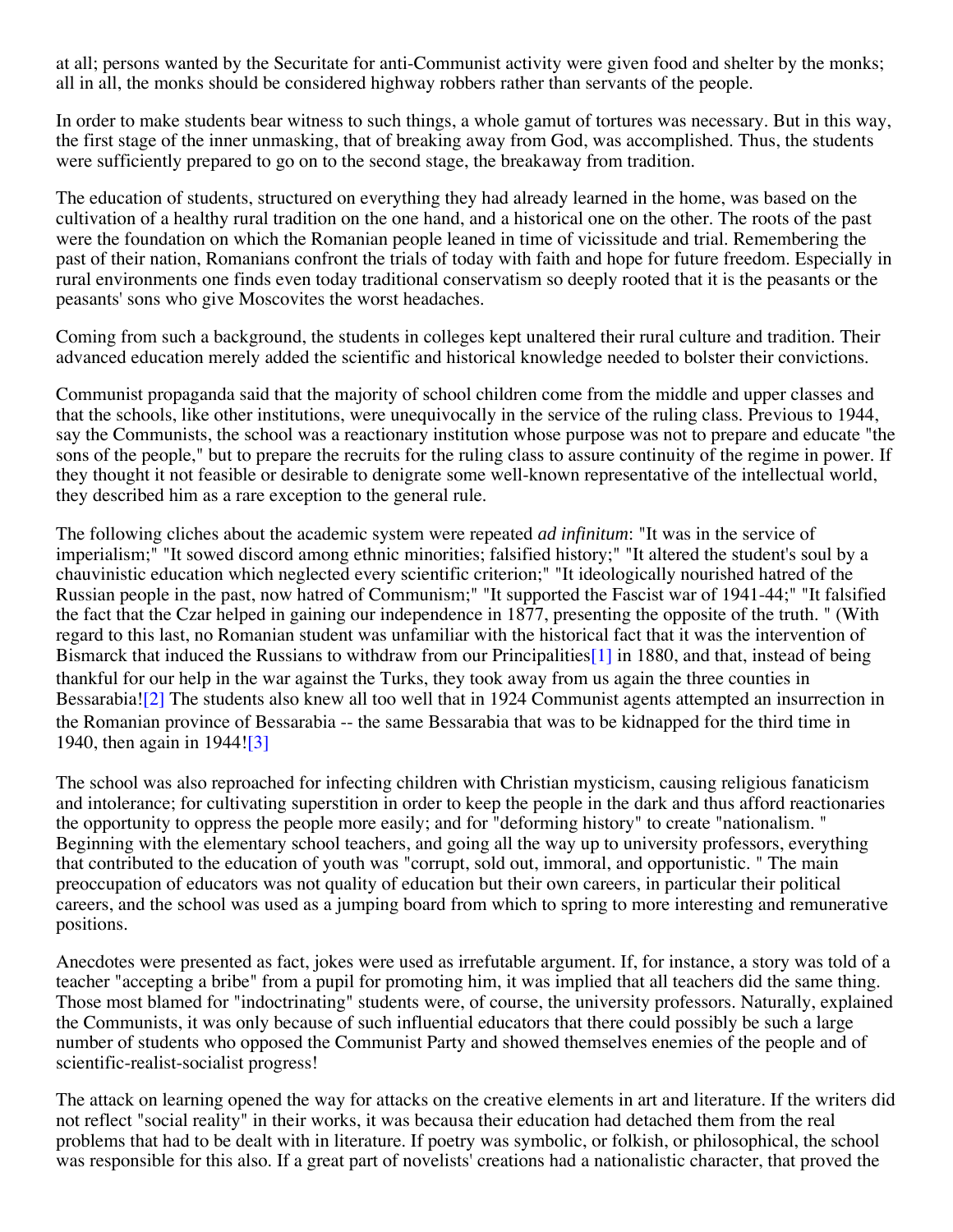guilt of their teachers. Not even Eminescu,[4] whose memory the Communists did not dare to denigrate publicly, was exempt from such criticism.

History also came under attack, especially that covering the monarchial period. The O. D. C. C. had high on its list for destruction all sentiment of loyalty to the monarchy. Of course, really damaging material was not lacking -- the scandals of Carol II, his ten years of embezzlement of public funds, the murder of Codreanu and other officers of the Legion in prison, or the massacre *en masse* of Codreanu's followers throughout the country on one night in 1939. [5] The Communists did not think it important to mention that before Carol Romania had two highly respected and beloved kings; Carol's character and crimes were attributed to both. To further undermine loyalist sentiment, specious arguments were cited from Communist history to the glorification of Stalin.

Up to this point, the trials which the student had to undergo following his outer unmasking (physical torture in particular), were somehow relatively impersonal, external forces, even when they touched on faith. But now came the most painful phase of all, and the decisive blow.

The student had to renounce his own family, reviling them in such foul and hideous terms that it would be next to impossible ever to return to natural feelings toward them again.

Although the most beautiful pages ever written have been in praise of a mother, at Pitesti the most offensive of words were uttered to degrade her name. The prime character which a student had to attribute to his mother during his unmasking was that of a prostitute; and since only a moral prostitute could give birth to a moral monster, all students before their unmaskings were, naturally, moral monsters. I shall give here, almost in his very words, the forced statement of a student, which he, with agony of the spirit, repeated for me more than two years after the frightful scene in a main-floor cell of the Pitesti prison, where the "unmasking of his family" took place.

"I am the son of a fairly rich family in \_\_\_\_\_\_\_. Of course the wealth amassed by my father is the fruit of embezzlement while he worked as a purchasing agent for the government. Having so much money at our disposal, we lived quite independent of one another, more so than you would imagine. My father, for instance, met a young woman who was married to a fellow government worker; he lived with her almost openly, sleeping at her place almost every night. Although he left the greater part of his earnings there, my mother did not object. On the contrary, she took advantage of the situation to find a friend for herself -- no other than my father's close associate. This was no secret to any of us, for before they retired alone, ofttimes they kissed in front of us and my father left them in peace, for he needed the freedom this afforded him to spend with his girl friend. My mother's friend had a daughter of about my age whom I knew better after my mother entered into intimate relations with him; she also came to see us often. Encouraged by both my mother and her father, I courted the girl and she did not repulse me; on the contrary, she seemed to expect my advances. The same relationship developed between us as existed between my mother and her father, who both encouraged us in our sexual relations; they said it was only in this way that I could overcome my social inhibitions. Once engaged in this sort of life, I introduced a student friend of mine to my sister, and I started inviting him over more often. After a while, there was no need for my invitations, for my sister brought him over herself, developing a relationship with him similar to that of the others in our circle. As a matter of fact, influenced by what she saw at home, she asked me to find her a friend of mine who was more 'virile. ' Oftentimes in our home orgies took place in which we all participated, exchanging roles and intermixing promiscuously in the dark. " I cannot bring myself to put down on paper the rest of the "testimony" he had to give at the orders of Turcanu.

When I asked him to try to explain to me why he said these things, he answered unhesitatingly, but with pain born of grief, that the only motivation was hope that it would mitigate his physical and moral suffering "in that hell. "

The father was likewise subjected to ridicule and opprobrium. The son's degree of guilt was measured by the status, attitude, and the family from which the father came. Peasant parents were no exception; they had to be portrayed in most despicable terms so the son would be shown to have inherited the character and personality of the one responsible for his physical and moral existence.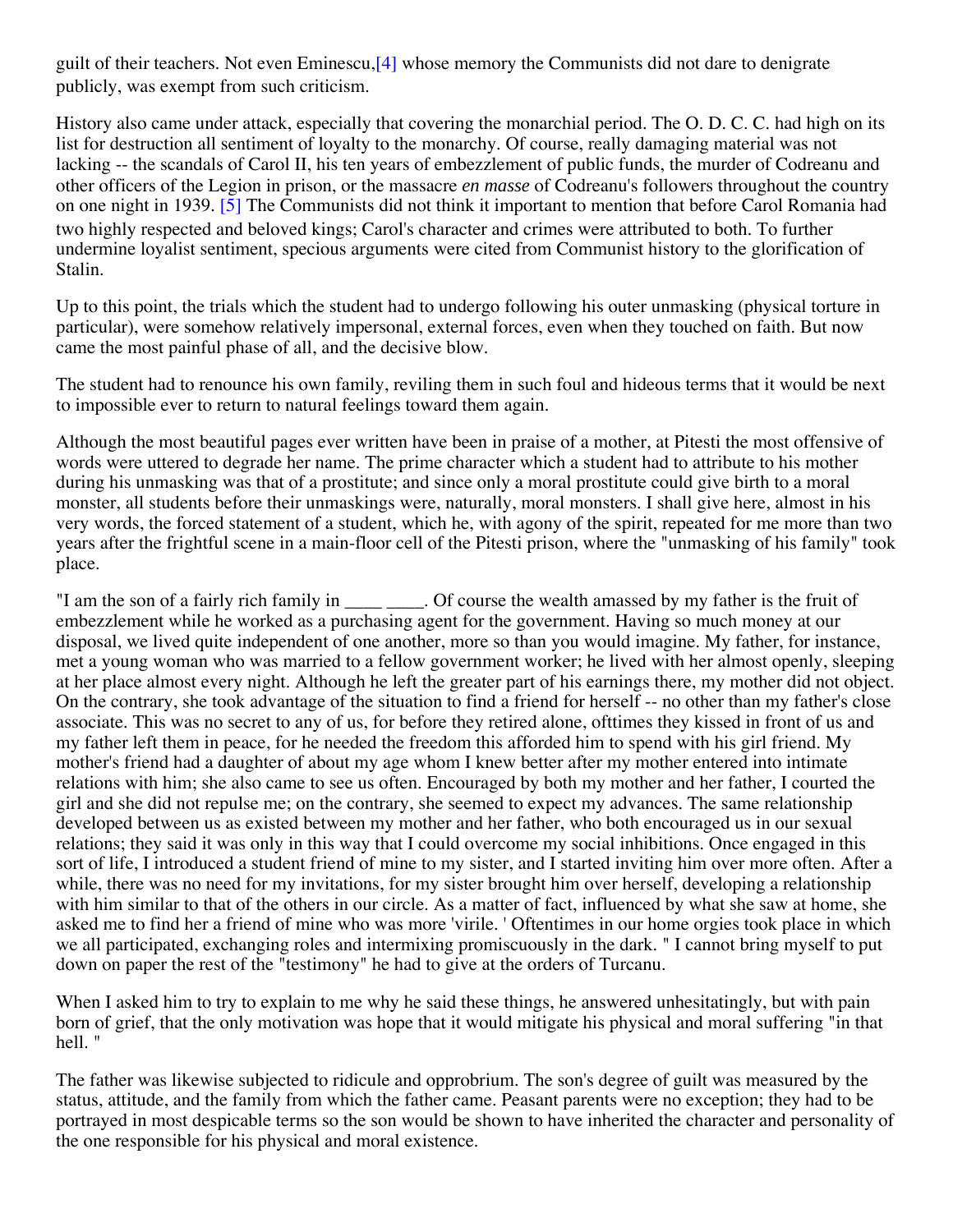The father's shortcomings were determined by his occupation. If he was a simple peasant, then he must have been the servant of the "boyar," his informer, the denouncer of the other peasants who opposed exploitation. If he was a merchant, then he must have cheated on weight, selling cheap merchandise at high prices, failing to pay the clerks and laborers, beating them when they demanded their rights, or threatening to denounce them for Communist activity. If a teacher, he "falsified history," persecuted workingmen's sons, promoted students for bribes, made use of students as laborers in raising his cattle or in gardening, or making them work hard in difficult chores at his home so they could not study properly and were thus unable to compete with the sons of the wealthy. If he was a magistrate, he had sold justice for money and condemned workers to heavy sentences on false charges in order to suppress any social aspirations they might have had. When he presided at political trials, he was in league with the police and assisted in condemning unjustly at least several Communists. (The number of active Communists in all Romania had been only 822, according to the Party Secretary himself, Gheorghe Gheorghiu-Dej!) Students whose parents were army officers were given special attention. The slanders contained in Zaharia Stancu's novel *Barefoot* or Eusebiu Camilar's *The Mist*, were almost pathologically exaggerated in order to demonstrate the guilt of "the military in oppressing the working class and provoking war against the Soviet Union. "

Among students undergoing unmasking, there were a few, a little older than the others, who came from the ranks of the military. Having been purged from the army when the Russians occupied Romania and having no other means of livelihood, the more courageous went to college to prepare themselves for another profession. In their unmaskings they were forced to relate fabricated events so dreadful that they could scarcely have been envisioned by the imagination of a sick man. The artillery captain Coriolan Coifan, now an engineering student fallen under the bludgeon of the re-educators, told of orgies that took place on the Eastern Front, unimaginable pillaging, numberless assassinations, fantastic rapes, wanton arson of workers' homes merely for the sadistic pleasure of seeing fires, and executions of women and children who were guiltless except of having been convinced Communists, "Stalin's children. "

Blaming parents for their children's faults, they tried to establish a "family culpability" complex to convince the student that he was but a victim of his elders, and thus hasten his breakdown. Here is an example to show how far they went:

When the political prisoners were sent to the Canal for work, their free relatives were permitted to visit them and bring packages of food and clothing, for that supplied by the administration was inadequate. A former military man named Dorneanu, who as a youth had joined the cadres of the Legionary Movement where he received an education that was staunchly Christian, patriotic and anti-Communist, received his mother on her first visit to the Canal with the following greeting: "Get out of here, you whore; it is because of the upbringing I received at home that I am now at the Canal. I do not want to see you again. I have no mother!"

Another student who had passed through Pitesti, Enachescu, derived a special pleasure, while at the Canal, whither he was sent following the unmaskings, in torturing his uncle, Pitigoi, a former National Peasant Party congressman, now himself also a slave-laborer. This the nephew did simply to demonstrate to the camp's administration that he definitively had broken with his family and the reactionary bourgeois way of thinking. The misfortune of the poor ex-congressman was thus all the worse for having been put in the brigade whose boss happened to be his re-educated nephew!

The degree of guilt ascribed to a parent was also determined by the "banditism" of which his imprisoned son was accused. The greater the contempt in which a student was held by the re-educators, the more he had to insult his parents, accusing them of heinous sins. The accusations had to be justified with "irrefutable" proofs, which oftentimes were so absurd as to have caused laughter anywhere but at Pitesti. Here is "the story about my father" as told by a high-school student who at the time of the unmaskings was no more than fifteen years old. It was told me by the boy himself in the prison at Gherla in July 1953.

"My father," he had said, "had a flour mill in X village in Muntenia; several peasants from neighboring villages worked at the mill, but none remained very long because my father replaced them frequently when they protested his failure to pay the wages agreed upon. In order to avoid being sued, he never signed contracts with them. He fed them from our leftovers, and mush from cornmeal like that used to feed hogs, which he raised nearby. They had to sleep in a stable, without any covering and on a thin layer of straw; worked 16-hour shifts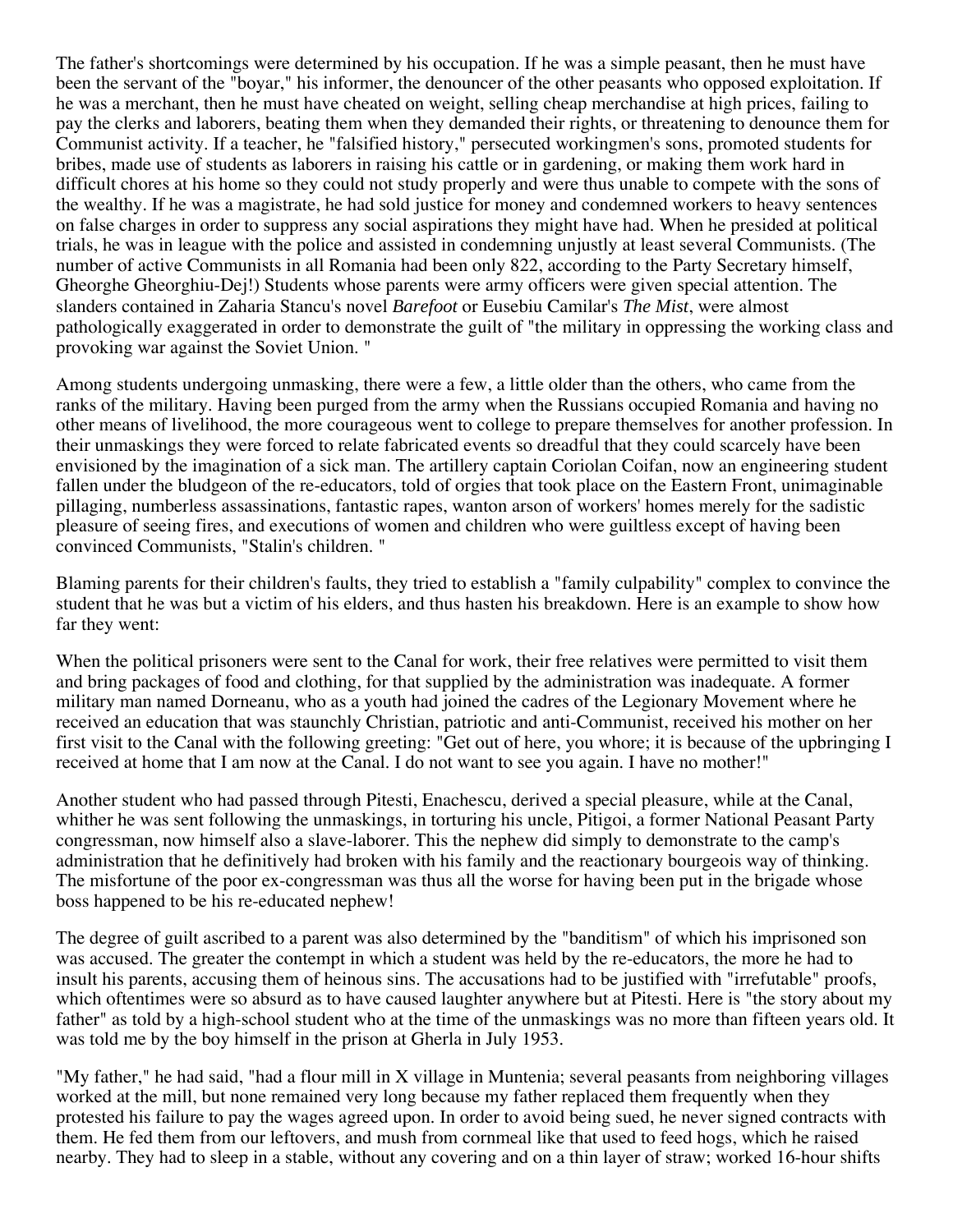with no rest other than the noon meal eaten in the mill at their working places. The work was very hard, consisting of unloading sacks, carrying them up to the hopper, and then loading the flour into freight cars or wagons. If father thought they were not working hard enough, he reduced the small wages they received; and if they protested, he beat them. When a worker threatened to sue him, he beat him unmercifully and denounced him to the gendarmes, accusing him of spreading Communist propaganda. The worker would be arrested and taken away. My father systematically cheated the peasants who brought in their grain to be milled. In order to get away with this, he made certain of the complicity of an older mill-hand by giving him his share of the 'profits. ' Scales were so rigged that when weighing in the grain, they showed less, and when weighing flour out, they showed more, than the actual amount in the sacks. When an unusual amount of flour was stolen, sand was substituted to make up for the lost weight. Peasants knew they were being cheated, but could not oppose him, for he was on excellent terms with the mayor and other authorities, who refused to permit operation of any but my father's mill in the village. Part of what my father stole went to the mayor and part to the gendarme chief; so if anyone complained, the matter went no further than the gendarmerie of the village. Because I was his only son and the heir to the mill, father began introducing me to the secrets of his occupation. He showed me how to rig the scale so it would read falsely, how to add sand to the flour, how to cheat in the process of drying grain to account for the moisture loss. "

After the boy related to me the story of his unmasking, I asked him how he could have fabricated such a story, for he said his father was guilty of none of the accusations he had invented.

"From the moment I realized I could no longer resist," he answered, "and that I too would have to tell about my father in the 'unmasking of the family's weaknesses,' as the committee head in our room was proud to say, it was quite simple. You see, during my childhood I often went to the mill. In the evenings an old miller, whom I liked, told me stories, among them that of Prince Charming and the Giant. I learned from these stories how the Giant always tortured those he caught and put them to work in his mills; how he fed them and how he beat them. Thus it was quite easy for me to substitute my father for the bad giant, and tell the story as if it happened at our mill.

"As for the 'political' slant, namely, that about denouncing his workers as Communists, or his arrangement with the gendarmes, I knew this before my arrest from the propaganda spread in villages by the agitators against the 'well-to-do,' the opponents of collectivization. The interesting part of it all is that in the same room with me were others who knew my father. None of them, not one, questioned my story. On the contrary, they affirmed that they knew these details, for their parents were among those cheated by my father.

"Every one of us knew we were all lying. But if by lying we could escape torture, then lie we would! If someone dared say I was lying, he would not have had the freedom to denigrate his own parents, for either I or someone else would have unmasked his lie. Even when one fellow who knew my family became head of the committee and I related -- at his request -- more lies, he dared not interrupt me. Because when he made his unmasking, I was present and I heard everything he told about his parents -- lies likewise. Thus we stuck together in lies and destroyed our souls only because we wanted to save our bodies. "

Each "confession" was "evaluated" by the re-education committee, whose members were now inflicting on others what they themselves had suffered a few months before, and were furthermore stimulated by a maddening fear lest they be condemned to pass through another unmasking, for any suspicion that they had been lenient in accepting a "confession" made too easily or without the maximum debasement of the person making it would be considered a grave relapse from their own state of "purification" and punished accordingly. When the committee was at last satisfied that the victim had done all that he could to defile his parents and himself with the vilest calumnies, to the truth of which he in his wretchedness would frantically swear, they judged him ready for the next lesson.

The victim was now stimulated to revile and defame with repeated and invented lies the teachers and writers under whose influence he had matured, and especially the political thinkers and leaders whom he had revered and followed.

Particular care was taken to befoul the reputation and character of three men of national prominence, two of whom were still alive, incarcerated in Communist prisons in which they would soon die, while the third, whose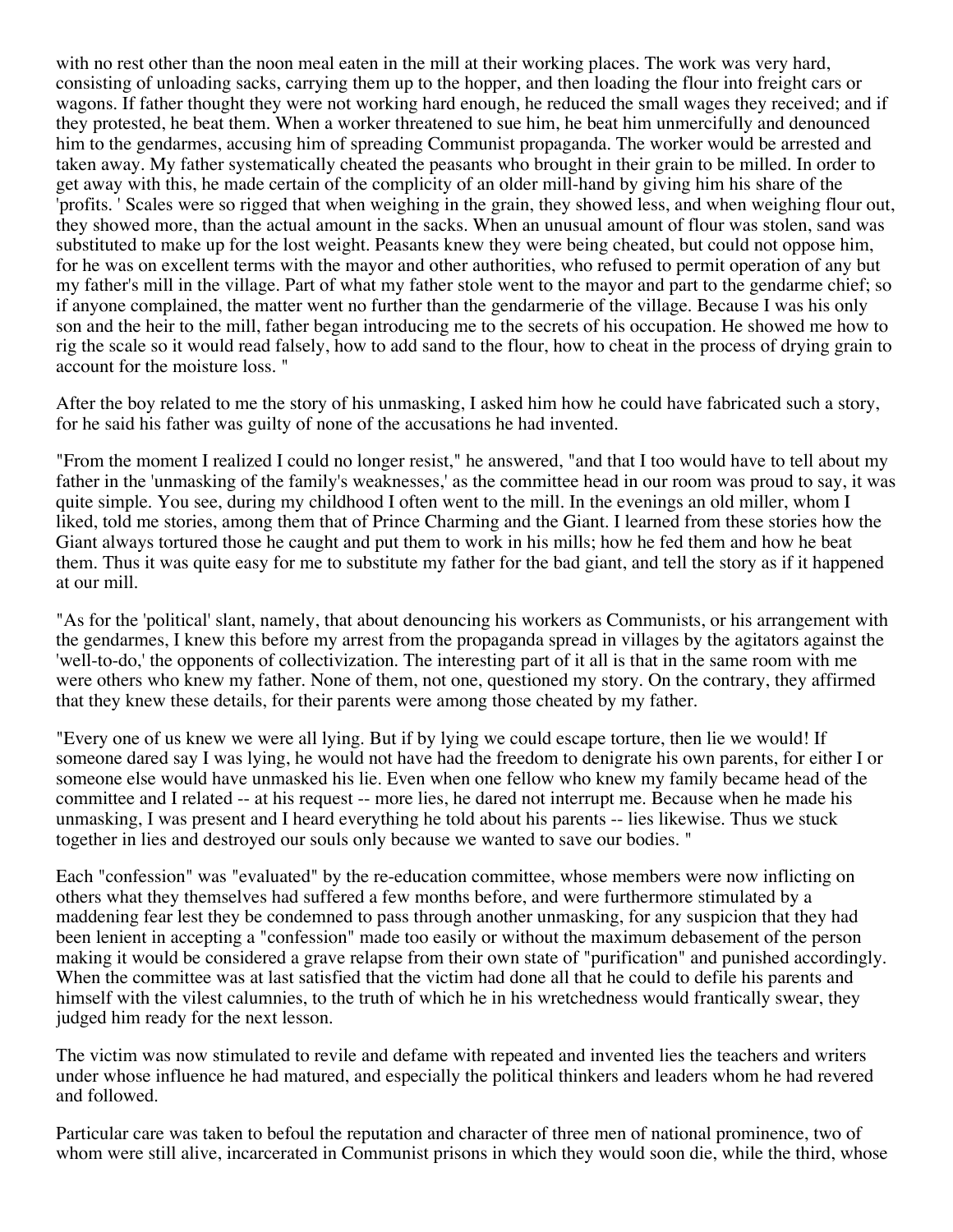name the Communists most feared and liated, had at that time been dead for more than a decade. The three were: George Bratianu, who had been the head of the Liberal Dissident Party and was highly esteemed for patriotism and foresight;[6] Iuliu Maniu, the leader of the National Peasant Party, on whom, in the time between the Russian occupation and his imprisonment, had been centered the hopes of all Romanians for eventual liberation from the Communists;<sup>[7]</sup> and Corneliu Z. Codreanu, the educator of an entire generation of young men, to whom, after he was murdered in 1938, his spirit was ever present: he still lives in the heart and soul of all whom he inspired by his teaching and example. [8]

Each student, as part of his unmasking, had to give "lectures" in the most opprobrious and filthy terms about the men whom he had most venerated, accusing them of every conceivable vice and crime. Since the students were young and had only imperfect recollections of Romanian political history before their own experience began, the "lectures" were often ludicrous, containing accusations that were chronologically impossible or politically preposterous, based on a confusion of one man with another or of one event with another that happened years before or later.

Since Codreanu, the founder of the Legion, had had a moral and spiritual influence that transcended his political leadership and endured, undiminished, after his death, and since the elite among the students had dedicated themselves to the principles and ideals of the Legion, all the old slanders that had been contrived by the leftist and crypto-Communist press in his lifetime were endlessly repeated and, if possible, improved upon, and his living followers who had taken refuge in the West were similarly traduced and "presented in their true light. "[9]

In this unmasking, of course, everyone lied with a straight face and without the slightest trace of embarrassment. The lying not only served the purpose of Communist propaganda by heaping filth on the men who represented everything that was great and true in the culture arid history of the nation, leaving in the mind a void that would be filled by Soviet "internationalism," but, more important for the purposes of the experiment, it made the victim habitually and almost automatically subordinate truth to the most monstrous and absurd falsehood. The victim, now accustomed to sinking ever deeper into the quagmire by a kind of conditioned reflex, and conscious that he is destroying himself, despises and hates himself for his submission to what he cannot resist. He has thus been made ready for the final disintegration of himself: his "autobiography. "

1) Alexander Cuza became Prince of both in 1859, but, at the insistence of the European powers, separate 1) covernments were meintained in the two principalities for some vears therefor. Because heaven a ki The autonomous principalities of Walachia and Moldavia were united in the person of their ruler when

governments were maintained in the two principalities for some years thereafter. Romania became a kingdom in 1881.

When Russia declared war on Turkey in 1877, Romania, although she had painful memories of the Russian occupation in 1853, which had been terminated only by Austrian protests and pressure, allied herself with Russia, permitted Russian troops to pass through her borders and base themselves on her territory, and sent into the field her army, under the command of Prince Charles. The Romanian troops compensated for the overconfidence and military ineptitude of the Russian forces, and thus made possible the Russian victory in 1878. Romania recovered some territory from Turkey, but Russia demanded from her ally the retrocession of Bessarabia, which had been a part of Moldavia since 1856 and had a population that was almost entirely

2) Romanian. The Great Powers, who were most interested in forcing Romania to repeal provisions in her Constitution that restricted the power of resident Jews to control the country by financial manipulation, moral corruption, and political infiltration, abandoned Romania, which had to yield reluctantly to Russian demands and cede part of her territory to the erstwhile ally whom she had saved, if not from ultimate defeat, certainly from a prolonged and difficult war. Even then, Russia delayed withdrawal of the troops that she had brought into the territory of her ally during the war, and her claims were not finally settled until 1884. The conduct of Russia at this time was such that the Prime Minister of Great Britain, although himself a Jew residing in England, felt constrained to remark that "in politics ingratitude is often the reward of the greatest services. "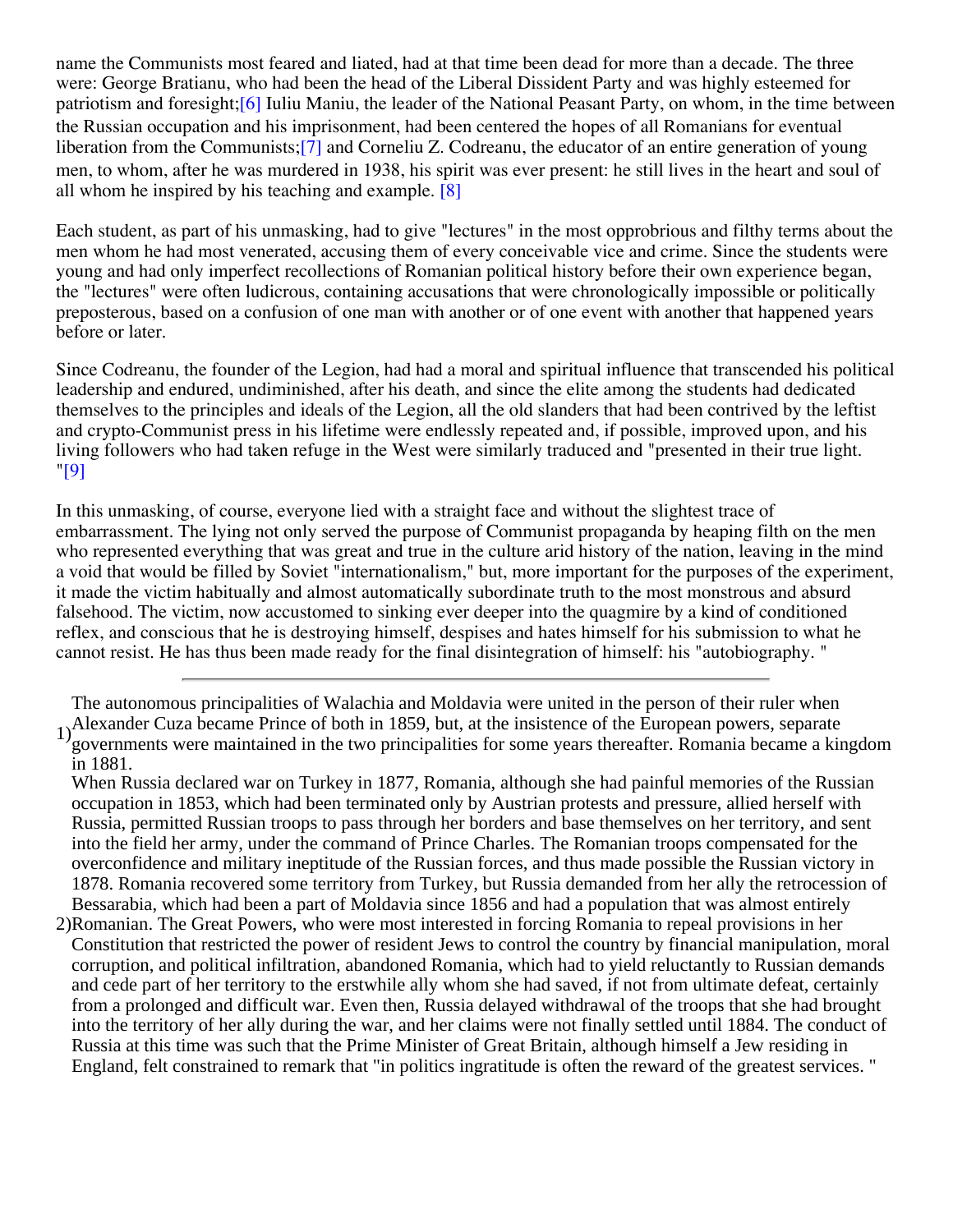Bessarabia was part of Moldavia since 1367. In the Sixteenth Century, Moldavia was subjugated by the Turks, who, in 1812, ceded Bessarabia to Russia. Southern Bessarabia was returned to Moldavia under the Treaty of Paris in 1856 and so became part of Romania, which, as has been described in the preceding note, was forced to cede the territory to Russia in 1878. After the Jews destroyed the Russian Empire in 1917-18, Bessarabia first declared itself independent as the Moldavian Republic and then reunited itself to Romania in

3) 1920. The Jews resident in Bessarabia and trained Bolsheviks brought in from the Soviet attempted a revolt in 1924, but without success. In 1940, King Carol, ignoring the protests of the Legionary Movement, of many other patriots, and of his own army, supinely yielded to a Soviet demand and surrendered Bessarabia. The territory was regained by Romania in 1941 and remained a part of the nation until it was occupied by Soviet troops in 1944; it was formally ceded to the Soviet in 1947.

Mihail (Michael) Eminescu, who was born in 1850 and died in 1889, has been compared to Byron, Heine, and Leopardi, and is generally regarded as the greatest of all Romanian poets. In his biography of Eminescu,

 $\mu$ )Professor Miron Cristo-Loveanu says of him, "He unites and embodies the whole intellectual genius of his<br>country, " An English translation of some of his nooms was published at London in 1930. The elmost country. " An English translation of some of his poems was published at London in 1930. The almost universal veneration accorded Eminescu by the Romanian people made it impolitic for the Bolsheviks to denigrate his memory openly.

5) murder of 252 Legionaries throughout the country, a few from each county plus others from three detention See *Cronologie Legionara*, Munich, 1953, p. 182, which records for the night of Sept. 21-22, 1939, the camps and a military hospital. (*Tr.* )

He was especially known and respected for his strenuous efforts to prevent King Carol's capitulation to Soviet threats in 1940. He is not to be confused with his relative, Dino (Dinu) Bratianu, head of the Liberal Party,

6) who promoted the treason that ended in unconditional surrender to the Soviet in 1944; he, too, died in a Communist prison. On the political history of Romania and the character of the men who were prominent in it, for good or evil, see Prince Sturdza's *The Suicide of Europe* (cf. p. xxxv above).

During the first years of the Soviet occupation, the young king was kept on the throne as a useful figurehead and there was a pretense that the occupation was temporary. Maniu was permitted to maintain an attitude of independence, and he was widely believed in Romania to have influence with the government of the United

- 7) States, which, they fondly imagined, favored "democracy" and "self-determination of peoples," as stated in the propaganda disseminated from Washington. Maniu himself may have entertained such illusions; he was elected to the Romanian Senate, arrested, given a theatrical imitation of a trial, and sentenced to imprisonment for twenty-five years. On Maniu's character and career, see the work by Prince Sturdza cited above. On Codreanu, see above, p. xxxi, and the work by Prince Sturdza, in which his career and the activity of the
- 8) Legion in the climacteric years of Romania's history are recounted in detail. The original text of Prince Sturdza's book contains some fine appreciations of Codreanu that are omitted in the heavily censored translation, but enough remains to illustrate the greatness of the man. (*Tr.* )
- 9) the father of their highest ideals, so that their "lectures" were for them much more than lying defamation of a One must remember that the young Legionaries who vilified Codreanu in their "unmasking" venerated him as great man and made them guilty of an ultimate blasphemy. (*Tr.* )

### **CHAPTER XI**

#### **THE DESTRUCTION OF PERSONALITY -- "THE AUTOBIOGRAPHY"**

The tactic adopted by the technicians who managed the unmaskings from the outside was to liquidate the opposition from periphery to center; in other words, to begin with the victim's beliefs that were external to his ego and to proceed by calculated stages to the destruction of the inner man. When the student had "proved by deeds" that he had repudiated everything that had theretofore constituted his world and thought, he was made to repudiate himself by defaming himself. He had to compose an "autobiography" that proved that he had been brought to his present predicament by a "lack of inner character," and moral perversity and mental sickness that had made him unreceptive to Communism.

He had to begin his autobiography from the moment of his earliest recollections. The predominant theme had to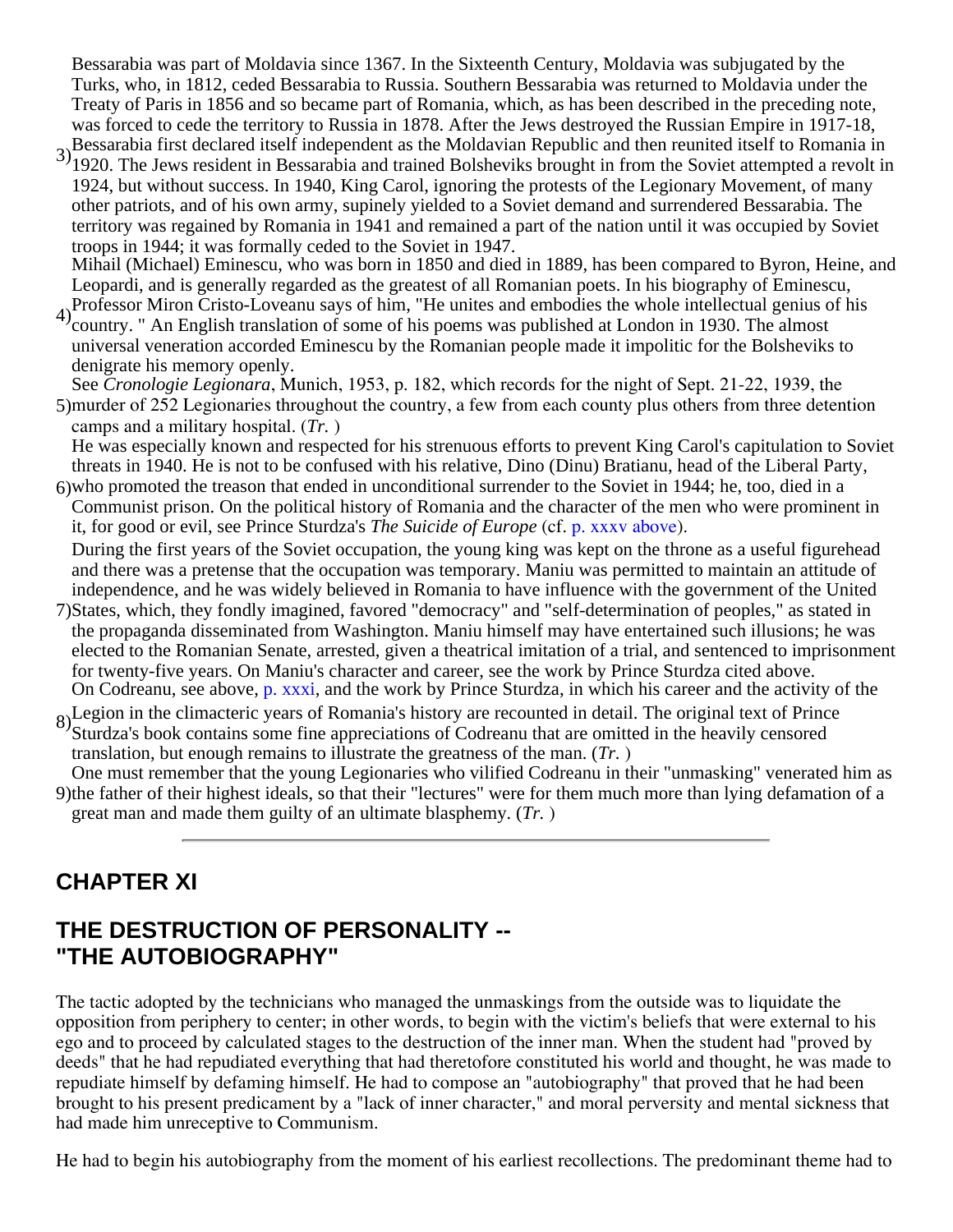be a negative one, and expressed in superlatives. Vices and deficiencies had to appear in his early years so that his faulty upbringing would form part of a consistent pattern. Contact with the outside world began in his elementary school, where every student must have been taught to steal, and to despise those poorer than himself, so that he would create for himself a superiority complex -- a complex that later would make him susceptible to the reactionary doctrines of the idealist bourgeois criminals. Attending secondary school, he had necessarily to deepen his perversity and develop his egocentrism, love of money, and ambition to achieve social status rapidly by ambiguous means, the first of which was to incriminate others in order to court the good will of the professors, the possessors of "power. "

The educators, of course, were engaged in an illicit traffic in influence, granting special favors to students whose parents returned the favor by augmenting the social position of teachers. The rotten environment in which the student was reared also had to lead him necessarily into frequenting establishments which were "officially" offlimits to all students, but which actually were open to those with the money to pay but closed to sons of workers or the poor.

The literature one read in school (and the students had to cite specific books) could not be anything but a police novel, pornographic literature, the tendentious novel written to aggravate the feeling of hatred toward workers and defenders of the proletarian class. Lastly, movies of the gangster type had to be mentioned, or of frivolous adventure, or films playing up banditry, the heroes of which became idols and models of these students.

Naturally, the result of such an environment led one into the kind of politics natural to Romanian life between the two wars, namely (as characterized by the Communists) one of dishonor, corruption, thievery, blackmail and political assassination. One also developed a disdain toward inferiors, and exercised flattery toward superiors, with the sole aim that of climbing socially. The principal purpose was to become wealthy through exploitation of the working class.

Now, in order to illustrate for his listeners as graphically as possible the moral decadence of his background, the student had to attribute to himself all the possible sins of that environment and claim he had committed them, including all imaginable perversions. His character included without exception all the deformed aspects of man, everything psychopathology considers abnormal. Whoever would not recognize every sin and vice as his own only proved he was not yet permeated with the true meaning of "unmasking," and those in charge of his "re-education" missed no opportunity to remind him of this with their bludgeons.

Finally, he saw the only thing to do was admit those vices were in him and tell about them in detail. Pederasty, incest, masturbation, every depravity a student had read about or heard of as practiced anywhere on earth, all were described by him as his own actions, bestiality (intercourse with animals) not being excluded. In this way the student was forced to wallow in a quagmire of filth to its very dregs, as if some Satanic force had assumed mastery over him, ordering him to burden his soul with everything which had in the past roused in him the profoundest revulsion.

This imposition of self-degradation became a sort of psychic hysteria that at a given moment seemed to fuse the re-educator's command with a desire for self-destruction in the re-educated. By injecting gradually into the victim's subconscious information different from what he had always accepted as real and true, by altering and constantly deprecating existing reality and substituting for it a fictitious image, the re-educator at last achieved the final purpose of the unmasking: to make the lie so real to the victim that he would forget what had formerly for him made sense. His chaotic mental state and the unreal coordinates along which his consciousness moved throughout the months of torture turned lies into truth and truth into lies, much as the body gradually accustoms itself to narcotic poisons and develops a dependence on them.

As long as his nervous system responded to only rational commands, the student could maintain a normal line of behavior. But the moment fear altered this subordination, his nervous system became his mind's greatest enemy. Any kind of reaction was possible when the entire organism was set quivering, as if touched by fire, by the appearance of the bludgeon, an instrument which attained apocalyptic proportions in the tormented memory of the sufferer. And if natural reticence and dignity endeavored still to hide something in his inner self, his nervous system betrayed him unequivocally. It was at this moment the fusion took place, the hoped-for result of all the planning by the experimenters: the complete reversal, for an indeterminate time, of the values in which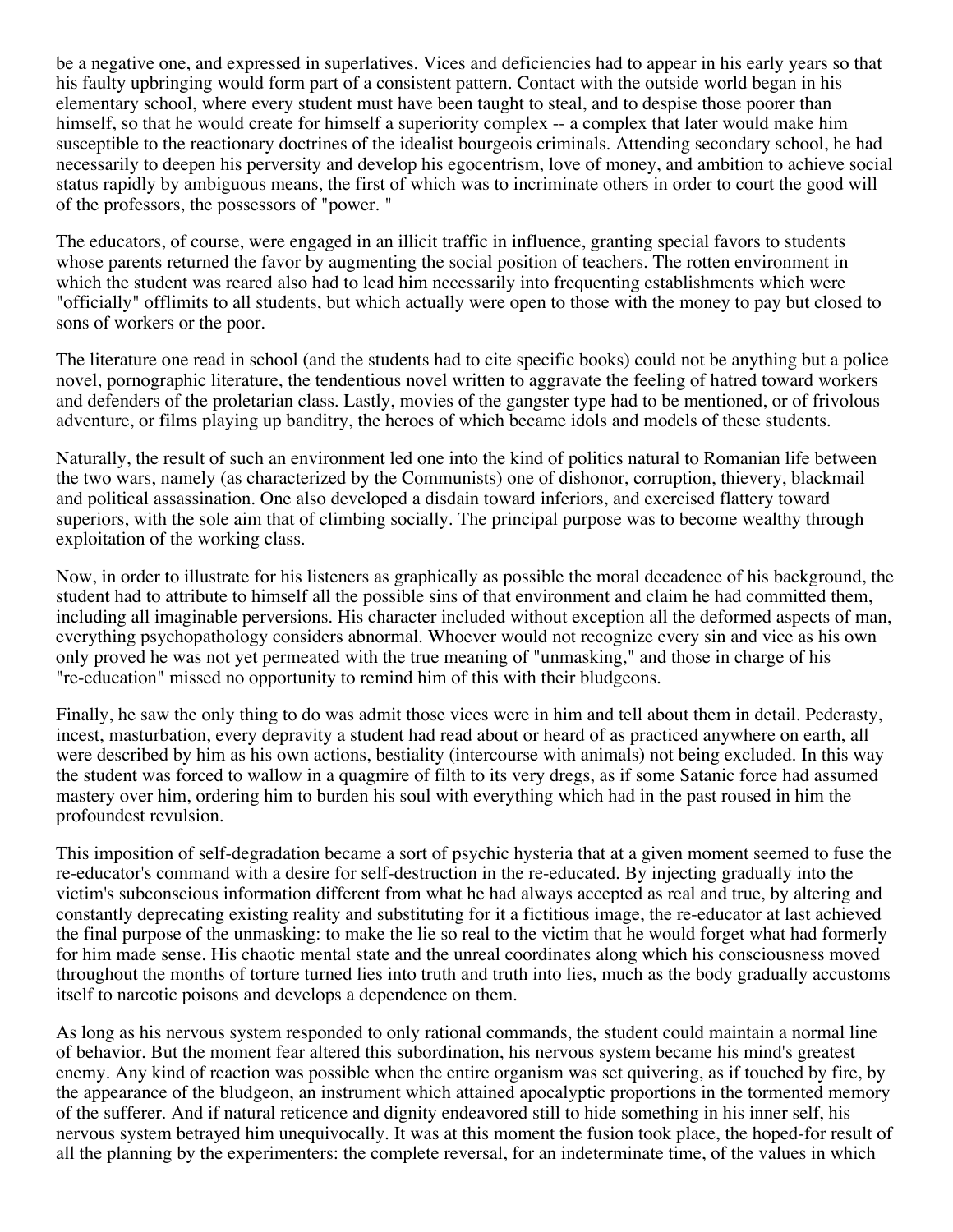the student had always believed.

From then on for an indefinite period, the student would see the world as a god with two faces; the first, which he had thought was real was now become unreal; the second, fantastic and ugly beyond any previous imaginings, now had become real, obsessively and painstakingly so, even though deep down within him a stifled warning might still question its authenticity. And the impossible and the absurd, gradually taking on the semblance of actuality in his consciousness, became the sole standard of value in the student's thinking. The artificial reality step by step displaced every trace of truth from previously verified fact.

But who can fathom the bottomless depths of man's soul? Who knows but that the life of one's past, stubbornly resisting annihilation, may not take refuge somewhere in the depths of the subconscious, while the lie, becoming more and more dominant as truth is denied, invades the entire consciousness of the individual, who finally accepts it as a biological necessity for survival? Whatever the answer to this question, all the students who revealed their drama to me said that even when they believed the lies, they could still feel a vague anxiety, a sort of warning from the subconscious that disturbed the smooth functioning of the new order, like a ghostly intimation that *something* was not in its proper place. [1] It may be that the ego, man's inner self, though subordinated by the biological laws of self-preservation and displaced by an alien consciousness, may encyst itself down deep, to remain dormant until outside conditions change and the enclosing cyst is dissolved by returning normalcy.

So long as the danger persisted, however, the artificially induced consciousness was supreme, and any suggestion of doubt that might come from the subconscious was blocked by fear of physical suffering. Fear, deception and pain pushed to the maximum, become allies in psychopathic states, and make man his own enemy, making him frantically repress and strangle his own mind and soul to keep his tormented body alive.

When the victim had become a "new man" and mentally healthy by Communist standards, he had to give proof of his regeneration. It was not sufficient to invent the foulest lies about one's dearest friends; it was necessary to demonstrate one's rehabilitation by physical action, by striking every friend who could be brought before one. As the unmasking progressed, the punishments became increasingly harsh as a constant reminder that there was no escape. The victim had, of course, disclosed in the first stage the names of all his friends, both those with whom his friendship dated from his childhood and student days and those whom he had come to know and like in prison. Every one of these individuals then within the walls of the prison was brought in for his unmasking, and he was required to strike each of them in the face and in turn be struck by them.

By such re-education through infinite torment and the destruction of his own personality, a man -- or rather the physical husk of him animated by an alien consciousness -- was eventually graduated to become a teacher in his turn, and to re-educate others. Then he was sent with several re-educated companions into the cells of prisoners newly brought to Pitesti to greet with feigned comradeship his old friends and to form, with consummate hypocrisy, "friendships" with men whom he had not met or known well before; he would thus gain the confidence of all and extract from each of *his* future victims every bit of information that could be used when the time came for their unmasking. Only when he and his companions had learned everything that they could in this way were they allowed to produce hidden cudgels and fall upon the startled and thunder-struck victims to begin their re-education and to preside over their unmasking with a ferocity stimulated by the awareness that if he gave the slightest sign of leniency or pity, he would be charged with having relapsed from his new "purification" and be condemned to pass again through the whole curriculum of re-education and unmasking.

Could anyone escape from that ultimate degradation and dehumanization? No, no one -- no one at all, except those who died during tortures, killed by an unskillful blow or by the internal hemorrhages that not infrequently followed kicks in the stomach or abdomen. Let me mention a few of those who escaped in this manner.

Bogdanovici, who had been the friend and even the collaborator of Turcanu in the period of "rehabilitation through conviction," in the next phase died by the boot of Turcanu himself. The diagnosis by the prison infirmary: death by acute dysentery! Actually his "dysentery" was a rupture of the abdominal arteries, for Bogdanovici died eliminating all his blood through his bowels.

Gafencu, a student from Iasi, who had been imprisoned continuously from the time of Antonescu,[2] and who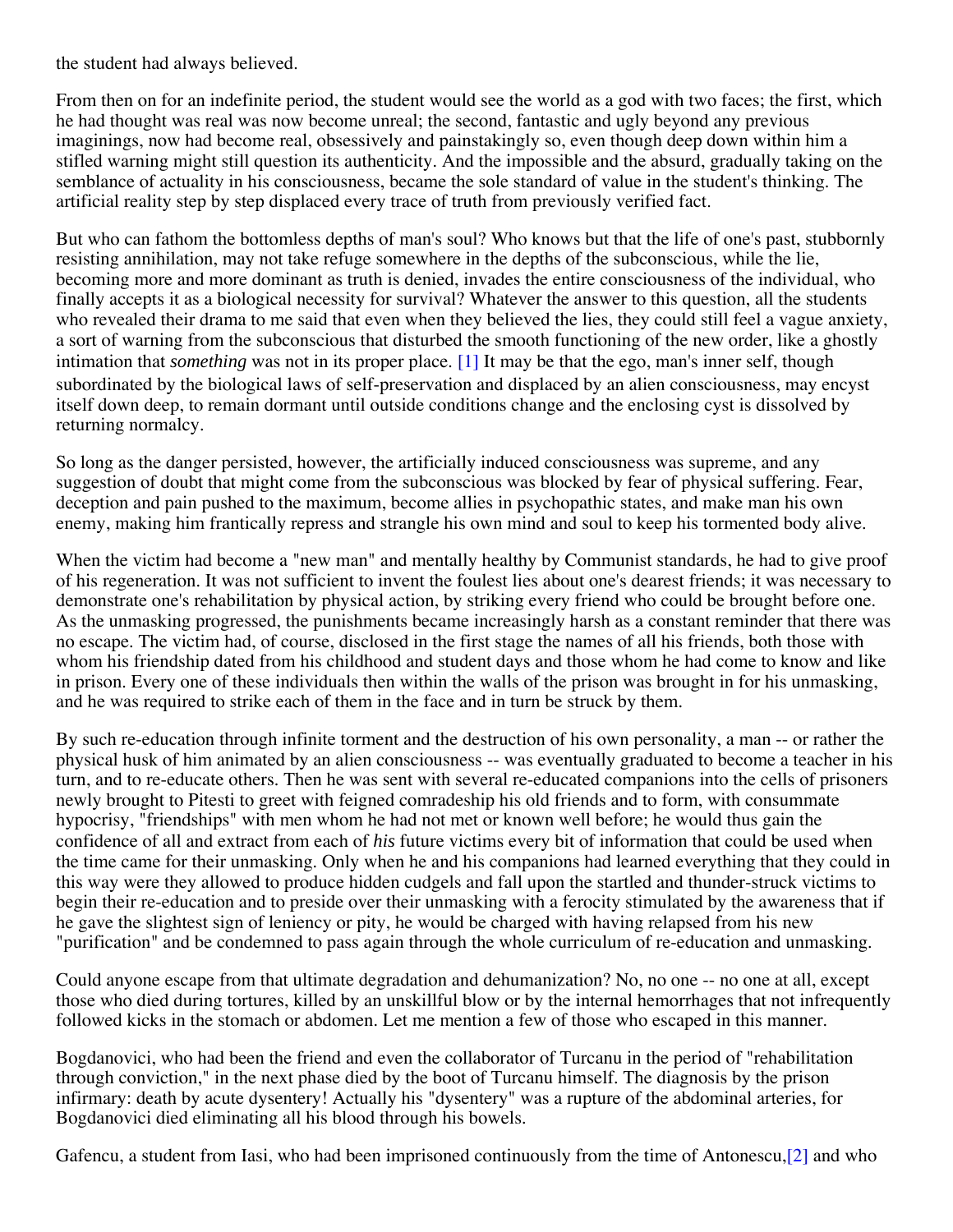was regarded as a leader of the "mystics," perished in the same way.

A chemistry student, Cantemir, also from Iasi, absolutely refused to speak evil of anyone in the very first phase of his unmasking, and was murdered in his cell by his overly enthusiastic re-educators and thus spared all that he would have had subsequently to endure.

So far as I was told, about fifteen victims escaped the final stages of unmasking in this way. The re-educators were formally ordered to avoid killing, but when they did kill one of their victims, they were merely warned not to be so careless in the future, and were usually promoted, for the zeal that had caused death was accepted as a proof of their successful "purification" and complete alignment with the new morality. For some reason, the majority of the killers came from the ranks of the "mushroom" resistance organizations that were formed spontaneously soon after the Soviet occupation by small groups of students who had previously held themselves aloof from political concerns and ideological commitments. At least two of them felt remorse after murdering a fellow prisoner, and one became violently insane.

An apparent anomaly in the behavior of the inquisitors was their treatment of persons sick with tuberculosis or a comparable disease. They were exempted from beatings, if they agreed to "unmask" without them, and in order to convince them that it was best not to refuse, they were usually brought into cells where violent unmaskings were in progress and forced to witness the suffering of the victims. If they then refused to co-operate in their re-education, they were subjected to the same treatment as the others, but they were all given a chance to escape the prolonged agony of body, and the majority preferred to take it. Of them, only the outer unmasking was required, that is, the one that elicited information useful to the Securitate and the unmaskers.

The demoralizing effect of even this limited unmasking, however, intensified their illness as much as the lack of medicine, adequate food, and wholesome air. Since persons suffering from consumptive diseases were not likely to be useful to the experimenters, not much emphasis was placed on their re-education. It was easier just to let them die slowly, consumed by disease and despair.

*Every* student who passed through the re-education had his own story and his own burden of guilt. The most singular aspect of the Pitesti experiment was its uniform success in converting the victim into a persecutor and tormentor of other victims, and this result poses for us one of the most difficult and unusual ethico-psychological problems. If we are to understand it, we must study the techniques of re-education in greater detail.

1)It should be remembered that the author, naturally, was able to interview only persons who recovered from the "unmasking" far enough, at least, to be willing and able to describe their experience. (*Tr.* ) General Ion Antonescu, who became the head of the government formed by the Legionary Movement after the flight of King Carol in September 1940. In January 1941, by an act of consummate treachery, he carried out a *coup d'etat* against his own government and tried to destroy, by mass arrests and executions, the Legion

 $2)$  that had put him in power. (He was eventually kidnapped and murdered by the Bolsheviks whose cause he  $2)$ had unwittingly served so well. ) Gafencu, therefore, had been in prison almost ten years when death released him. (*Tr.* )

#### **CHAPTER XII**

### **THE PSYCHOLOGICAL PREPARATION**

It would be untrue to say that the unmaskings came upon the students all of a sudden and without warning. There were indications of what was to come, none of which foretold just what would happen, but which psychologically laid the groundwork by weakening resistance and creating apprehension. In this preparatory stage, the role played by the prison administration was of the utmost importance. Well ahead of the time that the trained shock groups were introduced into the experiment, the suggestive method was used by guards or by director Dumitrescu himself. The students were led to believe that something monstrous was happening,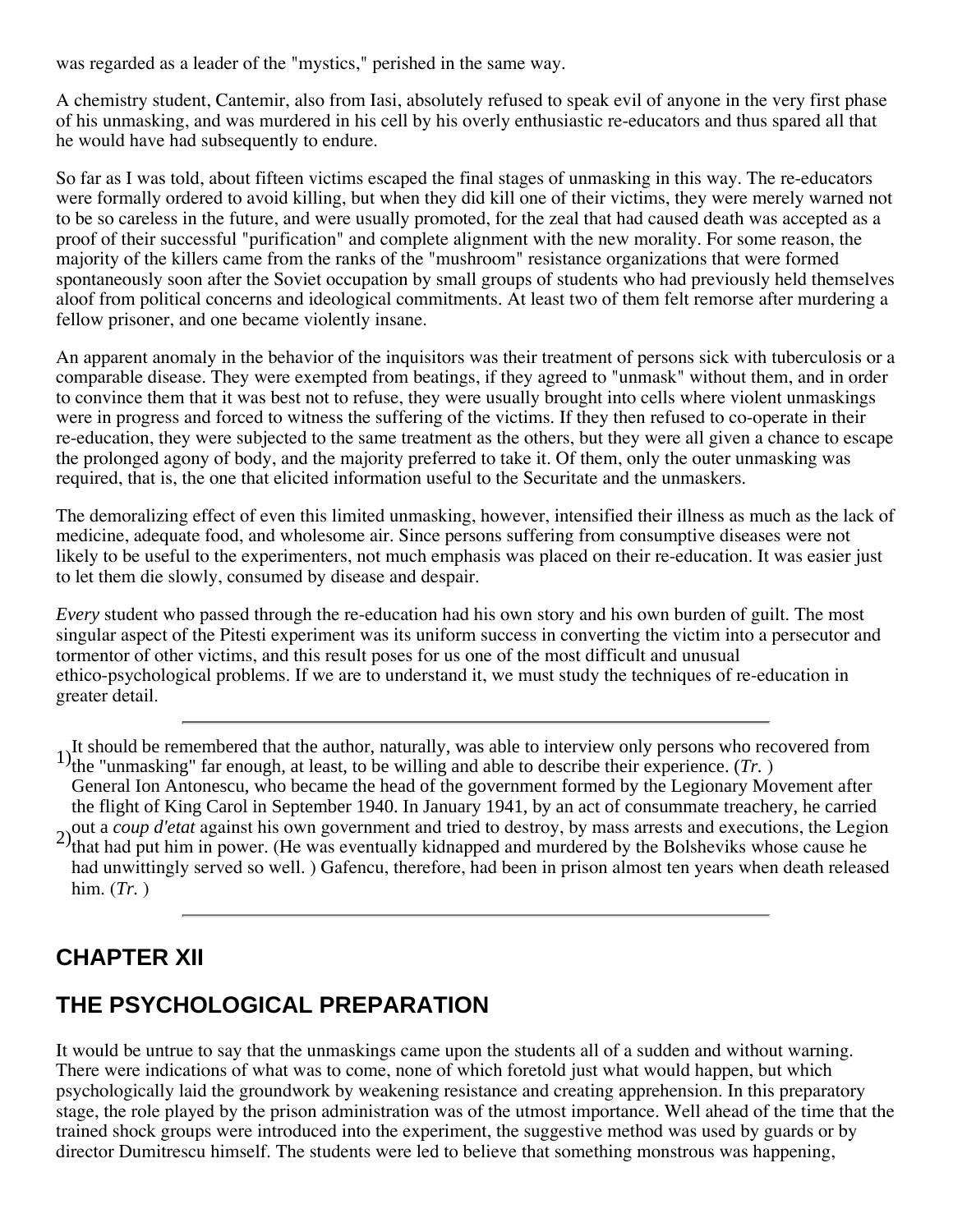something was hanging over their heads that none could escape because it was inevitable.

All students knew that "something" was going on; even though the rooms in which unmaskings were gradually taking place were isolated from the prisoners' cells, stifled screams, groans and shrieks could occasionally be heard. Nobody could learn whence they came; no one could find out what was happening. Little by little, the conviction grew within each student that eventually his turn would come. This waiting, this nerve-wracking uncertainty, was deliberately induced on orders of the political director.

Sergeant Georgescu, an exemplar of unmatched brutality among the guards at Pitesti, took care, every time he had the opportunity, to give the prisoners grounds for anxiety.

"You bandit, I beat you, but I also feed you. But just you wait, and see what is in store for you after while ... " And he would point in the direction from which the groans could be heard. All this contributed to increased tensions, of course, and is well summed up by the following account by a student who was among the first to undergo unmaskings in the series that began on Dec. 6, 1949:

"We expected the outbreak while under a dramatic tension. We had no fear in the usual sense for we knew we could expect anything from the Communists even before we were brought to Pitesti. Most of us in my cell were prepared to go through any kind of suffering; we were so sure we would not break down! But, still, we were fearful, with a strange uneasiness. We did not know just how they would do it; we could not guess the day it would all start, or who the torturers would be. And then it seemed that we wished, were even impatient, to go through the coming trial, whatever it might be.

"The climax came, however, when we least expected it, and what was more tragic, from those we least suspected capable of such treachery. "

The tactic of prolonged anxiety followed by total surprise and the shock of what could not have been anticipated or imagined was always used, and it never failed.

There was another psychological factor that prepared the destined victims for what was to happen. The great majority of them were oppressed by an unexplainable sense of resignation that seemed to create a climate for accepting any kind of torture as a sort of deserved punishment for some imaginary sin. Not one among the students who talked to me about this could identify the source of that feeling. One, who had a thorough medical training, attributed it to physical weakness from insufficient food combined with a subconscious conviction that resistance was doomed to failure from the start. Without their realizing it, the students were going through a kind of transition from the world they had known into one in which life itself was of minimal importance, an expendable accessory.

The final element was the shock of utter surprise when the victims found themselves in the midst of their unmaskers at the critical moment when the attack was suddertly unleashed. The unbelievable shock probably created in them a state of quasi-hypnosis.

# **CHAPTER XIII**

#### **VERIFYING THE METHOD**

The length of time it took a student to become "rehabilitated" varied from case to case. There were some, though these were the fewest, who gave in after only a few days. Others resisted three or four weeks. But for the most of them it required two or three, or even four months.

Once the student had passed through the whole unmasking, he became a docile, pathologically fearful creature, willing and even eager to carry out the most fantastic orders. To verify the degree of his re-education, he was sent, flanked, naturally, by someone a little more "verified," to participate in the unmaskings of former colleagues in other cells. What tortures he had undergone he now must apply to others in order to demonstrate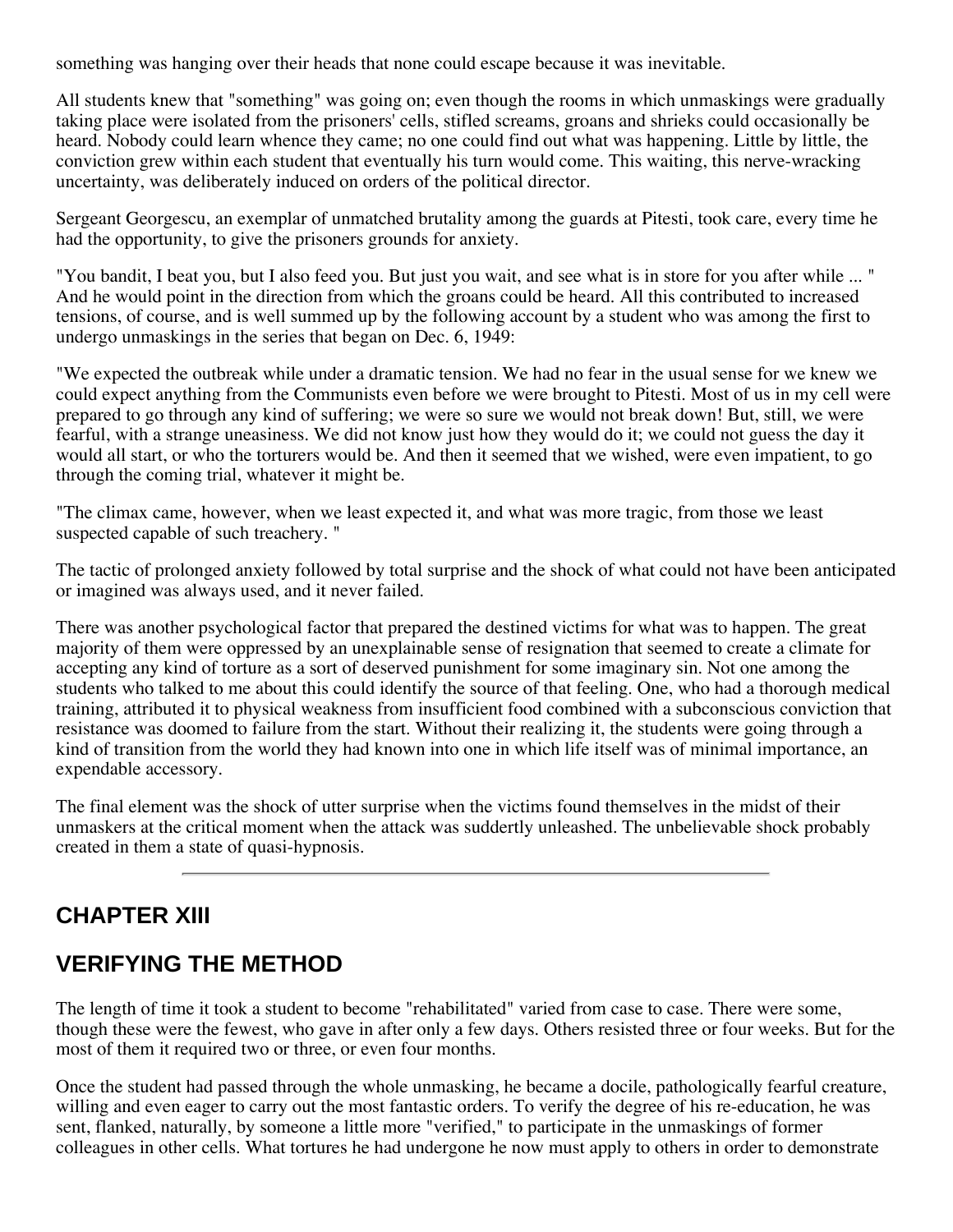"by deeds" that he had indeed broken with the past.

Not everyone among the re-educated was charged at once with the re-education of others. In order to qualify as a "pedagogue," the student had to meet certain conditions. The students who were eventually to direct the re-education of others were chosen at the start of the unmaskings, and were slated to work on fellow members of their own category[1] when the time came. But those whose past was too strongly anti-Communist, were denied the privilege of becoming teachers even after they had completed their pedagogic training. Turcanu would give them the following explanation:

"I know my merchandise; the bandit within you will never be cured. You are encysted within yourself and only pretend to be re-educated; but in your subconscious you await the moment when you can go back to what I took you away from. You will never be able to rid yourselves of the sinful concepts that poisoned your soul. In spite of what you now appear to profess, you still believe in that other, maybe contrary to your will ... "

Although this statement later proved to be correct in many cases, it was designed to excite craving for the office of pedagogue; for paradoxically, it was from the most ardently anti-Communist students that Turcanu eventually chose the "pedagogues" who turned out to be the most cruel of all the enforcers of the unmaskings. True, the majority of them are no longer alive, some having died in later years as a result of injuries or maladies contracted during their own unmaskings, some having been shot when their existence became inconvenient and they were no longer useful. Here are some examples:

A long time after unmaskings were dropped from the prison routine, as I was walking one day toward the washroom with a whole group of detainees in Gherla prison, I noticed on the body of a youth ahead of me red, hideous scars like vertical furrows, up and down his back. I asked a student whom I had known earlier whether he knew the cause of that strange deformation. He replied: "That is Cornel Pop, who was a fifth-year student in medicine at Cluj. The marks on his back were left by unmaskings. He was among those pressed the hardest, for he was one of the main hopes of the group of which he was a member. " The speaker's face was convulsed with sadness mixed with fear. Even though he was a run-of-the-mill prisoner, any reference to Pitesti made him tremble. Cornel Pop was considered in Gherla prison as one of the most dangerous spies and denouncers used by the director, Goiciu, especially among prisoners of Macedonian origin; for Pop had had a particular fondness for them before his arrest, and had formed friendships which he now exploited for the benefit of the Communists. The educators had completely converted him. First a victim and then one of the most savage of sadists, his usefulness was eventually exhausted, and he was shot after a mock trial before a Communist military tribunal.

Similarly infamous for their complete conversion and zeal as re-educators were:

Constantin Juberian, also from Cluj; law student; shared the same fate as Pop, after same trial;

Nuti (Ion?) Patrascanu, from Constanta; student in medicine at Bucharest; either disappeared or still in prison;

Ion Bucoveanu, from Bucharest; fifth-year student in construction engineering; freed;

Coriolan Coifan, from Turnu-Severin; former artillery officer, later student in construction engineering; famed for the vigor and accurate aim of the kicks in the stomach he administered to his pupils;

Eugen Magirescu, student in education at Iasi; perhaps one of the most tortured of students during unmasking; today probably dead.

Diaca, student in medicine at Iasi; in the habit of boasting that he was criminal by nature, but actually very much occupied with problems of higher mathematics; often imputed to himself the commission of crimes, maybe real, maybe invented. He did beat many prisoners so badly that they urinated blood; freed, he later was arrested anew and sentenced to 25 years.

Hentes, a high school student from Targu-Mures who underwent his unmasking at Gherla; together with Ludovic Reck, former secretary of the Communist Youth in Transylvania and an agent of the Securitate during the Antonescu regime, he killed the former Socialist congressman Flueras in June 1953 in a ground-floor cell of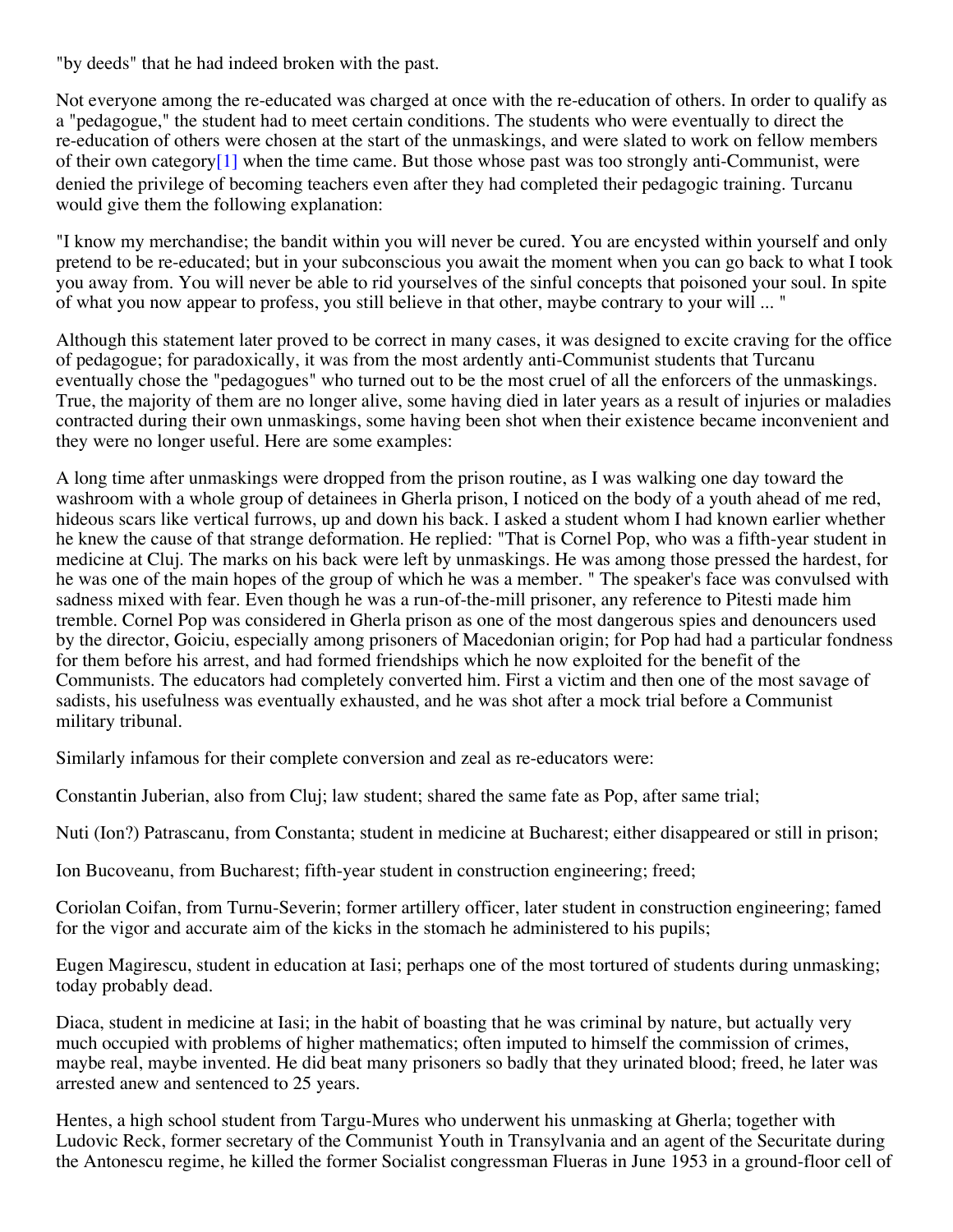the Gherla prison by beating him with sacks filled with sand. Flueras was about 70 years old.

Florin Popescu, from Pitesti, who specialized in torturing the floor sweepers, whom he forced to kneel on walnut shells, or, lacking these, on sharp grains of sand, whenever it seemed to him that the floors weren't scrubbed well enough.

This transformation into torturers seems explicable in the case of those who had no clearly defined attitudes at the time of their arrest, and who quickly gave in during unmaskings; but what can explain such a total change in those who at first most tenaciously resisted? To what can be attributed their obvious malice and malignancy after they took charge of unmasking others, especially if they had not been made chairman of an unmasking committee or even accepted into the O. D. C. C. ?

1)See above, p. 29f.

#### **CHAPTER XIV**

#### **"PROFITABLE" USE OF TIME**

The relationship of "unmasked" students to the "patron" O. D. C. C. is not clear. Not everyone considered re-educated became a member of O. D. C. C. as a matter of course; in fact, only a very small number were chosen by Turcanu and approved by his unseen superiors. The exact number of those considering themselves members could not be learned. Supposedly it did not exceed 50 or 60 out of a total of more than 1,000 re-educated students. It was from these approved "joiners" that committee leaders were selected to direct unmaskings.

As the number of re-educated grew, using all of them in unmaskings became of course more difficult. Everything possible was done to ensure that each participated in at least one such operation, in order to confirm his disintegration into the new state. There were, on the other hand, always the zealots who carried the load, and were taken from cell to cell to begin their work anew.

The rest of the re-educated students passed their days according to the established program. Usually the program came from "above," namely from the directorate of the O. D. C. C., but many times it was left to the discretion of cell committees, the leadership being confident that its underlings understood very well what was permitted and what was not.

Topics for discussion, once selected, were often assigned to a student to confirm his degradation, but there were plenty of volunteers who offered to speak on "agreed upon" subjects out of a desire to put to sleep any suspicions the committee might entertain. In this manner were organized short theatrical productions in which the old order, or organizations of which the "creators" were former members, were maligned. Poetry, and particularly the epigram, was employed in developing the topics selected by the committee. Out of these efforts came a collection of verses, entitled "The Red Notebook," to which several students over a period of three years contributed their work. The student Sergiu Mandinescu, a quite talented youth, had charge of editing the work, which was finally presented to the political officer of the Gherla prison, Avadanei, who, in addition to torturing prisoners, busied himself with being a "patron of the arts. " The collection, as was to be expected, contained lavish praise of the Communist Party and its early underground fighters; laudatory poems about machinery in factories; and odes on the creative nature of prison life which "forged new men. "

Educational discussions were held based on materials prepared by the prison's directorate and by O. D. C. C. members. In these, plans of action for further unmaskings were worked out and various reports of "in the field" leaders of unmaskings were analyzed. During these "analysis meetings" were scrutinized also the written declarations of those subjected to torture, especially those concerning the outer unmasking; if found adequate, they were sent every month to the Ministry of the Interior by special courier.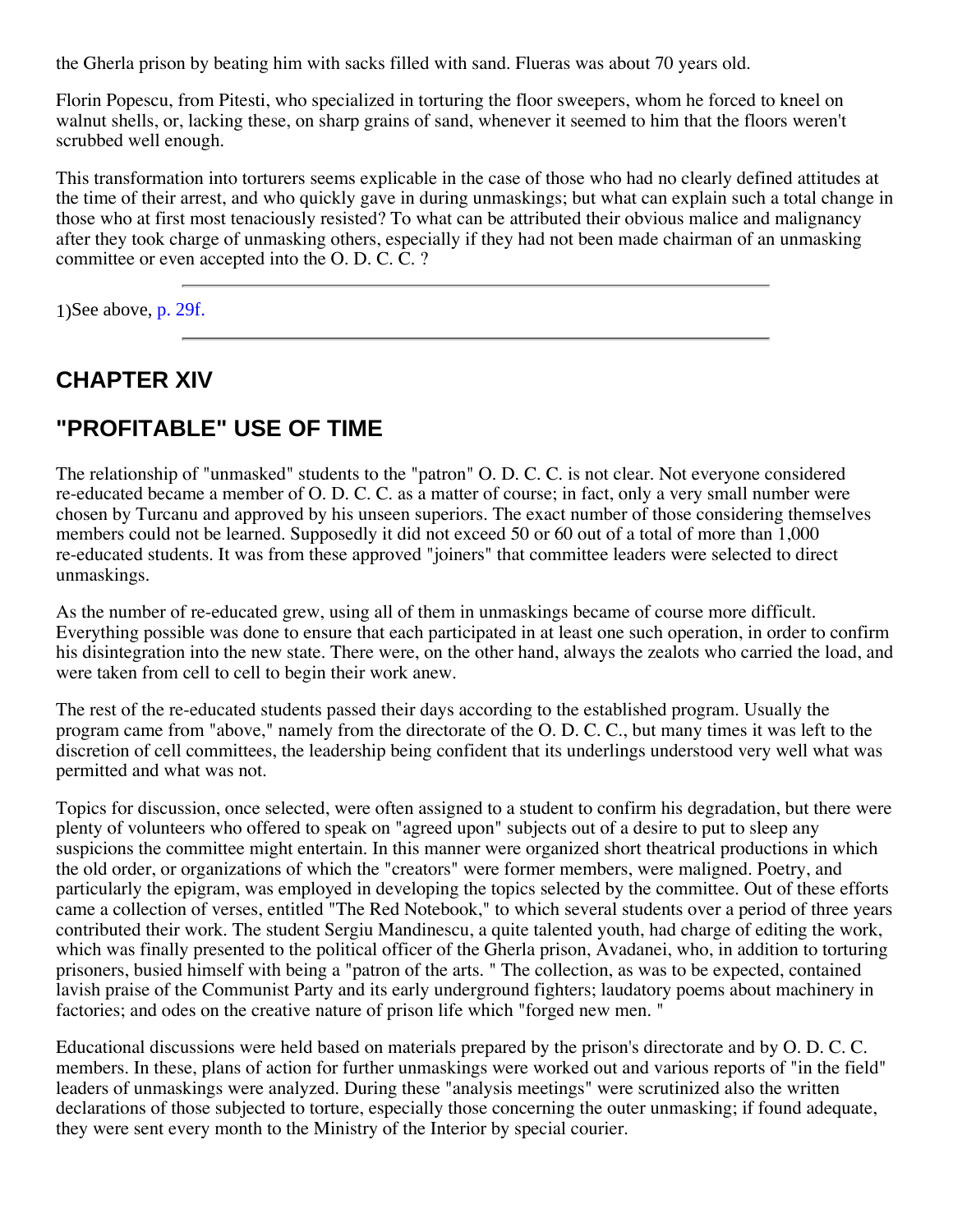The fulfillment of this program was supervised by members of the O. D. C. C., a watchful eye being particularly kept on things which might prove symbolic, resulting sometimes in quite preposterous situations. Here is an example:

One afternoon a student began humming a popular tune of the 1940's. From the whole song, I here give only the refrain:

"But I cannot, and slowly pass the years Waiting for the buckeyes to bloom again ... "

Just a few common words. But back in 1947 the Romanians had modified the last line, substituting "Waiting for the Americans to arrive. " Doubtless our music lover was only humming a tune without thought for the substituted verse, but someone who heard him shouted, "Unmask!" This was the term used to announce you had something to say about yourself or someone else. At once, everybody had to stop what he was doing and listen. "The bandit X sang a song with a hidden meaning; he cannot forget what he was; and he awaits the Americans to take revenge on the re-educators. " The student in question, surprised, could not but admit that the bandit within him had not yet disappeared and that he was guilty and deserving of stringent punishment!

Any slackening in attention to "the new nature" was taken care of by controlling the rhythm of the unmaskings. When the effect was at a low ebb, those who were still in their own cells were sent either to other cells where unmaskings were being started, or into cells where the newly arrived were being held. Here they were required to act as "confidence men" and obtain all the information they could from the newcomers, which could be used later when the cudgels were brought out and the re-education began.

## **CHAPTER XV**

### **AMPLIFICATION OF THE EXPERIMENT**

After such preparation and under such pressure, Pavlov's conditioned reflexes worked perfectly.

The students to be used as the "shock group" in cells whose inmates were to undergo unmasking were selected by the committee because, through their previous testimony, they were known to have close friends among the new group and could more easily elicit information to be used a couple of weeks later to intensify the effect of surprise at the moment of unleashing the unmasking. Following this dramatic moment of shock, Turcanu would appear, raise his cap, deliver his discourse, and at a signal, set off the lightning barrage of bludgeons on the thunderstruck victims.

One cycle was closed, a new one opened. Those who had been tortured were now torturing those who in their turn were being trained to torture others. This rhythm increased as the number of trainees increased, and the experiment was extended from Pitesti to other Romanian prisons.

By the time the amplification was decided upon, the Ministry of the Interior was already sending political prisoners to the slave labor camps to be worked to death in digging a navigable canal that would connect the Danube to the Black Sea. The contribution that students could make to this extermination process looked promising. The December 1949 cycle of mass unmaskings did not provide enough robots to satisfy the demands of the canal administration. This was mainly because Pitesti had to retain the old trainers to unmask the increasing numbers being sent there from military tribunals all over the country. The tempo of the unmaskings was therefore stepped up rapidly to satisfy the increased demands at the canal. But also, the process itself was being speeded up, as the directors found they could skip the two weeks of psychological preconditioning usually given the trainees before the unmasking was initiated. Better results were obtained, they found, by plunging the victims directly into unmasking, thus preventing information from the outside being circulated inside their cell. So when a new group of students arrived, it was sent directly into unmaskings the moment after it was duly registered on the administration's books.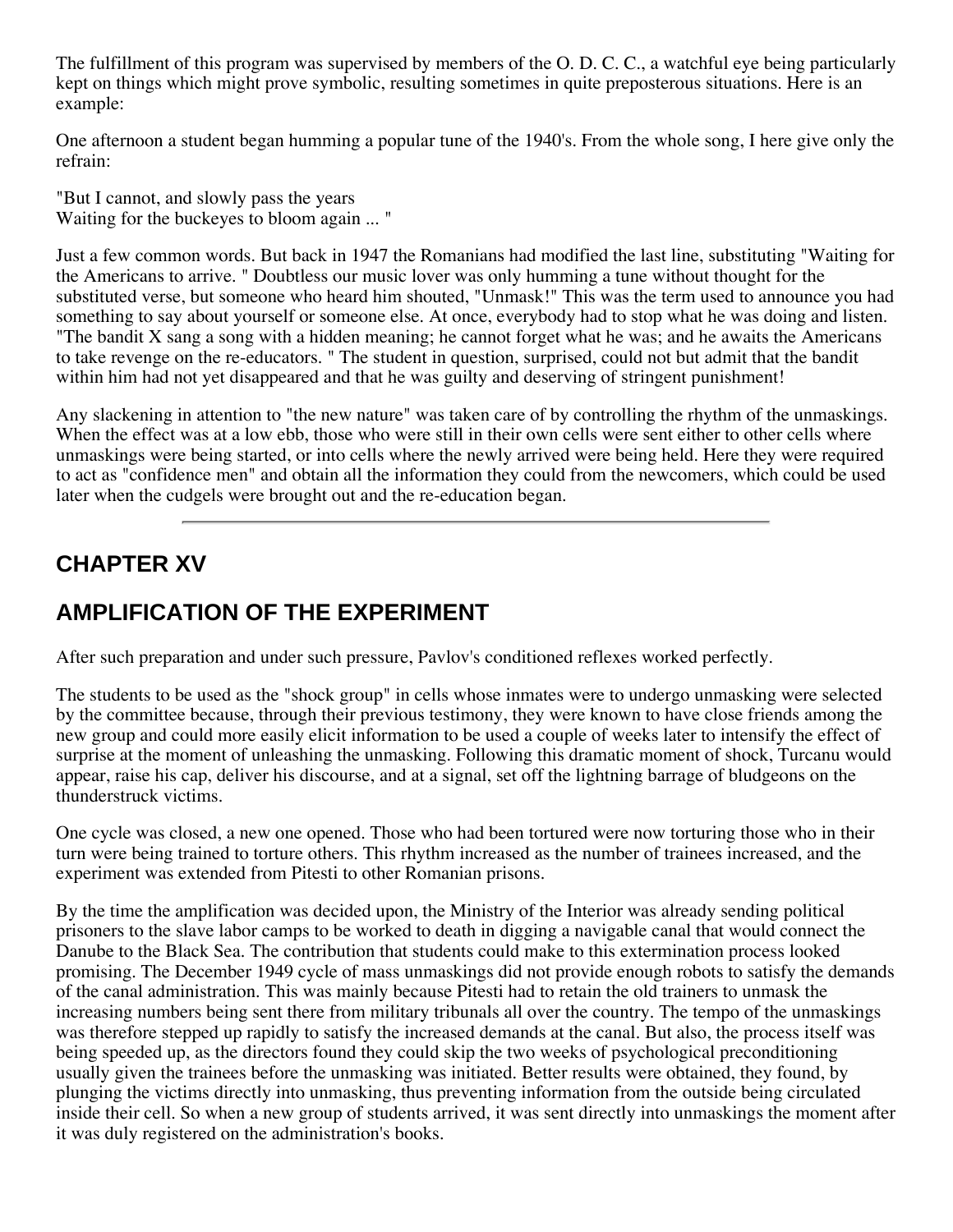The group of students transported from Cluj, mostly from the Law School, may be cited as an example. They were unloaded into the prison early in July 1950, among them several students whom I met later -- Inocentiu Glodeanu, Silviu Suciu, Hosu, Pitea, and others. They were taken to Hospital Room Four, not given any time to rest, or even for the "shock group" to elicit information; they reacted violently and fought for hours, but finally were overpowered by the much larger number of re-educators who imposed the norm of the new "ethics," employing the usual methods of torture to illustrate its validity. Of the four victims I came to know well, three had sustained permanent damage to their lungs.

Because of this increased tempo of unmaskings, some errors were bound to be made in screening detainees for transport to Pitesti. Thus it happened that several youths who were not even students arrived. One had been an "occasional" student named Opris from the slums of Bucharest, about 20 years old and by occupation a pickpocket. He had been arrested trying to slip across the border -- probably because the Romanian people had become so poor that his occupation no longer paid! His infraction was considered political and Opris landed at Jilava, being put in the same cell I used to have, No. 23 in the second section, in the fall of 1949. Here, he represented himself as a congressman's son implicated in an anti-Communist organization, but actually he was busy supplying information to Director Maromet. He was tried, then sent to serve his sentence at Pitesti among the students. He went through the usual unmaskings, but what was he to tell? He "unmasked" his real occupation in the first session, even before being beaten. So he was compelled to demonstrate how he plied his trade, being presented as a "victim of bourgeois education. "

Strange also was the inclusion of lawyer D. among students, for his age precluded a mistake and the Securitate had his complete dossier anyway. He was arrested under suspicion of being a member of a resistance group led by Colonel Arsenescu; and he was not brought to trial, but only sentenced to 10 years -- for defiance of authority! Perhaps the Securitate sent him to Pitesti hoping to get more information from him via the Pitesti experiment than they had been able to obtain through the extreme rigor of normal investigative methods.

The same thing happened to Eugen Bolfosu, the engineer, who was tried by the Military Tribunal of Bucharest along with a group of students from the Polytechnical School. By some coincidence, I traveled in the same prison van with him from Pitesti to Aiud in the winter of 1951; but even though the trip took two days to cover the couple of hundred miles because, contrary to habit, the van stopped at various provincial prisons for "pickups", Bolfosu uttered not more than three words the whole time, and these only when questioned. Once arrived at Aiud, he was hastily isolated because he had been brought from Pitesti prison. The political officer visited him several times, but whether or not he said any more than while being transported I do not know. He did appear three days later, but his silence was even more pronounced (if this was possible) three months later when I met him in the workshop.

A high school student from Constanta was also sent to Pitesti by mistake, and his subsequent transfer to Aiud was also strange, as high school students were usually not sent there either. He, like the others from Pitesti, would not speak to anyone about what happened there, even though there was considerable freedom to talk in the workshop in Aiud.

Much later, I found out one reason for such reticence: Turcanu had given instructions to all those transferred from Pitesti to Aiud to get in touch with the political officer at once and tell him anything that might be useful later on in unmaskings of the "old ones" (politicians of the traditional political parties, and older Legionaries) which he himself was scheduled to initiate at Aiud, where he thought he would soon be transferred. He cautioned them that if they talked, they would face a new ordeal of tortures when he arrived.

# **CHAPTER XVI**

### **THE FIRST RESULTS**

As was only natural, the capital accumulated from the investment at Pitesti could not remain unutilized. The first Securitate that directly used the "rehabilitated" students in order to squeeze from the arrestees more than could be gotten by the bludgeon, was that of Pitesti. A wing of the prison containing a number of cells was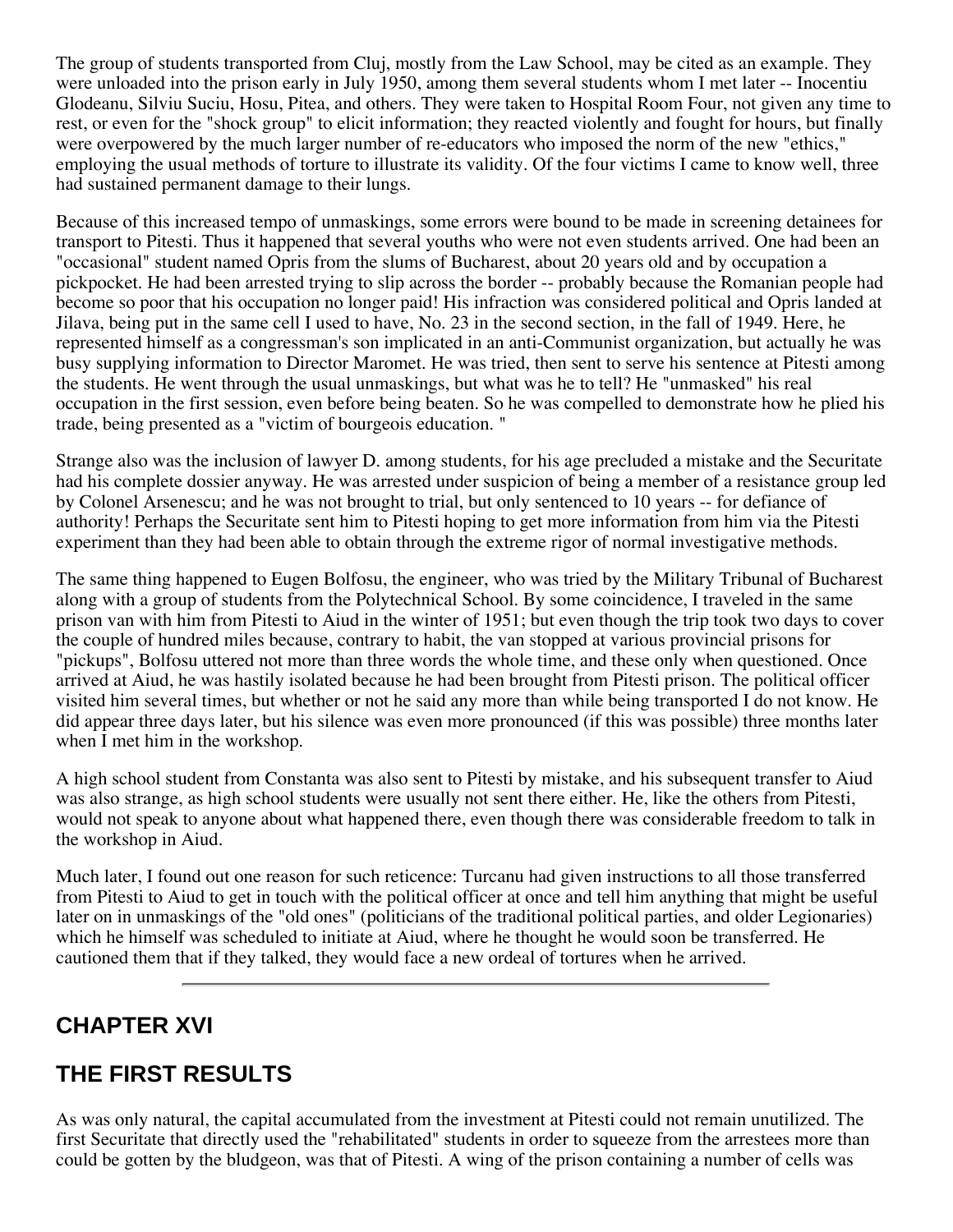placed at the Securitate's disposal for use with detainees yet untried, usually members of a group that escaped arrest on the first raid; or those whose cases were complicated and would require more time; or those few who still, despite all conventional tortures, had not talked enough and were sent "into storage. " The "re-educated" students recommended by Turcanu were put in the cells with these men in the hope that where the Securitate failed they would succeed.

The method usually followed was very simple. The "re-educated" individual introduced into the cell had to show several scars from maltreatment, but was to maintain a prescribed attitude of complete silence, of suspicion toward all the newcomers, and of refusal to discuss anything with them for fear of "being denounced to the Securitate. " After a while, when he felt he had by such bearing gained their confidence, he would approach the person he had been ordered to cultivate, carefully advising him as a younger neophyte to stay away from *everyone*, for "you can't tell whether the one you talk to might not be a secret agent of the Securitate. " This warning won him the confidence of his prey when later he gradually inquired into details of the man's case, constantly offering helpful advice as to how he should behave when interrogated. Usually success with the newcomer was certain, especially if he was not a student. Romanians who had not attended a university had traditionally felt great respect for and trust in students over the years, and now, when such a man most needed a confidant, a moral support to help him bear the brutality of his captors more easily, it was the natural thing to lean on this helpful, respected, and better educated student, giving him full confidence. Later, during interrogation, he discovered his error, for the interrogator repeated everything he had told his "adviser" in confidence, but when he was returned to the cell, his confidant was no longer there.

This method of eliciting secrets from newcomers was used extensively at the Ministry of the Interior, where several re-educated students were shifted from cell to cell for a year to act as "advisers" to persons recently arrested. Here are some examples:

The student Caravia was used at the Ministry of the Interior to spy on the group of parachutists led by Alexandru Tanase in 1953. Freed in 1956 for a brief period, he was then re-arrested.

At Iasi, then Barlad, then Hunedoara prisons, a former industrial student named Tudose was evidently a man who got results, for in 1956-57 he was still performing this dirty work for the Communist regime.

At the Brasov-Codlea Securitate, the student Craciunescu from the Faculty of Agronomy was used in 1954. He was in charge of stalking the Legionary group that formed a resistance skeleton in the Fagaras Mountains.

At the Securitate of Constanta, the student Iuliu Anagnostu from the Faculty of Letters in Bucharest was used for over two years, especially with Macedonian students arrested throughout villages in Dobrogea. He was responsible for the arrest of a group of over 25 Macedonians in the Mihai-Viteazul village and in Baschioi, as well as for the arrest of several Turks from around Constanta. He would introduce himself as a Legionary and a doctor, being neither one nor the other. For services rendered, he was allowed to "escape" around 1954, then was sent through villages in northern Dobrogea to perform more services for his masters by posing as a fugitive. Even though he had been sentenced to 15 years in prison, he was permanently liberated in 1956 when his case was reheard, while he was "escaped. "

The great plague of denunciations by the re-educated was to cause havoc in the large so-called "penitentiaries of execution" to which were sent condemned political prisoners to serve out the sentences handed down by the Securitate after the flagrantly staged shows called "trials. "

#### **CHAPTER XVII**

#### **PAUSE FOR ESCALATION?**

One day in April 1951, after almost everyone in Pitesti prison had undergone unmaskings, the procedure was abruptly terminated by order. The prison thus assumed the aspect of any of the ten penitentiaries existing in the "Romanian People's Republic" at the time. A new period had begun. Already massive shipments of prisoners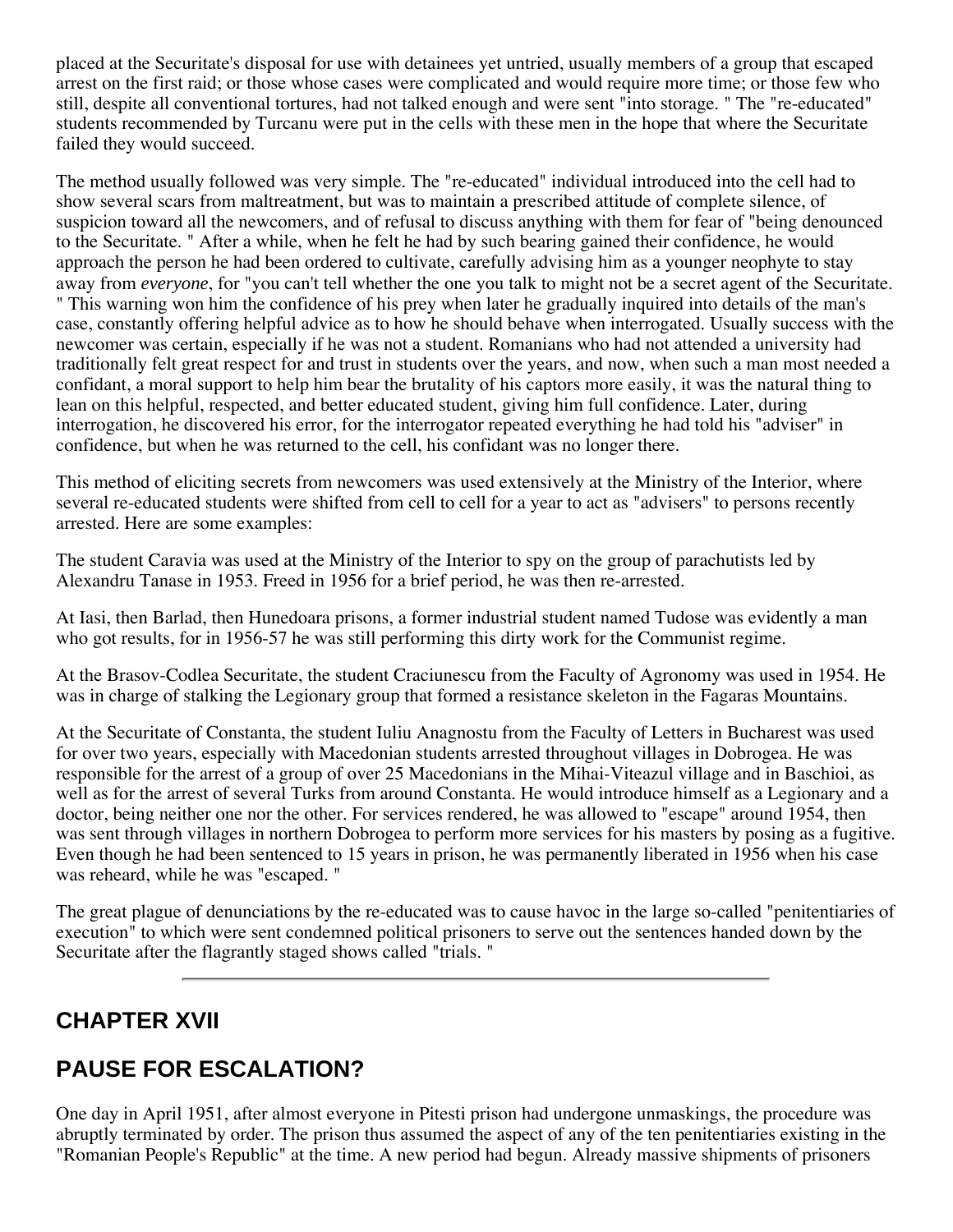were leaving regional penitentiaries, and the large prisons, bound for the slave-labor camp at the canal mentioned above -- veritable human herds driven toward a great slaughterhouse.

From among the students, with the exception of the inept and those who were needed for further educational labors, those who were under a sentence of 10 years or less were sent to the canal, where they were promised much. At the same time, new transports of condemned students continued to arrive at Pitesti, among whom were many high school students.

Up to this time, the 15 and 16-year-olds had been isolated at Gherla; now the natural patriotic inclination of the high-schoolers was to be exploited in the foulest possible manner. Some means had to be found, evidently, to destroy their native patriotism with a spectacular and definitive breakdown. Since Communist justice does not condemn on the basis of the infraction committed but according to the presumed potential of the victim in hand, the sentences pronounced against these children, in the majority of cases, would have dishonored the most inept or corrupt magistrate in a civilized land.

The approach used in this campaign against patriotic adolescent students was serpentine: they were induced to "join" the "Legion of Michael the Archangel. " The poor students did this in good faith, thinking they were in fact becoming members of the organization through which Codreanu had educated the youth of Romania in Christian ideals and knightly manhood.

From among the Legionary students who had formerly led the cadres of the F. d. C. ("Brotherhood of the Cross," the Legionary Movement's high-school group), the O. D. C. C. selected those considered completely "re-educated" and ordered them to begin organizing the youths into Legionary groups just as though they were outside prison. No detail of this deception was overlooked. Everything was based on the principles followed when Legionary groups operated underground, and meetings were held "in the strictest secrecy. " The high-schoolers responded completely; their adherence and loyalty was warm, sincere, and total. The preparation lasted several months and by the summer of 1951 they were considered ready to be taken to swear allegiance to the Archangel.

Among the first victims of this satanic game were high school students sent to Pitesti from the canal work force for disciplinary reasons. Here is how the student, O. C., forced to "prepare" the high school students, told the story long afterwards:

"One day, into the cell in which we were locked following our unmasking, several young high-school students were introduced in order that we might prepare them according to the order received previously through Turcanu. This order was categorical: Establish their membership, at any cost, in the Iron Guard (synonymous with "Legionary Movement" and "Legion of Michael the Archangel"), so that 'the greater the height, the deeper and more definitive the fall!' The effect of the unmaskings to come was thus assured.

"I took this assignment with pangs of remorse, even though the human being within us all had been killed. Who could refuse? From the moment the high school student came in, the cell took on the aspect it had before the unmaskings; we acted as though nothing had happened and continued to behave as we had outside the prison in underground activity. The education began according to the rules: take advantage of their inclination toward Christian faith. So we taught them psalms and prayers; we discussed theology, counseled them, taught them how to fast. What seemed more monstrous than the destruction of our own self-respect, was our being made to eat their food when they fasted! This, to demonstrate to the re-education committee that we were really cured of the Christian sickness for good. As for patriotism, we stimulated their natural inclination by teaching them patriotic and Legionary songs, and instructing them in the laws and conduct required of any youth wanting to join the movement.

"When their preparation was considered adequate, they were moved to another cell, where they felt the first hailstorm of the 'unmasking' bludgeons.

"The new victims were passed through unmaskings by others than we who had 'educated' them. The 'educators' were kept in reserve for more difficult moments, should they arise. When, with all the tortures to which he was subjected, a high-school student refused to talk, the head of the committee, with a diabolical satisfaction, would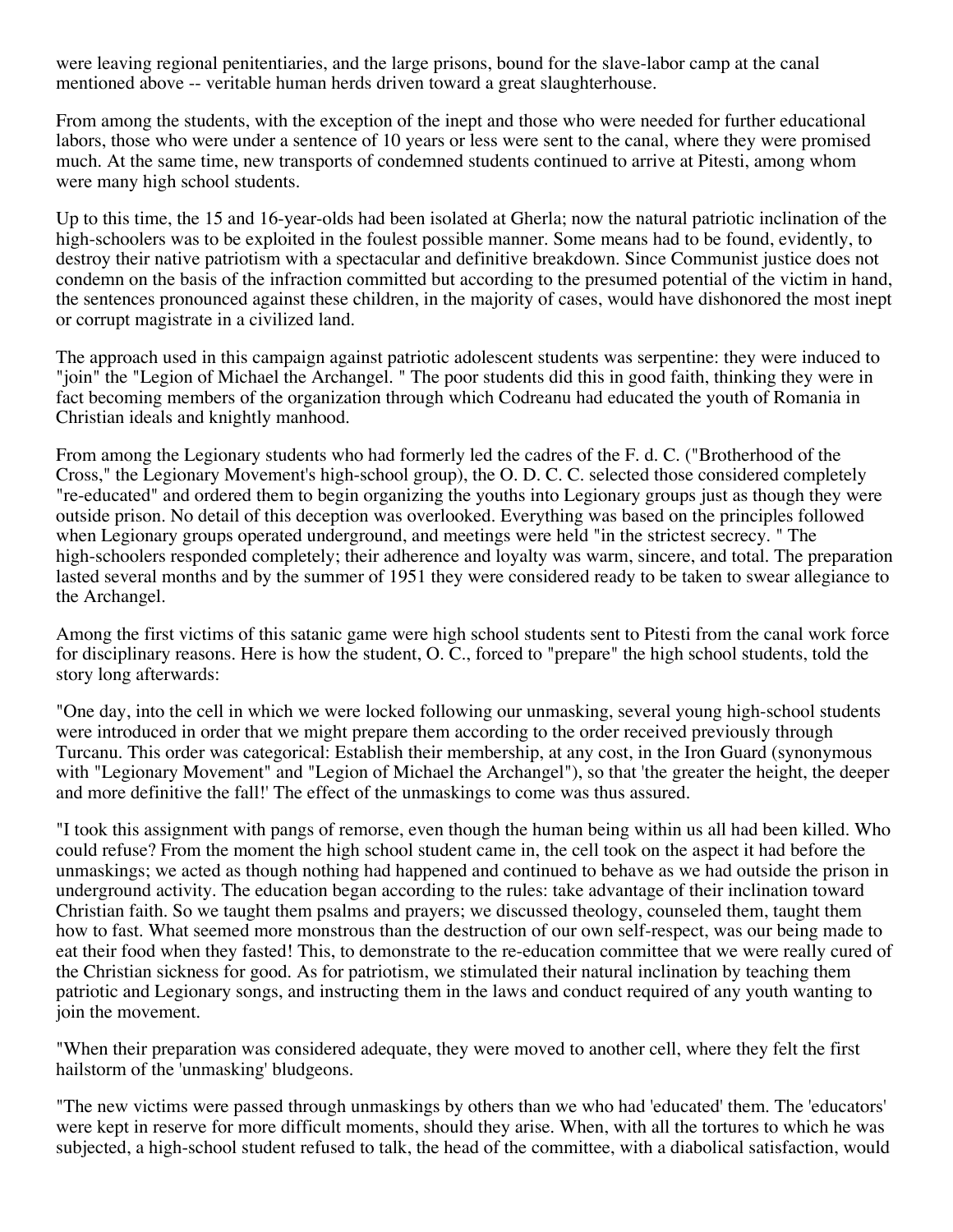bring in the one who had 'prepared' him, for a 'confrontation. ' It is not hard to imagine the collapse produced in the soul of a boy less than twenty years old when his counselor, his model of honor, courage, and integrity but a few days earlier, turned out to be his betrayer. "

My second example is the story told by one who had been one of the young victims. "Even now," he said to me, "after having passed through the unmaskings, and knowing the dirty motive behind this inhuman staging, I cannot yet believe that N., who 'recruited' me into the 'Legionary Movement,' did everything only because it was ordered by the re-education committee. There was something in his teaching other than simply the following of orders -- an inner compulsion, perhaps subconscious, but sprung from the soul, that changed everything in moments of truly soulful exaltation. One day, alone in our cell at dusk, a heart-breaking sadness came over his face and he quit talking, his eyes turning away to look through the bars at the twilight hills out there. Many times I asked him to tell me the reason for his sadness but he never would say; when I insisted he would look at me for quite a while, painfully, imploringly, then would turn away and look in another direction. Nearly always, after I questioned him, he would start talking about the new man, the truly Christian man capable of healing wounds not only of the body but of the Romanian soul. There was so much warmth, even passion, and such sincerity in his words, that I am convinced that these moments constituted for him the only means of escape from the infernal cycle into which he had been pushed against his will. And who knows? Maybe he imagined himself really free and that what he said was not intended to destroy a soul but out of pure love to help it. In the toughest moments of the unmasking, even when he was face to face with me and behaved as ordered on that dirty mission, I could not hate him.

"Later, after the unmaskings, when danger had passed and we could talk more freely, I was the first one to try approaching him and try to establish a friendship I fondly wanted. As he had lost much weight due to the lung trouble he contracted, I offered to share the little food I received, but he refused any help. He even refused to talk to me. I read in his eyes the same heart-breaking pain I saw in the cell at Pitesti whilst he was trying to prepare me to orient myself into a life that would follow the insane drama then unfolding. For two years following this silent encounter he avoided meeting me, although we worked in the same workshop, on the same shift. I believe his anguish was probably much greater than mine. After this, he was isolated, and I do not know if he lives or not or whether he was cured of his infirmity inflicted during the unmaskings. I would give a lot to be able to talk to him just one single time, if only to convince him that in my heart he remained forever as he was in those moments while we were together there in our cell. "

Similar accounts were given me by several individuals. Particularly significant, I think, is the fact that almost all high-school students who passed through this unique experience, when given the opportunity to turn around and objectively look at the past, clearly distinguished between the definitely demonic and the humane, Christian and Romanian aspects of that preparatory phase; between the crushed and terrified prisoners who, acting by reflex, cozened and betrayed them, and the profound truth of the lessons they had, for whatever motive, given the victims.

From among the high-school students tortured at Pitesti or Gherla will emerge true personalities matured by suffering, capable of facing the long darkness to which the Romanian people are now subjected. They will be able to sustain, in the inhuman isolation of Communist slavery, the hope of a new generation.

Thus was the cycle completed. The labor of re-education was bearing its fruit. What had happened to all those who, out of the hope of saving their country and perpetuating the concept of free men, had sacrificed everything -- absolutely everything? They had been changed into a mass of imbeciles by the fear born out of torture and despair; by the uncontrollable conditioned reflexes that the bludgeon had implanted; by reciprocal hatred; by quivering dread lest at any time, for any reason or none, from any motive, plausible or otherwise, they might have to repeat the unmasking. The personality of each individual had been made to disappear, leaving room for the robot. To speak, to do, to react, to command -- it all became simple. Conditioned reflexes appeared at the slightest excitation; external reality was obliterated, forgotten, on command. The only thing that remained and was painfully present in body and soul was the anguish. In order to avoid physical and moral pain, man changed himself feverishly into an animal. What had been moral certainties before the collapse, became odious dangers, an unbearable nightmare from which one must escape at all costs.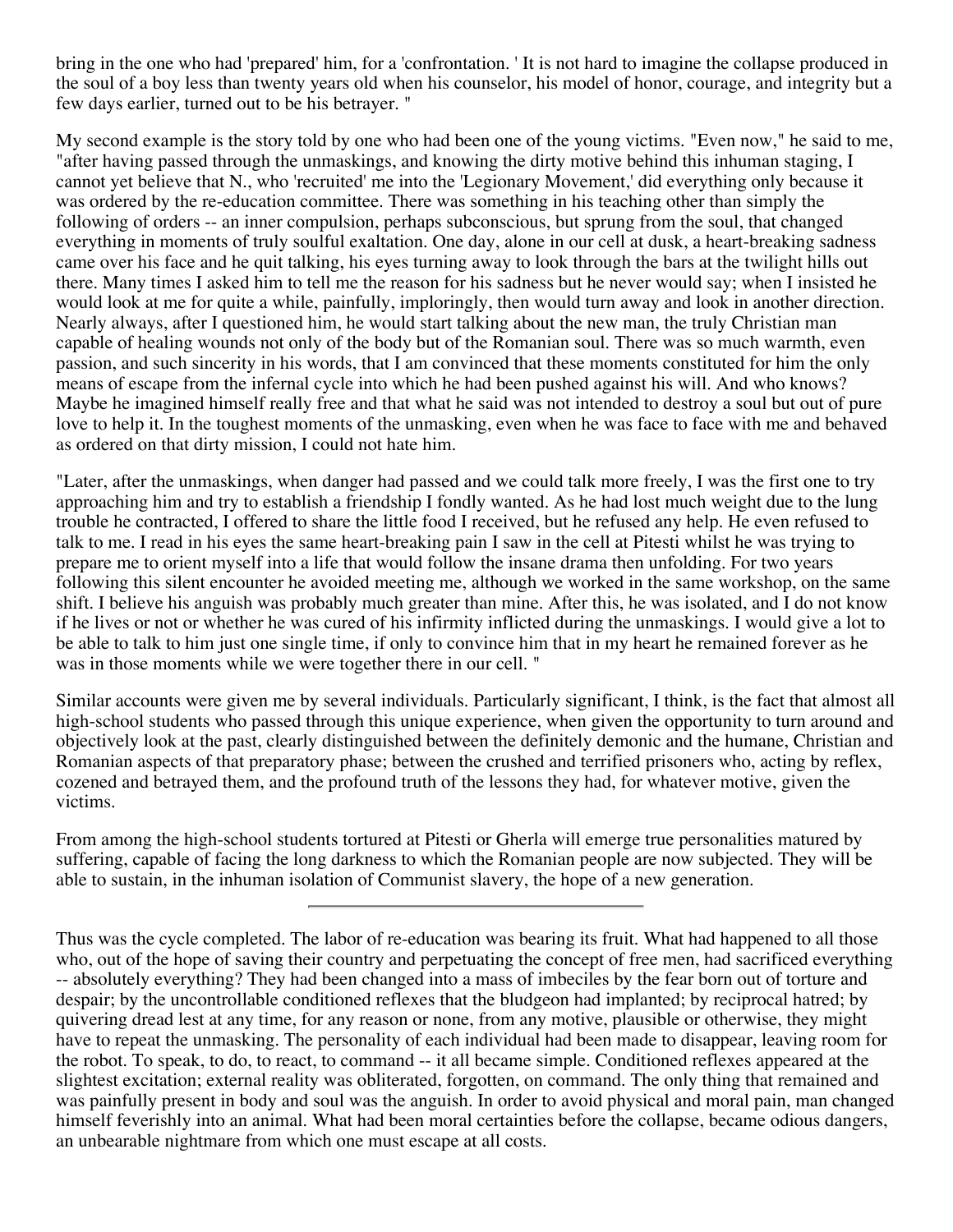That is why one confessed imaginary crimes, in order to spread the ash of forgetfulness over the past, over reality, to complete the dissolution of the self, that could be only the source of inner suffering, and to substitute for the forgotten past a fictitious one, untrue but pleasing to those who conducted the experiment of "human metamorphosis. "

The tendency to falsify, imposed at the beginning by the methods of re-education, becomes later on a kind of necessity in itself. Through a mixing of intelligence with animal reflexes, of the false with the real, of cynicism with obligatory fanaticism, a person finds that he can exist only in a fictitious world where everything has been inverted.

Collective madness becomes reality. All commanded vileness and crime will be pursued in its name -- willingly and eagerly pursued. This madness will be sustained, nourished persistently, not haphazardly, but systematically, by a certain logic -- paradoxical, but calculated -- so that it can be used any time, anywhere it may be found useful by its masters. That is the triumph of Communist science.

## **CHAPTER XVIII**

#### **THE ESCALATION**

Spring brought the escalation. The capital of this investment, accumulated with such perseverance over the months, could not be allowed to remain idle. Under the direct supervision of the Ministry of the Interior's representatives, students were screened and graded like so many cattle. Those considered "re-educated" but not capable of carrying out specific missions, were sent to the "work colony" (actually an extermination camp) along the canal that has never been completed to this day. With them were sent students considered definitively "new men" and able to supervise not only the labor but also qualified to control the "output in the area of education. " Those not sent to the canal were distributed as follows:

a. The most reliably re-educated were sent to Gherla prison in the north of the country. Their selection reflected indirectly the basis on which they were first separated into categories on arrival at Pitesti and before re-education, according to their respective sentences. Those who had been given the longest sentences, having received the harshest treatment, furnished the largest contingent of the "trusted re-educated" going to Gherla. Others in the shipment were those sentenced to less than ten years. These were not considered sufficiently reliable in themselves but were included so as to be kept under surveillance and eventually put under unmaskings once more -- as it turned out, soon after their arrival at Gherla.

b. Students with diseases of the lung were sent to Targu-Ocna prison in the Bacau region, which was reserved for them. It was called a sanatorium but the difference between it and other prisons was in name only. All prisoners with infected or injured lungs were sent there from all the prisons in Romania, but the number sent was controlled, as the authorities' objective was to exterminate, with as little commotion as possible, but completely, as many as they could. In 1951, sick inmates numbered only 1,000; the majority of inmates at this prison were brought there from the re-educated student group to carry out the unmaskings thoroughly and with dispatch, and actually outnumbered their sick victims.

c. Students considered trustworthy but who had not received sentences from a court of law were sent to the Ocnele-Mari prison in northern Oltenia, where many Romanians, who had been arrested in 1948 but had never been tried or even accused, were confined just for having been guilty of holding positions in the so-called bourgeois governments prior to Communist occupation.

The Aiud prison, notorious for its own extermination treatment, was the only one to which no re-educated students were sent, just why is not certain. One reason may have been because it had been, since 1947, the prison to which any condemned person who was at all prominent was sent, and consequently some attention of the West was already focused upon it; sending re-educators to it might have revealed to the West the Communists' unique methods of "re-education. " On the other hand, the reason may have been simply that there could not be spared enough re-educators to work over the 3,500 prisoners housed there -- it would have taken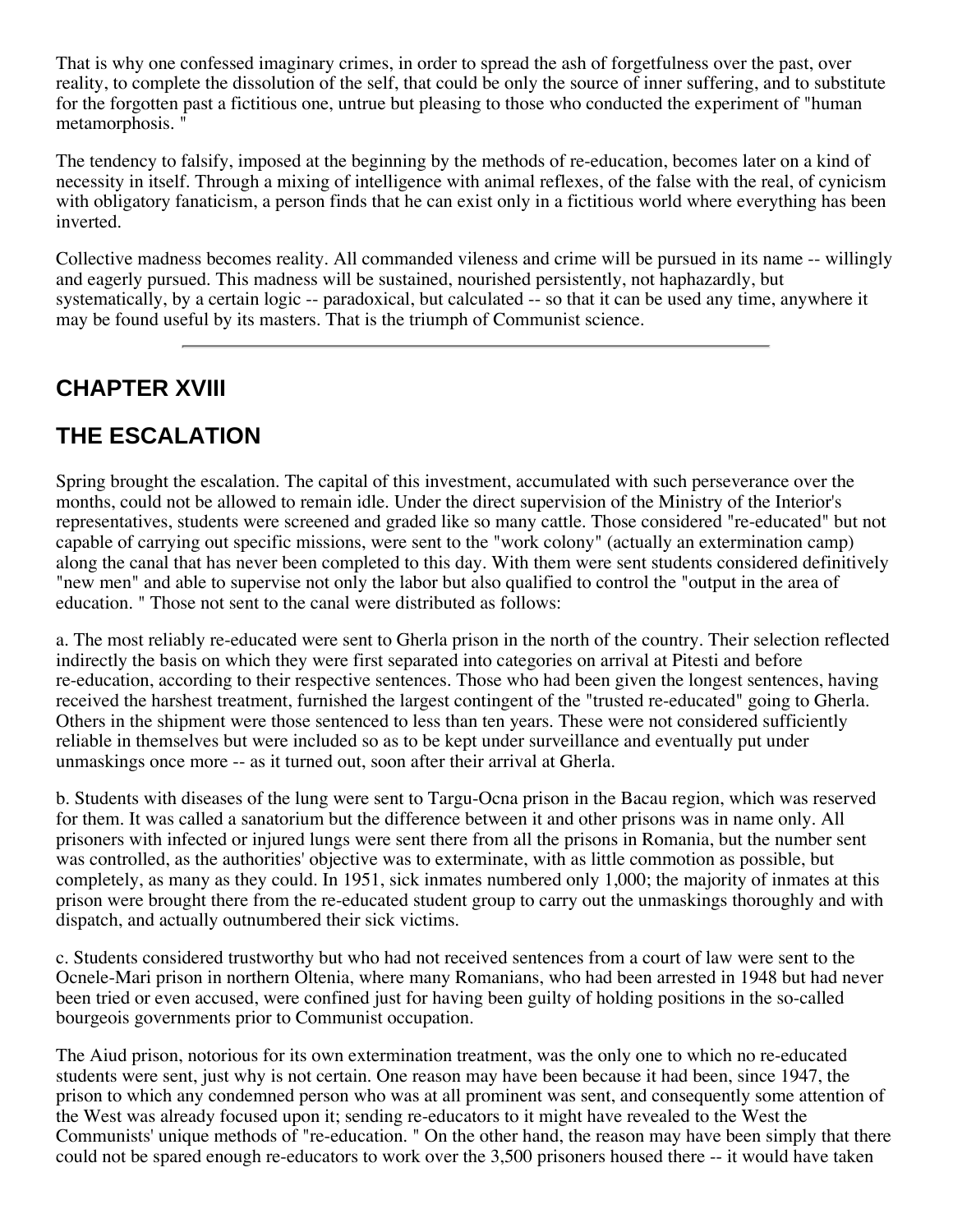almost the entire output of reliable and expert re-educated men to do it. But it was rumored among prisoners that Aiud was just being left to the last.

There was, of course, some pretense that this distribution of the students was made on their own initiative and that the Communist Party had no voice in it at all.

In the spring of 1951, long before the closing of Pitesti prison, a secret meeting was held in which only members of the O. D. C. C. participated. It was chaired by Turcanu; no official representatives of the Ministry of the Interior appeared. The "work" performed up to this moment was evaluated. It was established that the "re-education of the students was an accomplished fact and that the results were encouraging;" that through the unmaskings "a great service had been rendered the Party and the working class" because through them had been discovered all the "bandits who were not denounced in the previous investigations," and that all resistance "within the Pitesti prison" was broken.

These statements of Turcanu were followed by "propositions," actually a memorandum drawn up in which the approval of the Ministry of the Interior was requested for expansion of the experiment to all the prisons in Romania, for the re-education of all prisoners!

To what degree the "memorandum" came from the "initiative" of the students is plain, I believe, from this account of the affair by the student S. B. :

"I had just been brought from the room in which I was undergoing the tortures of the outer unmasking, into the cell that served as the O. D. C. C. office. I was to complete and put down on paper some declarations I made the day before and inscribed on my soap plaque. Turcanu and three or four other men were in this room evaluating declarations made by those preceding me. I couldn't make out what they were discussing as they were speaking in such low tones. But suddenly a misunderstanding seemed to develop, possibly over some statement in a declaration, and the discussion became louder and more heated. One of the men, quite tall, whom I did not know, opposed Turcanu openly, whereupon Turcanu jumped up as one possessed by a boundless fury and attacked him unmercifully with blow upon blow. Not only was this man subsequently removed from the unmasking committee, but he was downgraded to the "bandit" category and subjected again to unmasking. And the beating, the demotion, renewed torture -- all this not because he had failed to declare something, but simply because he had contradicted Turcanu! But then, perhaps he was simply a scapegoat, as it would seem that every now and then a loose-tongued collaborator, however willing, has to be sacrificed to stimulate blind obedience. "

If a simple controversy like this, over a remark by a third party, could bring Turcanu to such drastic action, then who would have the temerity to refuse to sign and applaud a memorandum prepared by him? And one important enough that it was to be sent to the Ministry of the Interior!

The contents of this memorandum compared to those of any resolution "adopted" in a "Communist confab" were as alike as two drops of water. First came eulogies of the Party, then a report of results, followed by the classic Communist "constructive propositions" and finally the "pledges" to carry out to a successful conclusion the various labors "for victory of the working class," etc., etc. Rounding off the document like a seal of approval was the series of well-known epithets against imperialists, Fascists, wealthy landowners and all those who plot behind the scenes for the overthrow of the order established with the help of the Soviet Union, *et cetera ad nauseam*.

After reading it aloud, Turcanu had the 40-odd O. D. C. C. members present sign it, then forwarded it, according to the participants, directly to the Ministry of the Interior via the prison's political officer. This "initiative" was so much the more monstrous because the motto: "Their destruction through themselves" was so evident throughout. But since precautionary measures taken by the Communist Party had failed to cover up the phenomenon entirely, the open participation of political officers in producing such documents was necessary, to give the impression of normalcy and official sanction.

Now appeared on the scene, for the first time officially, a superior officer sent direct to Pitesti by the Ministry of the Interior, one Zeller, a colonel from the General Directorate of Penitentiaries. Even though he visited prisons dressed in a military uniform, Zeller was actually only a colonel in the Securitate, and worked directly under the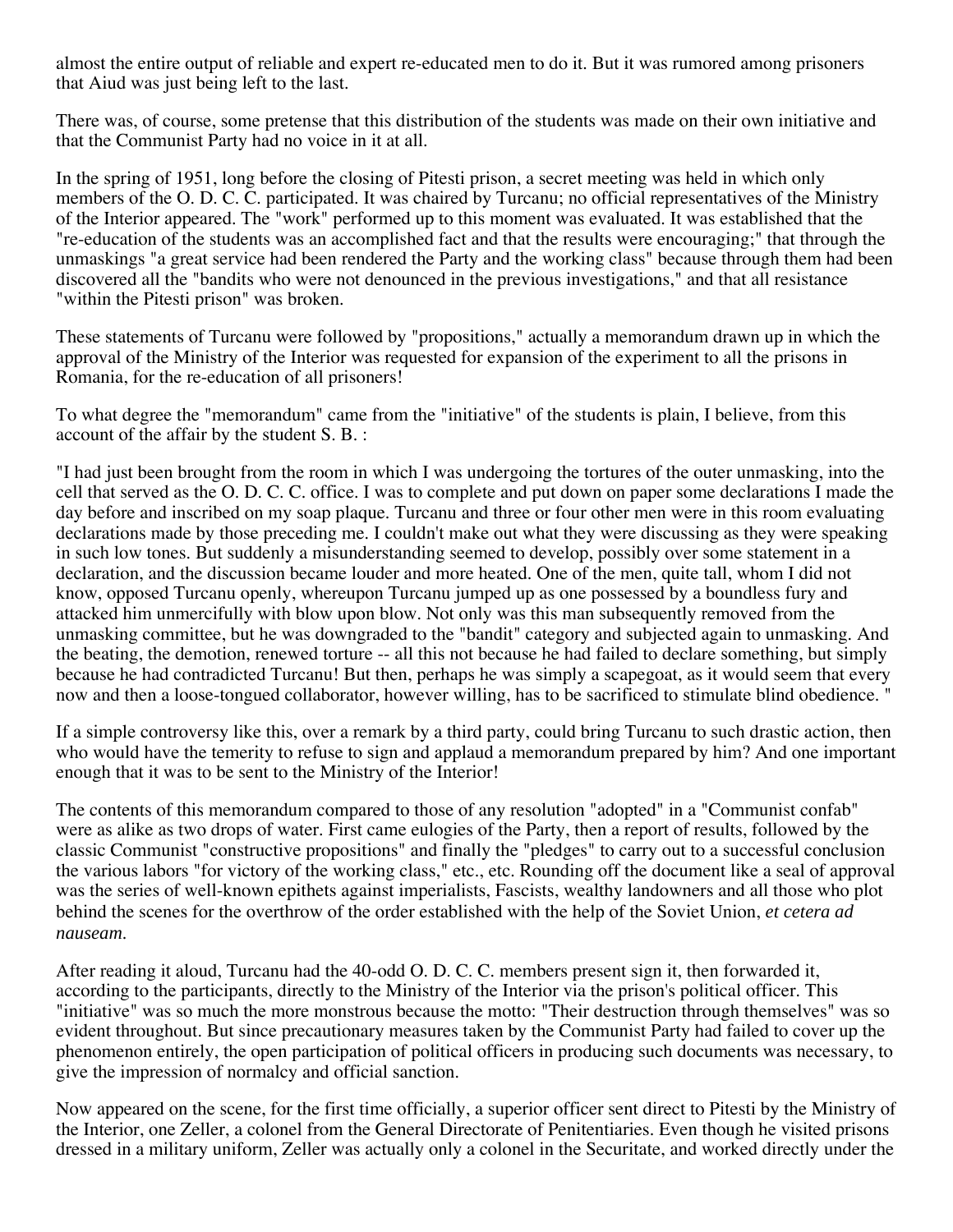orders of another such, Colonel Dullberger (later Dulgheru) and also General Nicolski, the General Director of the Investigations Service in the Ministry.

One of the many missions entrusted to Colonel Zeller was the supplying of labor hands (i. e. prisoners) to the canal camps. At this time he was empowered to select students "who were fit to leave. " As a matter of fact, the majority of students were of the opinion that he should know because they were sure it was Zeller himself who directed the unmaskings, or at least was among those directly responsible for them. Here are some details to support this conviction:

The qualification for being "fit" for canal work was to have undergone unmasking, though officially this was called being "physically fit. " Preceding the medical examination -- which, by the way, was perfectly inhuman, lacking the most elementary human decency -- Zeller would turn to Turcanu who was seated next to him, and ask, "Does he deserve to go to work?" And on the answer given by Turcanu depended Zeller's decision.

The goings-on in the cells at Pitesti were reported directly to Zeller in a full unmasking session by bloodied students. Likewise, at Gherla, a desperate prisoner, perhaps imagining that a vestige of human feeling yet remained in the heart of a Communist officer, stepped out of line and bekan to relate with tears in his eyes what he and others in cell 99 on the fourth floor were suffering in the autumn of 1951. Zeller, though he feigned surprise, took no steps whatever.

He personally saw to it that no student left for the canal before having "made his unmasking." Ironically, in 1952, when the Pauker-Tescovici faction was liquidated and the Experiment suspended for the time being, Zeller put a bullet through his own head -- in an orthodox cemetery, at that! Sometimes destiny is just: Zeller committed suicide among the dead whose faith he had labored so hard to destroy.

That the regional Securitate of Pitesti knew everything that happened in the prison, is pretty well proven by the testimony of O. C., a student from the Polytechnical School in Bucharest:

"I was arrested in Bucharest several weeks after most of my colleagues had already passed through the Rahova Road [Bucharest's Securitate. *Ed.* ] and the Ministry of the Interior investigations. Because the dossiers for the whole group were almost completed, the interrogating officer did not insist too much on details from me. But after declarations were made by those who preceded me in unmaskings at Pitesti, the Ministry requested a Supplementary investigation of me. Since it was considered unnecessary to transport me to Bucharest for the investigation, an officer of the Pitesti Securitate was charged with completing it, and this took several days. It so happened that I had known this officer in my high school days and we were both naturally greatly surprised to confront each other in these circumstances, but since there was another officer with him, he pretended not to know me. But the next day, when the investigation became more or less routine, the officer was unaccompanied by the second one and, miraculously, his tongue loosened.

"At one point, he changed the tenor of the discussion entirely, and asked me somewhat parenthetically about what was going on in the prison. I had not yet made my unmasking and had no suspicion of the horrifying reality of tragedy after tragedy being enacted there, possibly in the very cell next to my own. I had heard shouts and thuds that penetrated the walls somewhat, but did not realize what caused them. Without realizing it, I was being put through the 'waiting period' or psychological preparation of my nervous system -- screams and thuds heard later would already have been registered in my nervous system as ordinary happenings. So I told the officer honestly all I knew about the prison up to that time. He stood a moment, thinking. Then he asked me:

"'What do you know about unmaskings?'

"'What are those?' I asked in my turn, surprised.

"'Listen to me well,' answered the lieutenant. 'In your prison some unusual things that have not ever happened before are now taking place. I cannot give you details, but I can advise you as a friend not to resist anything demanded of you, for it is useless and very dangerous. Make your unmasking, in other words, relate everything you know which you may have neglected to declare in the Securitate's investigation. But to make it still easier for you, I suggest you ask to report to the prison's political officer -- he is in a position to advise you better. Tell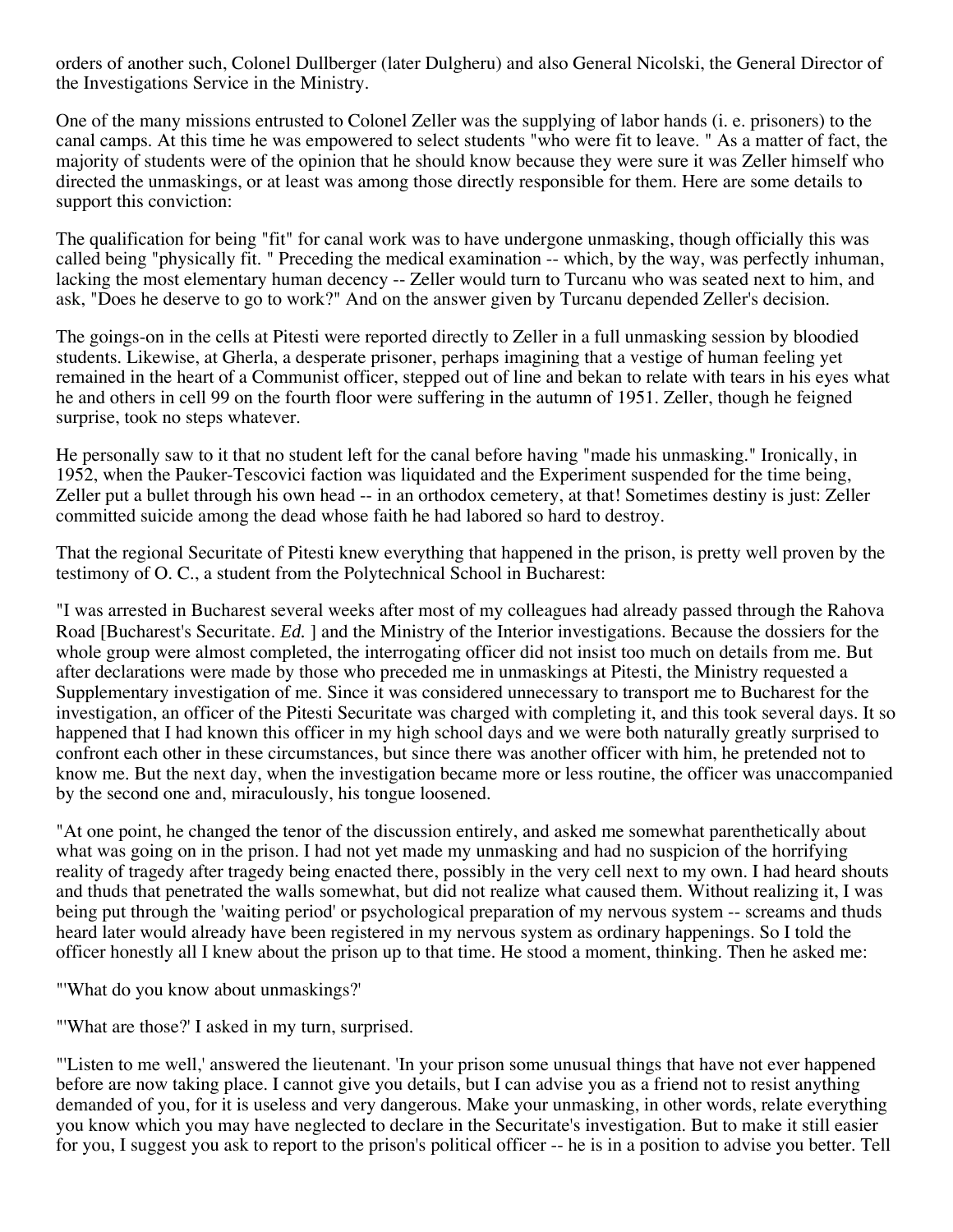him you want to unmask yourself but that you do not know how to go about it, and he will help you.'

"I wanted to get more information on this, and asked him to explain further, but it was no use ... When I returned to the cell I requested the chief of my section to allow me to report to the political officer.

"Now, although I am naturally timid and was still suspicious of the deceptions practiced by the Ministry of the Interior, particularly at the office of the Malmaison [Military Prison in Bucharest] secret police, I somehow never suspected my former schoolmate, the lieutenant, of possible duplicity, and in fact complied with the advice he gave me almost at once without a second thought. My hasty decision I now regret, frankly speaking, only to the extent to which the evil I did to those who came my way after my unmasking was not justified by my own suffering. But the example of those who suffered so much before I did what I had to do is quite eloquent: with or without suffering, I would have ended in the same place.

"As I was saying, I asked to be taken out of my cell to the political officer in order to make my unmasking, though I had no idea what this meant. To my surprise, they came the very next day to take me -- to Turcanu!! He was awaiting me in the shower room and expressed surprise at my request, for I was the only one, he said, who had asked permission to make his unmasking without being tortured, without even being asked to make it. He was surly in manner, but seemed to have some good will toward me, explaining in some detail what was expected of one in unmasking (we were speaking of the outer unmasking only) and especially insisting on my being absolutely sincere, pointing out the consequences of any attempt to deceive.

"As during the Malmaison investigation, I was faced with making some declarations that broke my morale; what I added to them at Pitesti did not carry much weight. I thought that this interview was all there was to unmasking. But upon being taken to another cell and placed in the position of 'assisting,' I was terrified by what I there witnessed. But any resistance was impossible; even if possible it would have been worse than futile. Then followed the catastrophe, my inner unmasking and its consequences ..."

With the exception of those with tuberculosis, O. C. was the only student I knew who made his unmasking without first passing under the bludgeon. His was in fact a case entirely separate from all others, for much later at Gherla he was to play one of the dirtiest possible roles, long after other students had recovered from their "purification. "

### **CHAPTER XIX**

#### **THE EXTENSION INTO OTHER PRISONS (THE FIRST PHASE)**

Under the direct supervision of Colonel Zeller, the students from Pitesti were divided into several categories on the basis of the severity of their sentences, their physical condition, and especially their relative trustworthiness.

Those considered unfit for work, the irrecoverable tuberculosis cases, were sent by van to Targu-Ocna prison, ironically called a "sanatorium," where, of course, there were invalids transferred from other prisons. Immediately on arrival all prisoners were subjected to unmaskings, under the direction of Nuti Patrascanu, a medical student from Bucharest. In this case the approach used was different from that of Pitesti. There were no beatings, except when other methods failed. But these methods were much harder on the sick and the infirm. Those chosen to undergo unmaskings were confronted with the following ultimatum: "If you want to get medicine, you have to undergo your unmasking, you bandit!" Anyone refusing to cooperate was faced with confinement in a dark cell, devoid of fresh air, or a reduction to half rations, or both.

"Look, bandit, your health is imprisoned here. If you choose to undergo unmasking, you shall receive the medicine you need, get well, and go home before the end of your sentence. You could see your mother, family, live freely, and continue your education. You must choose between life and death. Only you can decide ... " Even though the value of the medicine was questionable, to the sick it held out a promise of miraculous powers exaggerated in their minds by the fact that they could not get it, and the knowledge later that such medicine was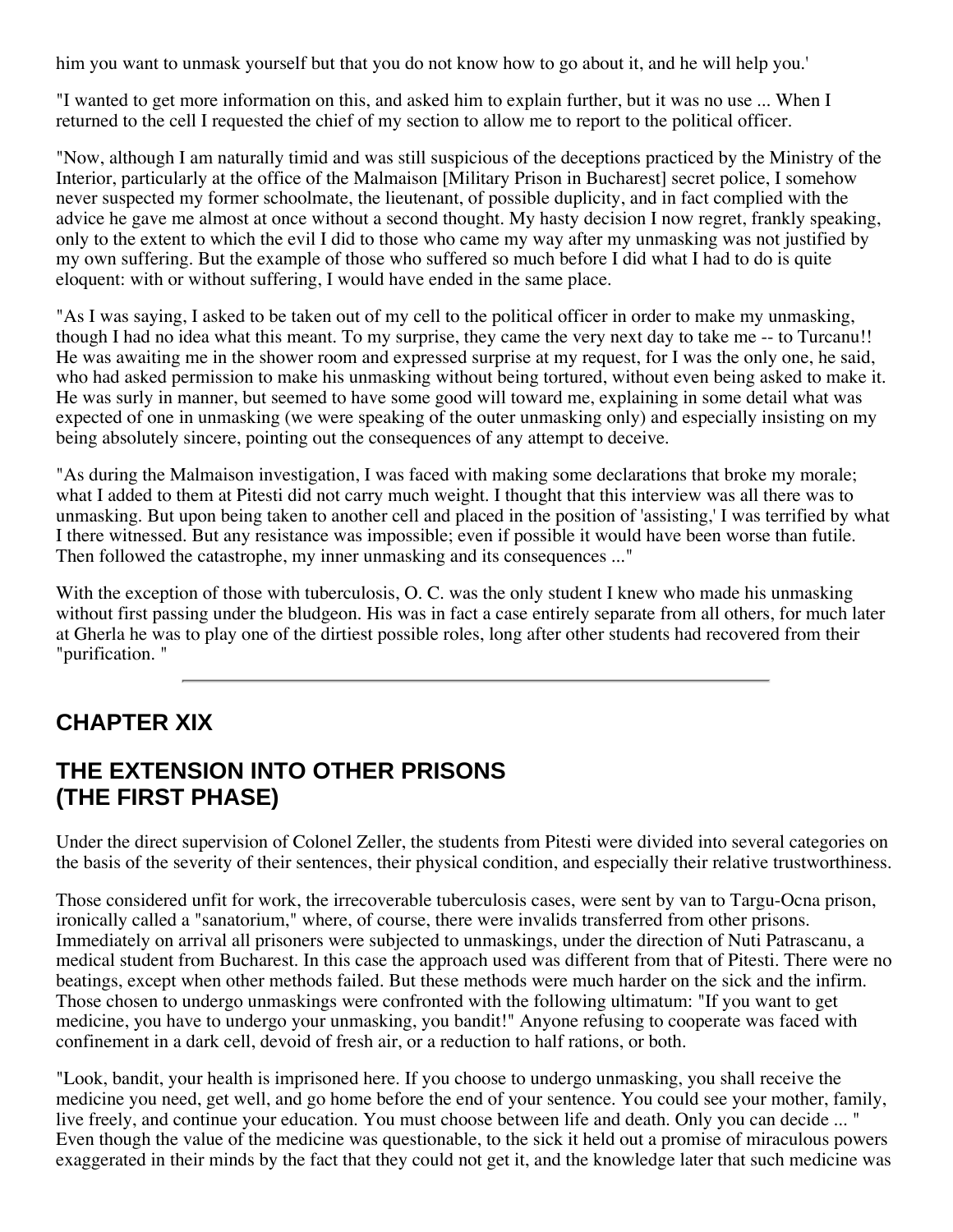denied them accelerated the progress of their destruction.

This state of affairs caused a dramatic reaction. Virgil Ionescu, a law student from Bucharest, who had partially undergone unmasking in Pitesti, tried to commit suicide by slashing his wrists with a razor blade, in order to end his suffering. He was discovered and bandaged, but only after losing a large amount of blood. This case was reported to the administration, but unmaskings continued nevertheless. The other students went on a hunger strike and warned the director that they would not quit until the prosecutor was brought to the prison, told about what went on, and asked to put an end to the unmaskings; but they were ignored.

One Sunday morning, a soccer game was being played on the sports field near the prison, with a goodly number of civilians watching, among whom were many Securitate officers -- part of the force guarding the hydroelectric works being built at nearby Bicaz. Only a narrow strip of land, on which ran a railway line, separated the prison from the soccer field, and when the students noticed the gathering at the stadium, they assembled in the cells facing the game and from the windows began to shout, "We want the prosecutor! We want the prosecutor! They are killing us! Help!" The prison personnel were not able to shut them up right away and spectators at the game were intrigued by the shouts for help which they could clearly hear.

This incident became the talk of the town for a while, and the Securitate officers, following several indiscretions of prison personnel, came in and questioned the director. Others, especially civilians, informed the prosecutor of the Bacau tribunal. And the commandant of the Securitate, probably on his own initiative without instructions from the Party, ordered an investigation into the matter. It turned out to be only a formal inquiry, and the prisoners were then promised that no one would touch them and the guilty parties would be appropriately dealt with. But though the beatings and the blackmail stopped, and unmaskings for all practical purposes terminated, those who had tortured the students went absolutely scatheless, continuing to make life miserable for the prisoners and at the same time to hold the best positions in the prison.

In the Ocnele-Mari prison the unmaskings did not become any milder. In the large prison population there, in addition to the "political detainees," there were a great many "criminals," who were included with the political prisoners because their crimes, for the most part minor ones, were considered to have political overtones. (These crimes included possession of firearms, attempting to flee the country, cursing prominent Communist personalities, etc. ) The greatest proportion of them, though elderly, were able to hold tools in their hands, so the Directorate of Penitentiaries opened a large furniture workshop in which all those capable were obliged to work. This arrangement precluded the rigorous isolation possible at Pitesti and prisoners could meet more freely and exchange either information or rumors from the interior of the prison, particularly while in the workshop.

The arrival of students changed all this. All the work in the corridors was taken care of by students; the kitchen, watchmen's duty, distribution of meals, the shower room, laundry room, etc. became the responsibility of the students, a fact which created envy and later hatred on the part of the common criminal prisoners who up to that time had had the benefits of these jobs. Gradually the entire life of the prison's interior fell under the control of the students. They circulated freely along the corridors, entered cells whenever they pleased, under pretext of house cleaning or any other excuse, eavesdropping by cell doors and recording anything discussed inside, especially if the cells were occupied by more important political personalities. They mixed unnoticed among groups in the courtyard when outings for fresh air were permitted; they were to be found everywhere, their ears peeled, gathering information for the "dossier" of those to be put through the unmaskings.

The first victims were chosen and isolated in the small cells of the prison's north wing. Among whom were: Atanase Papanace, a prisoner for three years but still not tried or sentenced; the lawyer Mateias from Fagaras; the worker Gheorghe Caranica, a prisoner since Antonescu's time, held for over nine years and although he had served his time, the Communists would not free him; the lawyer Nicolae Matusu, former secretary of the Peasant Party in Greece and a refugee in Romania during the war, etc. There were about ten in this first group of victims.

The re-educators, as they later admitted, did not expect resistance from these people, considering their age. But they were indeed surprised. Not only did those men resist, but the other inmates heard about the situation very quickly, and reacted. Prominent personalities, such as Professor Mihai Manoilescu, former cabinet minister; Solomon, Gheorghe Pop, Petre Tutea, Vojen, and others, immediately warned the prison's administrator that if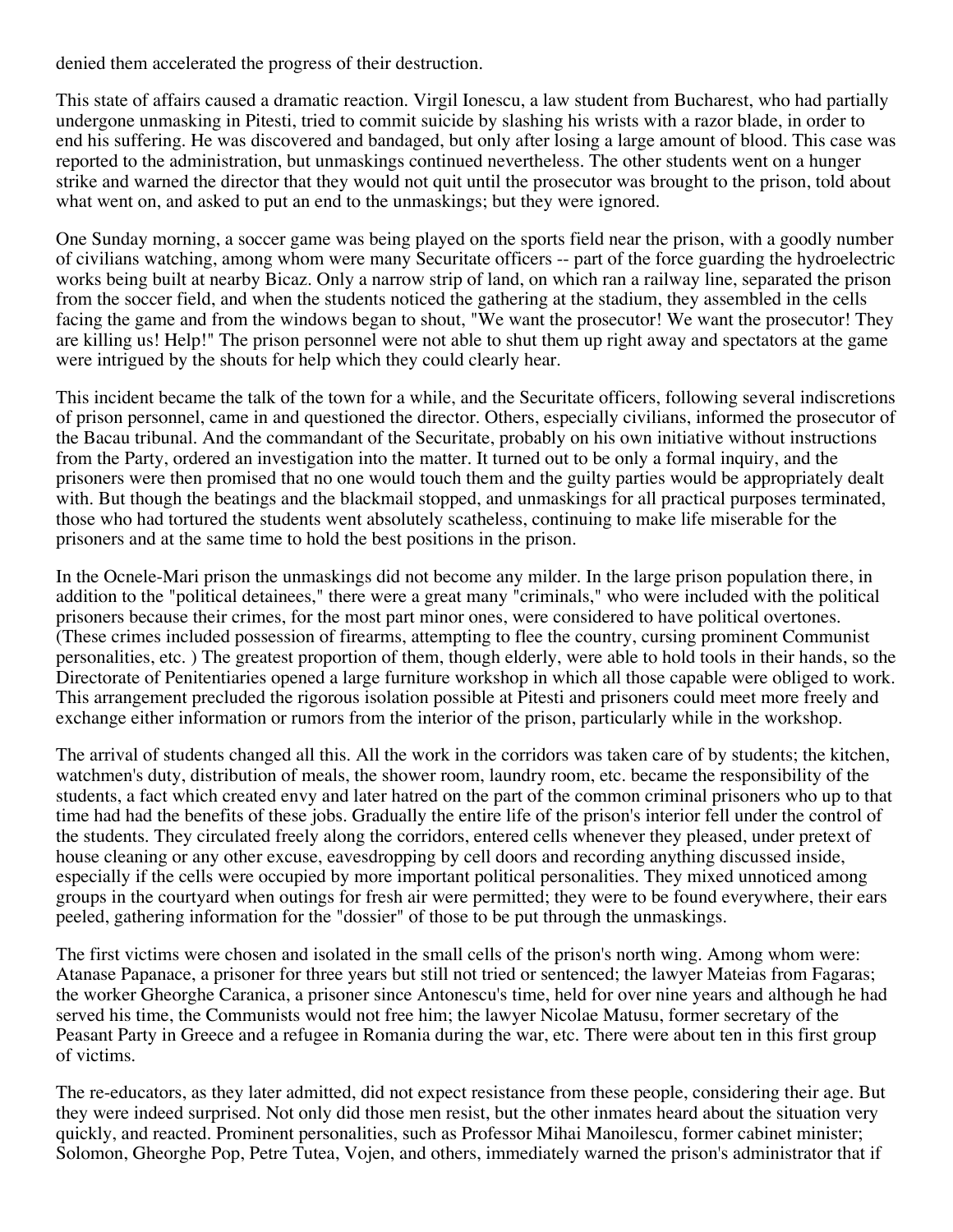the tortures were not stopped, they would all declare a hunger strike resulting in mass suicide. Because there was contact with the outside world through visitors or through incoming common prisoners, the directorate of unmaskings was worried lest information about the atrocities get out. As a result, he ordered that re-education through violence cease.

A somewhat unique case is that of the camps for extermination by slave labor, established at the Danube-Black Sea Canal. [1] Here, the principal means for extermination was the brutally hard work. In its name the greatest abuses were committed, as if for a mythical ruling deity, and the greatest crimes perpetrated. The behavior of the re-educated students sent here by Colonel Zeller for "verifying the sincerity of their conversion," is here recorded.

*The Peninsula Labor Colony* was the pompous name for one of these camps which nurtured crimes against human beings, crimes committed by the use of methods as bestial as those in the extermination camps of Communist Russia. The *Colony* was opened in the fall of 1950. In an open field on which the thistles grew and where in the past grazed the sheep of the Valea-Neagra village, on the edge of the Siut-Ghiol lake, the first barracks were built by common criminals and "pioneers," after first surrounding themselves with three rows of barbed wire.

Under the supervision of armed-to-the-teeth troops, there arrived from various prisons throughout the country massive transports of those who, for the next three years, were to fight hunger, cold, wet ground, and especially the viciousness of the Communists who stood over them while they dug a simple hole in the ground several miles long, for no other purpose than that of burying in it several thousands of exhausted bodies ...

From Pitesti were sent about 300 students, all of whom had passed through re-education and were under sentence of less than ten years. When the first contingent of students arrived the colony numbered over 3,500 political prisoners. The students were quartered in barracks No. 13 and No. 14, each barrack having a capacity of 150-170 prisoners. The students were put by themselves as a precaution, so they would not make contacts which could "deteriorate" their condition, especially in the evenings after work, because once inside the barracks, administrative control was next to impossible. A quartering of students in scattered groups throughout the various other barracks in the camp would have weakened not only the foundation of their new convictions but also their shock potential, on which the Communists were counting greatly at the beginning.

The living conditions and routine at this canal camp were totally different from those at Pitesti prison. In place of the hermetically closed cell, supervised by the administration through a peephole in the door, here you had barracks simply partitioned into four sections, each holding forty beds each.

Prisoners left in the morning from an open area outside called the "plateau. " All work brigades assembled there and one could talk more or less freely with other inmates -- quite a contrast to the strictness and permanent isolation maintained at the Pitesti prison. Although the administration's orders forbade mixing of the brigades while preparing for roll call, in practice the measure remained ineffective, for several thousand prisoners stepping out of barracks in the half-dark of early morning could not be efficiently controlled. Also the spirit of solidarity, which prevailed at that time at the canal among the prisoners, demanded a measure of foresight in the administration to prevent an immediate contamination, an inverse shock, as the students knew nothing, absolutely nothing of what was going on in other prisons.

In addition to the two special barracks reserved for students, there were three reserved for Legionaries who were considered dangerous to the colony's discipline and who were subjected to a very rigorous control and surveillance. These barracks were designated as A, B, and C, and were closely watched because the solidarity of the Legionary group was only too well known. Another barrack, designated O, held all those prisoners who were being punished for acts inside the "camp. " They were almost all headstrong, insubordinate, and were in permanent conflict with the officers there and the political officials sent by the Ministry of the Interior.

In the two student barracks, a climate of terror like that at Pitesti was maintained to the greatest extent possible from the very first evening. Some time was allowed for observing the students' first reactions. The shock was supported quite well, at least so the experimenters thought, as the students did not falter in their habit of blind obedience.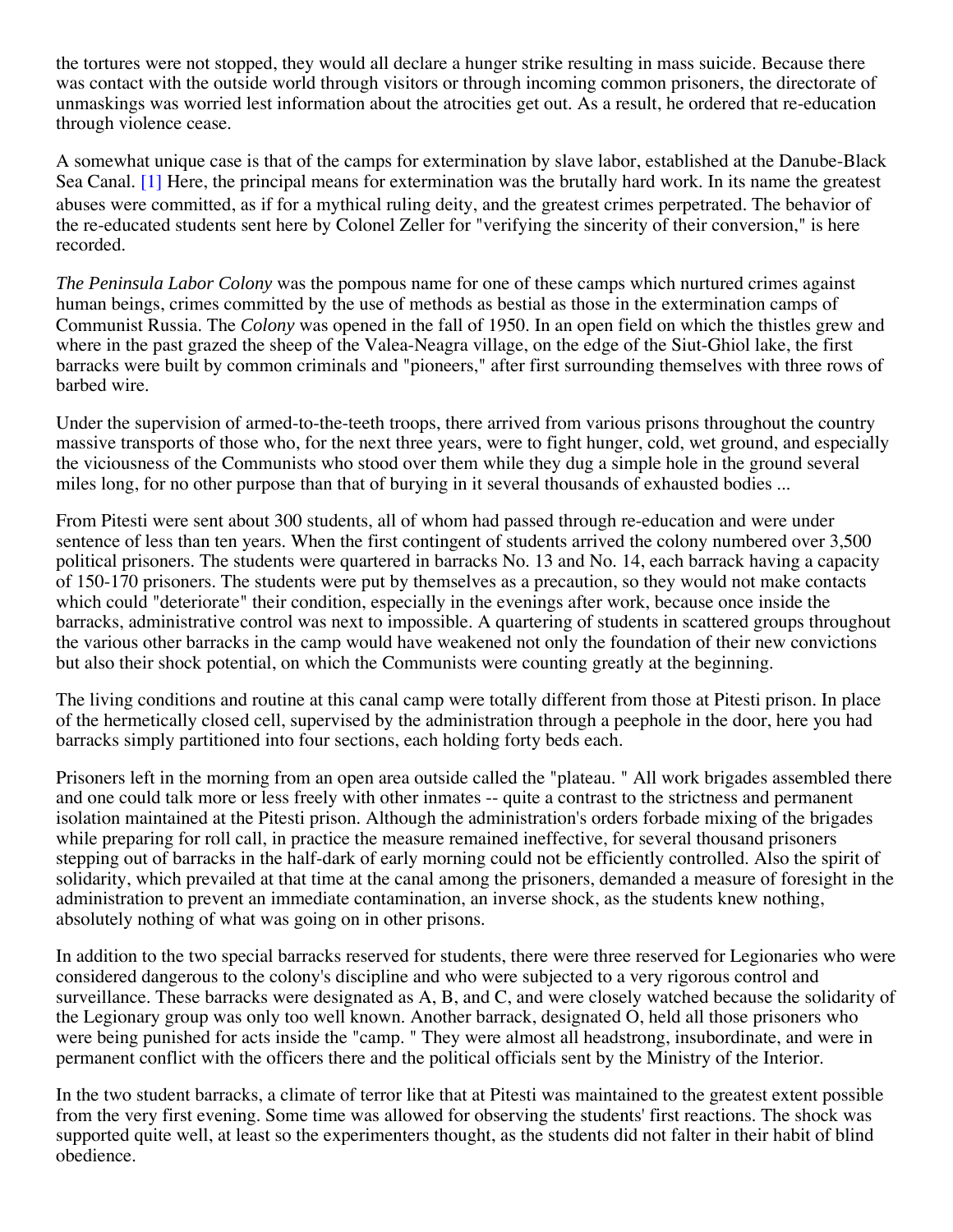The first mission entrusted to the students coming from Pitesti was that of overseeing work on the construction site. Students were named brigade leaders, in other words, made directly responsible for the output of those in their charge. They were ordered, first, to increase the amount of work to be accomplished, and second, to see to it that "bandits" were killed slowly by cumulative physical exhaustion without anyone's being able directly to prove premeditated extermination.

Many of the students fulfilled their "mission" with zeal. From among the names of those who will not be easily forgotten, I give here several that are representative: Bogdanescu, chief of all students at the canal and first brigadier; Laitin; the Grama brothers (one of whom later hanged himself); Enachescu; Cojocaru; Climescu; Stoicanescu; Lupascu; Morarescu; etc. In addition to their contribution to the construction of the canal, the students had to continue the work of unmasking other prisoners. For this they resorted to a new method which, besides producing the desired results, was supposed also to test the feasibility of applying the system under different conditions. This method, broadly, was as follows:

After the evening roll call, when in the camp's interior any kind of movement was strictly forbidden and the guards walked their beats armed, the individual in question was discreetly asked to step out of his barracks and invited to follow the person waiting for him, who was none other than a student from barrack No. 13. Usually the student covered him with a blanket so he could not see where he was being taken. All of this took place under the eye of the guards who pretended to see nothing. The only ones permitted to walk between barracks after lights-off were the students charged with bringing in victims.

Once the prisoner arrived at the students' barracks he was subjected to the known torture methods. But here in the camp one could not ignore the fact that the victims yelled. At Pitesti the prison's isolation made it an ideal place, but at the canal camp the proximity of the other barracks created a great inconvenience. But this difficulty was resolved by the use of an old method quite dear to the first police of the Communist regime in Russia. To cover the shouts of the victims, a group of students was constantly engaged in -- making noise! They would sing in loud voices (no large earth-moving machinery could be brought into the camp to provide a racket) not exactly songs but what amounted to frenetic shouts of joy, changing melodies, and explosive yells, in order to cover up the agonized yells of the tortured victims inside the barracks.

Many were the victims of unmaskings at the Peninsula and some of them paid with their lives for the mistake of accepting a student's invitation. One among the victims in particular, whose case shook the entire "colony," was Dr. Simionescu.

Dr. Simionescu was a distinguished figure both in the old Romanian political circles and in the medical societies. Professionally very well prepared, he was one of the best surgeons in Romania before the war. He was a man of deeds; he occupied no definite position in the hierarchy of officialdom.

Arrested in 1949, he was sentenced to seven years' imprisonment for having "plotted against the legal social order"!!! Although he had actually been in the past an active member of the Cuzist Party,[2] he was arrested for having kept in touch with a group of political personalities in the National Peasant Party. He was sent to Aiud to serve his sentence where, in the spring of 1951, I shared the same cell with him for a while. At the beginning of March he was with a large group of us prisoners brought by van to the canal, where he was to continue serving his sentence at labor, even though his age was too advanced for it.

I, who am endowed with a quite robust physique, was astonished that the elderly doctor never complained, not even when we were obliged to unload wet dirt from freight cars in bitter cold or freezing rain. After a short stop at the Poarta Alba camp along the canal, we were sent on to the Peninsula camp on May 5, 1951. The presence of Dr. Simioneseu in the camp was immediately noticed, for he was the only "cabinet member" to have arrived up to then. (The Communist puppet directors of the Romanian prisons, in their simplemindedness, referred to all former high government officials as "cabinet members," and they extended the designation to the doctor, even though he had been only a highly respected professional man. ) The re-educators turned him over immediately to Bogdanescu. They could not forget that the doctor was a member of the generation that had constituted a permanent stumbling block to Communism in Romania.

One evening he was invited into the students' barracks, and it was at this time that his Calvary began. I could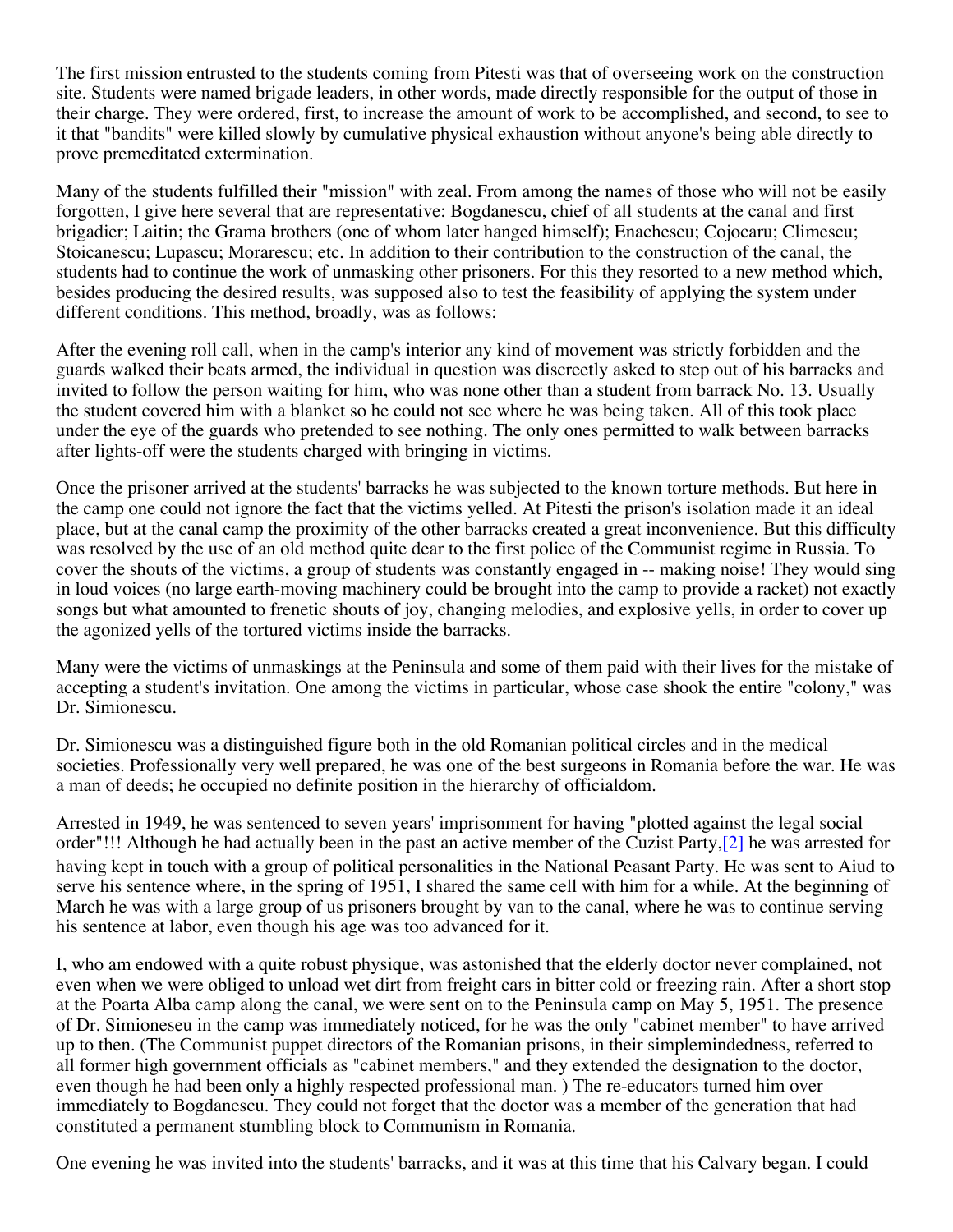not learn exactly which tortures were inflicted on him that night; the doctor himself related nothing. But the traces left could not be hidden, for the next morning, before the brigades went to work, the doctor went to the infirmary with three broken ribs, and his whole body was black and blue, with here and there globs of coagulated blood. At the infirmary, in addition to the regular personnel, the camp's director, Lieutenant Georgescu, was present; for no medical diagnosis was accepted as correct unless it had been approved by one of the political officers.

The physician asked Dr. Simionescu about the cause of the lesions only as a matter of form for he, as well as everybody else in the camp, knew very well by whom and how they were inflicted. Simionescu replied briefly, without much detail, that he had been taken to barrack No. 13, where he was tortured by the students for reasons unknown to him. Then Lieutenant Georgescu, who had thus far watched the examination in silence, intervened. He, whose duty it was to maintain "legality inside the camp", shouted:

"Bandit, you are the victim of your own convictions! Those whom you, as a cabinet minister, were charged to educate, have beaten you! It is a pity you escaped so lightly! Get to work now and don't let me catch you here again, for if I do, I'll break your legs as well!!" Naturally, the camp's physician dared not recommend any kind of treatment.

From that instant, Dr. Simionescu was practically condemned to death. He was tortured in the students' barracks night after night; he was subjected day after day to toil beyond his strength in the special brigade supervised by students. His body was enfeebled by so many beatings at night; and when at work he could not perform the labors his tormentors demanded, the students beat him into unconsciousness right under the eyes of the Securitate's guards. He was old enough to be the father of any of the students who tortured him.

Another and more subtle form of torture was also applied to Dr. Simionescu. He was forced to deceive his own family. At the canal, unlike the other prisons, prisoners were allowed to communicate with their families under certain conditions. There was a permanent shortage of foodstuffs, and in keeping with the Communist principle that "the enemies of the people must not feed on the backs of the people," the food distributed by the camp's administration was so insufficient that the inmates were subjected to a slow, methodical starvation that could be relieved only by the packets of food that prisoners were allowed to receive from the families outside. This provided a simple and easy means of keeping the slave-laborers under perfect control, for, of course, the precious privilege of receiving such indispensable nourishment was granted only to prisoners who fulfilled their labor norms and obeyed every caprice of the administrators and guards. The arrangement had the further advantage that it placed a great burden on the impoverished families of the prisoners, who had to support their loved ones with goods taken from their own meager rations. The added hardships and sacrifices thus imposed on the families were, of course, not unpleasing to the Communists.

Dr. Simionescu took advantage of this privilege or "benefit" as it was called. So his torturers forced him to write home the appeals they dictated. He was even visited by his wife after a time. Throughout this visit a representative of the political officer was present. The doctor had to lie, saying that everything was fine, that no one should worry about him -- and he was doubtless glad to keep up the spirits of his wife, who did not even imagine that she was seeing him for the last time!

From the parlor the doctor was taken directly to the students' barracks. There he was forced to crawl under the "brigadier's" table, while above him Bogdanescu, together with the re-education committee, feasted on what his wife, through hardship and privation, had managed to bring him from home.

"You have sucked long enough the sweat of the working people, bandit! When you were banqueting, the workers were shot because they fought for a piece of bread. Is it not so, Mr. Minister? From now on it is your turn to suffer in order to pay for the sins of yesteryear. " The derision was, as usual, followed by a beating, which was all the half-starved man received for the food brought him by his wife who had, by the way, been reduced to the utmost penury by the confiscation of all their property.

His anguish lasted quite a long time, until in despair he decided to cut the thread of his life. In keeping with his principles, however, he wanted to die, not by his own hand, but at the hands of his torturers. So in broad daylight, at work, although exhausted by beatings and lack of sleep, and brokem by labor and unspeakable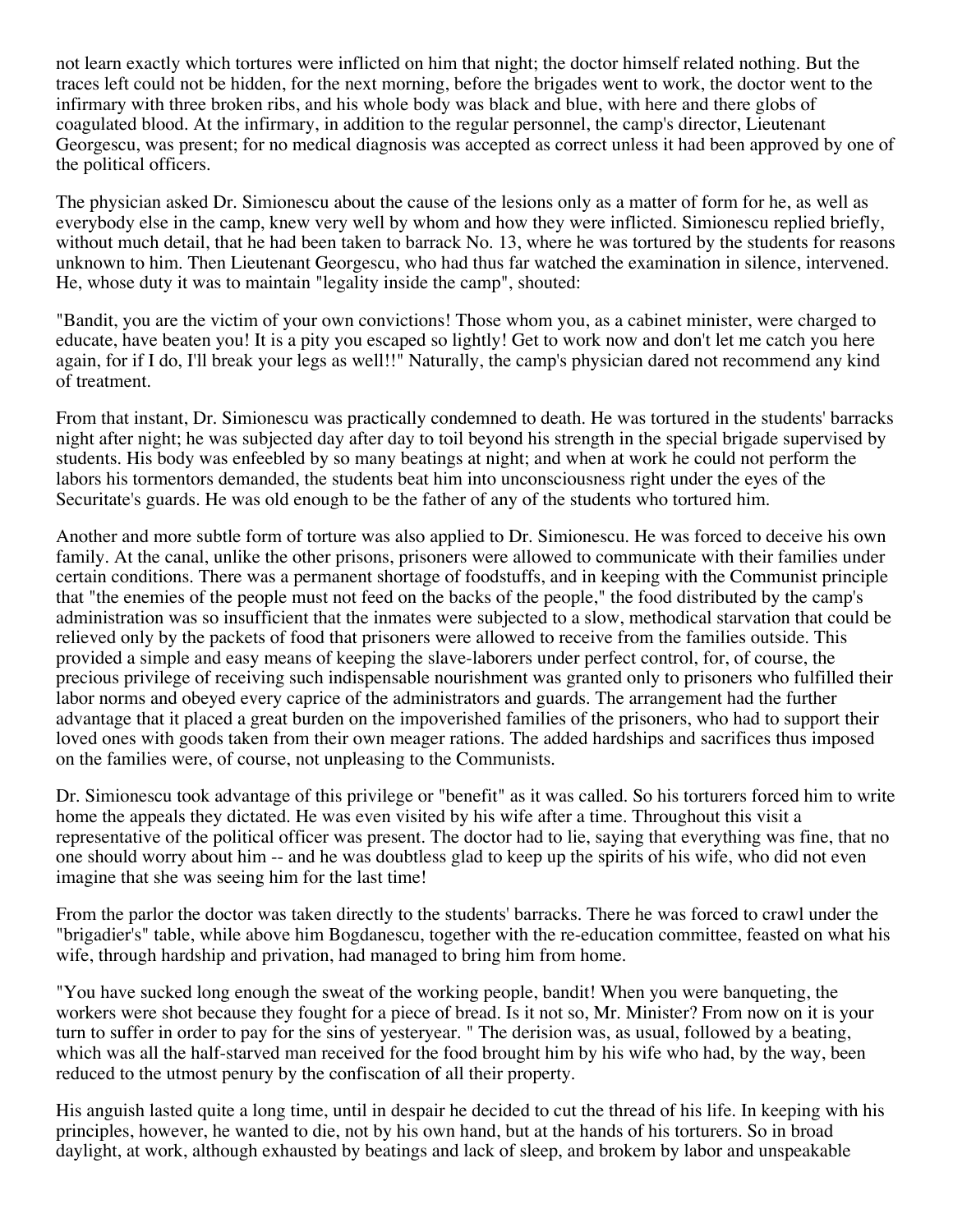humiliations, he dared advance toward the line of uniformed guards and try to cross over to the other side. But where? In broad daylight and in the middle of a zone full of watchful eyes? Any of the Securitate soldiers could grab him by the sleeve and bring him back. He could hardly walk. Thus, he did not run. The gesture was premeditated and it was consummated as he had foreseen. For the mission of those guards was not to preserve lives, but to liquidate as many as possible, especially when they were given a "legal" opportunity. When Dr. Simionescu reached the danger zone, a short burst of shots was heard: a Securitate man had emptied his automatic pistol into the doctor, who had collapsed only a few yards from him. Several men went to pick up the victim and bring him to the working area. He was still alive, and could have been saved. But this was not to be. He was finished off before the watching students, who, in their turn, were astonished by what they were witnessing for the first time. The doctor's body was carried into the center of the encampment so all the "bandits" could see and take notice. Then it was hauled to the Navodari cemetery for burial among his former companions-in-agony killed by bullets, hunger, or torture -- without a service for the dead, without a cross, without a candle, just exactly in accordance with Communist custom.

The soldier who shot Dr. Simionescu was rewarded with a bonus, a promotion, and a furlough!

Dr. Simionescu's death could not be kept secret, as was that of so many who were killed in prisons. Many outsiders knew what went on in the canal labor camps. Contacts between prisoners and persons from the "greater prison" (as the canal laborers called the Communist-occupied country outside) was inevitable, because quite frequently outside technicians and engineers either sought the technical assistance and advice of their confreres in the camp or used the brawn of inmates without "professional qualifications," which included lawyers, priests, doctors, and other well-educated men. Many outside even had in the camp a brother, a father, a colleague or friend; or if they had none of these, they saw in the prisoners their own brothers, i. e., people like themselves. That is why the help of those who were still relatively free was unquestioningly given, materially and morally, with all the risks that this involved. And not a few men ended up behind barbed wire, side by side with those they had helped.

One such person, either directly or by letter, informed the doctor's family. Someone came and claimed the body. Someone else, it seems, requested an audience at the Ministry of the Interior to get an explanation of why he had been shot to death. The authorities could not pass this off with a casual explanation, and shortly thereafter, a colonel in the Securitate, Cosmici, accompanied by his colleague Colonel Craciunas, arrived at the canal to begin an investigation. Here, as is normal Communist practice, you have superiors investigating their own subalterns, who had faithfully carried out orders issued by the very Ministry of which the investigators were a part and which had ordered the whole experiment in the first place!

Several persons were called into the office and interrogated quite summarily, more often than not on matters quite unrelated to the matter in hand. Then the colonels departed for Bucharest to report their findings.

At the beginning of September, or perhaps the very end of August, a group of about ten students from the canal camp were selected to be sent somewhere. It was learned later that they went to the Ministry of the Interior for questioning in connection with Simionescu's death, but the students, who had been told to bring all their baggage with them, jumped to the conclusion that they were to be freed before the end of their sentences for behavior conforming to Communist expectations, especially since they recalled the semi-official promise given them at Pitesti. At the gate they were put in chains! This was a special mark of attention enjoyed only by those sentenced to more than fifteen years, or prisoners who were apprehended after escape, but the students took the chains as being just another cover-up, concealing an intention to liberate them, and so left the camp somewhat joyfully.

But the sight of chains on those departing students signaled a change which could have been foreseen by the prisoners better initiated into the mysteries of Communist logic. When a change is in the making, even one of minor importance, there are clear preliminary indications, the most obvious one being that the officials in charge are removed. In Communist theory it is axiomatic that as an ideology, Communism is infallible, and errors, when committed, are due to opportunism or the incompetence of the individuals called on to apply the "Party Line. " Such being the case, the one who pays the piper is naturally not the one who issued the orders, but the one who carried them out and life-long dedication to the Party will avail him nothing. If Molotov could not master all the working rules of Marxism in fifty years,[3] what can one expect of less talented and less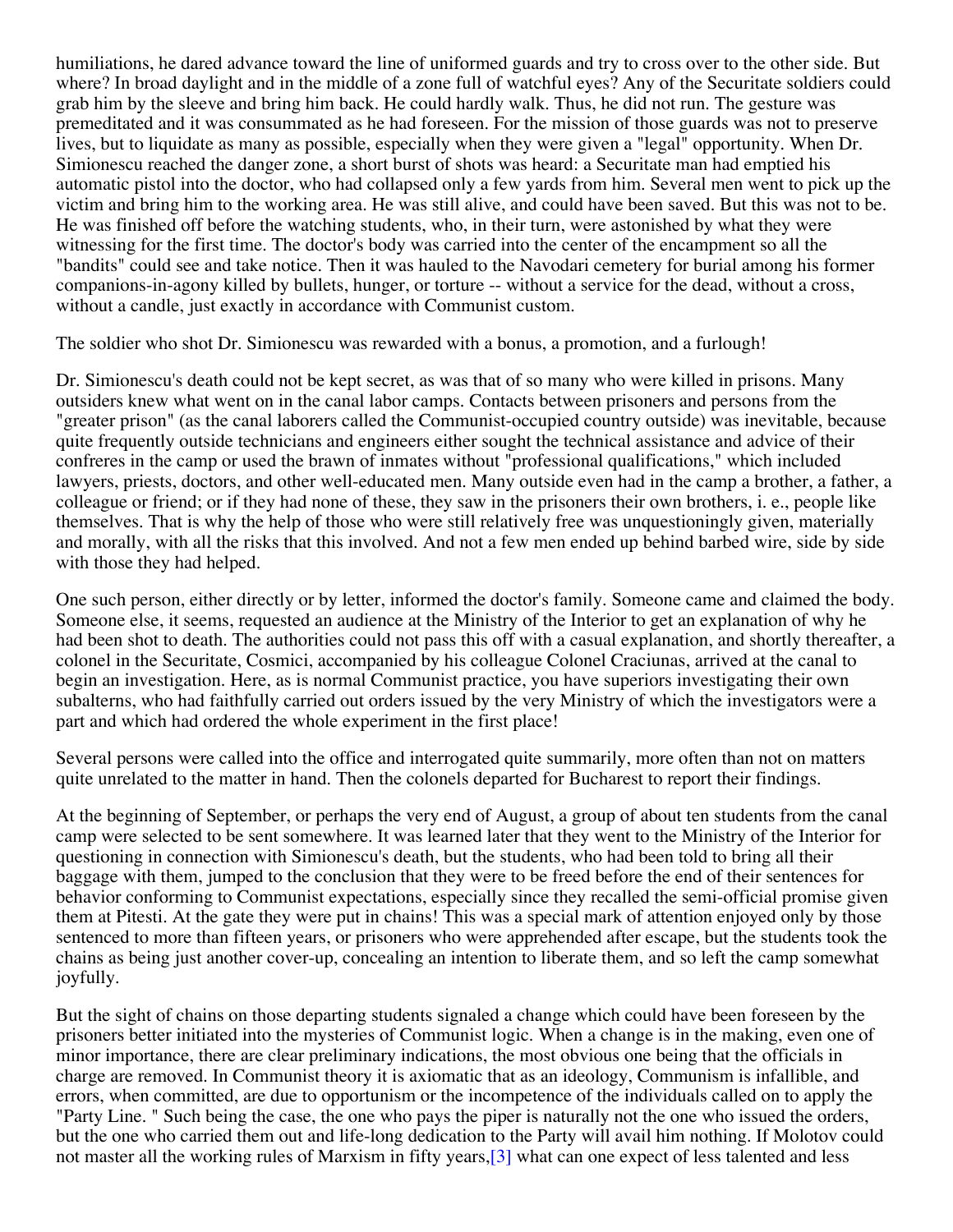experienced individuals? Invariably, when any project or policy that is initially applauded as a triumph of Communist genius and planning, is changed, the blame for the change is laid on the shoulders of the individual who had the misfortune to carry out the orders. The scapegoat idea is so deeply embedded in Communist practice that it is considered a law. And this pattern was, of course, observed at the Peninsula.

The first obvious indication of coming change was the removal of Georgescu, the administrative head though perhaps the man least responsible in reality, who was sent to a post of lesser importance, but not otherwise punished. He was replaced by another prison director, Captain Lazar, a militia officer notorious for the terror he imposed at the Fagaras prison, where former army officers accused of collaboration with Antoneseu or of having joined anti-Communist brigades were imprisoned, together with practically all of the old regime's police force. Each of the prison directors had a favorite means of punishment and Lazar chose -- the beating pole.

Other changes followed at the Peninsula, as if by magic. Students were taken out of barracks No. 13 and No. 14 and scattered throughout the other barracks. The special work brigades which had inaugurated a terror theretofore unknown were disbanded, and the re-educated students were removed from positions of trust which they had held. But the change was even more far-reaching than this. Lazar himself became a different man. In contrast to his brutality at Fagaras, he now appeared to be a civilized man with whom one could talk!

He rejected carloads of carrots and pickles destined for the prisoners' diet on the pretext that one cannot accomplish work with undernourished men. Sanitary conditions became tolerable; working hours were reduced; production quotas were reduced to more reasonable levels. Except for those who were always disposed to interpret the course of international politics by the degree of "the soup's viscosity", no one considered this change as indicating a permanent new era, for what Lazar did was on orders from Bucharest. But this change was truly amazing and unique, for no other director, either before or after him, ever showed a similar attitude. And as an irony of fate, his own daughter fell in love with a prisoner and did everything in her power to influence her father to behave humanely.

The disbanding of the brigades headed by re-educated students and the replacement of director Georgeseu produced an evolution of the Pitesti experiment along novel lines. It is quite possible that the initiators of the experiment might have decided to test the "re-educated" under conditions different from those under which they had undergone their unmasking at Pitesti. The memory of those conditions was kept fresh in the minds of the re-educated students by a sub-group completely loyal to the political officers at the canal. Each group seemed to alternate in dominance, through conditioned reflexes established at Pitesti. But what happened among the students thereafter deserves particular attention because it discloses totally unforeseen aspects of the human soul -- at least of the souls of those who for more than two years had been transformed into something other than human beings.

Escaping from the terror of their former milieu, from that closed-in hell in which they reciprocally tormented each other; seeing that the administration no longer supported those in charge of maintaining the atmosphere created at Pitesti; and finding that on the contrary they were looked upon with a significant "lack of understanding," -- the students gradually began to change their own attitude toward both their colleagues and the other prisoners. Little by little, where before even the thought was impossible, some began a process of self-examination, of critical analysis, or, as it was said back home, a digging out of the problems covered by the ashes of terror. Timidly at first, then with greater daring and in increasingly greater numbers, the students gradually began to see things through their own eyes and to draw logical conclusions without quailing in fear of being suspected of thinking other than as ordered.

This process was prolonged and quite painful. It seemed like a returning from Hell, on the way out of a hideous, deformed world -- a return from other shores, or an awakening from a long nightmare that left visible marks on body and soul. They were like blind men beginning to see; they feared the light, were suspicious of it, considered it unreal, impossible. But as a dam is slowly eroded by the water escaping from a fissure, so their doubt was gradually worn away and slowly replaced by a love of life, of honesty, of dignity, the beast of yesterday reverting to manhood.

The wide diversity of character among the victims accounted for the wide range of time taken by their recovery. Some who had suffered less and were naturally more pliant regained their old selves almost immediately. But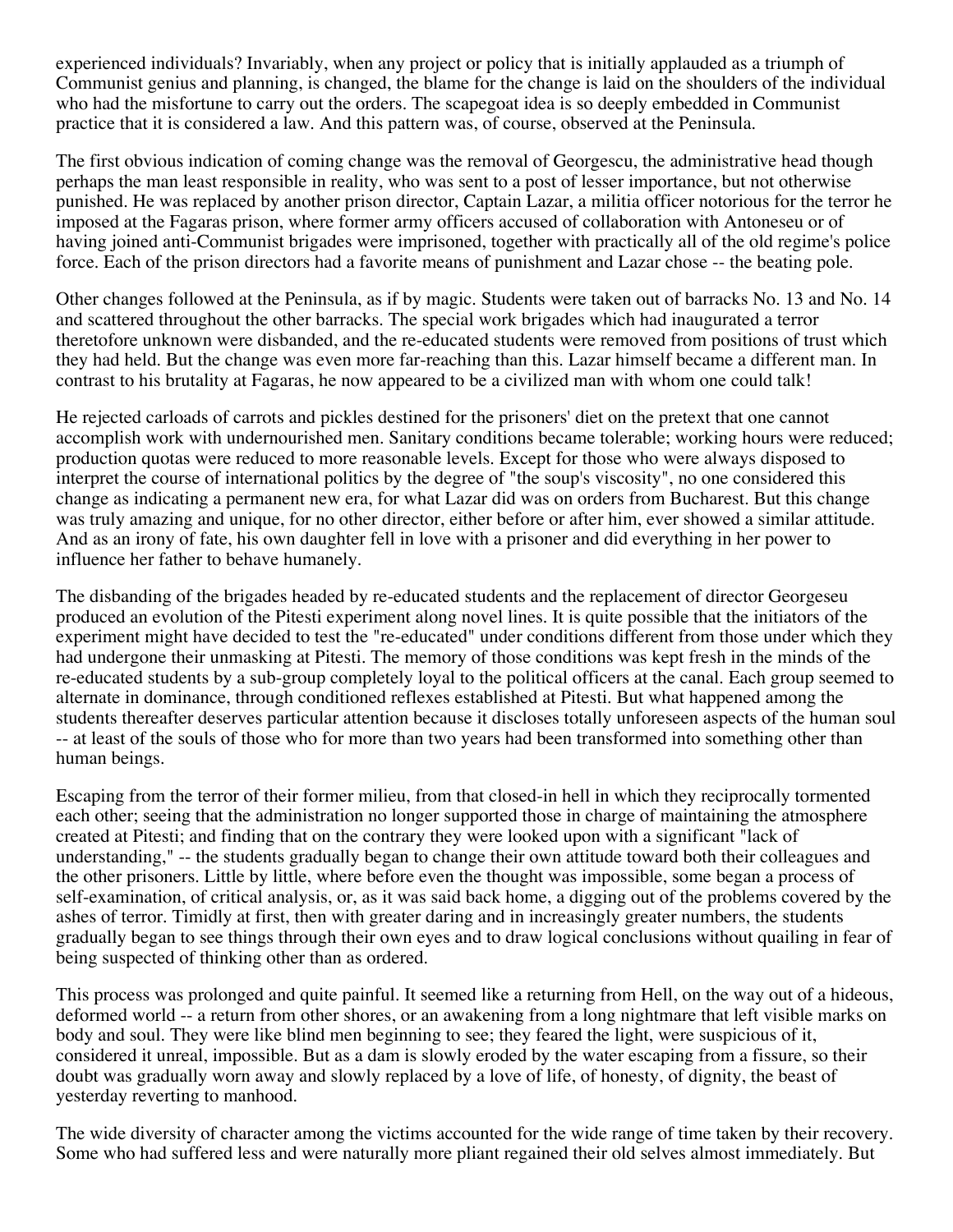for others the comeback was most difficult -- much time had to pass, month upon month, their wounds being too deep to heal rapidly. The deeper contoured structures, which had yielded with great difficulty and shown the greatest resistance during the unmaskings, also retained the most stubbornly the alien shape that had been imposed on them. Moreover, the students suddenly expelled from barracks No. 13 and No. 14 and scattered among the other prisoners found themselves in radically changed circumstances. They also had to reckon with some of the political officers and the stool pigeons who served the Communists without being forced and even without being asked, all of whom saw in the students' possible comeback a danger to their personal "careers," (even though a decrease in the number of informers would normally have enhanced each one's value). In any case, a whole host of different attitudes bristled and clashed under the horribly unnatural conditions of a slave labor camp.

But in many of the students, little by little, the wounds of the past whose scars would perhaps remain forever, began to heal, bringing a certain self-control, but not forgetfulness -- that would never come.

But the Communists will not give up. They will only change the application of "re-education" and perhaps improve the methods. [4]

1)A total of 11 camps, according to Ion Carja's *Intoarcerea din Infern* ... pp. 12-14. -- *Editor.*

2) patriotic and nationalistic, he was convicted of association with members of the most "democratic" of the See above, p. xxx. It is noteworthy that while the party to which the doctor belonged was emphatically political parties, one whose leaders had on several occasions sought "negotiations" with the Soviet. (*Tr.* ) Scryabin, better known under his Russian alias of Molotov, was one of the leading agents of the Jewish revolution in Russia, having begun his criminal career as a Communist conspirator in 1906, and held positions near the top of the Soviet government ever since the overthrow of Czar Nicholas II. He was a member of the

3) triumvirate that succeeded Djugashvili (alias Stalin), but was, with his confederates, replaced by Khruschev in 1959 and exiled to Outer Mongolia. Thus at the time that he missed his footing, he had more than fifty years' experience in the Bolshevik terrorist organization, forty of them near the top of the managerial hierarchy. It is to this that the author here refers. (*Tr.* )

 $4)$ <sup>It is not unlikely that the sudden change at the slave-labor camp was made to determine the degree of</sup> permanence of the re-education in individuals of different characters. (*Tr.* )

#### **CHAPTER XX**

#### **THE DEMON PERSISTS**

At the time the experiment at the canal came to an end, unmaskings at Gherla prison, on the banks of the Somes River in northern Romania, reached an intensity that perhaps surpassed even the most difficult moments at Pitesti.

In contrast with what was tried in the prisons already mentioned, the system at Gherla was designed to push the technique to its utmost possibilities, extending it to categories of prisoners other than the students.

For this purpose, a sizable group of re-educated students was sent by the Ministry to Gherla as a sort of avant-garde charged with laying the groundwork by gathering information about the atmosphere and outlook among the prisoners there. When others capable of work at Pitesti were sent to the canal, Turcanu was sent to Gherla, accompanied by his immediate entourage who were most devoted to him and also the most adept at use of the bludgeon. They prepared the way for the larger contingents that were sent later.

Special measures were taken by the political administration of the prison in advance of Turcanu's arrival. The entire fourth floor was evacuated for use in unmaskings, and placed at Turcanu's disposal. All the students from Pitesti were to be incarcerated in the cells on this floor, the top one of the main prison building.

Gherla prison was second in importance only to Aiud. Originally a reformatory for minor delinquents, it was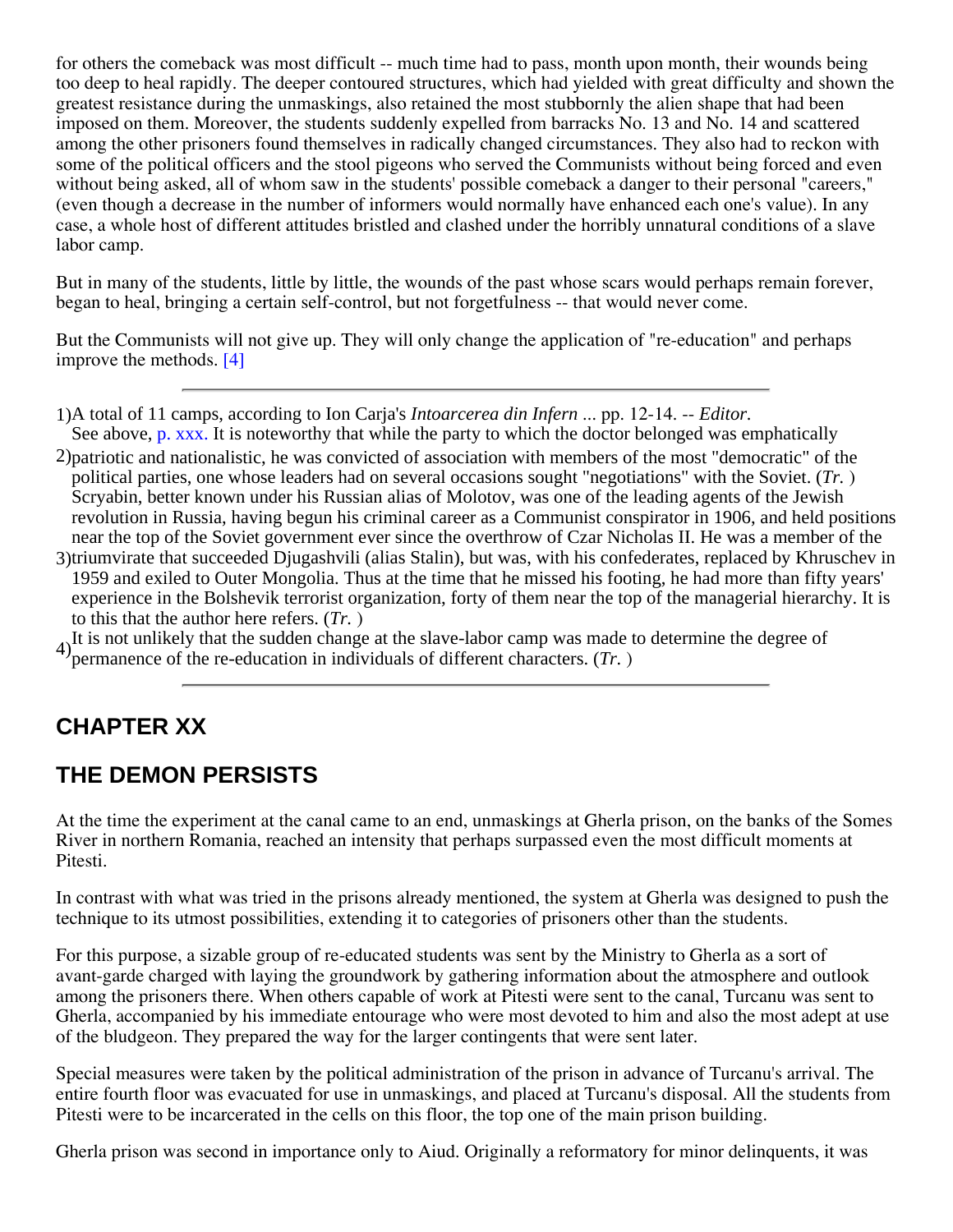adapted to other uses as the conflict between the Romanian populace and their Communist masters developed. It was then equipped with special workshops in which the condemned, without regard to length of sentence or state of health, were subjected to working conditions much worse than at the canal.

The hundreds of students transferred to Gherla were all left on the fourth floor in their cells for quite some time, completely isolated from the rest of the inmates. Then their screening began anew, under the direct supervision of the Securitate Lieutenant Avadanei, the new political appointee in charge of re-education. The students were then re-grouped and sent into workshops, with specific missions to accomplish.

Contact between the new prisoners and the old was established then without any difficulty. None of the older prisoners could even guess that those newly arrived were living in a different world and governed by laws other than human ones. Their reception was as natural as could be, with much warmth, even with joy and relief, for the placing of a student corps in their midst was a pleasant surprise and considered by the workers as probably a mistake on the part of the Communists![1]

Soon, however, a very few of the new arrivals tried to warn their destined victims, for despite their inculcated terror, a small grain of humanity, encysted in their souls, could not continue dormant under the warmth of their reception by the older prisoners at Gherla. Among the hundreds of students there were several who mustered courage to caution one or more of the older men to beware of them. Great as was the risk they took, equally great was the inability of those being warned to comprehend what they were being told. It seemed to them incredible -- surely these warnings must be prompted by the Communists, who for a long time had been conducting a campaign of defamation against the students as a class. If a student spoke evil of his colleagues, how could the individual being warned verify the statements except by asking another student, whom he had known on the outside as a dedicated anti-Communist? And the contingents of students sent to Gherla pretended to be still staunchly anti-Communist in order to gain the confidence of the older prisoners and learn from them everything that might be useful to the administration.

The mad attempt by a few of the students to warn of what was to come was made in vain. None of the workers would believe the monstrosities with which the students were charged. For one thing, there was not much real opportunity for extended conversation to elucidate the warnings, and there was always the risk of being overheard and reported -- a danger that maintained the conditioned reflex of fear in the students. Although a few had the courage to talk to workers in the prison shops, it did not enter their minds to discuss among themselves the possibility of a general change of the state of mind induced by their re-education at Pitesti. They dared not trust one another! So there was no concerted effort made to warn the workers -- only a few scattered gestures by isolated individuals here and there. But this did not prevent Turcanu from learning about what was going on.

Among the students who arrived in the first lot was one named Rodas, originally from Ploesti. When he first went to work, he met former friends in the underground, men in whom he had complete faith. Taking advantage of a moment of freedom from surveillance, he related to one of them the entire drama of Pitesti in simple words, trying to make it clear to him as quickly as possible, as he knew he did not have much time. His friend listened attentively, but could hardly believe what he heard. So he tried to verify the story by asking another student whom he trusted. Actually, he hoped to get a repudiation of a story that seemed perfectly incredible. And, as he had expected, the student put his mind at ease, saying, "Rodas is an informer for the Securitate, and what he said is part of an infamous plan set up by the Communists to compromise the students!" The worker went to bed reassured; a heavy burden was lifted from his heart; and the next day he told his friends to beware of Rodas. The informer immediately reported to Turcanu, for so far as he was concerned, from his heart, too, was lifted a burden, for he, as it turned out, was Rodas's surveillant -- a pure coincidence!

The next day, Turcanu entered a cell on the fourth floor and ordered all the students to face the wall. Then he called out, ordering somebody in the corridor to come in. When the students were ordered to turn around, they saw standing beside Turcanu a person with a sack over his head so they could not recognize him. And when in the silent cell Turcanu jerked the sack off, they still could not recognize the man, for before them stood a figure with a grotesquely disfigured head, his entire face one swollen bluish wound. Large globs of blood covered his features, stringing downward over his clothes. The man was visibly shaking on his feet, hardly able to stand upright. His whole body trembled as though siezed with chills. A corpselike pallor spread over the faces of all the students as they fearfully gazed, trying in vain to identify the victim and imagine a reason for such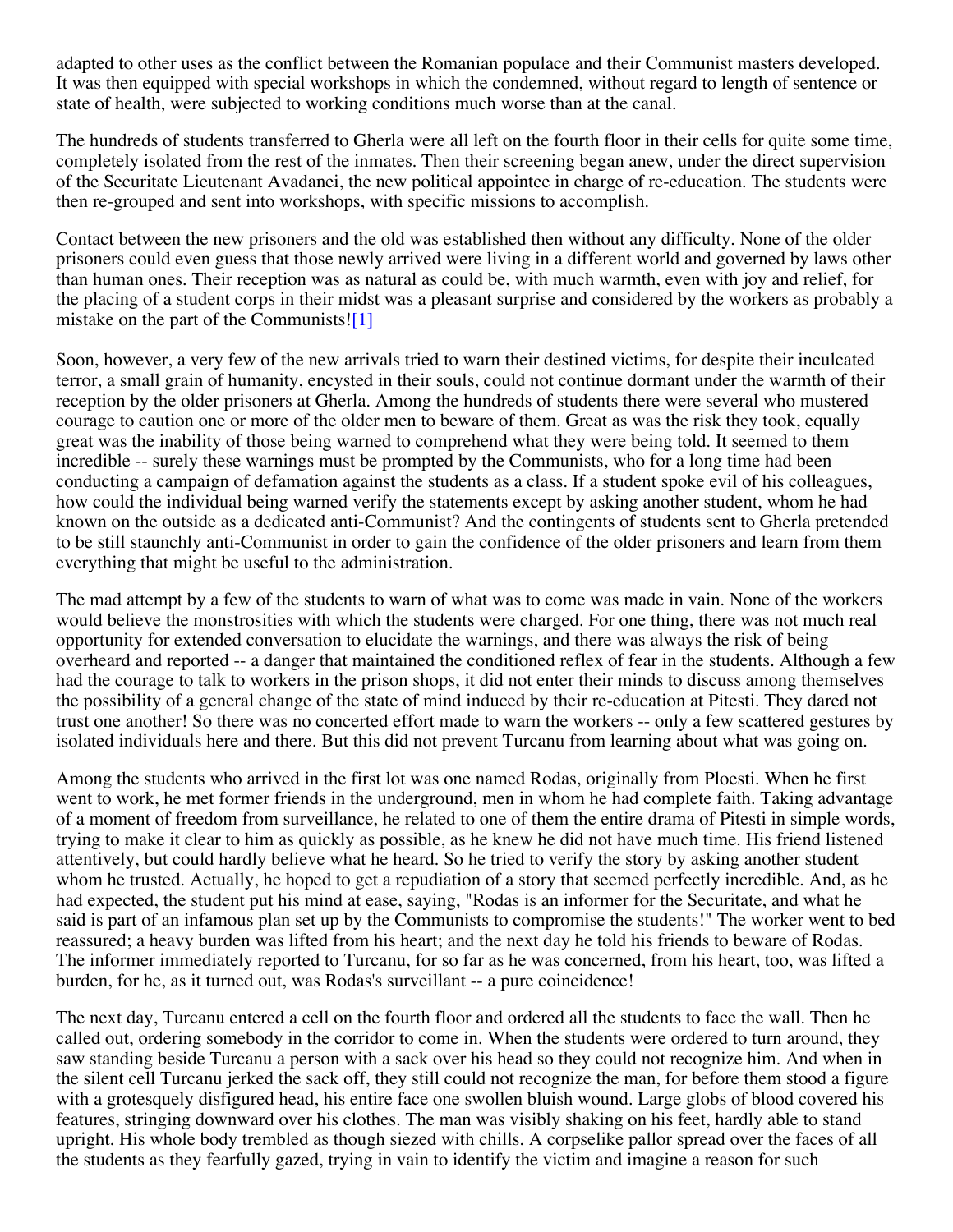#### disfiguration.

"Rodas squealed," said Turcanu, and then everyone understood. "I have ears everywhere," continued the monster. "A word to the wise ... to all who eventually may be tempted to talk. This is the first case; the next one will not be brought before you to see, for he will not live ... Just so you all may know." This scene was repeated in almost all the cells on the floor. After such a spectacle, could anyone contemplate warning the workers again?

I observed several times during my years in prison that witnessing the suffering and torture of another often has a stronger psychological effect than one's own suffering. Prolonged physical torture eventually produces a sort of analgesia, which if it does not deaden the pain of blows, at least diminishes its intensity. But invariably, when you see someone else being tortured, the image produced in your mind becomes fantastically exaggerated and has a truly polarizing effect on the consciousness. This phenomenon was so useful to the Communists that they gave it a name, "witnessing-the-spectacle," and used it systematically in investigations in general, and particularly in unmaskings at Pitesti. The individual who "witnessed the spectacle" was seized by such fear that his very intestines froze within him.

The effect, then, that Rodas's appearance had on the students at Gherla can be guessed. Thereafter all the students were ostentatious in manifesting a provocative anti-Communist attitude in order to obtain information for dossiers on their future victims. In the evening they would dutifully prepare their reports for the committee, where cross-checks were made.

The appearance of the students who were taken to the workshops was most deplorable. The terror, hunger, and the regimen of isolation to which they had been subjected for months on the fourth floor had turned them into living phantoms. Many workers, out of love or charity, shared their own poor rations with them hoping to help. The student accepted food, for hunger is invincible; but once his hunger was appeased, terror took its place. And he would report in the evening that he had accepted Legionary help from the so-and-so bandit!!

Little by little, day after day, the dossiers were being built up, with emphasis on information leading to identifying workers who had the most influence in the prison. Unmaskings were resumed, Room 99 on the fourth floor being retained for this purpose. It faced northeast, away from the town, its windows looking down on the inner courtyard of the prison, and was considered most suitable as no one from outside could hear the screams and blows. It had two doors but was not contiguous to any other cell. Not far away, however, still in the inner wing and on the same floor, were three smaller cells, 96, 97 and 98, which were kept for use in case of unusual resistance, as was another small cell, 101, in the front wing. In these small cells veritable orgies of torture took place.

The activities on the fourth floor at Gherla could not be completely concealed from the other inmates of the prison, especially those whose cells were on the floors immediately below. They noticed first of all that while on the other floors members of the staff and prisoners passed frequently along the railed balconies outside the cells looking on the inner court, there was no movement on the balcony of the fourth floor. Some of the prisoners wondered about this and guessed that something unusual must be happening up there. Then one day they witnessed a remarkable scene. Suddenly, at one end of the fourth-floor balcony, the door of a corner cell (Room 99) was flung open and out darted a figure, his face covered with blood, who dashed along the balcony and down the stairway pell-mell, yelling at the top of his voice that he was being murdered by his cellmates. In hot pursuit came the O. D. C. C. boys out of Room 99, who caught him as he headed for the administration office, and dragged him, screaming and struggling, back up the stairs. Then all disappeared into Room 99.

The bleeding victim was a young student, Bubi Roman from Timisoara Polytechnical School, who had been one of the most dedicated of anti-Communists. To quiet the talk among the workers in the shops, the O. D. C. C. put into circulation the story that Roman suffered from paranoia, and that his mental condition had deteriorated until his delusions of persecution had become violent insanity. To make this fiction more plausible, for several days thereafter they ostentatiously conducted Roman daily to the infirmary, where Dr. Barbosu gave him hypodermic injections that were falsely described as powerful sedatives.

After this incident, the surveillance over the fourth floor was intensified. The door of Room 99 was never under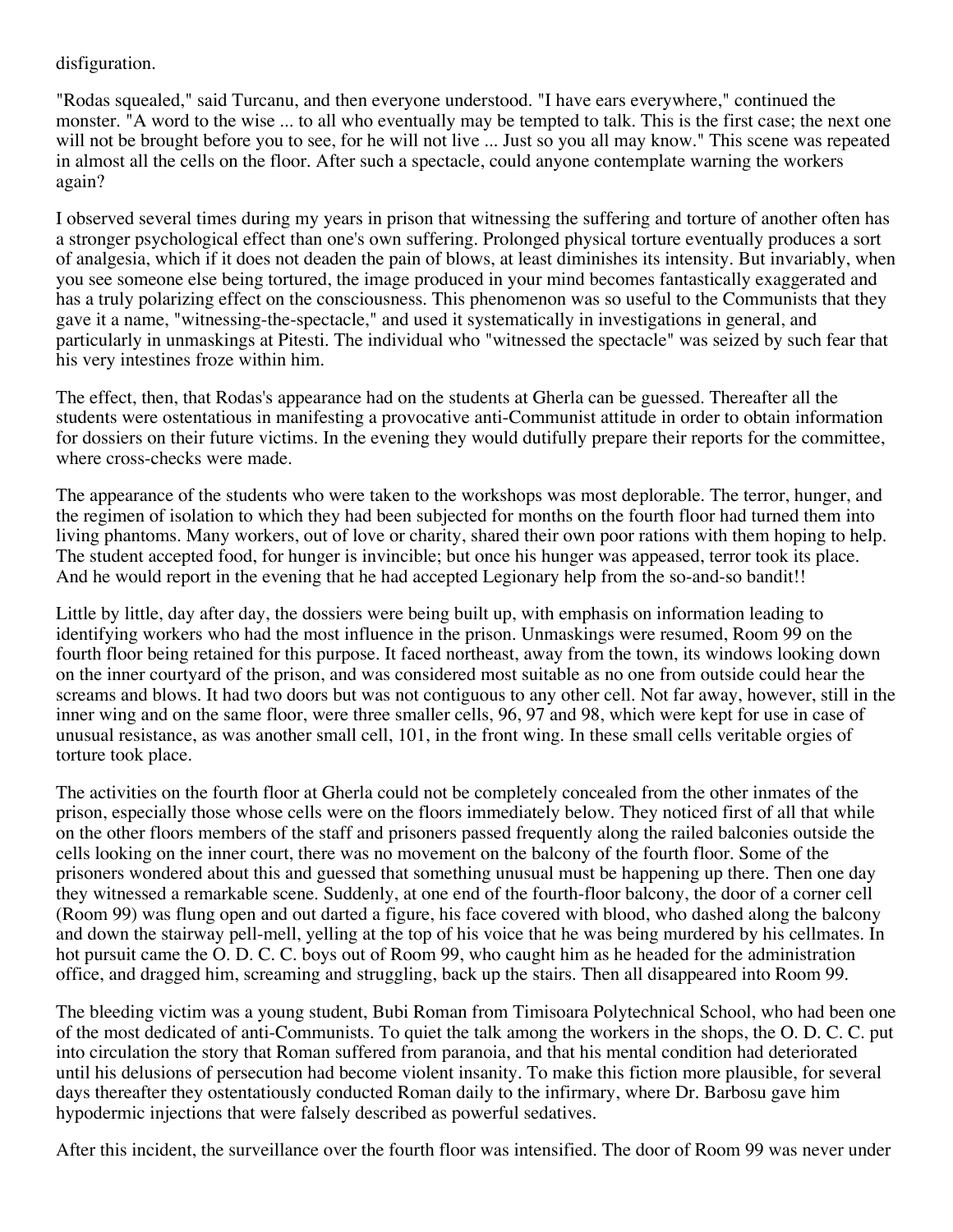any circumstances left unlocked; no one being subjected to unmaskings was left unguarded for even a moment; and supplemental beatings were administered for even the slightest gesture that could be interpreted as an attempt "to sabotage the unmaskings."

The director of Gherla prison at this time was a Securitate captain named Gheorghiu, whose unique characteristic was cynicism. And he had a temper that would flare up, for instance, if a newly arrived prisoner admitted he was condemned for only five or ten years; but he was very happy when a prisoner admitted a 25-year sentence! "This," he used to say, "is Gherla University. When you graduate (but I do not believe you ever will) you will be true men. Until then, I am your master."

The political officer was Lieutenant Avadanei, a Moldavian from the Botosani region, and, some say, a former elementary school teacher. Extremely evil, he felt some kind of fiendish satisfaction in trampling upon the bodies of prisoners until they fainted. At Gherla there was plenty of proof that bestiality, when unleashed, and nurtured by fear, becomes a sort of necessity, an insatiable appetite that can never be satisfied, and grows in direct proportion to its exercise.

At Gherla, one beat another only for the pleasure of it, no longer to destroy a belief or supplant it with another, or extort secrets, or disfigure the soul. One beat senselessly. Workers and students, young and old, educated and the illiterate, were all tortured the same, even when they had nothing more to say, could not confess any more than they already had, could not be any further degraded.

During the war, Captain Magirescu was sent to the Russian front whence he returned without one of his legs. Arrested and condemned in 1948 at Iasi for anti-Communist activity, he was sent to Gherla, where he worked in the workshop. Then he was put in room 99 for unmasking. In the end, they beat him over the scar of his half-leg with broomsticks until his mouth opened -- as did his wound.

Others at Gherla in room 99 while undergoing unmasking were forced to move their bowels into the mess-pans in which they normally received their soup. They were then forced, during continued beating, to eat their own feces from the dish.

The peasant Ball from the Hunedoara region was kept for several nights hanging by his armpits, having a stone-loaded knapsack on his back, his feet hanging two inches above the floor so he could not rest his weight. And because it seemed to his tormentors that his burden was too light, they also would climb on his back. And his was not the only case!

Prisoners were forced to "polish" the *"samot"* (a kind of rubbery material covering the floors) even though this was an impossibility; they scrubbed at this ridiculous task hours on end with a dry cloth, while at the same time carrying piggyback two, three or more committee members. When exhausted, their throats choked with the dry dust, they collapsed, they were not allowed to lie there and rest, but were given more beatings.

Another interesting custom was that of requiring inmates to crawl under a wooden bed from one end to the other, using only their elbows to propel them through, the body held perfectly straight, without any help from the knees. As they came to each end they were met by committee members with clubs to indicate when to turn around. For hours, morning or afternoon, this sport was enjoyed by the re-educators whenever they felt the urge. Only prisoners lucky enough to faint in the process were left in peace.

At other times, they were ordered to crawl part way under the bed, then suddenly stand up straight through the bed-boards, throwing everything into disarray, messing up the handful of clothing remaining to them after years of detention, and then ordered by the use of clubs, to remake the beds in half a minute with the headrest just as high as before.

It was at Gherla also that prisoners were forced to "run the gauntlet" between two rows of re-educators armed with broomsticks -- not just once, but back and forth again and again, slowly. At this prison the use of lavatories was at times absolutely forbidden, with consequences that can be imagined.

But sadistic torture was not the only kind indulged in at Gherla: there was also humorous torture, accompanied by jokes! One victim, considered the greater bandit, was obliged to stand on the shoulders of a lesser bandit, and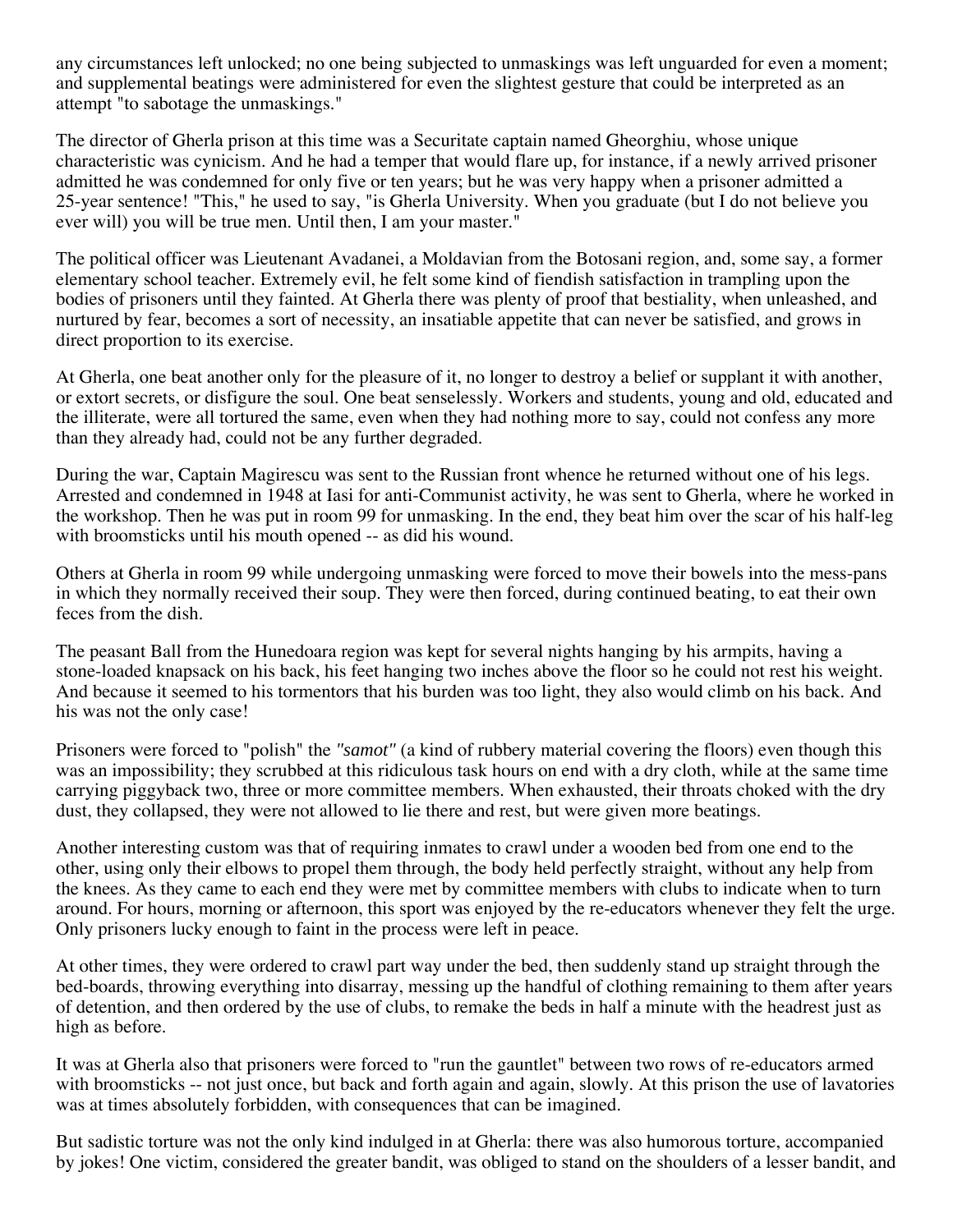from there launch himself into the air, simulating an airplane at landing. This was repeated until he landed perfectly flat, or broke his ribs.

1) intellectually superior group with a reputation for integrity, patriotism and love of God, were highly The reader must remember the peculiar situation in Romania where university students, being a select and respected. See pages xxiv ff. above. (*Tr.* )

#### **CHAPTER XXI**

#### **DESPERATE ENDEAVORS**

At Gherla, as at Pitesti, there were prisoners who watched for any opportunity, the slightest relaxation of surveillance, to commit suicide. Others tried to tell the director of the prison what was being done on the fourth floor, even though they could not really expect anything in the way of corrective measures from those who had ordered the whole experiment, or from those who conducted it and reaped the harvest from it. These desperate endeavors bordered on insanity. But then, everything that happened at Gherla was a sort of madness, a collective insanity seizing administrators and prisoners alike, who competed to destroy everything that could be called human in a world where, long ago, man had been reduced to a hated animal to be exterminated by hunger and terror.

The first prisoner who tried to approach the administration was a Macedonian worker named E. O., from Banat, who had been condemned to ten years at hard labor. One day, while full unmaskings were in progress, his cell was visited by an inspector from the Ministry of the Interior, General Nicolschi himself, who was in charge of the General Office of Investigations for the whole country. The routine followed during his visit was like that at Pitesti: the prisoners stood at attention, having been warned by the re-educators not to speak, but only listen to the General. Suddenly, when nobody expected it, E. O. broke ranks and requested permission to speak. The inspector was so surprised, he let him talk.

As rapidly as he could, for he knew the opportunity would not last long, he related to the inspector all that he and his cellmates were suffering; asked that measures be taken to stop the torturings and to punish those responsible for them. Director Gheorghiu, who witnessed this scene, feigned so perfectly to be impressed and visibly surprised that the victims themselves could have believed that he knew nothing about such things happening. He told General Nicolschi that he knew nothing of torturings, that no one had ever reported anything of the sort to him, that he would investigate personally to learn how much of what E. O. said was true, and that he would take the necessary steps to correct the situation, if it actually existed. The Inspector General was prompt to promise that he would look into the matter himself, and that he would personally see to it that the guilty parties were punished. Both Nicolschi and Gheorghiu ignored the obvious evidence before their very eyes, the condition of the prisoners at that very moment -- their battered faces and the black and blue contusions on their emaciated bodies, visible, of course, on E. O. as he made his report.

Of course no investigation was ever made, nor any remedial steps taken. Instead, Turcanu instituted reprisals, consisting this time of pulling off toenails with pliers, necessarily supplied by the administration for that purpose. This happened in the tiny cell in which E. O. was isolated after making his report. When I met him in 1954, he could eat only bread and potatoes, for by the time he left that cell, his liver had been destroyed.

Despite later denials, the entire experiment was supervised and coordinated by the Communist Ministry of the Interior -- by General Nicolschi or his superiors. Two students, Popescu and Andreescu, who had undergone unmasking while at Pitesti, were summoned to a supplementary inquisition in Bucharest. They spent several months there in special cells the Ministry of the Interior maintained on Victoriei Street; then, perhaps because of an oversight on the part of some officer in charge of transportation, they were taken to Jilava, where they remained for some time and were thrown in with the other prisoners. There the warm, friendly atmosphere among the prisoners and their trust of one another helped allay the fear in their hearts. Eventually Popeseu and Andreescu told some of them of earlier events at Pitesti, naturally without too much detail. Strangely enough,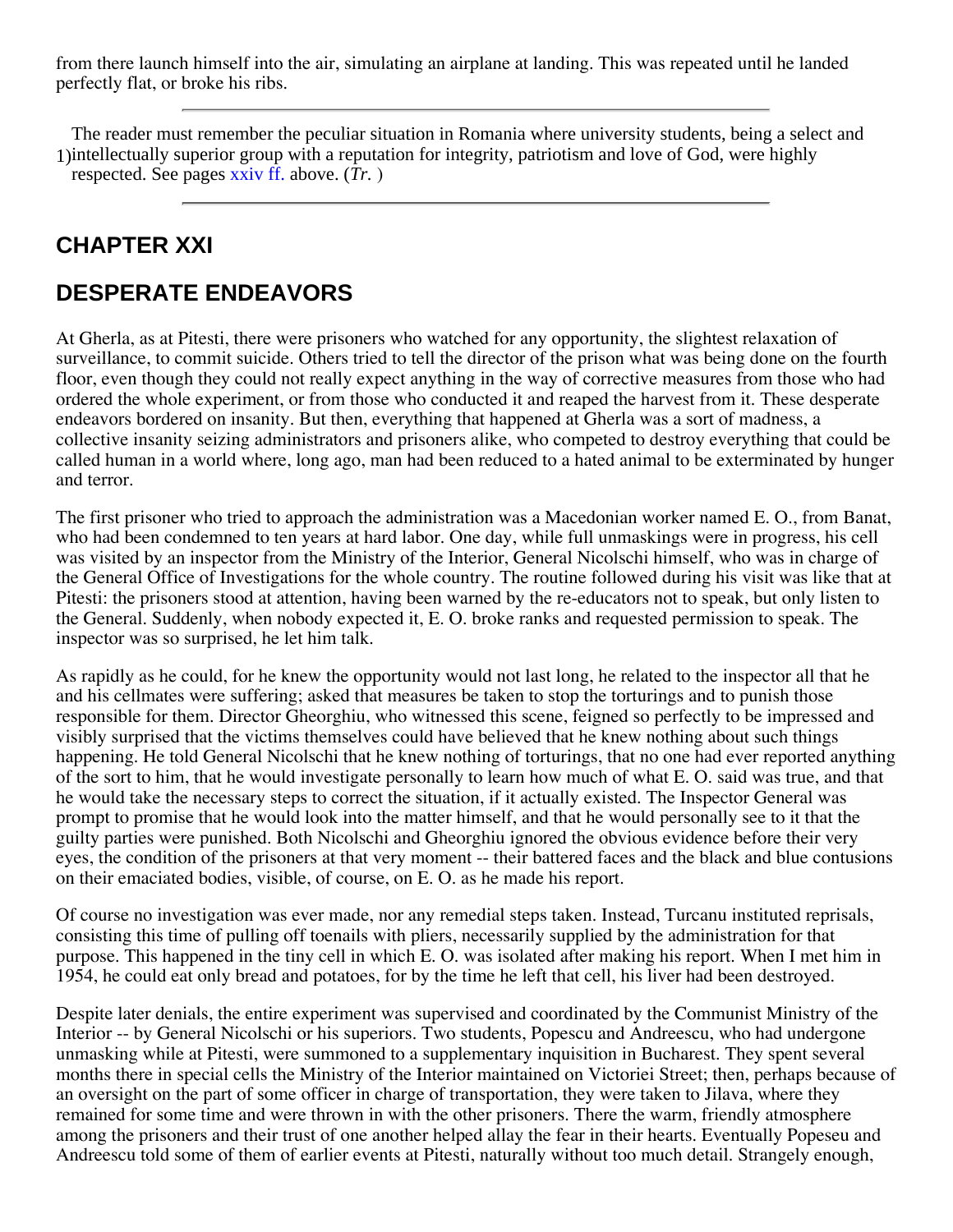however, the moment thev arrived at Gherla, the O. D. C. C. committee already knew everything they had told the inmates at Jilava. Through its informers the prison administration at Jilava had learned of it, transmitted the report to the Ministry, which in turn warned Turcanu. The suspicion of their being "opportunists" -- a term used at Pitesti for those who appeared to have been won over but remained "bandits" at heart -- was sufficient grounds for their being forced to submit again to the entire gamut of torture, in the company of others who were passing through unmasking for the first time.

Some prisoners tried to escape from the unmaskings by choosing the supreme solution, suicide. The peasant P., from the Constanta region, who had been arrested and condemned to 15 years imprisonment, was brought to Gherla in the summer of 1951, and shortly thereafter taken to room 99. Because he offered resistance, he was isolated in one of the smaller cells and subjected to an individual unmasking under constant surveillance. But one day, left alone for a few minutes, he was able to get a piece of glass from a window pane and awkwardly cut the veins of his neck. He was soon found flat on the floor in a pool of blood; the re-educators in a panic sent to the administration for help. Director Gheorghiu and the political ofricer came running, with the prison physician in tow, who stopped the bleeding. When he could be questioned, P. told them that he tried to commit suicide because he could no longer endure the tortures inflicted on him by fellow prisoners for no reason. The director assured him that thenceforth nothing would happen to him, and that those who tortured him would be severely punished, but that he would havp, to promise never to attempt suicide again. P. promised; the director left the cell. Then immediately entered Turcanu and others, who never left him alone until he capitulated, completely cowed and broken.

Another peasant, this one from Moldavia's Campu-Lung, sought to end his life differently. For writing the declarations during his unmasking, he was given the usual soap tablet and a needle. He broke the needle and swallowed the pieces, thinking to end his agonies; but the needle must have lodged in some marginal tissue, as he suffered not a single ill effect. When the written declaration was required of him, and of course the needle as well, he had only the soap tablet to turn in! He said he had lost the needle. He was then tortured and forced to search for it. In the end he had to confess that he had swallowed it. Now, in addition to ordinary tortures, he was obliged to move his bowels into the mess-pan for three or four days and check to see whether or not the pieces of the needle had been eliminated. Of course he did not find them. The immediate consequence of this was the destruction of his liver by severe beatings, necessitating in time complicated surgery which left him, for the remainder of his life, able to eat only toasted bread and baked potatoes. When I met him in 1953, still in the workshop, he was distributing the bread out in the hall as part of his job; the administration, as a great favor, granted him the privilege of baking for himself a handful of potato in the prison kitchen. It would be a miracle if he is still alive.

At Gherla the technique of surprise by sudden betrayal was modified, doubtless in the light of experience acquired at Pitesti. Here, for example, is a scene described by a high-school student who was among the last to pass through room 99. He was one of a group of youths arrested and sentenced just before the closing of the "Center for Re-education at Pitesti," and one of the few who, though serving time at Pitesti, miraculously were not subjected to re-education there; as a matter of fact, that was the reason why he was not shipped to the labor camp at the canal. I quote him:

"Having arrived at Gherla, we were quartered in a large cell on the fourth floor, where there were several older students who circulated among us and soon succeeded in gaining our confidence, even coming to know us intimately. Under the circumstances, we felt we could ask their help on various personal problems which we could not solve by ourselves. Thus each of us found himself a confidant, an advisor, a friend. None of us noticed that their principal concern was focused on just two points: our anti-Communist activity, and our attitude toward the prison administration, especially its political officers.

"Around the beginning of September, we were moved into room 99. Here we met other students who received us with the same warmth as those in the first cell.

"Our days were organized according to a schedule which, within the limits of the prison's regulations, was rigorously respected. The day began with prayer said on our knees. Then followed the National-Christian[1] education period, which lasted quite a while. The afternoon was reserved for more informal occupations. There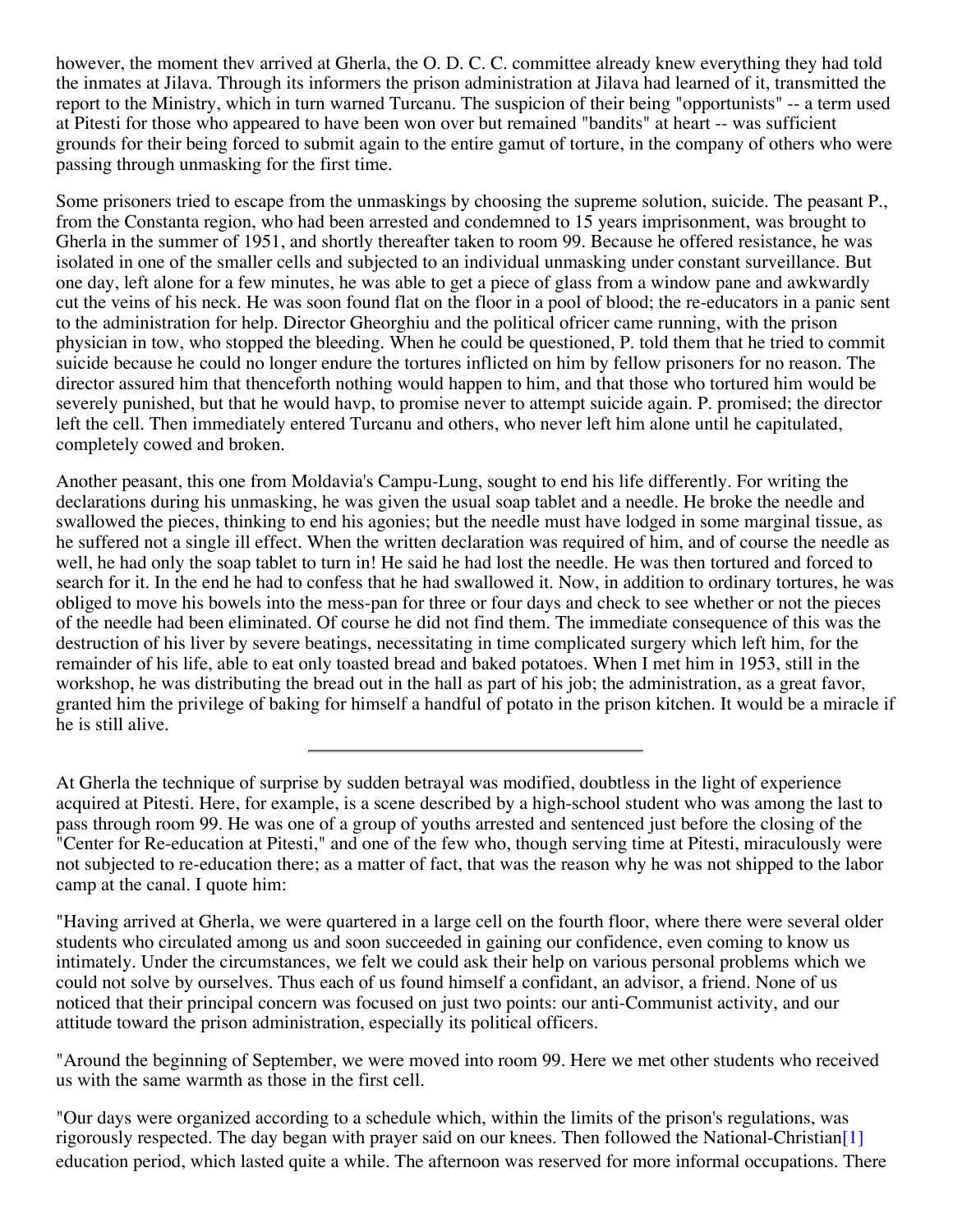were several groups studying different foreign languages, and you joined the one you wished; lectures were given on various subjects by those who had studied them, to enlarge our general knowledge. The evenings offered the most pleasant moments. Usually someone with literary talent would give us a talk on the work of a Romanian or foreign writer. We would all be seated around him and a warm family atmosphere made us forget the inferno that surrounded us. Patriotic poetry was not neglected, nor even the songs, although the prison rules strictly forbade singing, especially patriotic singing. The day ended with prayer again said on our knees.

"Who could believe that those who led the prayers, appearing almost transfigured with religious fervor, could be perjurers? Could it be that in those moments, taking advantage of the opportunity, they too were truly praying? More than two weeks passed in this manner. Such an atmosphere of perfect harmony prevailed that not a few times I felt a satisfaction in having been arrested, for through my arrest I was privileged to know such men and enjoy such moments! Friendships flowered like buds in the spring! No one could ever suspect how near were the blizzards.

"The room chief was a student from Iasi, Alexandru Popa, not too bright compared with some others, but very active. Turcanu too was in the room. But he was very reserved and went around almost unnoticed. Now and then he, Popa and two or three others would go into a corner and talk in subdued voices. Because they were all from Iasi, and friends besides, no one suspected anything amiss in these private confabs.

"And then all of a sudden, the sky fell in. One evening, at the end of the work day and after the latch was closed on the outside of the cell, we were getting ready for the usual program when Turcanu gave the order that everyone except us (the late arrivals) should form into two rows, leaving a narrow corridor between. Each one had in his hands either a bludgeon, a broomstick, or a belt. Turning to us he ordered us to run the gauntlet between the two rows. We thought this was a game intended to give us all a little fun. But in a few seconds the room reverberated with our shrieks and with the oaths of those beating us. I was by chance at the end of the line. I stopped bewildered, and forgetting that I also must follow where my friends had passed, I got over to the end of one of the beaters' rows beside one of the older ones, and began a frightful yelling, not realizing what I was doing, literally crazed by the spectacle unfolding before my very eyes. I was gesticulating, hands up in the air, like an insane person caught in a crisis. The individual standing by me suddenly recognized me as being one of those supposed to pass under the bludgeons and, grabbing me by the neck, shoved me into the gauntlet. This is how I entered the unmasking. How I came out of it, you had the opportunity of seeing for yourself when you met me. Much time has passed since then and somehow I have succeeded in seeing things more lucidly. "

I asked the boy, "How did the beaten group react as a whole, for they must have reacted somehow?"

"I could not say that anybody tried to defend himself," he replied, "for everything happened so fast. Anyway, resistance was useless. If there was any spontaneous reaction, it did not last long. It is true that several of those who were beating us ended up with cracked skulls, but this was probably accidental in the confused melee; but perhaps it happened intentionally, for among the wielders of weapons there may have been some who struck a "colleague" to revenge some beating received during his own unmasking. Anyhow, when it was all finished, there we were, the wheat with the tares, in a pile of broken and bloody bodies, heaped on the floor. Among these was my body. My soul left me that evening, and it has not yet returned into me entirely, not even now. As at Pitesti, maybe even worse than there, the inner collapse preceded the physical one. For in contrast to Pitesti, this time the students who had taught us and prayed with us took part in the proceedings from the first session. Their presence among the beaters contributed, I believe, to the paralyzing of any possible spirit of resistance.

"Following this, we passed into the usual phase of unmasking, which lasted more than a month and was not much different from the procedure used at Pitesti. Then, there followed a series of two more. I was an 'in position' witness to the first series because I was still considered not fully re-educated. During the second series, some of my colleagues were promoted to the ranks of the re-educated. By now I was witnessing impassively their disintegration, trying only to see in them that which I could not see in me -- how a soul is shredded.

"From time to time one of our group would disappear for several days. I had no idea where he was taken. When he returned, he was completely broken. It was only later that I found out that the ones so chosen were put into the small cells down the hall and were there subjected to a continuous individual unmasking. "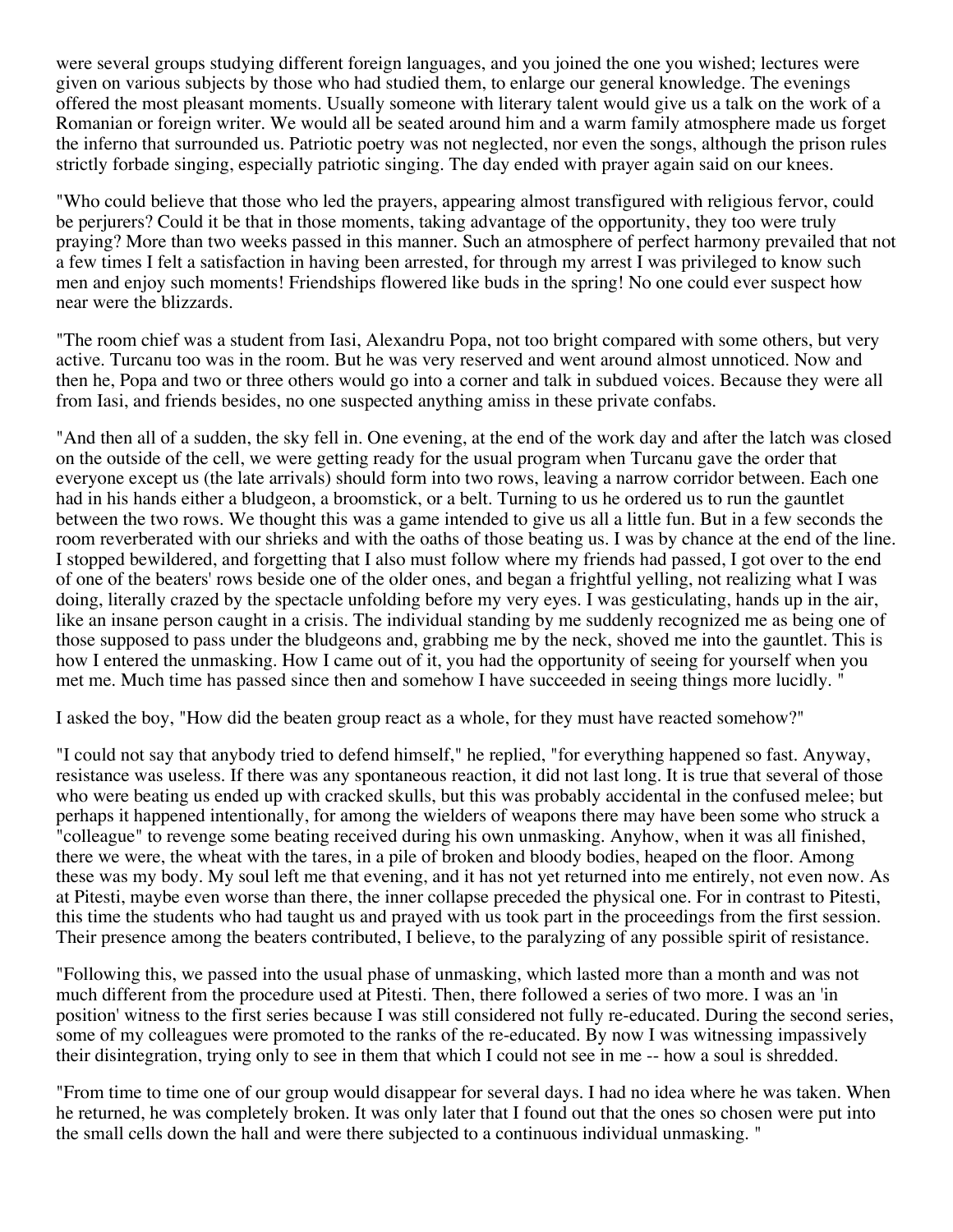The "witnessing-of-the-spectacle" was used as at Pitesti, except on a larger scale. The slightest sign of doubt or of disobedience was immediately punished by bringing the culprit into room 99 to watch an unmasking. The feelings experienced by such witnesses were described to me vividly by one of the scores of students with whom I spoke:

"Watching others being tortured," he said, "I had the impression that I had been bound and placed on a powder keg, and that a madman constantly circled around the keg with a lighted candle. I expected the flame to touch the powder at any moment, and that the keg with me on it would be blown up. That could have happened at any time; in other words, if a re-educator suddenly took the notion that I had been given too light a punishment for my suspected guilt, he could have transferred me from 'spectator' to 'sufferer' on the spot -- the equivalent of setting off the powder with the candle flame."

In just a few months, more than 200 prisoners passed through unmaskings at Gherla and the Communists thus increased the ranks of their faithful by 200. This is why the "progressive" education introduced by the Communists used the bludgeon instead of the bullet; why the killing of prisoners was forbidden: They did not seek to destroy individual men but the very human species itself, by inducing conditioned reflexes which turned men into creatures as obedient as robots and as ferocious as wounded tigers rabid with hatred of humanity. A dead tiger could not be used to destroy others.

More than 200 had passed through the unmaskings, and with the constant acceleration of the increasing numbers, it could have been predicted that within six months every inmate of the prison would have been thoroughly re-educated, if nothing untoward happened.

But something did happen, unexpectedly.

1)I. e., the principles and doctrine of the Legion. (*Tr.* )

# **CHAPTER XXII**

#### **THE UNLEASHED DOGS**

Without previous warning, on the evening of November 14, 1951, more than two years after the Pitesti experiment was begun, orders came to stop all unmaskings; not suddenly and abruptly but gradually, as a new phase was to be introduced. In other words, the phase of "violence" (i. e., beatings) was to be superseded by a new phase modeled to some extent on the method used at the canal, but with better surveillance. The unmaskings did not, as a matter of fact, end until February or March of the next year, when Colonel Zeller of the Securitate appeared. He came on an official mission, that of increasing production in the prison workshops, which meant sending as many prisoners as possible into them. To this end, most of the re-educators as well as the re-educated ended up having to go to work, and the whole prison population was shifted around. The reassignments to shop or group produced an entirely new mixing of students with other prisoners. This changed the atmosphere everywhere; it became indescribably poisoned.

The students were no longer in positions of command, yet their whole re-formed character was conditioned to control others through unmaskings. So, since the O. D. C. C. 's right to beat prisoners had been revoked, they took it upon themselves to inaugurate their own form of discipline at Gherla and, for the next two years they maintained, with the help of a naturally cruel administration, a state of terror unique in the annals of prison history.

Whether in workshop or cell, at the workbench or in the queue waiting for soup, in the lavatory or the shower, at any time, the re-educator would listen, all ears, to hear "what was being discussed," and would inform the administration promptly and pointedly so as to keep the reprisals as close to the spirit of unmaskings as possible.

Punishment for imaginary crimes was multiplied mercilessly. Incarceration, severe beatings, solitary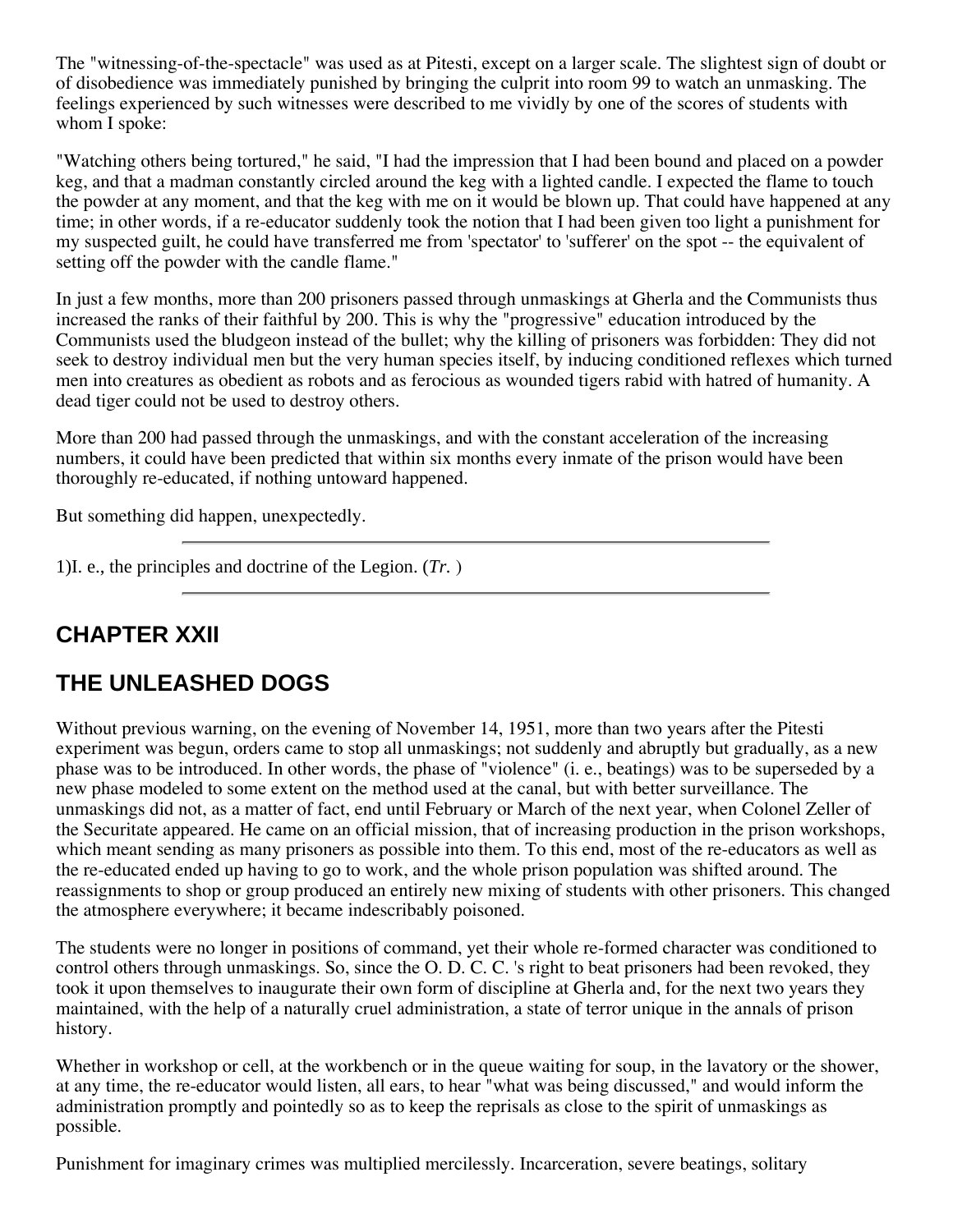confinement with minimal clothing, halving of food rations at the end of twelve hours of slave labor, the more severe regimen of being fed only once every three days -- these constantly supplied a special section with more and more tuberculosis cases, and the cemetery with hundreds of bodies.

After the right of the re-educated to torment was revoked, the torturing was by Communists directly, and they used their best qualified individuals to do it, namely the prison's political officers and especially their chief, Lieutenant Avadanei.

As was normal Communist procedure, Director Gheorghiu was transferred to some other place and in his stead was brought in a new director, Captain Petre Goiciu. Formerly a tinsmith with the Romanian Railways in Galati, he was a Bulgarian notorious for his ferocity, which exceeded that of Maromet, the director of Jilava prison. As his assistant, and chief of production, Lieutenant Mihalcea, another degenerate maniac, was appointed.

This trio, Avadanei, Goiciu and Mihalcea ruled the prison for years, zealously executing orders and competing with one another for the highest marks in sadism, until they were rewarded with promotion in the Party hierarchy.

Around Christmas of 1951, Turcanu and ten of his collaborators were called to the prison's main office, where they were put in chains and sent away by van, no one could imagine why. Everybody soon learned about their departure and thought the unmaskings at Gherla had either come to an end or reached their final stage so that Turcanu was no longer needed, and had perhaps been transferred to take up his long-awaited and much anticipated activities at Aiud. Turcanu had often bragged, "Soon I shall leave for Aiud, to accomplish the unmaskings of the leaders there. "

He and his collaborators believed that they were being taken to Aiud, the next step up for them, as just reward for all their hard work. A man who traveled with them in the same prison van later related, "During the entire trip, all the way to Jilava, they all sang, and enjoyed themselves as if they were going home. When we drove by Aiud, and did not stop, they thought they were being taken to the Ministry of the Interior to be freed, remembering the promise by the Communists to reward them in consideration of their merits. Even at Jilava, during our first days there, Turcanu talked about novels and cowboy movies, and was relaxed, even radiant, and satisfied. "

But one day, an officer from the Ministry came into the cell occupied by Turcanu and others.

"Why were you brought here, bandit?"

This was the first time since the beginning of unmaskings that Turcanu had been asked that insulting question.

"I was brought here to be freed," he answered, somewhat disgruntled.

"You bandit," growled the officer, "you were brought here to account for the crimes you committed in prison." And he left, slamming the door as he went.

The smug smile on Turcanu's face abruptly changed into an impotent grimace, and that was the last seen of him by any survivors. From that moment on, for more than three years, as long as the investigation lasted in the Ministry on Victoriei Street, none but his inquisitors and their families saw his face.

Following his departure from Gherla, group after group of inmates, both tortured and the torturers, were taken to the Ministry of the Interior. As the re-educated continued to leave on these trips, the Gherla prisoners were sure that Turcanu must be engaged in the unmaskings at Aiud and was getting more collaborators from Gherla to step up the work. But after a while, some of those who had left began to return, and the strict orders by the Ministry not to utter a single word about the reason for their trip to Bucharest, was not respected by all of them. Little by little, almost everybody except those who fanatically believed in the practice of re-education by violence began to realize that an investigation was going on. But no one really believed that punishment of Turcanu was conceivable; they did not understand Marxist dialectics, and so reasoned on the basis of their poor "reactionary" logic. So almost everyone remained sceptical, believing this was only a new trap. Besides, no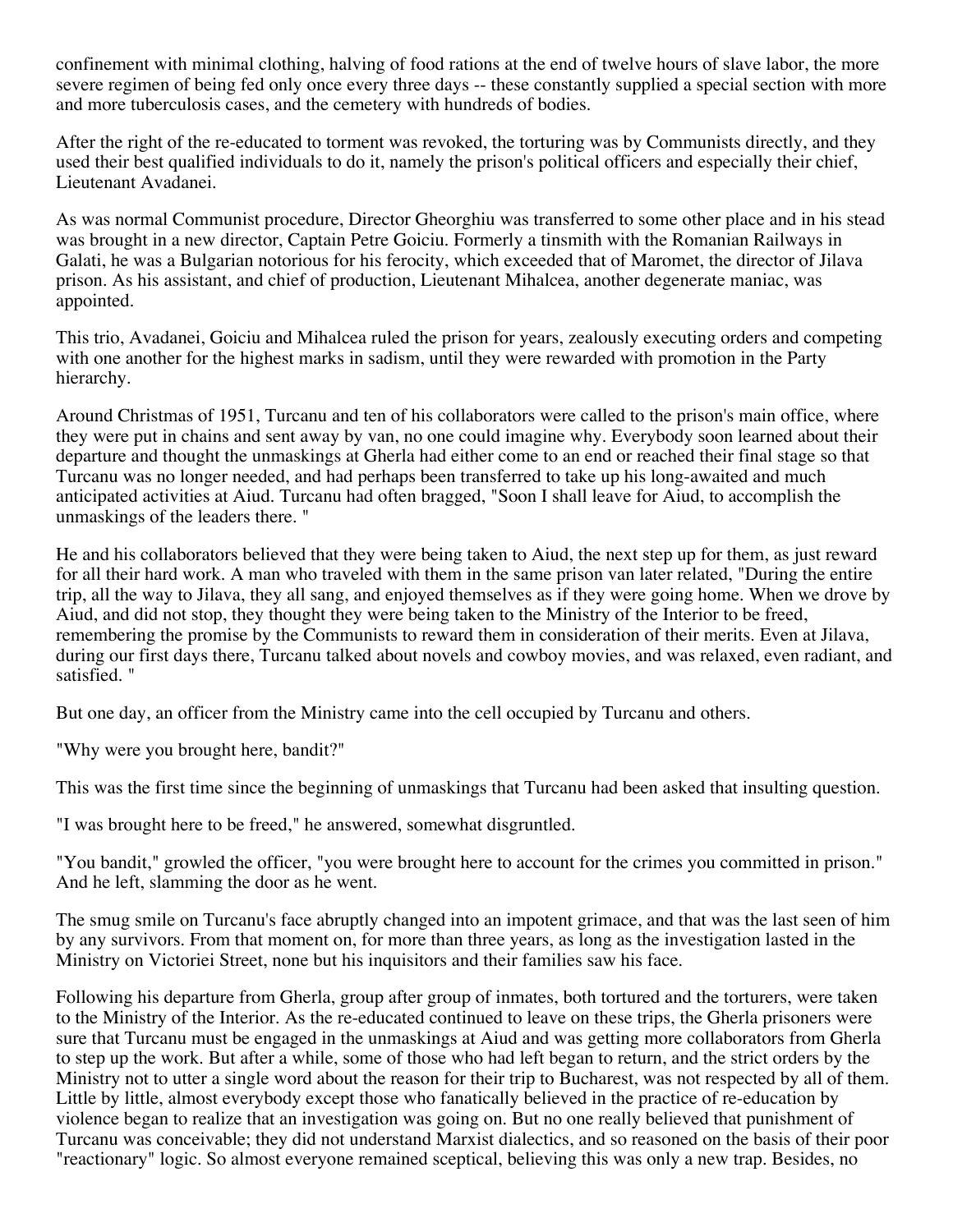sensational purging had taken place in the higher echelons of the Party, and nothing had changed at Gherla either, where terror still ruled and everything was proceeding according to the most perfect Communist pattern. Furthermore, as time went by, the terror intensified, punishments becoming more severe for infractions that no inmate had ever heard of. Lieutenant Avadanei was more and more brutal and the spirit of O. D. C. C. continued to dominate undiminished over the entire body of prisoners.

But on the dark depths of terror at Gherla, like a glimmering light, a reaction was beginning.

## **CHAPTER XXIII**

#### **THE SECOND PHASE**

The reaction began with prisoners who escaped unmasking because the process had been abandoned. Some, who had been fortunate enough to escape that hell, knew nothing of the unmasking technique and could not understand what really had happened. They knew nothing of the terrifying moulding of a "new man" or of the depth of the inflicted wounds, which many of us believed could never heal. Others, who had come into direct contact with students and personally experienced the nature of the monsterman that had been created over a period of five years, nevertheless asked themselves in astonishment when given time to think, "Can these things really be true?"

What constitutes a still greater paradox, however, is that a large number of victims, even among the students, could not see that they had been used as guinea pigs in an experiment. They regarded what had happened as nothing more than a passionate unleashing of the hate normally generated by the Party's ideology, or as a sort of drunkenness that broke the dams of reason when the Romanian Communists found themselves the beneficiaries of an undreamed-of victory.

The body of prisoners who had not been re-educated fell into several classes according to the way in which they viewed and judged the phenomenon.

The majority did not comprehend at all what it was all about; they perceived only the physical aspects, the beatings or overt wrongs done directly to them, and they judged the whole phenomenon in those terms, which after all were of only secondary importance. Most of these prisoners came from uncultivated backgrounds and were by nature disposed to interpret everything only through what they could see with their own eyes. Their reasoning was quite simple: "Yes, I know they suffered; I myself was tortured during my investigation, and perhaps I wronged others. But why did the students not stop their nefarious activity immediately, when they were dispersed to workshops or work colonies? Why did they continue to serve the administration and harm other prisoners? Was it just to feather their own nests?" Discussion with these persons was quite difficult. Their attitude was a simple one, without subterfuge and not openly hostile. To the query, "What did you do to help the students come back to normal?" they would answer, "They were better educated than we and therefore better able to understand what was happening to them. How could I risk my skin when I knew that if I got close to one of them in good faith, he would immediately denounce me as an enemy of the administration, and then where would I be? I'd have to suffer the consequences!" And they would cite the example of workers who initially wanted to help but were betrayed.

A second class, small in number, was made up of those who, prior to their arrest, had generously collaborated with the Communists, hoping thus to be forgiven their membership in various political parties. In any discussion, these men deliberately created confusion between their own voluntary acts of collaboration and acts resulting from conditioned reflexes. Their reasoning was even more elementary than that of the simpler folk. "Man's soul is weak," they explained, "and subjected to fear and pressure, to hunger and the uncertainty of the morrow; it gives in; it cannot stand fast in a position of resistance when faced with and pressed by the forces in power. "

There was yet a third class composed of individuals who all their lives had done nothing but seek positions of vantage. They posed as victims, with a thinly disguised intent of making themselves heroes of resistance, then,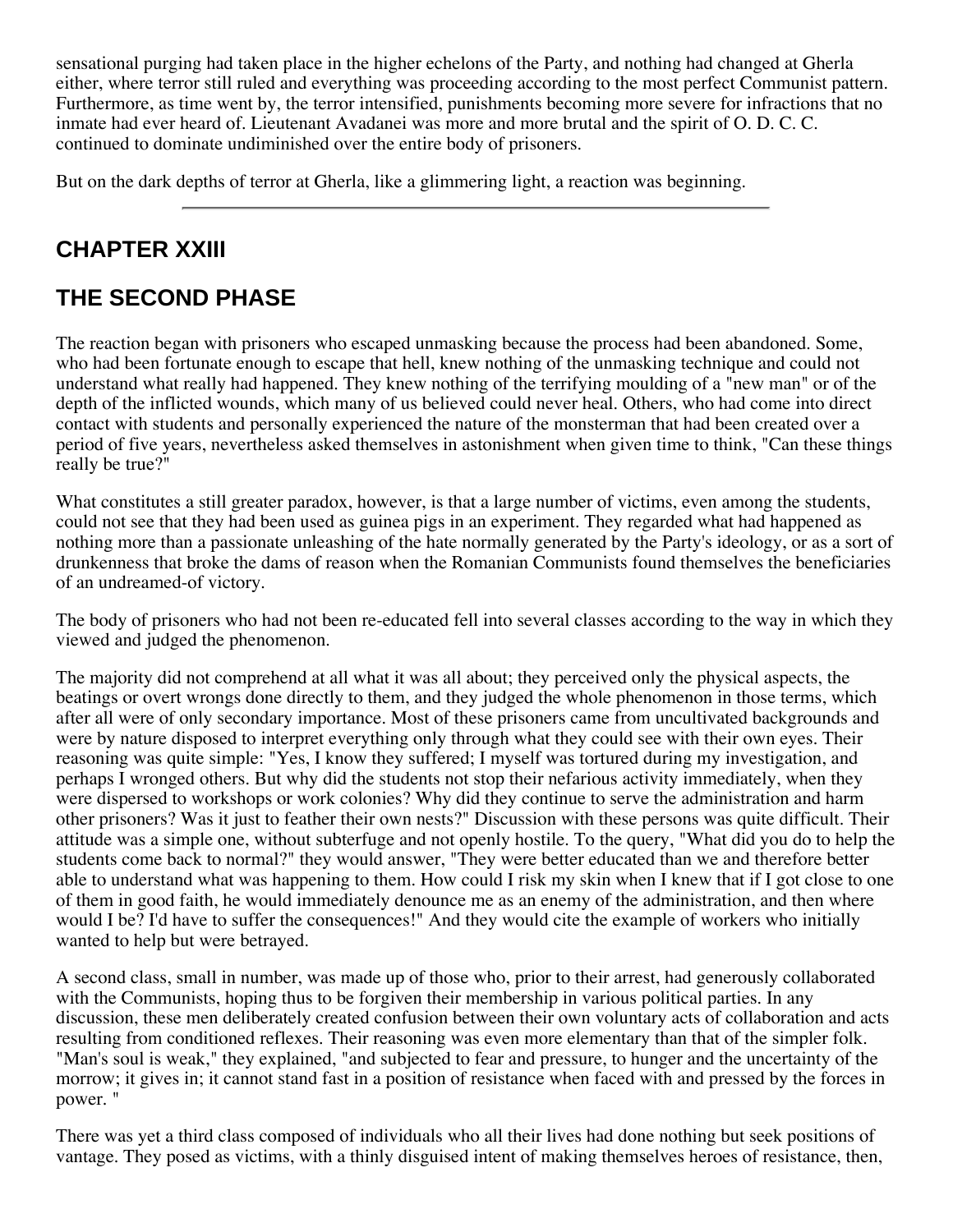equipped with a record of imprisonment, they intended to make political hay out of it, in some cases, as *agents provocateurs*. This class avoided contact of any kind whatsoever with the world of the re-educated.

But a few of those incarcerated at Gherla -- their numbers increased as time passed -- tried to understand the phenomenon and the real motives for the experiment. They understood what you could call counter-re-education, adopting an attitude of uncompromising hostility toward everything that smacked in the least of the spirit of re-education. This brought them into conflict, not with the administration, as would normally have been the case, but with the re-educated students so strongly affected by the experiment that they seemed to have identified themselves with it. Any questioning of the new truths they professed with such fanaticism constituted a new torture almost unendurable -- perhaps as painful morally as their unmaskings.

Endeavoring to clear a path toward re-establishment of contact with all the re-educated who had been consumed in the inferno at Gherla was a work that often was punished by incarceration -- which, in a Romanian prison, meant confinement in a cubicle whose dimensions are such that the prisoner is forced to remain in a slightly stooped, standing position; he can neither sit nor lie down nor stretch up.

Thus much time had to pass before the atmosphere changed sufficiently to make living together in cells bearable, and reciprocal mistrust was dispelled. And in the meantime, the suffering caused by the re-educated was great.

#### **CHAPTER XXIV**

#### **INHUMAN PENALTIES**

The scene takes place in the Gherla prison yard, several months before Turcanu and his collaborators were transported to the Ministry of the Interior.

An inmate walks in an inner courtyard surrounded by the four walls of the buildings, an area of several hundred square yards. His hands clasped behind his back, his head bowed, he was deep in his own thoughts when some noise made him lift his head and look up. That instant, Martinus appeared in front of him.

"Bandit," said Martinus, "you look skyward, believing that the Americans will come from there?"

The inmate lowered his head without a word.

"Bandit, why do you lower your head? You look at the ground because you despise me, is that it?" A prison guard who stood nearby watched and smiled.

The inmate was ready to answer, since he did not know this fellow Martinus, did not know at the time what was going on on the fourth floor, and besides he did not like being addressed in this manner. But one of his cellmates who *did* know was able to restrain him with a look. In a cautious whisper he said, "Don't answer. This is the most powerful man here, below the director. He can do anvthing to you. "

The inmate stared after the departing Martinus, who did not wait for an answer but wrote down the victims name to be scheduled for unmaskings. He had guessed by the inmate's silence and look that he was another "enemy of the working class"!

In the same courtyard, at the hour when the night-shift goes to work, two pallid-faced inmates were talking. A student slowly edges closer to eavesdrop on the pair. There is some racket in the yard, due to the unrest of several hundred prisoners who have been waiting for more than an hour for the roll call before going into the workshop. The two continued their conversation, unaware of the eavesdropper. The next day one of the two was ordered to report to the political officer. When he arrived, he was given a round of slaps in the face. Surprised, he asked why.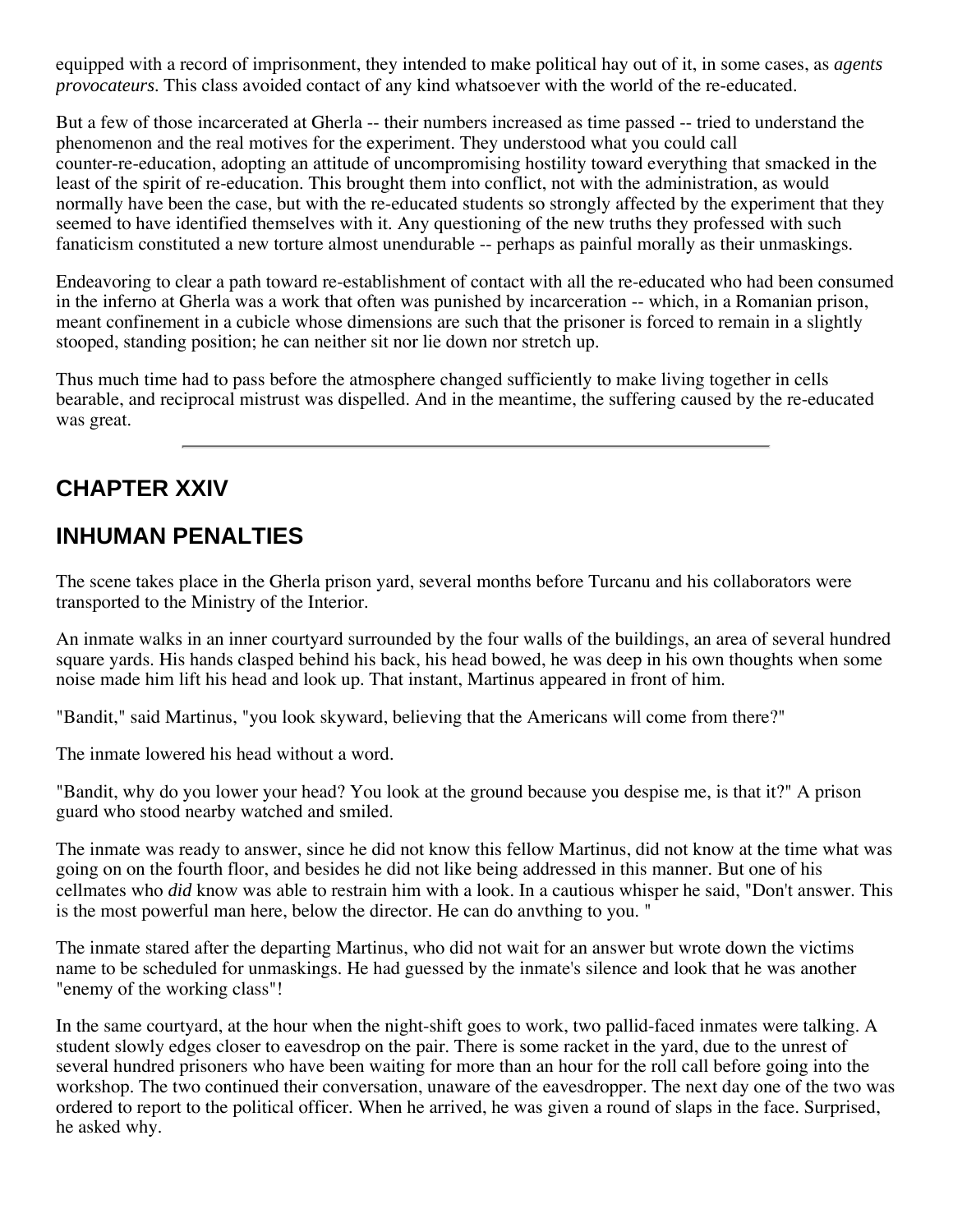"Bandit," he was told, "you dare ask why! Do you not want to come to your senses? What were you discussing about Hitler last night as you stood in line waiting to go to work?"

After more slaps and kicks, more yelling and swearing, the desperate inmate frantically tried to recall everything they had talked about, and finally remembered that his friend had asked him why he looked so ill. He had answered that he had an *"icter recidivist,"* which is Romanian for "return of an attack of jaundice. " The eavesdropper heard instead *Hitler redivivus* (Latin for "Hitler revived") and had reported to the political officer that the two had been discussing politics, which was forbidden, and hoping for the return of Hitler!

Any information reported by the re-educated was accepted as absolutely the truth and the denounced inmate had not the slightest possibility of defending himself successfully. It is not that the political directorate of the prison believed that the re-educated ones never lied, but whether their reports were true or not, they provided an excuse for punishment, which is all the officers were after anyway. They considered each inmate a personal enemy who deserved nothing but extermination, by any convenient means, but preferably through routine procedures.

So long as the entire shop and technical office leadership was entrusted to the students, the oppression by the administration was not exercised directly, but through student intermediaries. They were the ones directly responsible for whatever went on in the workshops, the quality and quantity of products, for discipline and for output. Whoever did not show enough zeal was considered an opportunist, indifferent to being a leader, and consequently sent "to work down below," which is the Communist term for being downgraded from a function, but here really meant to be sent down to work under infernal conditions.

Large numbers of the re-educated could not be employed as administrators because, contrary to the prevailing bureaucratic practice, the positions were few. Those students who did not excel in re-education practices were sent to work side by side with the rest of the prisoners. And in order to get promoted to a desk job, which some of their colleagues held, they almost killed themselves working, exceeding the norms by truly phenomenal percentages. Other workers began to exceed their quotas, not so much to get into the good graces of the political officer as to be left in peace by the re-educated.

Thus began a hellish competition. The "norm-setters" had a very special mission: to observe the quota production as closely as possible and report within twenty-four hours any increase. Next day, the increased production became the norm, and the cycle began anew. It was not too long before the initial quota was exceeded by 250%, which then became the new minimum quota! To show you how difficult work became under these conditions, I shall give one example out of thousands that occurred in Gherla prison.

In the winter of 1952, an order of tubs for washing clothes was received from the military. The riveting of the sheet metal lining the tub on the inside was initially timed at 92 minutes. A prisoner was expected to put out eight units in his twelve hours of work. Three months later the re-educated reduced the time to 30 minutes, a speed-up of 300%. When I was put on shop work, my quota was 28 tubs in 12 hours. During the summer of 1953, this was increased to 38 in 12 hours. A worker who riveted 10 tubs in one shift during the winter was considered as exceeding the quota; by summer, if he did 35, he was punished for not meeting his quota, and put on half-food rations.

The student informers and the sadistic administrators cooperated efficiently in keeping always full the incarceration cells, the black room, and the isolation holes -- the three ordinary means of punishment. I shall describe them for you.

*Incarceration cells*. These were tall, narrow, box-like structures about 6 feet high and 16 inches square. A prisoner was forced to stand in one for from eight to fifteen days, except when he was taken out for work each day. If, as frequently happened, the numbers of prisoners exceeded the number of box-stalls available, two prisoners at a time were squeezed into each vertical coffin and locked in. To force their bodies in, the guard had to use his fists, kicks, and much swearing before getting the door finally pushed tight enough against their bodies to be locked.

By the end of the first two days, the prisoners' legs turned into stumps, with no feeling in them, and the body,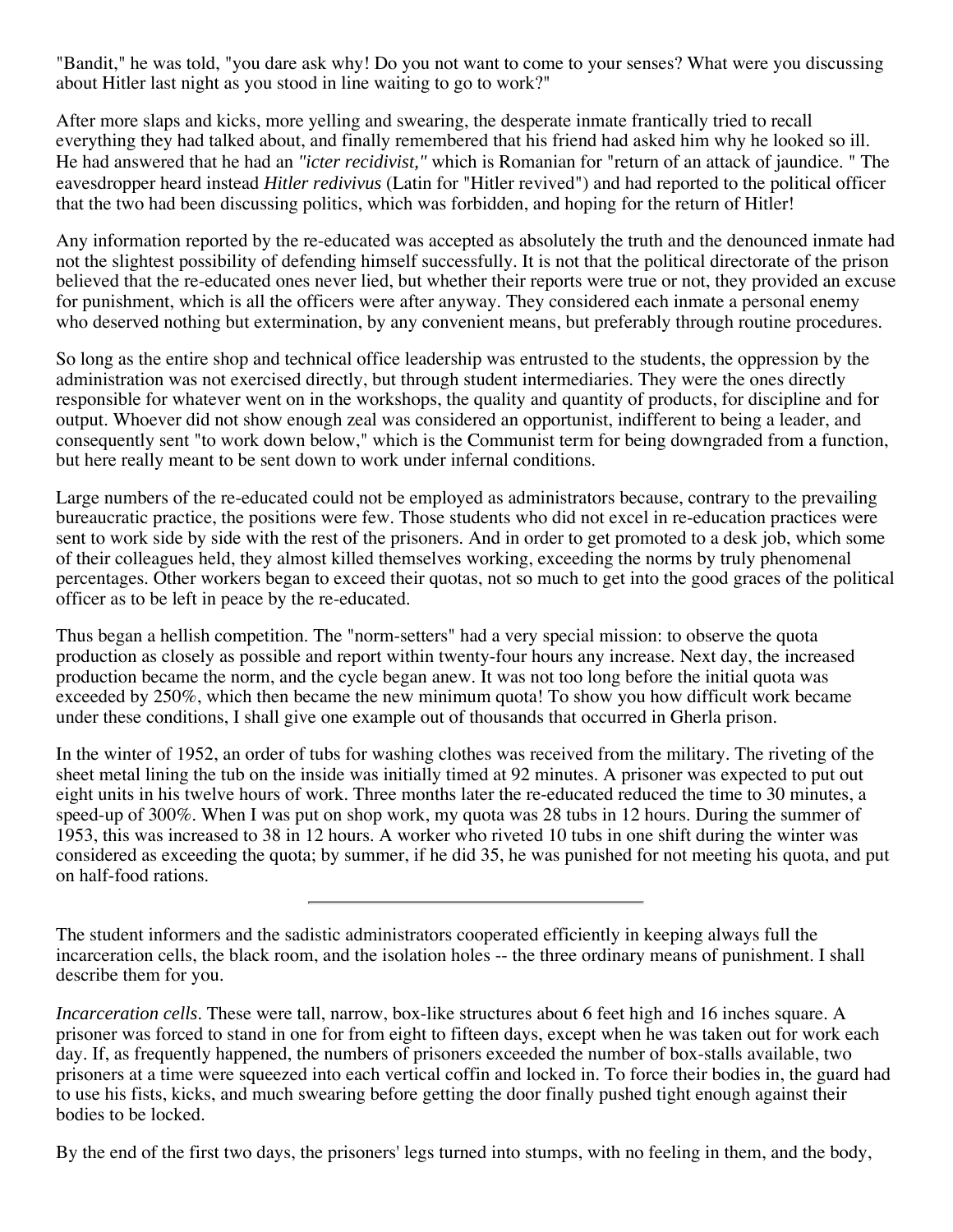due to lack of mobility, restricted circulation, and the kidneys' inability to function normally, took on a queer shape. But this form of punishment ran its normal course, as I have said, in from eight to fifteen days, with prisoners extracted for the 12-hour work period each day. In graver cases, however, the director decided the victim should spend all his time, day and night, in the box except for two trips to the lavatory.

The worst feature, perhaps, was that these boxes were set directly on concrete flooring so that in sub-zero weather the wretches locked within were turned into frozen mummies.

Hardly any one was able to pass twelve hours at a stretch in one of these boxes without passing out. This was caused partly by a lack of air. The only source of air provided was a small opening of a few square inches in one side, but if there were two men in the box, the back of one covered up the hole, making breathing more and more difficult. Fortunately, as more boxes were built by the prisoners themselves, the boards were loosely fitted with a space of one to three millimeters left between them through negligence, or through ... foresight, allowing a little air to reach the victims.

When all boxes were full to capacity (and never in the three years of the O. D. C. C. terror were they unoccupied, not even for a few hours), the prisoners were crammed into a black room.

*The Black Room*. Every prison in Romania had one or more. The rooms were called "black" because they had no windows, air or light, with only one door into the corridor of the prison. About nine feet square, they were designed to hold two prisoners, but director Goiciu would put as many as thirty or even more unfortunates into this small space. Prisoners were stripped to underwear and if necessary crushed one over the other in this permanently vitiated atmosphere, with but a single uncovered bucket, no bed, no blanket, no water, nothing to lie on but the cement floor or the bodies of those no longer capable of standing up. Nobody could sleep. If in winter this crowding was somehow bearable because the bodies warmed each other, in the summer it became an indescribable inferno.

No water was allowed in this black room, on orders of the director, and the stench in the place became unbearable. In order to get to the bucket an almost impossible effort was necessary and consequently many renounced it. And terrible scenes took place in this writhing mass of suffering men. In order not to urinate on the floor, out of a sense of decency, the prisoners actually fought to get places near the bucket, even though there the stench was unbearable. Summers brought on an endemic attack of boils, winters caused pneumonia that became galloping tuberculosis. The spirit of irony among the prisoners was yet alive however. They christened the two places of torture *"mon caprice"* (the incarceration box) and *"mon jardin"* (the black room).

*Isolation*. A third form of punishment, more grim and more dangerous than the others, was the regimen of isolation. An entire floor of the old prison was reserved for those whose guilt was considered too great for a sentence of only ten days in an incarceration box, or three weeks in the black room. Isolation carried a sentence of three months or longer, and though the prisoners were apparently separated from the floor reserved for those dying of tuberculosis, the brooms for housekeeping, the barrels of water, and the clothing to be laundered, were all thrown together so that germs could be spread freely over both floors. The isolation prisoners were permitted a walk of 15 minutes every day; the rest of the time the yard was used for the sick "who had more need of fresh air." This deliberate mixing of the sick and the healthy was nothing other than premeditated homicide. But who could make even a gesture of protest?

Nevertheless, knowing the great risk to their health, the prisoners committed premeditated acts of gross disobedience in order to be sent to isolation; at least they could sleep or lie down all day there. But things changed. A re-educated inmate was responsible for ending this prisoners' paradise. While in isolation, he reported to the director that prisoners coming there did so on their own initiative, in order to get out of working in the shop. Immediately, food rations were cut in half, and to the most recalcitrant, cut to one quarter; beatings for no reason were initiated, on invented charges; and because the political officers were accountable to nobody there, they turned the torturing of prisoners into a daily ritual of entertainment.

The contribution of the re-educated was to supply a constant stream of occupants for the incarceration box, the black room and the isolation floor. Of their victims so punished, more than 75% contracted tuberculosis, and ended in the cemetery. The director permitted the prison doctor to transfer a prisoner to the T. B. section only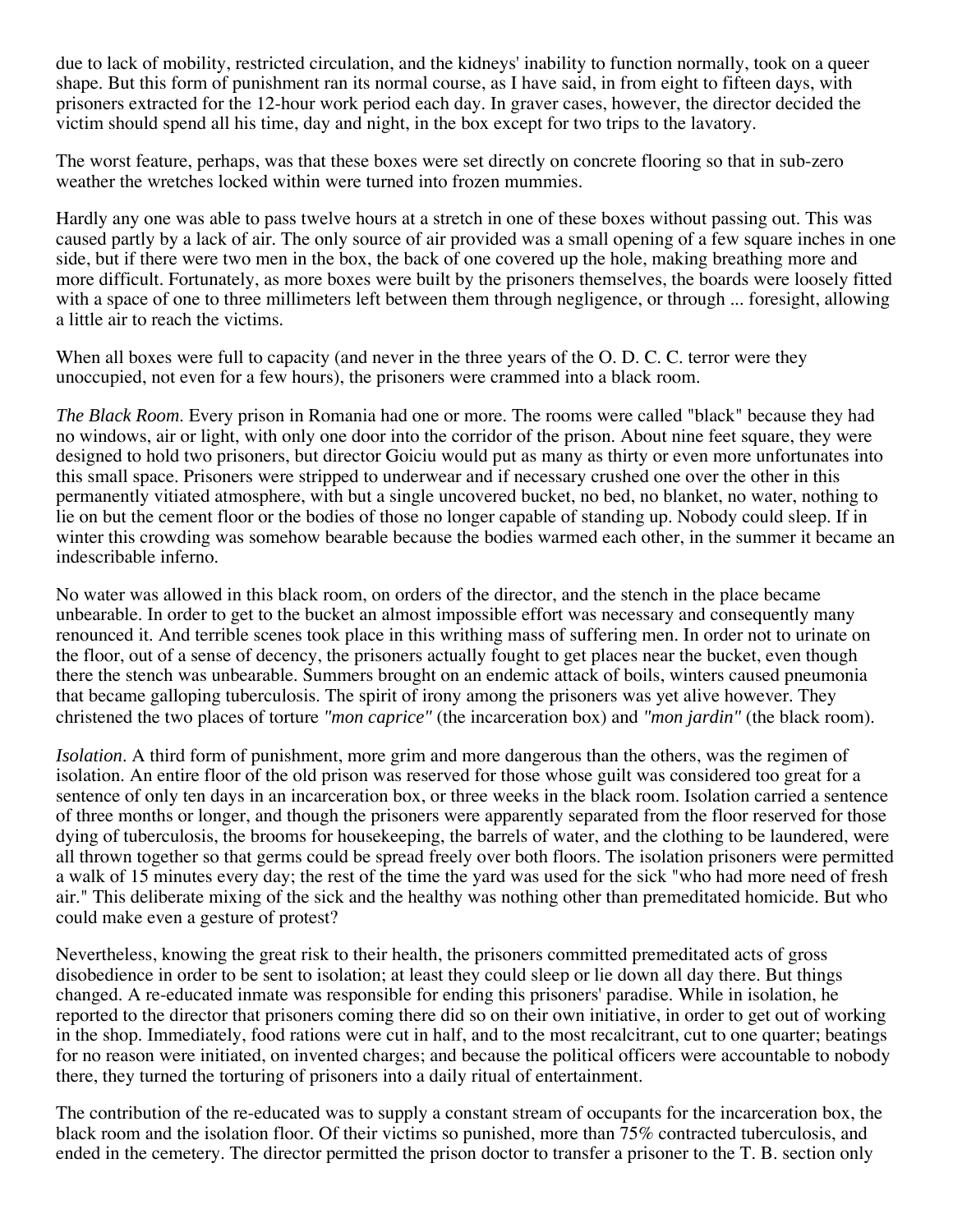after blood appeared in his sputum. But by then his fate was sealed.

I shall give you one example.

A youth of about twenty years named Onac, a peasant from the Bihor region, had been condemned because he "wanted to overthrow the regime," but, having the strength and the pride, it seemed, of the very mountains where he was reared, all the harassment of the administration, all the provocations of the re-educated could not budge him. His determined posture made him hated by the stoolpigeons and he told them off at every opportunity; while they in turn kept their eyes on him, looking for the first opportunity to denounce him to the director.

One day, as they walked toward the shop, this opportunity came. Onac, to again show his contempt for one of the informants near him, turned to one of his friends saying, as he pointed up to the corridor bell, "This bandit ought to be hanged by the bell's tongue, for he is one of the worst. " Since Onac was imitating the manner and language of the re-educated, the informant could see that they were talking about him and reported Onac's remark in this twisted fashion:

"The director is going to be hanged on the bell's tongue when the Americans arrive!!"

Without any further investigation, Onac was given 15 days in the box. It was winter. Dressed only in shirt and underpants, he was there only a few days before contracting pulmonary congestion and the doctor, also a prisoner, prescribed the available drugs and wanted him sent to the infirmary. But instead, the director threw him into the black room, where his congestion turned into pneumonia, then into galloping tuberculosis. In less than two months after his incarceration, mountain-strong Onac met his death. When it was known he would die, he was moved into a cell serving as a morgue in the yard of the tubercular prisoners. Here he was visited by the student who caused his plight. The remorseful student, face to face with the dying man, and kneeling, tears in his eyes, asked for forgiveness. But the dying young giant now wasted, only stared at him, without a word.

He died the next morning, a sad and foggy morning, the kind of which there are many in prisons. His corpse was left on the cement floor of the morgue where he died, for two more days. In the evening then, after prisoners were locked in their cells, amidst a heavy silence in the courtyard, a guard and two common law prisoners carried him to his grave -- not in the nearby cemetery, but on the bank of the River Somes, in a spot where only prisoners were thrown. He was denied a Christian burial. The hole had been dug that morning but by evening was full of water because the river level had risen, soaking the banks up to the grass roots. When they threw him in, the water splashed out on the bearers -- like a last protest against injustice by what was left of this gallant boy.

Onac's case was not unusual or remarkable. Every prisoner who survives will have an Onac of his own to tell about. More than one -- perhaps thousands; the differences are only of nuance. The cause of their deaths, however, will be always the same: they were the victims of other victims.

It was summer of 1953. Together with us in a cell at Gherla was, among other prisoners, a student from the Polytechnic Institute. The noon meal was just served, with everybody holding his mess-pan (there were no tables in the prison), when another student, who was the last to come in, said jokingly, "With the last transport yesterday, Turcanu was brought back. " His words fell into the silence like a bombshell; the three students who shared this cell lowered their mess-pans, seized by panic, the one from Polytechnic being so frightened he dropped his to the floor and just stood there bewildered. His face became all of a sudden waxlike and he was incapable of uttering a single word; it seemed his entire being was seized with a weakness that paralyzed even his thought. All three boys looked at each other, waiting it seemed for something to happen to show them it wasn't true. Actually, it was not true at all, and the jokester said so. But this did not help matters much. For three days and more, in spite of the endemic hunger they suffered as prisoners, the three students could eat nothing. At every slightest slamming of a door they shuddered and looked up in terror, expecting Turcanu to enter and resume the unmaskings.

Later on, one of them told me that they were so terrified because they were just beginning to emerge from the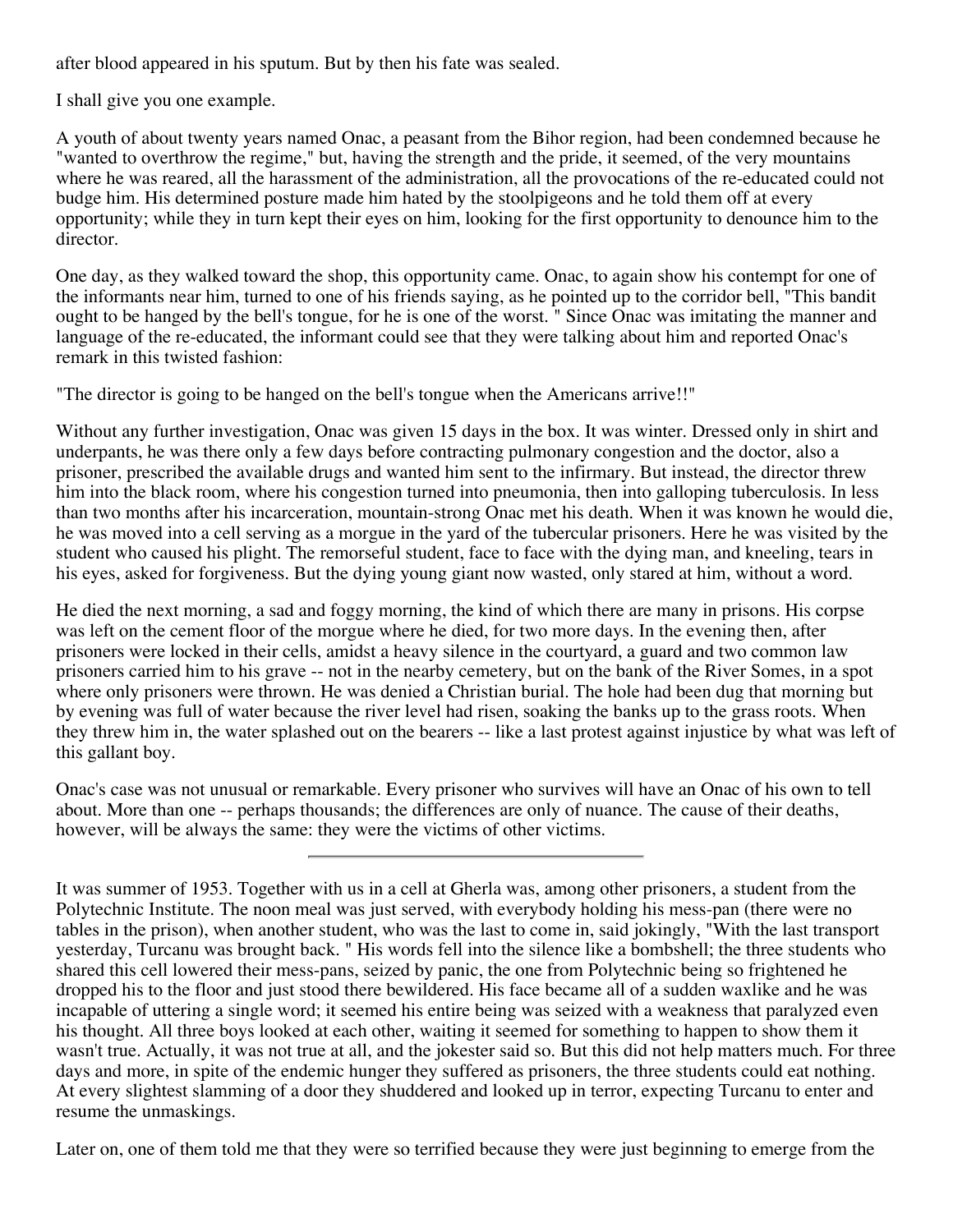madness of Pitesti and realized that the O. D. C. C. would never forgive an abandonment of the "principle of re-education." Several months after this occurrence, one of the students with whom I had discussed problems in general as well as what had happened to them, warned me that if unmaskings were resumed we had better hide nothing we told each other; that as far as he was concerned, he would do just that. "For you," he said, "as a matter of fact, it will of course be much easier, because you know nothing of the reality of the experiment proper, while I will be considered a traitor. "

# **CHAPTER XXV**

#### **THE POWER OF COMPASSION**

The prisoners at Gherla who wanted to understand the psychological phenomenon represented by the re-educated, and to help the victims, if possible, had to proceed warily. They had to circumvent the opposition of their fellows, some of whom, fearful of risks that might involve them, tried to prevent any effort or contact, while others, who had experienced nothing like unmaskings, thought the re-educated must be all irredeemably evil by nature or else mere weaklings. One had also to avoid attracting the notice of the administration, particularly the political officers who kept a very close eye on the students' activities, and finally, the re-educated in themselves represented an awesome danger. Extreme caution was called for; in fact, each man worked on his own so that, if he were denounced, others would not be exposed and the true extent of the action would not be suspected.

One of the greatest difficulties was finding re-educated individuals who would not immediately report any remark to the political officers.

The element on which the Communists normally relied in dealing with political prisoners was a breaking down of the prisoners' faith, loyalty and trust in their country. For this reason, they kept the political prisoners generally isolated from news of events within as well as outside Romania, because any favorable news, especially of events outside the Iron Curtain, had a remarkable effect in keeping hope alive in a large proportion of the prisoners. The institution of unmaskings, however, stopped all leakage of information from outside, and the political officers saw to it that all news, filtered through their stooges to the prisoners, was always favorable to the socialist front. Such fabricated news, designed to poison the minds of those hearing nothing else, was repeated insistently month after month, until its details became axiomatic. All were convinced that Soviet Russia was preparing for the great world revolution that would soon conclusively establish Communist rule over the entire globe. If there was any doubt of this, the officers used as their best argument a recounting of events which purported to be proof of the defeatist policy of the West. [1]

As to the situation within Romania, the students knew that collectivisation was already accomplished and generally accepted by the populace, either through fear, opportunism or belief that it was an improvement. The general feeling was that at least a part of the "injustices of the past" were being alleviated by the Communists, and that in any case everything was tending toward stabilization of a new order too powerful to be resisted.

The prisoners, furthermore, could not learn the true state of affairs in other prisons, and they mostly assumed that unmaskings went on in all as they did at Gherla, and perhaps even outside the prisons too. When unmaskings were discontinued, they thought this was only a temporary measure and the practice would be resumed later on, so that everybody would have to undergo the experiment and have his character so modified as to be unrecognizable. This conviction was so deeply rooted in their minds that much later, when almost no one lived any longer under the imperium of conditioned reflexes, a group that was being transported back from some lead mines to Gherla and saw the window shutters of the prison closed, immediately concluded that unmaskings had naturally been resumed and they were to be punished for some "betrayal. " The somewhat tragicomic part of it was that those who were most frightened were not the students, but the ones who had earlier accused the re-educated students of cowardice. The students themselves expressed no fear, only a mute resignation, and acceptance of implacable fatality, should the unmaskings be resumed -- which they were not, as it turned out.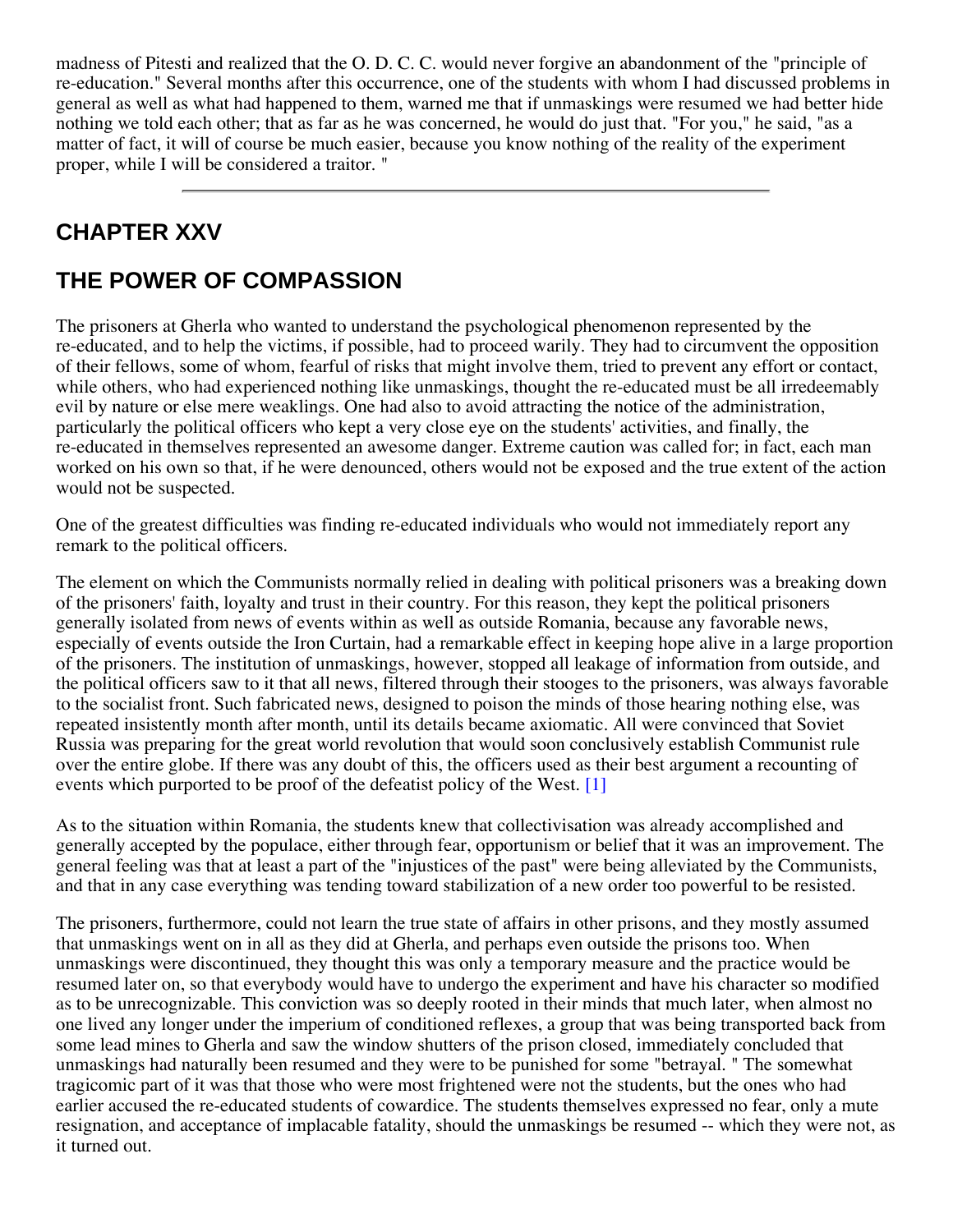Of all Romanian prisons, the most difficult situation from some points of view was at Gherla. The prison at Aiud did not have enough re-educated students from the canal to control the entire prison population, and at the canal there was a sizeable group who had a chance to revert toward their normal state because they had come in contact with a group of former army officers, mainly Legionaries, who had been sent direct to the canal from prisoncamps in Russia, and had thus escaped unmaskings themselves. Also, the situation there had been definitely stabilized following the changes brought about after the death of Doctor Simionescu. Only about ten students still maintained the position of the re-educated, but were kept completely isolated from the other prisoners and could thus do no harm.

So, since at Aiud prison there were not enough of the re-educated to be in control, and the transferred prisoners did not find Turcanu there after all, or even a program of unmaskings, some students began to experience a moral recovery. This was partly made possible by the presence at Aiud of political prisoners who had been prominent personalities and influential members of their respective parties, and who did not fear the consequences of exercising a strong moral influence over the incoming students. They assumed that this would be taken for granted inside prison walls as it had been outside, and they were right. The staunchest elements of the Legionary Movement and of the National Peasant Party were represented at Aiud.

The situation, however, at the three lead mines, Baia Sprie, Cavnic, and Valea Nistrului, was somewhat different. The pressure exercised by the re-educators was not great, for no administrator ever went down into the mines; it was not safe. And an "accident" could happen anytime, and who would know in the depths of the mines how a huge boulder happened to fall on a stool pigeon? There were no safety devices or precautions in the mines and accidents could and did happen very easily and frequently. So affairs down there were left largely up to the prisoners in those extermination pits. The re-educated thus presented no problem to the miners.

But, as I have said, at Gherla it was different. Here, the political directorate took the legacy of re-education seriously, partly because the technical office, composed of engineering students, contained several re-educated members of notorious reputation. Octavian Tomuta, a senior at the Polytechnical School at Bucharest, as devoted to the administration as he was capable, was head of the planning office and responsible for the overall production, a sort of technical director. Every section was headed by a chief who had been re-educated, though officially these posts were entrusted to some non-commissioned officers of the militia. Eugen Munteanu was in charge of "labor and wages," which gave him the opportunity to penalize in his own way: withholding from the "bandit" prisoners the pittance to which they were entitled for a month's labor. Duta, Bucoveanu, Costachescu, Danila, were eight more ears for the administration. To this group could be added former Communists now condemned because, during Antonescu's administration, they chose the role of informers, sending their comrades to prison or concentration camps. All these groups learned that there were some among the prisoners who were trying to help re-educated students recover their former selves, and they sought by all means to hinder this activity by sending those so engaged (when discovered through informers) into isolation.

In the spring of 1953 a small number of re-educated students began to break away from the herd, seeking to regain their equilibrium; but some of them turned informer again and as a result additional prisoners ended up in isolation. The effort would have resulted in complete failure, or at least any success would have come much later, had not an extraordinary event taken place in the spring of the same year, namely, the death of Stalin, and with it the modification of Russian policy toward the occupied countries, at least on the economic level.

Through the dissolution of various Sovroms (*Sov*iet*-Rom*anian exploitation companies in which Romanians put up the capital and raw materials, and Russians took half the profits), the Danube-Black Sea canal plans were disrupted. It had already been rumored that the budget allocated for the entire job had been used up when only a fourth of the work was finished, and that the various geological surveys had been done so superficially and unreliably that many repeat probings, and other unforeseen obstacles resulted in greatly increased costs. But the lack of finances was not the only reason the canal was given up. The Russian technicians were withdrawn when Sovroms were dissolved, and there were no Romanian engineers to take their places. Almost all of them had either been condemned to prison or murdered. And so, work at the canal was virtually paralyzed.

It also happened just at this time that the World Festival of so-called "Democratic Youth" was opened and the canal compounds of forced labor stretching along the Bucharest-Constanta Railway[2] constituted a thorny problem for the regime. To disclose this expanse of wretched camps and dying slaves to foreign visitors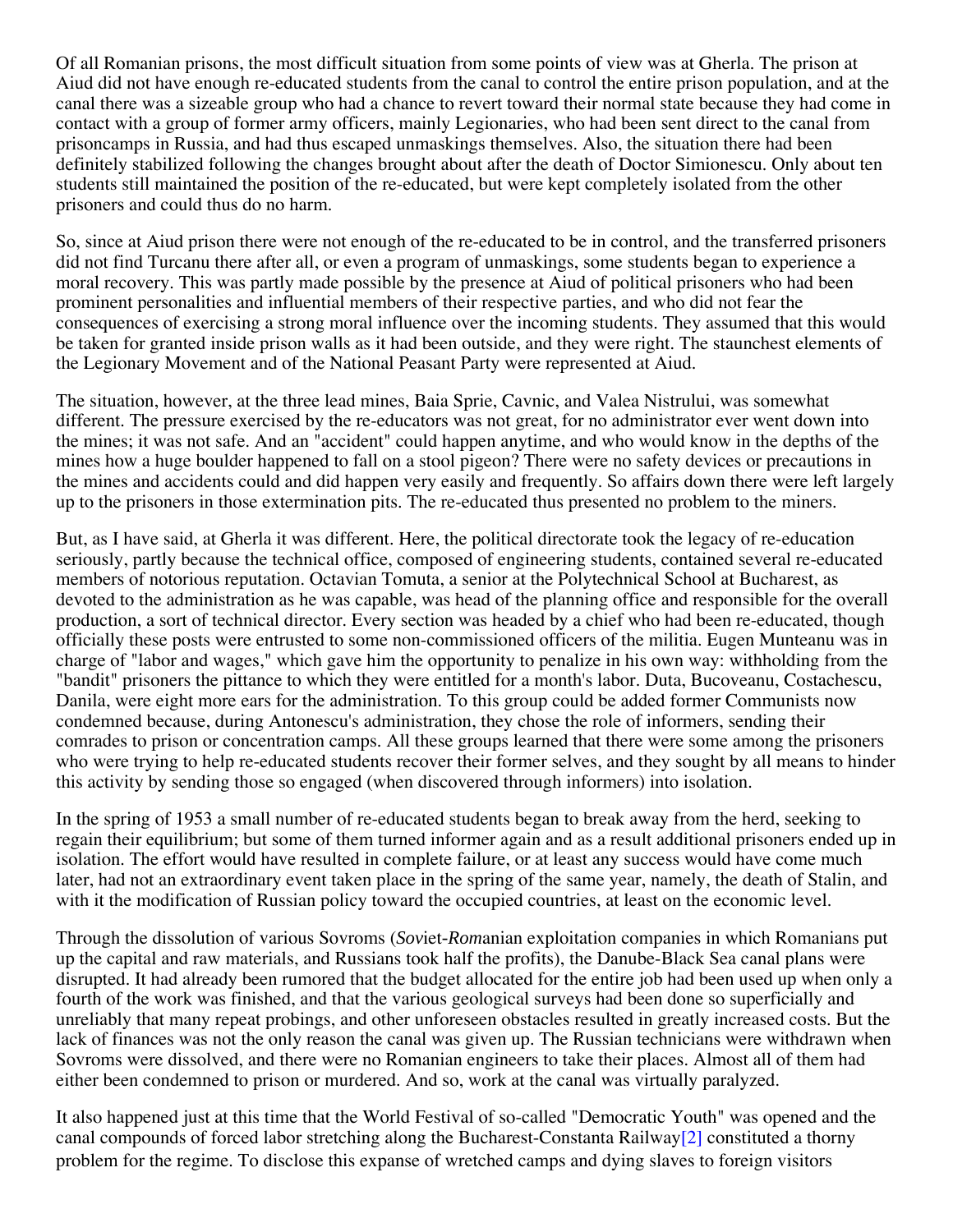traveling to the seashore by train would reveal the true nature of Communist "democracy," and give the lie to Soviet propaganda.

The "Ministry of the Canal" was therefore obliged to effect a hasty evacuation of all prisoners from the area and into the northern part of the country, where they would be hidden from the eyes of the curious. (Three years later, a migration in the opposite direction was to take place during the Hungarian uprisings[3] when political prisoners were evacuated by night into the interior, remote from the Hungarian frontier. )

After going over the files hastily, the administration sent, in a matter of a few days, almost 2000 prisoners to Aiud and Gherla, in sealed cattle cars. Those considered most dangerous to the regime were initially slated for Aiud and included some National Peasant Party members and particularly Legionary Youth members; but they ended up, along with the 800 already scheduled to go there, in Gherla prison. Among the 800 were 150 students who had undergone unmasking at Pitesti but who, while at the canal, had experienced recovery. Thus the ranks of those who were trying to snatch the re-educated from the clutches of the administration swelled all of a sudden, and efforts with re-educated students became open and aggressive.

The administration reacted accordingly. Incarceration boxes and the isolation section of the prison were filled to overflowing. Director Goiciu and Sebesteny, the new political officer, imposed penalties on prisoners so fast that facilities to take care of them were quite inadequate. Complicating the problem was that, as a result of a new directive from the Ministry of the Interior, all prisoners who had come from the canal were taken to work in the shop. Controlling them became impossible. Informers for the administration were openly threatened by youths from the canal, and even by their former colleagues in unmasking, and they began to get scared. A wave of disobedience that would have been inconceivable a month earlier led to failure in fulfilling work quotas. To the newcomers, Gherla's working conditions seemed infernal by comparison with those at the canal, even though they knew several thousand of their fellow prisoners had died exhausted there.

The severe measures taken and the penalties imposed by the administration subdued somewhat the enthusiasm of the newcomers, but the inevitable occurred. The wall of treachery with which the re-educated had surrounded themselves was shaken to its foundations. From now on, students engaged one another in open discussions, often argumentative, and little by little the ranks of those awakening to a new life swelled. Apathy and stubborn resistance changed gradually to a warm receptivity. The soul's depth, long hidden and inaccessible, now began to awaken and break the chains of terror.

And, at this strangely opportune moment, towards the end of August 1953, over 200 Legionary "campers" were brought from the Ocnele-Mari prison and added their contribution to the struggle for the students' recovery. The "campers" were prisoners who had been arrested but not tried and sentenced, and prisoners whose terms had expired years before, many of them having been thrown into prison during Antonescu's administration. They were shifted out of Ocnele-Mari at this time because that prison was now to be used for officers of the Ministry of the Interior being arrested and sentenced following various purges of the ranks of the Communist Party. Many of these "campers" helped in rehabilitation with enthusiasm as they found many old friends among the students at Gherla.

Toward the end of 1953, the question of re-education was discussed freely in the cells, not only between nonre-educated and re-educated, but among the prisoners in general, with a view to clarifying the phenomenon per se and establishing a general position with respect to it.

The reaction of the administration, very vigorous at first, slowly became weaker; it could no longer stem the current of opposition, and the intrigues and uncertainties that followed the liquidation of the first group of the Communist Central Committee made the administrators worried and anxious for their own future. The hesitations of 1953 and even more those of 1954 were fatal. The experiment began to die. Penalties were imposed more often than not as a kind of reflex action from hate and futility rather than in any hope of regaining control, of maintaining the impossible. And in losing their source of information through defection of their informers, the administration lost control over the soul and the thought of the prisoners.

It is true that they tried harsher and harsher penalties for the students, but the results were just opposite to what they expected. The re-educated accepted their punishments as a sort of necessity for the re-establishment of a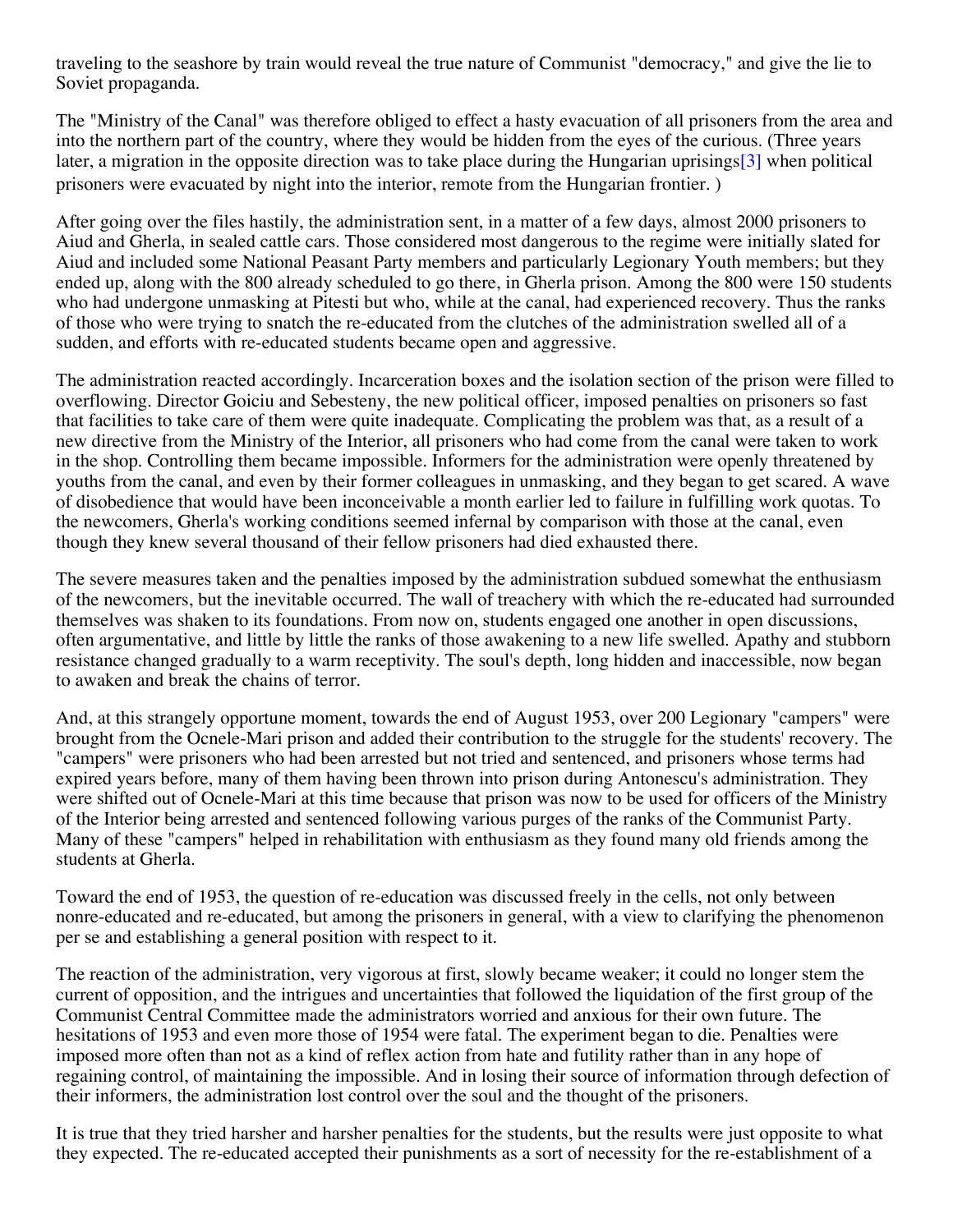disrupted equilibrium, and also a kind of penance. The severe regimen and reappearance of chains in the special cells, became thus a certain stimulant, a verification of budding life just beginning. Communist oppression and brutality was again triggering a natural reaction.

1) that there was a "free world" whose governments really tried to "contain Communism" or, at least, wished to It must be remembered that Bacu wrote in 1957, when there were still some careful observers who believed see the spread of the inhuman tyranny inhibited. (*Tr.* )

2)I. e., that portion between Cerna-Voda on the east bank of the Danube, and Constanta. (*Tr.* ) 3)See Ch. XXX.

#### **CHAPTER XXVI**

#### **REUNIONS**

Though many friendships had been formed among anti-Communist fighters in local organizations or in political groups, many were broken in the course of this tragedy especially those formed between students and non-students. In contrast with normal times, when every political party was organized into groups along social or professional lines, the "illegal" anti-Communist groups drew from all classes. Social differences were submerged in the common fight for liberty. That is why a kind of amalgam resulted, in which all individual differences were melted away, leaving the only thing that mattered: the love of country and freedom. But through the forced submission of students and workers to the unmasking experiment, this bond was broken; so that now, when circumstances again made it possible for men to meet again, a way had to be found for re-establishing communication between them, even within the same cell.

Relaxed tensions following abandonment of the policy of re-education naturally did not bring the students back to participation in normal prison life. They were a species apart, and conscious of the profound differences that separated them from their fellow inmates. Thus there could be no contact between former friends, no approach of one to the other, no means of communication. The terrible mutation of re-education separated them as effectively as an impenetrable wall.

Breaching the wall could be attempted only by those who had been able to maintain their souls intact and had, furthermore, a compassion which they wished to share with those so desperately in need of it.

In order to make an initial approach even possible, one had to study and understand thoroughly the psychopathic phenomenon as a whole, and then try to make some aperture through which to reach the consciousness of the submerged personality without deepening his alienation. That was extremely difficult, and one had to proceed with great caution. I shall outline the way several close friends and I tried to do this.

At first, when the atmosphere was heavy with suspicion, we would approach the re-educated persons working with us and pretend to agree with them, just to get a conversation started. When the climate seemed ameliorated, we tried to re-establish their self-confidence, but make no reference whatever to unmaskings, not even through a remote hint. Gradually, slowly, the concepts and values that had been destroyed by the re-educators were revived by a kind of inverse process as individuals were shown an affectionate sympathy and understanding of their suffering, and were convinced of our desire to do the right thing. Many times such conversations had to be continued for a long time before we could ascertain just what guilt was searing the soul of an individual, but as soon as we were convinced that our interlocutor was prepared to bear it, we initiated a discussion which included him as a guilty party. We then could proceed to probe the true problem, that of determining *who* was really responsible, personally responsible, not only for the crimes committed but for the initiation of the fearsome experiment in the first place.

The majority of the students had had a faith so strong that it survived deep within them in spite of every attempt to destroy it, and when circumstances made it possible, it re-appeared as if from hibernation and proved to be the determining factor in recovery. We are concerned here only with students who were victims before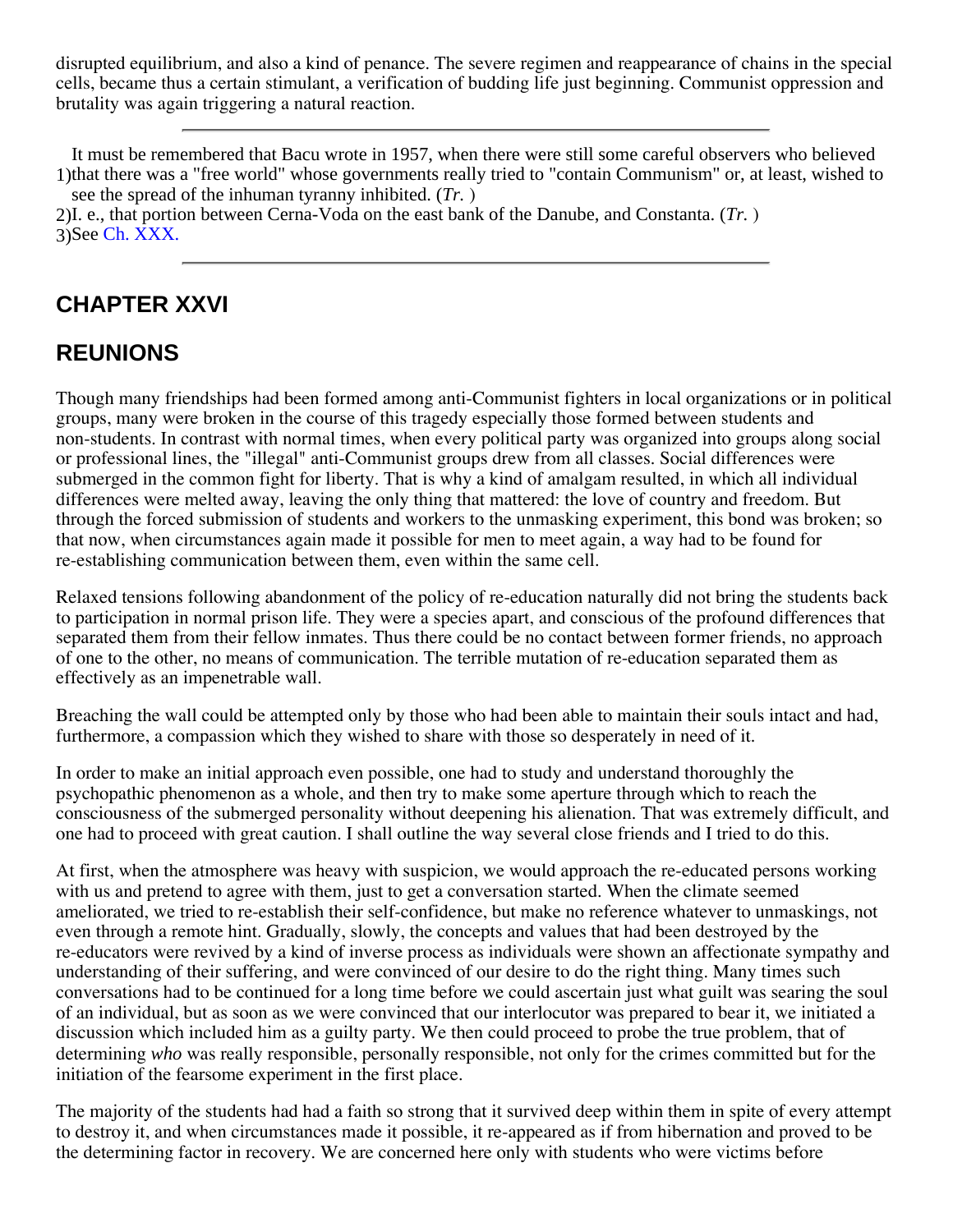becoming torturers or simple informers for the political officers. The other persons, who were sent into the prisons as tools of the Ministry of the Interior or the Communist Party itself, or who became willing stooges of the regime, must be left to the justice that inflexibly punishes crime.

The resurrection of the values which had been superseded by re-education was not in itself too difficult a task, as frequently a simple stimulation sufficed to impel the person back to his former equilibrium. But one real obstacle, very hard to surmount, was the haunting fear, locked into every fiber of the unmasked victim, that any day the re-education terror might be resumed. Life inside the prison did nothing to dispel that fear. To be convincing, an argument that the terror was ended had to be based on evidence from the outside, even from the course of political events outside the country.

To encourage a feeling that events might be changing things for us in prison, we used all kinds of information gleaned from newly-arrived prisoners, or through the good will of prison guards innocent of "class-struggle" theories. Under the circumstances, prisoners put their own interpretation on the various bits of information and fitted them to their own wishful thinking. Whether their interpretations did or did not correspond to reality did not worry us in the least. The essential thing was that they allayed the fears not only of the re-educated, but also our own, for we could never really dismiss from our own minds the possibility of an instauration of the Pitesti experiment, having observed the oscillation in prison of the various forms of terror from maximum to minimum and back, with no apparent relationship to political events in the country. So we cannot be blamed for thinking anything was possible.

In addition to alleviating that fear of the re-educated, we had somehow to destroy also their conviction that Communist Russia was invincible -- Russia where, as indeed in any country under Communist domination, one has no means of ascertaining what facts, if any, lie behind official claims and declarations. But the re-educated had lost all power of discernment. Their only truth was that which was decreed by the Communist Party's official paper, and the students had no other source by which to judge it. So, attempts to refute with reasoning and argument the lies that had paralyzed their ability to think were worse than useless. (This can also be seen in the Western world, where various co-existentialists, or "useful idiots," are products of the same intoxication. ) We found that a well-placed joke or witticism accomplished more good than an hour of argument.

A soul that has been submerged for years has more need for a warm word, we found, than for logical explanation; like a plant kept in the dark, it needs the sun more than nourishment.

#### **CHAPTER XXVII**

#### **ENDLESS ISOLATION**

Prison life was filled with work in the shops, with discussions between students or with other re-educated prisoners, with constant hunger, and with fear of the administration. Some prisoners counted the days, others did not. But here again we were taken by surprise, and the monotony of prison life was broken by a typically illogical proceeding by the Communist management.

On the fifth of December, the day preceding St. Nicholas' Day, 1953, I was working in the tinsmith shop located in the yard of the main building. When we were let out for lunch, those who worked in the technical bureau went out with us and I had managed to gain the confidence of one of them, a former pupil in a trade school and rightly considered one of the most dangerous informers among the re-educated prisoners. Stopping for a moment near me and looking around to be sure he was not observed by any fellow informer, he whispered, "A great screening of the prisoners is in the making and all those considered 'bandits' will be confined to their cells for the whole day. Only those considered inoffensive or devoted will go out to work. "

"Where did you get this information?" I asked.

"From Lieutenant Mihalcea."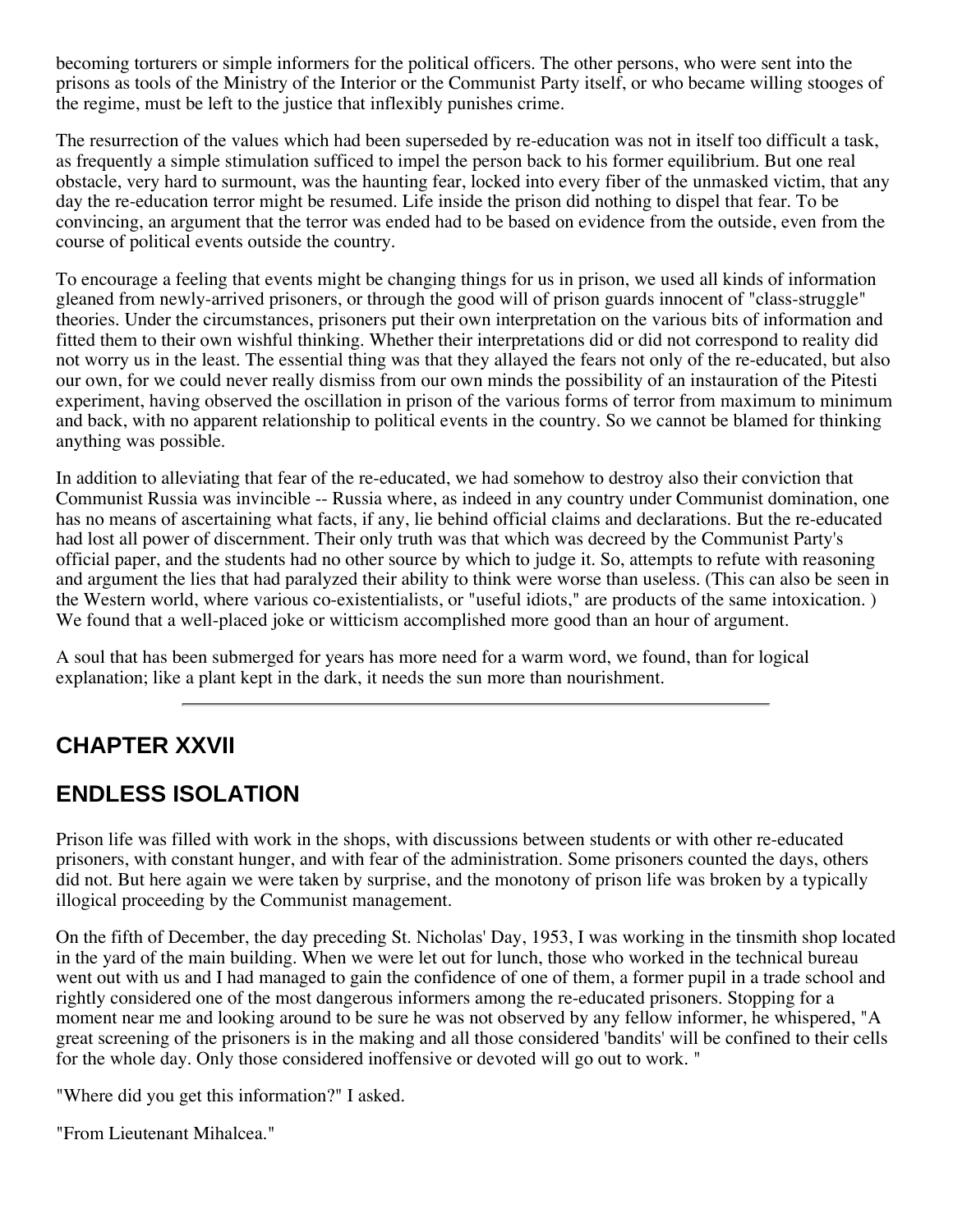"What do you know about me, did you see the list?"

He did not answer, but only bent his head.

The next morning, St. Nicholas' Day itself, just a little before opening the doors to let us out for work, Eugen Munteanu, the real head of the labor and wages office, entered our cell and announced that only those hearing their names called out should step out and go to work. Mine was not called. This measure was not a clear-cut punishment; we were locked in the cell, but nothing further was done to us! So those of us whose names had not been called considered it a great favor, especially now that winter was coming. Most of those left in the cell had arrived at Gherla from the canal labor camp or other prisons after unmaskings had been abandoned -- in other words, they had not undergone the experiment. The majority of the re-educated prisoners, however, continued to work in the shops.

The Ministry's orders in reality had provided that all work was to stop completely in order to reorganize the prison internally, but since various jobs for the military still had to be completed (we worked exclusively for the Military units of the Ministry of the Interior), it could not be stopped. Besides, we had ten vans for transporting prisoners under construction for the Ministry's own use and these had to be delivered by February, 1954. So, though many were idled, quite a few had to be left working.

The transition of this state of idleness was accompanied, as was to be expected, by transfers to other cells, and by deprivation of walks, of mattresses, and, naturally, of the meager food supplement given us when we were working. But this situation also did not last very long. Only two months later another shift was made, this time of a more severe nature.

It was the morning of February 20, 1954, and still dark, when everybody, whether working or not, was routed out and assembled in the lobby of the prison's first floor. In between floors netting had been suspended and on it placed hundreds of yards of straw matting, so that no one could see to the other floors. We could not imagine what was going to happen. A large number of surly officers and militia sergeants, some of them new and unknown, walked among us, forbidding any kind of talking. Accompanying them was Director Goiciu and the two political officers, both Hungarian, carrying a pile of papers on which presumably were written the prisoners' names.

The atmosphere was unusually tense. A fear which seemed to be contagious could be seen on all faces. Even the faces of the re-educated prisoners were contorted as if reflecting there the terror of their souls. The terror that was on the face of the student in cell X when the joke about Turcanu's coming back to Gherla was told, was now to be seen on the faces of all the re-educated prisoners. I happened to be standing by a student with whom I was on friendly terms. He was one who had experienced a recovery from unmasking. Taking advantage of a moment of lack of vigilance on the part of the officer who was near us, he passed into my palm a very beautiful cigarette holder carved out of an ox horn. Then he asked me the question I had anticipated but for which I had no answer:

"Do you think the unmaskings are going to be resumed?"

What could I say? I tried in two or three words to calm him, maybe rather to calm myself. The approach of an officer prevented, however, any further speech.

More than two hours went by with us still standing around in the lower hall that morning and with nothing happening, except that certain non-commissioned officers from the main prison ofnce came in, reported something to the director in a low voice, and left again. Some time after seven a. m., a strange roll call of prisoners was made, names being called in alphabetical order. Then, in accordance with their "political hue" as shown by their dossiers and reflected in the length of their sentences, the prisoners were divided into two groups, one composed of those with sentences of ten years or less, the other of those with longer terms. No importance was attached to type of punishment, as some in each group had been officially condemned to hard labor, while others only to correctional confinement.

Thus, on February 20, 1954 began the permanent isolation which even today is in force and which constitutes one of the most terrible methods of slowly killing the soul and wrecking the nerves.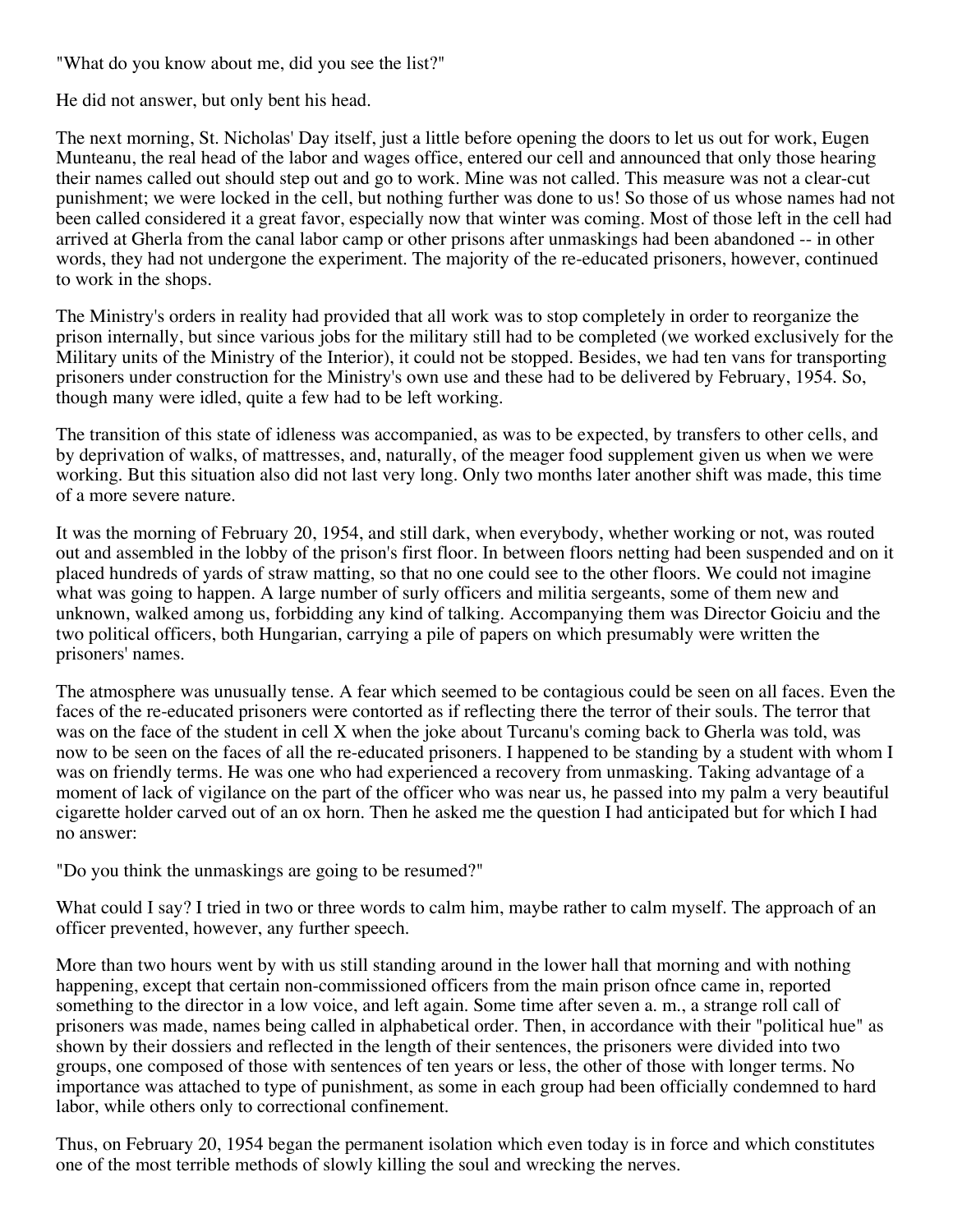One by one, in the order in which they had been called, the prisoners disappeared up the stairs that morning, to which floors we could not tell, where officers were waiting to lock them up in their cells. From that day on I was not to see again many of my prison comrades and good friends; and I did not see them again, even though for several years I lived under the same roof with them. Many it will be impossible ever to see again for they will have preceded me into the Great Beyond.

I was sent, along with about 35 or 36 others, to a cell on the fourth floor. Almost half my companions were re-educated prisoners! When we got to the cell, we all tried to find a spot close to the window or to a friend, or lacking this, closer to an acquaintance. In such moments of uncertainty, every prisoner tries to be close to someone he can trust, under the illusion that perhaps this time it will do him some good! Each one, when he found a place, put down beside him the handful of clothing yet remaining after years of imprisonment.

The shock of this maneuver had brusquely and profoundly impressed those who had passed through unmaskings. Even a large number of those who had begun to snap out of the lethargy into which they had sunk recoiled abruptly, adopting a "wait and see" attitude, with the obvious intention of sliding back to the side of those who had steadfastly maintained themselves as "convinced" re-educated.

Even on that first day of isolation, St. Nicholas' Day in December 1953, many of the re-educated students, who had been willing to discuss things and had begun to shed the "re-educated" posture, were stimulated to reconsider. Those who had taken part in unmaskings, particularly as heads of committees, thinking that a new period of re-education was about to begin, prepared for work! As a starter, they began by threatening former colleagues who were now openly opposed to a resumption of re-education. But to show you how well-conditioned reflexes still worked, even after two years, let me cite the following:

The student A. B., who proved himself a decent enough fellow after unmaskings were abandoned, and denounced no one, staying in the good graces of the administration by working like a slave, changed on December 6th, suddenly denouncing his own uncle, who had been permitted to visit him just a few days before!

"Why did you denounce him, when nothing justified you whatsoever?" I asked him later, when he told me about it.

"If unmaskings were to begin again," he replied, "the first accusation against me, which would be sufficient in itself to put me again through the whole works, would be that I had not denounced anybody. So, after December 6, being convinced that unmaskings would soon re-commence, I began taking my own precautionary measures. "

After February, the more severe isolation period began, when political officers punished the slightest offences, prisoners who had been through unmaskings were sure the system was being re-instated. In our cell, on the very first day, for instance, the viciousness of the political officer, Sebesteny, proved itself on the back of the cell leader he himself had chosen! Just because at the time he entered the cell, the leader did not call "Attention!" loud enough, Sebesteny punished him with 24 hours in leg-irons and hand-cuffs in the notorious incarceration box. When the victim returned next day to the cell, his hands were covered with blue stripes and both legs were bleeding from the irons.

His return triggered a dramatic development. Some of the prisoners were ready then and there to re-constitute a re-education committee within the cell. This did happen in other cells where the re-educated were in the majority with no one to oppose them and rally the non-re-educated prisoners to establish order. But our cell was more evenly divided, and three groups were formed almost from the start. The two extremes were represented by the Pitesti group and those openly opposed to them; in the center were the timorous ones, who did not take sides but awaited developments. At heart they were with us, but they were afraid of betraying themselves to the re-educated.

The first three or four days we spent in mutual surveillance. We were waiting to see what the administration's next move would be, and the re-educated were waiting for a go-ahead signal from the political officer to recommence the unmaskings! Since we were familiar with the sequence of the unmaskings, we decided that should they be resumed, in no case would we let ourselves be caught off-guard, and that we would defend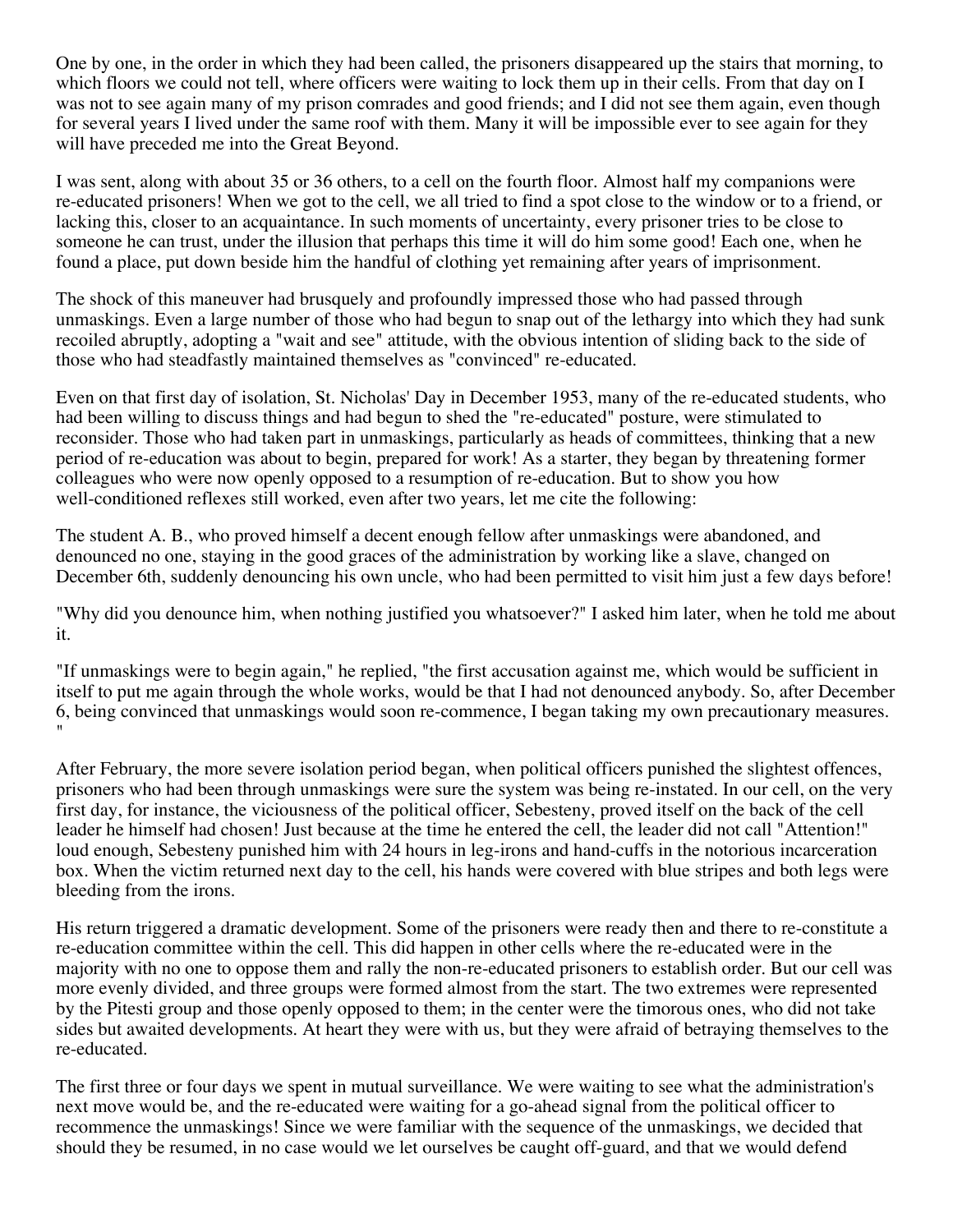ourselves even to the death, committing suicide if possible. So we kept in a group in one corner by the window, with our backs protected by the walls.

Our taut nerves were close to snapping. Every time the door opened, all eyes turned that way, but for different reasons! Expecting the command, we prepared.

When we could see the administration was limiting itself to keeping internal order, needless to say with an extremely severe regimen, we decided to take advantage of the situation by taking the initiative. We started by approaching first the timorous group, which we needed to add to ours in order to match the number of re-educated prisoners. Since they were afraid to talk with us, we contrived to discuss the situation so they could overhear us but did not need to respond. In a matter of a few days most of them appeared to be more favorable toward our group. We sarcastically called these discussions "ARLUS meetings," which was a direct allusion to the Communist propaganda organization camouflaged under the title, "The Association for the Strengthening of Cultural Ties with the Soviet Union. " These "ARLUS" discussions were not at all in a serious vein, but made up of many jokes about Russians, putting the Communists to ridicule on the one hand, and on the other to show that we were not afraid of the re-educators.

The result was quite positive. We had known even before imprisonment that jokes with a political slant hostile to Communism were quite effective, and that if anything could keep hostility toward the Russian invaders alive it was the anecdote. The danger that humor represented to the Party was recognized, as witness the extensive repressive measures taken against it; there were Romanians sent to prison for ten years only because they told a joke ridiculing Communism.

After a while the situation changed: there were now only two groups in our cell. The timorous had become courageous and joined our open discussion before the entire cell. Among the re-educated whom I knew was a Hungarian, who reported to Messaros, the political officer, everything that went on in our cell. Why steps were not taken to stop us or investigate remains a question. Only once, when I was called out as a result of my admitting to a guard that a chess game found in the cell was mine, he gave me to understand that he knew everything being discussed in the cell, and it would be better for me not to fall into his hands. Upon my denying it, he even told me the name of my denouncer.

Among the re-educated in our cell, the most dangerous at that time was one Gheorghe Calciu, a former medical student nicknamed *"L'Eminence grise*[1] of Director Goiciu. " He was one of the most devoted and determined products of re-education, and to some extent he took Turcanu's place. But in the cell, he was not at all on the defensive, as were the others in his group, he was in fact relaxed, almost jovial. He went so far, one afternoon, as to recite the well-known poem by Makarenko, the "Pedagogical Poem!"[2]

Without going into the cultural value of this verse, the very fact that he would dare to mention a Soviet writer in the cell, even one very much appreciated by the Party, brought laughter, at least for the time. Everyone began comparing Makarenko's "pedagogy" to Turcanu's, and the unmaskings at Pitesti were then and there labeled "Pedagogic Poem. " It wasn't very long before Turcanu was being called, in the cell, "Evghenii Simionov Makarenko," and if someone wanted to know whether you had passed through unmaskings, he asked if you had read the Pedagogic Poem. This allusion implied, of course, that the system of re-education was also of Soviet origin.

If Calciu could no longer even "in part" apply his re-educative methods in our cell, still he could not be prevented from keeping under perfect control those who had been his collaborators in the workshop. He did not stay in the cell very long; he was taken out by the political officer and sent to the infirmary. After his departure the atmosphere cleared completely, and the rest of the re-educated, little by little, without being pushed, or even challenged, began to find themselves. The month of May came, and with it an almost complete healing of wounds with the integration of almost all who had undergone unmasking, into the normal monotony of prison life.

The few who held out through despair or stubbornness, were left to grind their teeth in impotent anger -- and alone.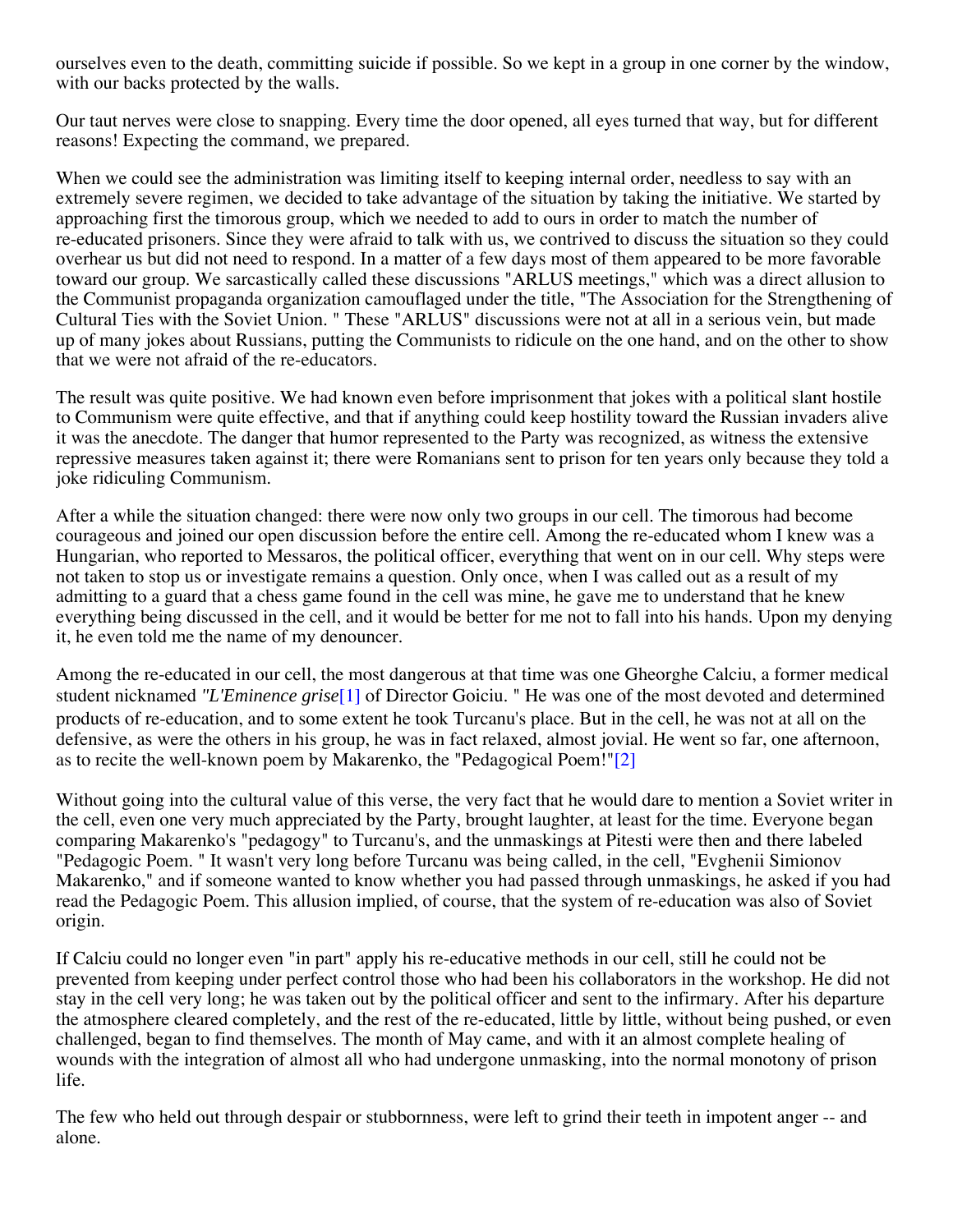Although our cell attained peace, the same could not be said of other cells. Where the re-educated felt they could still apply some of their nefarious methodology, there were quite serious disorders. In one cell, the re-educated severely beat the cell-mates who defied their orders; in others where they were few and tried to act as informers, they were themselves beaten and isolated by being completely ignored, as though they were not there at all.

It is possible that some offences of the re-educated were occasioned by the others' lack of tact. I talked with one who continued to denounce even after the February isolation, and I asked him why he was doing this when no one forced him to. He replied, "It is well that a wounded dog be left alone in peace to heal his wounds by licking them. If no one can help him, it's best that nobody irritate him, lest he bite, out of pain or despair. "

There were some real family dramas. Take, for instance, the two brothers M., who both had been through unmaskings. The younger was sent to the canal labor camp with a light sentence, the older to Gherla, where he became head of the labor and wages service. After the canal was closed down, younger M. was sent also to Gherla; but now he was completely healed of his wounds. The older brother, however, continued to maintain himself "in position," and considered his young brother a "bandit and saboteur. " Consequently he punished him by cutting him off the list for food ration cards!

Nevertheless, the younger brother wanted to convince the older of the absurdity of continuing his role, but this he could not do because their cells were in opposite ends of the prison. As a desperate stratagem, he declared a hunger strike and told the director he would not eat till he was moved into the same cell with his brother. In reply, the director had him put in irons, in isolation, where he persisted in his hunger strike and continued to lose weight. The administration told him -- falsely -- that the Ministry of the Interior alone could make cell assignments, and that the matter had been referred to it. Several days later they told him his brother had been transferred to another prison and he would have to give up his hunger strike. But the price he had to pay was high: he ate only once in three days, slept on iron bars without a mattress or cover. A categorical disposition of the case by the Ministry of the Interior interdicted the sharing of the same cell by members of the same family, and the interdiction was zealously extended to apply to known friends as well as relatives.

Personally I had to deal with a case as painful as it was strange. A student of mathematics from the Polytechnical School of Bucharest, condemned to 25 years, who still maintained his posture of re-educated even after the isolation, was caught by a guard with a soap tablet on which he had made some mathematical calculations. He was given 40 days in isolation in a cell adjoining ours. I tried to talk to him by means of adapted Morse code, but he did not know these signals. I noticed that the windows of his cell and ours were at right angles to each other, and not far apart. As a heavy shutter protected us from the eyes of guards in the courtyard below, and I placed a cell-mate as guard at our door's peephole, I was able to converse with the engineering student at the window. He was obsessed with the idea that the Russians were all-powerful and was convinced they would rule the world.

"You will see," he said, "maybe later, but certainly, that the Russians will conquer the entire world. It cannot be otherwise. " And again: "The West is morally decomposed; it is a swamp in which everything that is pure drowns. The Russians will bring their punishment, for the West, when it had the power, made no use of it when it could; now it is too late; the Russians are a sort of destiny!"

He was a man of superior intelligence, but all my efforts to show him that everything he had been saying was only a reflection of his subconscious terror ended in failure.

Several days later I, too, was put in isolation for 10 days to sleep on iron bars in a heatless cell (this was February, 1955) and for what reason? The excuse was that I was accused of having written on the wall paragraphs in several foreign languages, including German (a much decried language at the time, of course), and since I was the only member of the cell who knew German, I was guilty. When I was returned to the cell after isolation, I could not learn if the fellow in the other cell had changed his thinking or not, because he had been transferred somewhere else.

Penalties inflicted by Director Goiciu on students were incomparably greater than those given non-students. He was constantly trying to regain some of his lost ground, but in vain. Contempt for him only increased. If an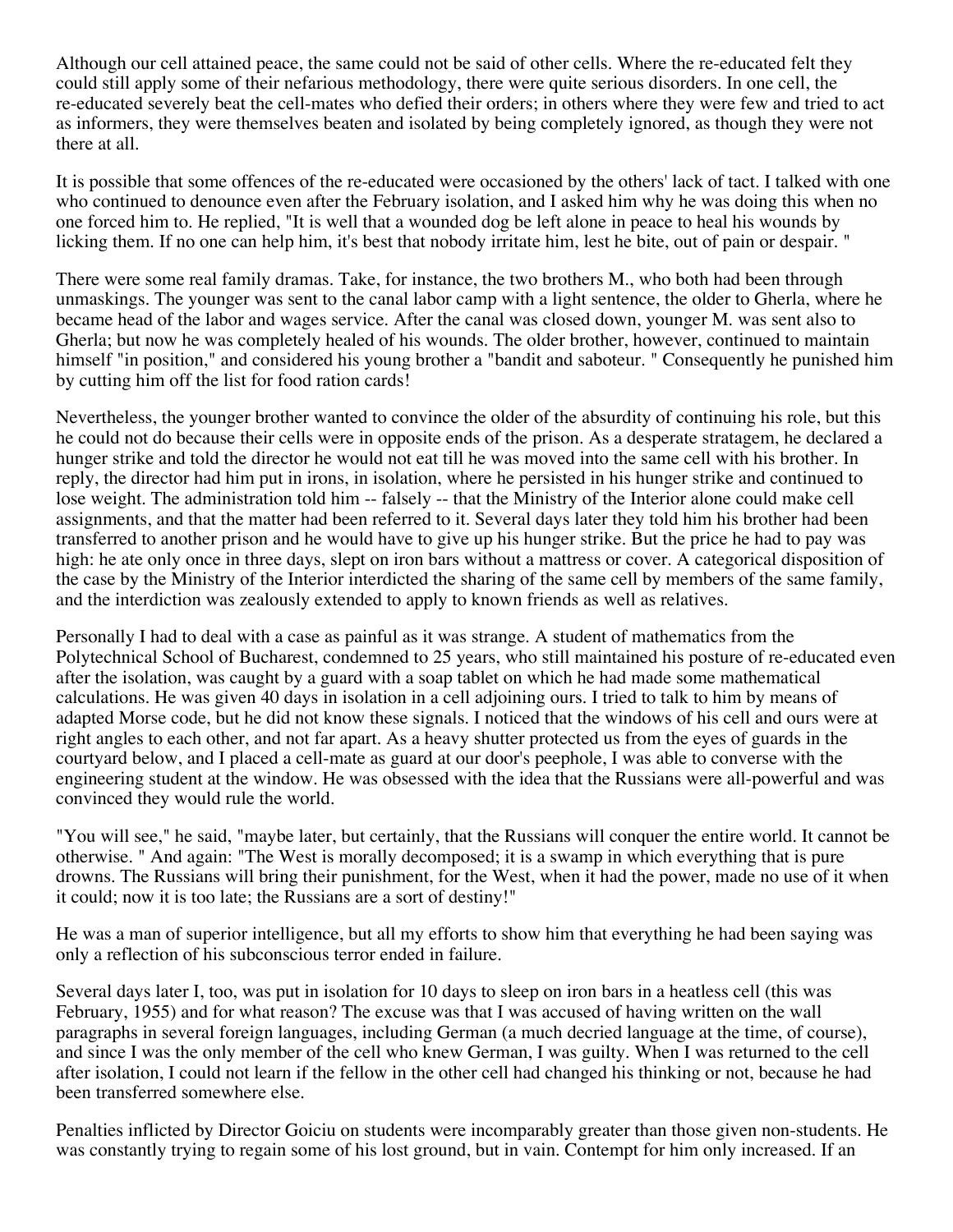ordinary prisoner received two weeks of isolation, a student prisoner got twice that, plus a severe regimen. Take the case of the student Petre N., for example, who had the temerity to stand up to the political officer when the prison van delivered him to the Gherla depot. He was immediately sent to isolation with 20-pound leg-irons for a month in the dead of winter in addition to the severe regimen. When he had served out his time, the political officer asked him if he did not regret his impudence at the depot.

"Your regulations," replied the cold, starved student, "do not include any punishment strong enough to match the utter contempt I have for all of you. " So uncertain of itself had the administration been that the official merely gnashed his teeth and turned his back on the student, leaving him in peace.

After things returned to normal, I tried many times to compare the way a man behaved after he recovered from re-education with the way he had behaved before undergoing unmasking. At first sight, I could not see a great deal of difference: the same self-contained bearing, the same serious preoccupations, the same goodness and benevolence. But unseen was a real abyss between what he had been and what he had become. The unmaskings left scars on the surface, and down deep there was still an open, bleeding wound. I could but wonder about a meeting between such men and their victims, if they were to meet in freedom -- even though almost all prisoners understood the drama and did not harbor resentment against those who had denounced or tortured them. Man can forgive, because he must; but he can never forget, for forgetting is not in his power. What was done cannot be undone; and the persecutor can forget no more than the victim, whether or not he did it against his will, against his faith.

I could not but wonder whether these men would ever be able to return to normal living, or would be able only to simulate having done so, remaining in the depths of their souls forever ruined, crucified on their own helplessness.

1)A sardonic allusion to Father Joseph, the outwardly austere and unassuming, but wily and feared, confidential coadjutor of Cardinal Richelieu. Romanians translate this "gray eminence" as "The Brain. " (*Tr.* ) 2) first published in 1935, and has been frequently reprinted in Russia. The humor in the reference to Turcanu in Anton Semenovich Makarenko (1888-1939), a Soviet poetaster, was best known for his "Pedagogical Poem," a dreary effusion in Russian verse filled with the factitious (and fatuous) sentiment that characterizes all the "literature" manufactured for the Bolsheviks as part of "proletarian culture. " The "Pedagogical Poem" was the next paragraph lies, of course, in using the Russian form of Turcanu's first name (*Evghenii* for *Eugen*), alluding to his ancestry with a middle name that resembles Makarenko's, and then giving him the Soviet

hack's last name. (*Tr.* )

#### **CHAPTER XXVIII**

#### **THE TRIAL**

I return to A. Camus's words quoted in the first chapter: "Philosophy can change murderers into judges. "

The tragedy of the Pitesti prisoners, too, has its fatal denouement like any other drama.

There exists an ineluctable "truth," naturally Communistic, that anything that serves the Party is "just," is appreciated and encouraged. If later, for reasons never sufficiently clear, this "just" no longer serves some new Party line, it immediately becomes "unjust" and is condemned, "reproved with indignation. " I do not think examples are here necessary. The numerous "ideological leaders" who took the road to exile or the firing squad in the Soviet Union during the last decade alone are sufficient proofs of this policy. Throughout my years in prison, I often shared a cell with former Party members. Among them were some who had done great service for the Party and had spared no effort to apply "the line. " They were made scapegoats and classified with the enemy without the slightest hesitation. In response to their protests at such treatment, they always and everywhere received a stereotyped answer something like this: "For your good accomplishments the Party will raise a statue in your honor; for the bad ones, you are paying right now," even if what they had done was simply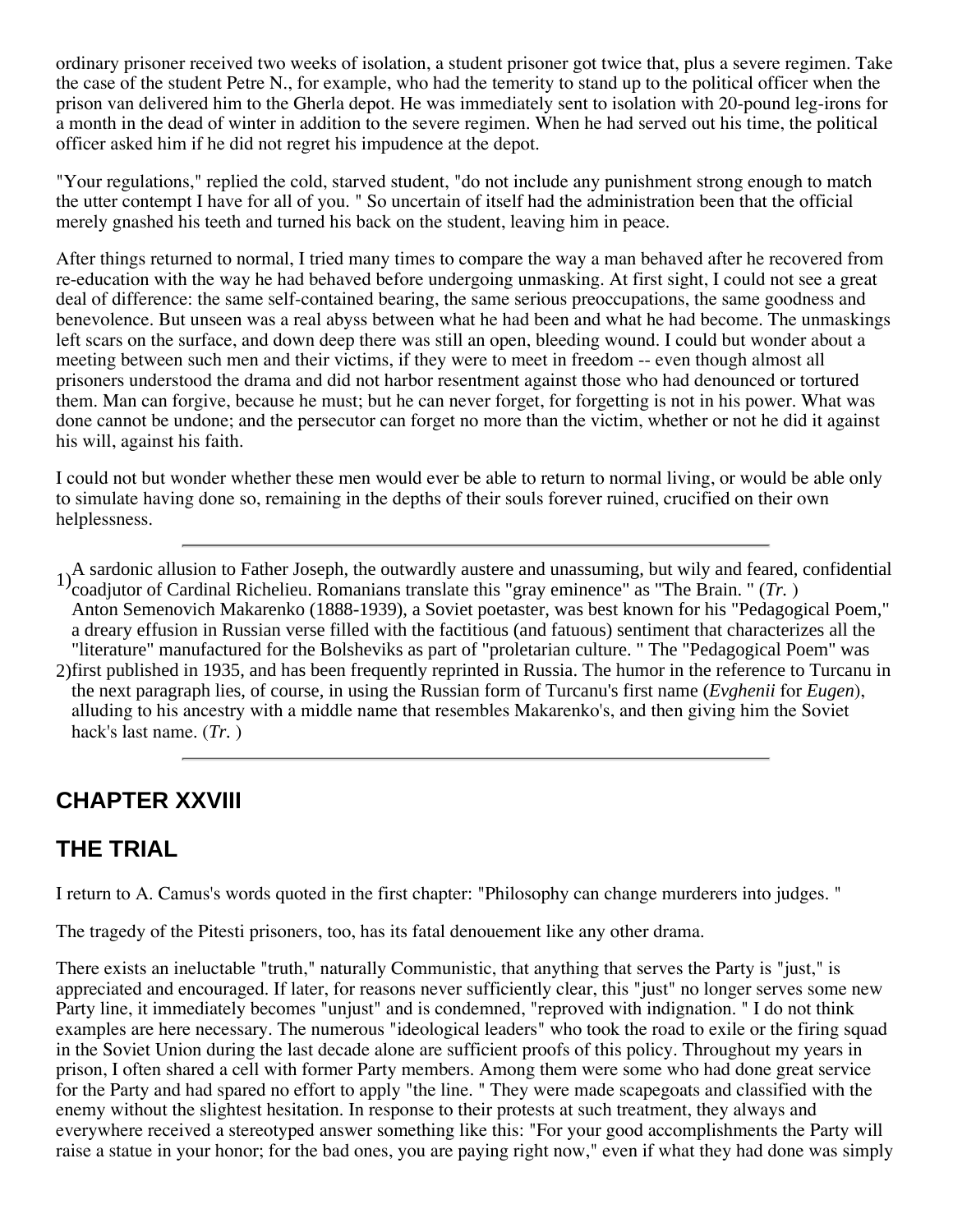carry out with strict fidelity the Party orders before they changed direction.

In the case of unmaskings, it was only logical that those who voluntarily offered themselves to start the experiment should have been rewarded with freedom at the end of their term of service. Rewarded they were, but with the fire from an automatic pistol!

The whole experiment had been born out of evil and lies. It was through wickedness and deception that it had to end. But in order that everything might be consummated within the framework of "Communist legality," and bear the imprint of "justice," a trial was staged. In the dock sat the victims; official representatives of the Party, the real implementors of the crime, sat on the bench.

There had been many so-called "sensational" trials. The Communists saw to it that people became accustomed to them and, seemingly to keep the memory fresh, would stage another every now and then. To Westerners, this may seem an odd way of administering justice, but of course, they are used to "bourgeois" justice and do not comprehend the higher form of Marxian dialectics.

Even the most cynical of assassins seeks a loophole in his indictment and even a madman does not receive a death sentence with joy, but under Communism everything can be easily arranged ahead of time by means of torture and lies, such as "a publicly admitted mistake is half forgiven. " That is, until the compromising declaration is obtained from the victim! The rest is only too well known; when the hangman's noose tightens around one's neck, anybody is willing to make a small concession if it will save his life -- rather the hair than the head, as the proverb goes.

In the Communist type of justice the trials are not to find proof of guilt as such but to provide a pretext for a condemnation demanded by the Securitate -- a condemnation not of any deed, but of a person as a *potential enemy* or as no longer useful. Thus the Bucharest Tribunal that tried Turcanu and his fellows was seeking a justification for condemning those who for three years had done nothing but execute with zeal the orders given them by the initiators of the experiment. How the declarations of the prisoners were obtained is not known, but we do know the general methods employed.

The initial intention, according to what transpired unofficially, was to stage a public trial with newspapermen and "indignant" workers' delegations, with photographers and plenty of publicity. But something made the Tribunal change its mind, possibly the pre-trial interrogations of the various witnesses who were to testify. There was some risk of an upset, and the Party could have then been exposed in its true light just at the critical moment when it wanted to conclude the drama of its experiment with a "legal" finale.

Why did they feel a trial necessary? Liquidating those who "knew too much" could have been accomplished more simply and quietly, at night somewhere, for "trying to escape while under escort," a procedure that was not new and had produced satisfactory results some years earlier when, on the night of November 30, 1938, Codreanu and thirteen of his followers were assassinated by King Carol's henchmen. Did they need a justification in legal form for concluding an unsuccessful experiment and eliminating those who might talk inopportunely? Perhaps in time we shall know.

At any rate, the "show trial" to teach the people a lesson never took place, but instead hearings were held behind closed doors, attended only by prison directors, interrogating officers, and Communist political personalities little known or completely without any contact with the people.

One was able to learn very little of what went on in the secret proceedings and nothing at all of what the accused had to say. Some aspects of the trial were learned from Party members who could not keep their mouths shut and from the forty witnesses, who were all prisoners who had passed through unmaskings or were victims of some sort.

By collating this information with various slips of the tongue on the part of political officers in the prisons, the course of the trial can partly be reconstructed. Witnesses testified separately, none being allowed to be present at any proceedings except the one at which he answered the questions asked him by the Tribunal's president. They were not told who were the members of the Tribunal, whose names were never made public, but they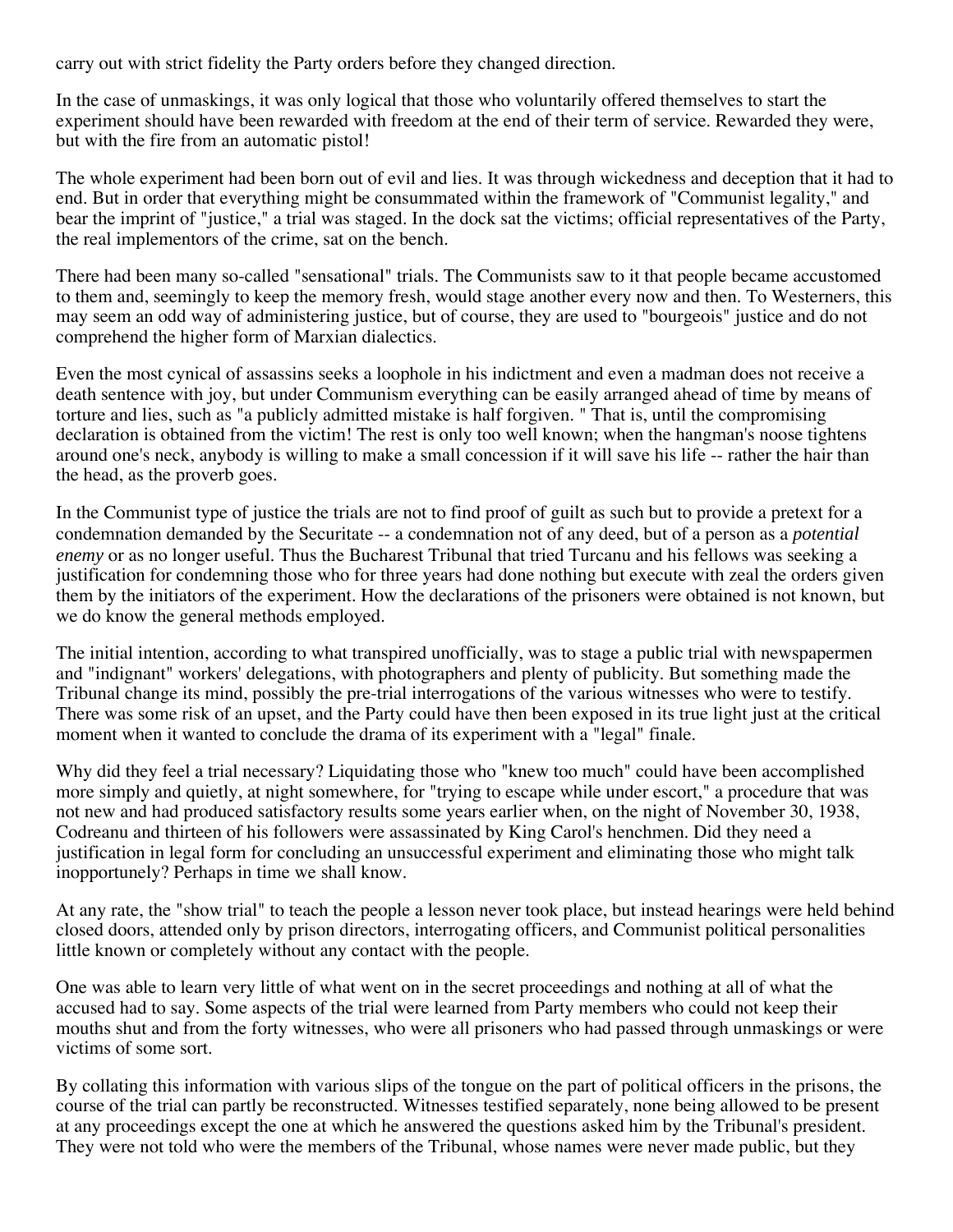could see that the judges and the prosecutor were superior officers, perhaps from the cadres of military justice.  $[1]$ 

It would seem impossible for the Communists to find a way of exculpating themselves, but, no matter how absurd it sounds, they found one: they alleged that the unmaskings at Pitesti had been initiated by the leaders of the nationalist student group!! Crimes were committed against the prisoners by these nationalists in order to blame the Communist regime and discredit it in the eyes of the people and of international opinion!

The military prosecutor demanded punishment of the "nationalist" defendants for crimes against humanity, for all the crimes were blamed on them. And to bolster the monstrous lie and make it hold together, they implied that there was someone from the outside who must have given directives to those inside the prison who were "in the conspiracy. " It was then no problem at all to prove that there must have been a responsible person who established the liaison between the leader from abroad and those in prison. Several persons were considered for this role, among them a lawyer from Iasi, but in the end they decided upon a student. If my memory serves me well, he was named Simionescu; in any case, whatever his name, he was tortured for months in the Ministry of the Interior, and kept continually in leg-irons and handcuffs, to force him to recite the testimony dictated by the Securitate. [2] But Simionescu refused. Had they really insisted very much, and been determined to produce the testimony they wanted, they could, of course, have done so; all they would have needed was time to brainwash the unfortunate individual whom they chose and teach him his "confession. " But a sudden -- and inexplicable - urgency did not allow time for proper preparation. After three years of pre-trial investigations and interrogation of over a hundred prisoners who had passed through unmaskings, the case was brought to trial with a haste that can be explained only by a sudden need[3] to dispose of it as quickly as possible.

In the end, allegations of the responsibility of persons outside the prison were discarded or suppressed, leaving the only responsible head Turcanu!

Prisoners put in the dock as defendants at this trial were: Eugen Turcanu ("And lo! his name led all the rest!"); Alexandru Popa, nicknamed Tanu; Martinus; Constantin Juberian; Cornel Pop; Levinschi; Doctor Barbosu, official physician of Gherla prison, now become useless and therefore dangerous; and several others.

The trial was started in October 1954, but it is not known how long it lasted. Testimony of the 40 witnesses for the prosecution took several days. Sentences were pronounced around the middle of December, but news of the trial did not reach our prison till February or March 1955, coming first through Jilava or some other prison from which a prisoner was transferred. I learned it from a person in the prison's infirmary, who transmitted the news by a hand put through a crack in the window shutter. Later, several prisoners confirmed the report, as did, indirectly, the Military Tribunal of Bucharest when it published the death notice of-one of the condemned.

The witnesses testified under heavy guard and were "closely counseled" by the officers interrogating them at the Ministry. As before mentioned, they were introduced into the hearings one at a time, so they knew nothing of the over-all proceedings.

Nothing was withheld during the hearings. The smallest details of the unmaskings were fully described, from the beatings to the ordeal of the mess-pan filled with feces; from the torturous squatting to the insulting of everything the prisoner held dear. But accusations were brought only against those who had actually inflicted the tortures, and who now sat in the dock as the accused. In reality, everyone present knew that they were merely the front men for the real culprits.

Among the witnesses were two workers from Gherla, one of whom, it will be remembered, pleaded with the inspector to end the unmaskings, and the other, who attempted to commit suicide by slashing his wrists in the isolation cell with broken glass from the window pane. They told of the promises made to them by the officers to whom they reported the state of affairs, and of the fact that their subsequent tortures became more brutal and bloody than before. The president of the Tribunal tried unsuccessfully to divert their answers by claiming that they were not relevant to the questions asked, which pertained only to the defendants and the crimes they allegedly had committed.

The testimony of the defendants is not known. Whether they defended themselves by revealing the identity of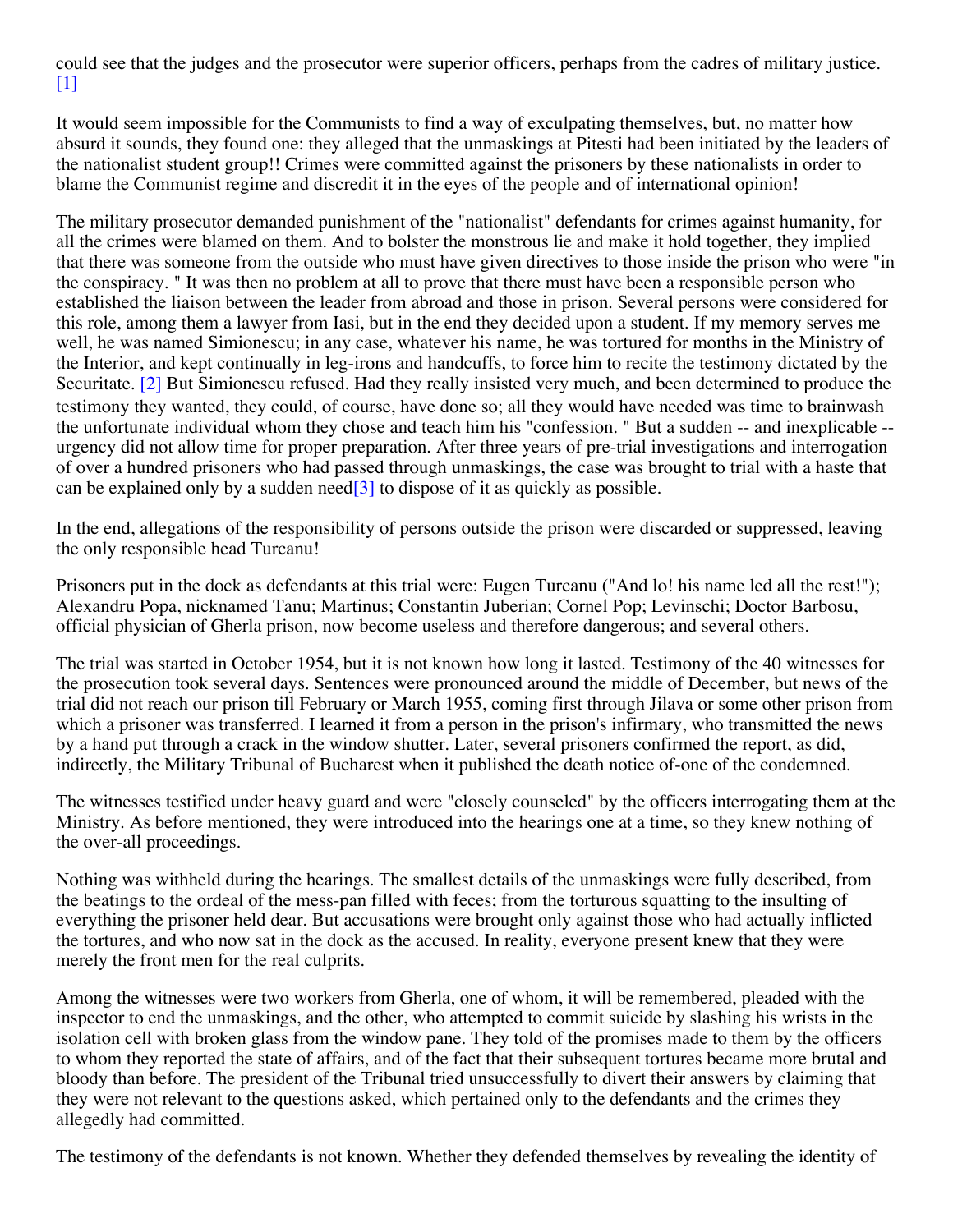those who were really responsible or assumed the entire responsibility themselves, hoping thus to win the indulgence of the Securitate, is of little importance, for they were not there to be tried, but to be condemned. It was reported specifically of Turcanu that he had admitted everything and had assumed complete responsibility for the crimes imputed to him. It did not matter whether he did or not; his fate had in fact already been decided, and the presiding judge was the only one of those on the bench who could be identified by any of the witnesses; a student, one who had been previously arrested during the Antonescu administration, recognized him. The judge's name was Alexandru Petreseu and he was considered one of the most sinister characters ever thrust from the law schools into Romanian society. In his way, he was unique. A career military judge, he was Director-General of Penitentiaries during Atonescu's administration. The Legionaries knew him well, for often their fate had been in his hands before his decision was reviewed by Antonescu. Although publicly a strong supporter of Antonescu's dictatorship, he was also a secret collaborator with the Communists, facilitating their penetration into the Lugoj prison to aid Burah Tescovici, alias Teohari Georgescu. [4] Apparently about to be purged in 1948, as were all of his colleagues, he found himself elevated to the rank of general (he was a colonel) because he agreed to preside over the tribunal that condemned Iuliu Maniu. In addition to scores of death sentences attributed to him, he was credited with more than 100,000 man-years of imprisonment pronounced in trials of Legionaries alone.

In the habit of blindly executing all the orders of the Securitate, Petrescu naturally in their 1954 "trial" pronounced the prescribed sentence: death for all defendants. The only sentence about which there is some doubt is that of Doctor Barbosu; it is not known whether he was condemned to die or be imprisoned for life. However, both sentences are practically equivalent in Communist prisons.

The sentences were carried out. One of the victims, Martinus, was later called as a witness for a subsequent trial, but in response to the order for his appearance in court, a death certificate was produced, showing that he had died in 1955.

All those tried were, naturally, identified as "Fascists," or agents of the American espionage apparatus. It is not clear on what basis the persons selected for trial and execution were chosen; certainly persons equally notorious for equally monstrous ferocity such as Titus Leonida, Diaca, Coriolan Coifan, Hentes, and Bucoveanu, were never brought to trial, although they were the peers of Turcanu and even the superiors of Pop in sadistic accomplishments. Exempt from trial also was one of the worst offenders, Ludovic Reck, a Communist, condemned to prison because he had been also an informer in Antonescu's police force. [5] With the help of Hentes and Juberian, he murdered Flueras by beating him with sandbags till he spat out his lungs.

Also missing from the trial as defendants were: Captain Goiciu, Captain Gheorghiu, Lieutenants Dumitrescu, Avadanei, and Mihalcea, whose direct responsibility for the unmaskings was much greater than that of the students sentenced to death, whom they had had under their control and who had done nothing without their supervision and collaboration.

Because of "technical reasons", it is said, a second "trial" was staged, with the same kind of defendants, the main one this time being the student Gheorghe Calciu, nicknamed Ghita by his "friends. "

He was moved from Gherla in the spring of 1954 to the Ministry of the Interior for investigation. At the time of his departure he was still a convinced re-educator. I do not know how long he remained so, but exactly two years later I had a unique opportunity to learn -- directly from him -- about his passing through the hands of the Ministry and the reception they gave him.

In 1956, in a cell of the main section of the Ministry on Victoriei Street, in fact right next to the room of the officer-on-duty at the front of the building (also called the Section Chief's office), I found an inscription scratched on the wall, possibly with a needle, in Morse code, which shook me considerably. The sentence read:

"Gheorghe Calciu, I was brought here to be murdered; I am innocent."

Close by, also scratched in the wall, toward the left corner nearer the door but not visible to anyone looking in through its peephole, I read the following: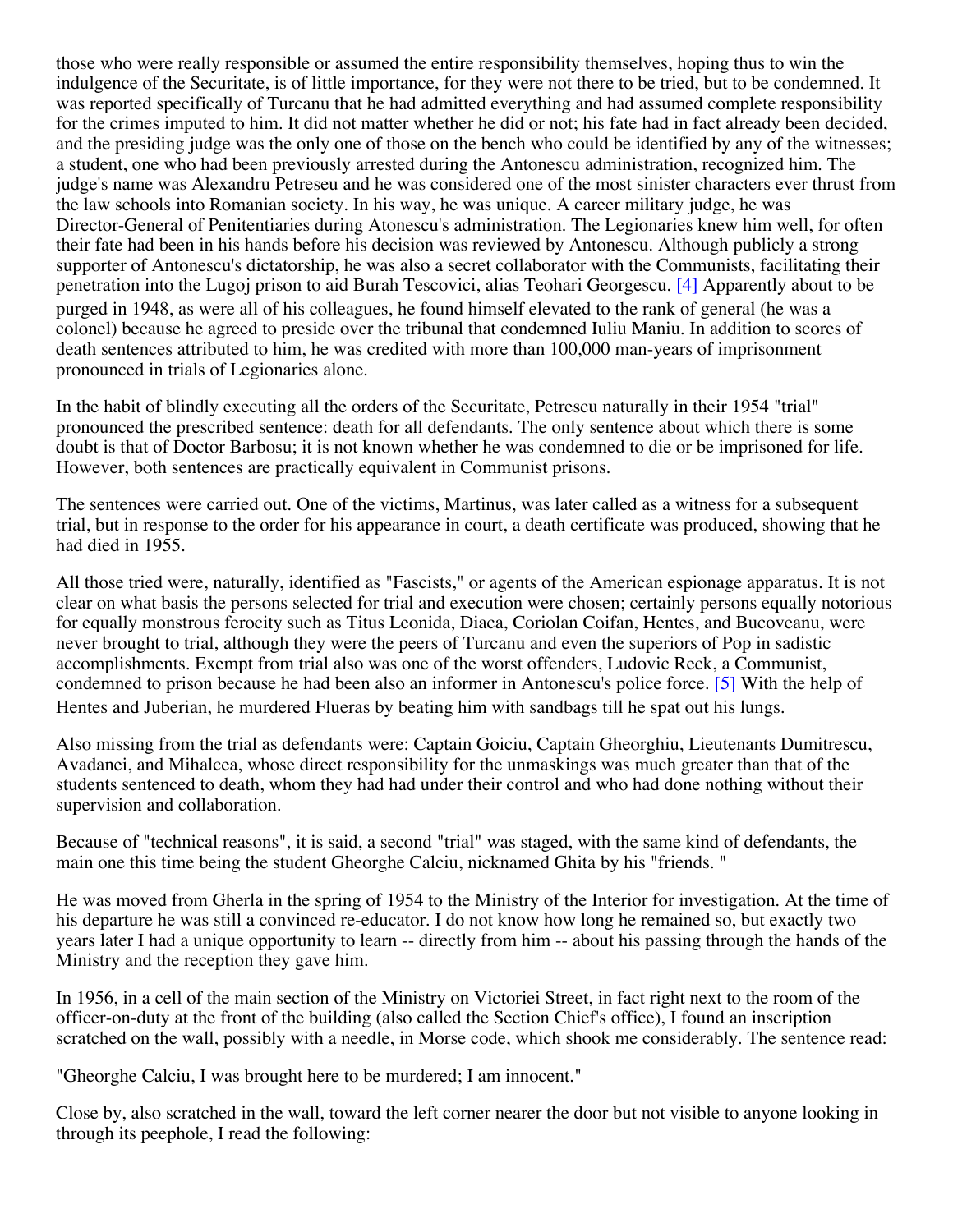"Gheorghe Balan, I am completely innocent."[6]

In regard to Calciu's trial, some fragmentary information leaked out. I learned about it shortly before I left Romania. The trial was held in the summer of 1957, also in Bucharest, and also before a military tribunal. Someone who witnessed it in an official capacity leaked a few details which prove a good deal, and place Calciu in quite a different light from Turcanu.

The presiding judge was the same General Petrescu. Following the reading of the accusation, Calciu was called upon to answer, or rather to confess his "crime against humanity. " To the amazement of all, but particularly of the investigators, the defendant defied the entire tribunal and threw back in its face the truth without any reservations. Calciu accused those who were in fact responsible for all the crimes committed. His diatribe was so unexpected that the tribunal's presiding judge, at the request of the investigators assisting at the trial, suspended the proceedings till a later date. This postponement had as its aim the utilization of the known "methods of persuasion" frequently employed by the Securitate, this time to compel Calciu to retract his accusation and "assume the entire responsibility for the crimes committed. " The trial was resumed the very next day, perhaps because Calciu had agreed the night before to modify his attitude. But despite the promise he probably gave under torture, the next day he was even more categorical. In consequence, the trial was abruptly postponed *sine die*. It is likely that Ghita Calciu never was tried and sentenced, but died a "natural" death, a frequent phenomenon in prisons.

When I left the prison in 1956, the prisoners still heatedly discussed the tortures inflicted on students and other prisoners. There still remained isolated in various prisons several cases of which one can say that they have never recovered.

After the experiment at Pitesti, the methods of torture were no longer the same. Other means of extermination, more scientific and more rigorous, drained away the minds of political prisoners, reducing them to the condition of animals.

In order to explain more fully the system of lying and the paradoxical logic that made a crime into a moral deed, an enormity into a virtue, I shall relate a conversation I had in the winter of 1954 with a director-general in the Ministry of the Interior. (If he was not the Director-General, he was, at least, a very important personage in the regime. Prisoners are not told either the name or the position of the individual interrogating them. )

After being switched for almost two months from one investigating room to another, one night at the beginning of March, I was taken into a room on the sixth floor and brought face to face with this very important person who tried to convince me of some "truths" which I had refused to recognize. Since this was not a run-of-the-mill type of investigation, but rather a discussion pro and con on various subjects, I took advantage of a propitious moment to ask him "whether it is true that at Pitesti were committed some quite strange acts that caused the maiming and even death of some of the prisoners. " Taken aback, he could not control an expression of shock, and immediately asked me:

"What do you know about the happenings at Pitesti?"

"Personally," I hedged, "I could not learn much except some allusions by several students in a discussion a long time ago," and I hoped he would not press the question. He seemed satisfied with my answer and seemed disposed to enlighten me.

"As a matter of fact," said he, "it was quite a simple matter. A group of arrested students, agents of American imperialism, stubborn and retrograde mystics, started to torture their colleagues, in order thus to compromise the prison's administration and consequently the Party. "

"But as I understood it," I said, "this category of 'retrograde' students represented approximately eighty per cent of all the students in prison. Whom did they fight?"

"They fought among themselves."

"To what purpose?" I asked. "I do not quite follow how this would compromise the Party. "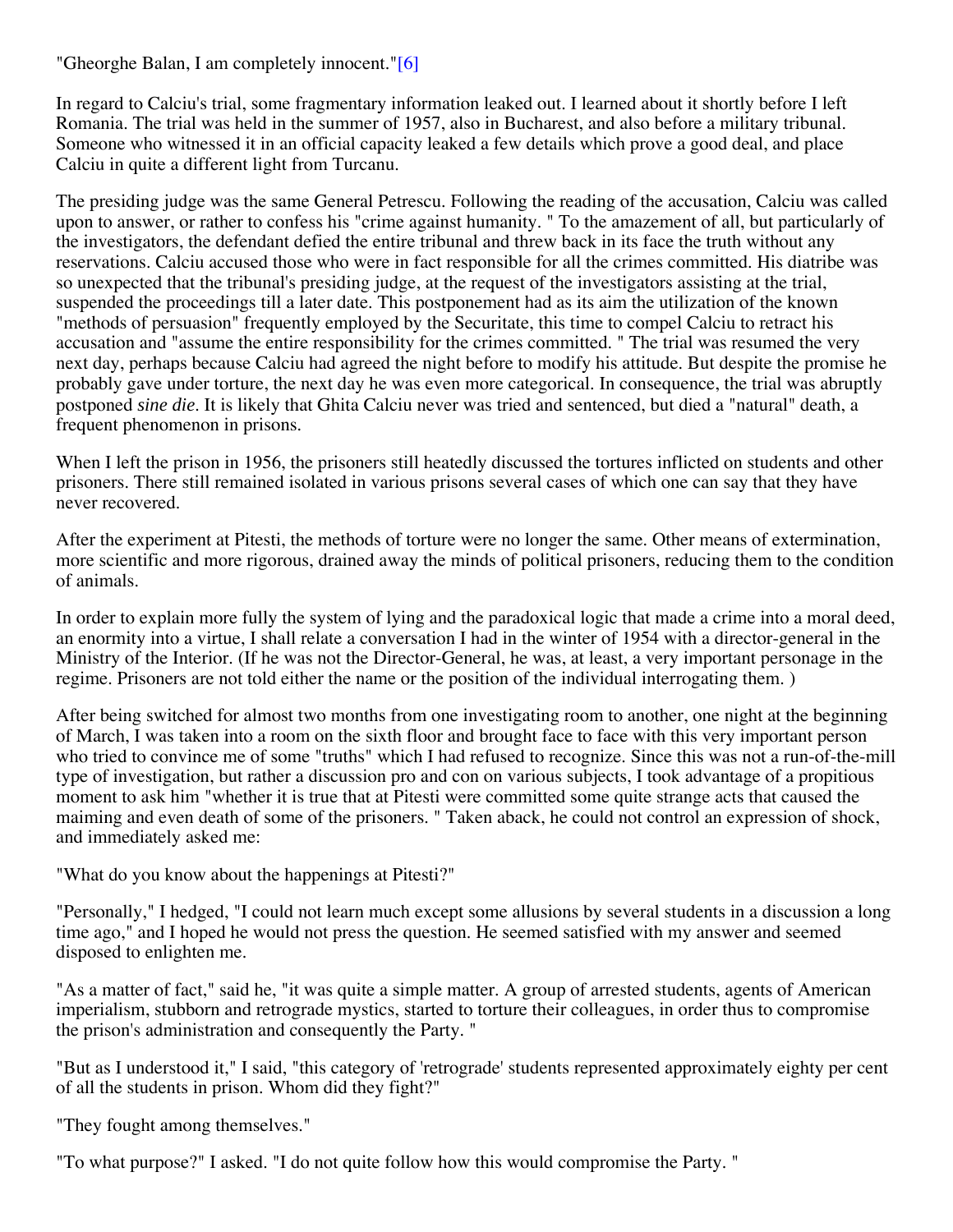"They received instructions from outside," he explained, "from those who are abroad and lead teams of spies and saboteurs; by torturing one another, the victims could accuse the Party as the culprit. "

"Nevertheless," I persisted, "this seems almost unbelievable, with prisons having such a very strict system of internal supervision. How was it possible for these horrors to take place without the immediate intervention of the Ministry?"

"We knew nothing of what happened there," he replied. "When we finally learned about these happenings, we took the necessary steps and punished the guilty in order to discourage others from doing likewise. "

This was the kind of answer I had expected, for I already knew what had happened at Turcanu's trial. However, I could not keep from replying somewhat brusquely:

"I have been a prisoner for seven years and have passed through almost all the country's penitentiaries. Either isolated, or in common cells, never could we make the slightest move without being seen by the guards in the halls, and I do not count the many and various searches made unexpectedly in the middle of the night. The rigorous surveillance to which we were subjected made impossible even the use of a sewing needle without the consent of the guard. How could all these things have happened without the political officers being immediately informed by the guards? Or is it that you had not one person of trust in all these prisons, where the acts which you have just described took place, not a single one to inform you of what was going on?"

"The prison administration was in the hands of some opportunists," he said, "enemies of the people who had infiltrated with the express desire to do harm. They collaborated with the bandits; but they, too, have now been punished as they deserved. "

I said nothing to this, and did not tell him any more of what I had learned about the Pitesti experiment. Nor did I mention that I knew that the "opportunists" he mentioned in the prison administration not only were not penalized, but had received promotions to higher positions; or that I knew that Turcanu, before coming to Gherla, had forwarded his notorious memorandum to the Ministry of which my interrogator was a member; or that, on the basis of extorted confessions during unmaskings, scores of trials were held after the confessions had passed through the hands of the Ministry; or of so many other details known to them only because they had been reported to them by the re-educators -- or that, of course no remedial steps were ever taken.

Several months later I was freed.

Behind me I left the bars of various penitentiaries, Securitates, forced labor camps, and "centers for re-education" where tens of thousands of prisoners languish and suffer with no kind of amnesty in sight to lighten their punishment. Above them all, like the sword of Damocles, hovers the ever imminent danger that another experiment similar to, or even more "scientific" than the one at Pitesti may be staged at any time. I left behind tens of thousands of fellow Romanians imprisoned under the care of the same directors-general, subjected day and night to a program of gradual animalization, and the undermining of physical and moral health through total inactivity, darkened cells, constant malnutrition, isolation, a severe routine and chains - always chains on wrists and legs!

Those who bore part of the responsibility are now in their graves. But they are not the most guilty.

Some of the re-education's victims too have left for a juster world (for not even in hell do such cruelties take place). Perhaps there they will find understanding and maybe forgiveness.

On the other hand, still alive, though maimed and sick, are those who for the last ten years have been suffering in isolation, as have the re-educated who recovered their original equilibrium, now broken and isolated from every contact with the world.

Let us hope that some day these prisoners will have to be listened to; [7] let us hope that the criminals who put and keep them there will one day be brought to justice, namely: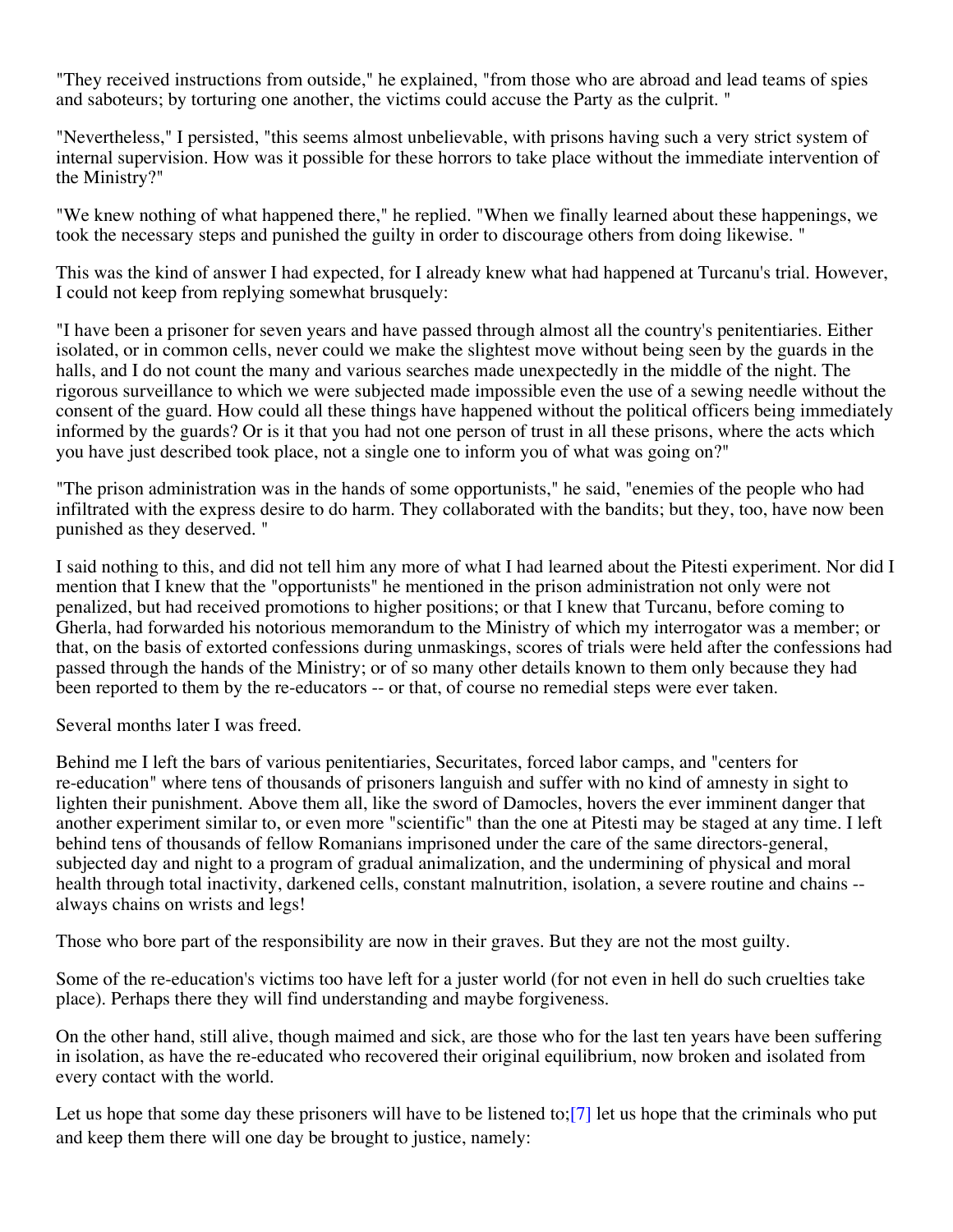*General Nicolschi*, head of the investigation brigades in the Securitate;

*Dullberger* (later Dulgheru), head of the mobile brigades and transport;

*Jianu* and *Tescovici* (alias Georgescu), both former Ministers of the Interior;

*Draghici* and *Borila*, Ministers of the "People's" Securitate;

*Keller, Goiciu, Mihalcea, Avadanei, Gheorghiu, Dumitrescu, Kirion, Archide, Gal*, the guard *Cucu, Niki, Mandruta, Ciobanu* -- all implicated in responsibility for both the torturings and the terror inaugurated by the O. D. C. C. in prisons and labor camps.

To the bar of justice may all these come, and let us hope that the passage of time does not deprive them of the power of speech! (Various purges of the Party have been known to bring about such a condition!)

Naturally, there are people who do not want to believe that the events which took place at Pitesti and the other prisons were a scientific experiment, and claim that the supporting evidence is circumstantial and not conclusive. Consequently, two theories have been advanced. One, the more widely held, is that the Communist Party merely wanted to annihilate the Romanian Nationalist Movement, which could only be done by destroying the young who carried the Legionary ideas and traditions and were thus a link between past and future.

But the unmaskings contributed nothing to the consolidation of the Communist regime itself, for most of the anti-Communist resistance was already behind bars, and the unmaskings in prison did not greatly help to round up the remnants of opposition outside. The results did not justify the effort -- could not possibly have justified it. And this is why:

The years of imprisonment, with their savage privations and long duration, had already killed or neutralized a large part of the youth of Romania. The majority of those who passed through prisons and were released alive were in broken health or too experienced to expose themselves again to useless suffering. The terror, the memories of imprisonment, the deportations to Baragan, destroyed for all practical purposes any possible reactivating an effective resistance. This is a verified fact. And the several thousand men *inside* the prisons certainly could not change what had been decided by the great Dividers of the World at the "Conference Tables" where Europe was dismembered.

In the event the Party should fall from power at some future time, the crimes perpetrated in the prisons would have made its record only so much more monstrous. The physical extermination of the students of Romania, or even of all the political prisoners, would have resolved nothing, for the People is a living organism that perpetuates itself by biological continuity. Its potential will be restored, if it is allowed to exist and reproduce itself for a sufficient length of time; the vacuum created by massacres will be filled by the People's fertility. Killing or incapacitating an entire section of the population does not necessarily destroy an idea, for an idea is generated by the very biological structure of the nation in question, not by a type of man belonging to a particular class or generation. Then, too, there is the purely psychological factor. The persecution of an idea, especially by aliens who have infiltrated and seized the nation that generated it, imparts to this idea only a greater popularity.

The other theory was one held especially by many students -- that of pure irrational revenge. The student movement had been throughout four decades, until the collapse of the Romanian State, the most consistent enemy of Communism, the only formidable obstacle to the growth of Communist power. Our enemies, repeatedly frustrated over the years by the student movement, naturally accumulated in their minds a boundless and infinite hatred that easily found expression in retaliation by ultimate brutality the moment they achieved political power. Thus the "Pitesti Phenomenon" served only to prove further the utter and inhuman depravity of the Bolsheviks.

But if that had been the purpose, why was the insane fury halted short of total fulfillment of its lusts? There was no economic, military, or (given the total secrecy) propagandist reason why any Legionaries should have been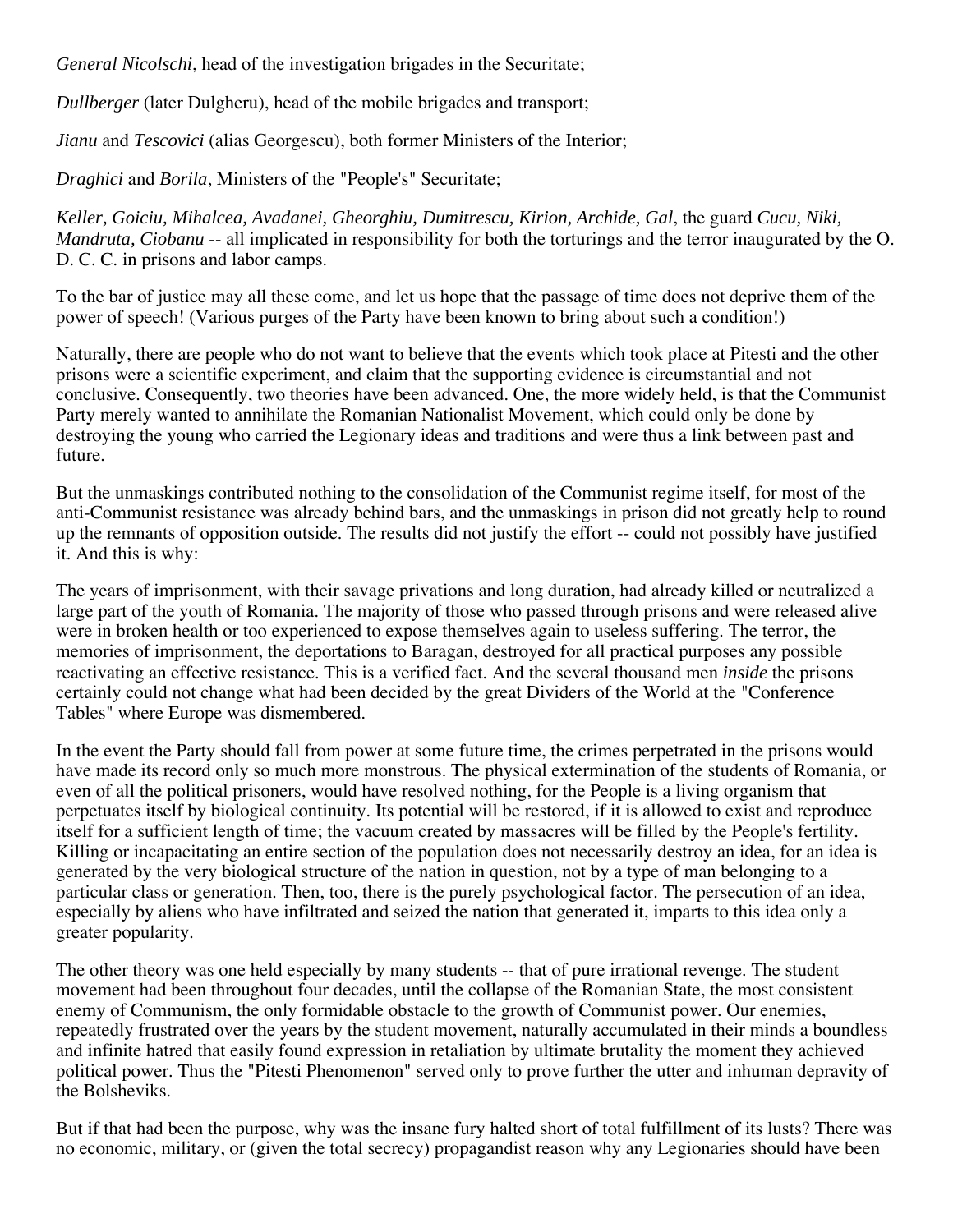spared the dehumanization, and certainly no reason why any of the victims should have been permitted to recover their minds and even to recount what they had experienced. The only plausible or even intelligible reason for halting the application of the unmasking technique at that time is that the purpose of its application had somehow been accomplished.

Re-education, therefore, cannot have been designed expressly to destroy a resistance already become powerless, or even to inflict the utmost horrors in *all* whom the anti-humans most hated. The aim of the experimenters seems to have been that of determining, on the basis of scientific data, the extent to which a man could be robbed of his personality and be completely and irreversibly restructured. The ultimate recovery of the majority of the victims proved that the transformation thus affected was not irreversible.

1)I. e., corresponding to the office of the Judge Advocate General in the United States Army. (*Tr.* )

2) and strange that the Tribunal did not think of using one of the re-educated for this purpose. The inefficiency It is noteworthy that only ordinary tortures were used, without recourse to the techniques applied at Pitesti,

of Bolshevik underlings is often astonishing. (*Tr.* )

3)Presumably orders from above. (*Tr.* ) Burah Tescovici (1908-?), a Jew who early adopted the Romanian name of Teohari Georgescu to conceal his origin, became an active Communist agent and conspirator in 1929, if not earlier, and was considered one of

4) the most dangerous aliens in the country. After the Soviet occupation of Romania, he became one of the four<br>4) objects of the Communist Berty in Bomania and collaborated closely with the repellent and informants Iawass chiefs of the Communist Party in Romania and collaborated closely with the repellant and infamous Jewess, Ana Rabinovich (Pauker). He became Minister of the Interior in the "Romanian" government in 1947, and was purged in 1952. (*Tr.* )

5)See ch. XIII above.

They were probably accused of being "Fascists" and "in the pay of the American imperialists," terms which were synonymous in the Bolshevik propaganda in the occupied countries of Europe -- charges of which the two men were, of course, innocent, but to which Communist methodology required a "confession," even

6) when the "trial," as here, was to be kept secret and so could not be used in local propaganda. The need to extort such "confessions," known to be utterly false by all concerned and utterly useless in secret proceedings, is one of the most curious and significant traits of an alien mentality that the West can describe only as psychopathic. (*Tr.* )

7)This hope, formed in 1958, was, of course, in vain. (*Tr.* )

## **CHAPTER XXIX**

## **AT JILAVA AS WELL**

Before I conclude this record, I shall mention another kind of unmaskings, identical in scope with those at Pitesti and Gherla, but conducted with a variation in method. The main feature of these unmaskings was the fact that there was no effort to dissimulate the administration's participation in them -- in fact they were openly conducted by the prison personnel, though through prisoners as instruments.

In the spring of 1950 a special room was prepared at Jilava in one of the barracks in the courtyard for use in torturing prisoners who were awaiting trial.

The method was very simple. A guard, usually part of the outer watch, accompanied by the head of the "secret" section, entered a cell and called out the name of the prisoner to be investigated. In the corridor, the prisoner's head was covered with a hood so he could see nothing, The guard then took him by the arm and led him through the courtyard and into that specially prepared room.

Here, his eyes still covered and with the guard's grip still on his arm, he was subjected to a stringent inquisition usually based on information gathered in his cell by informers introduced for that function, or through the indiscretions of his various friends in other cells, or directly from the files being compiled at the Ministry of the Interior for his eventual trial. Identification of the interrogators was difficult, for the only means of recognition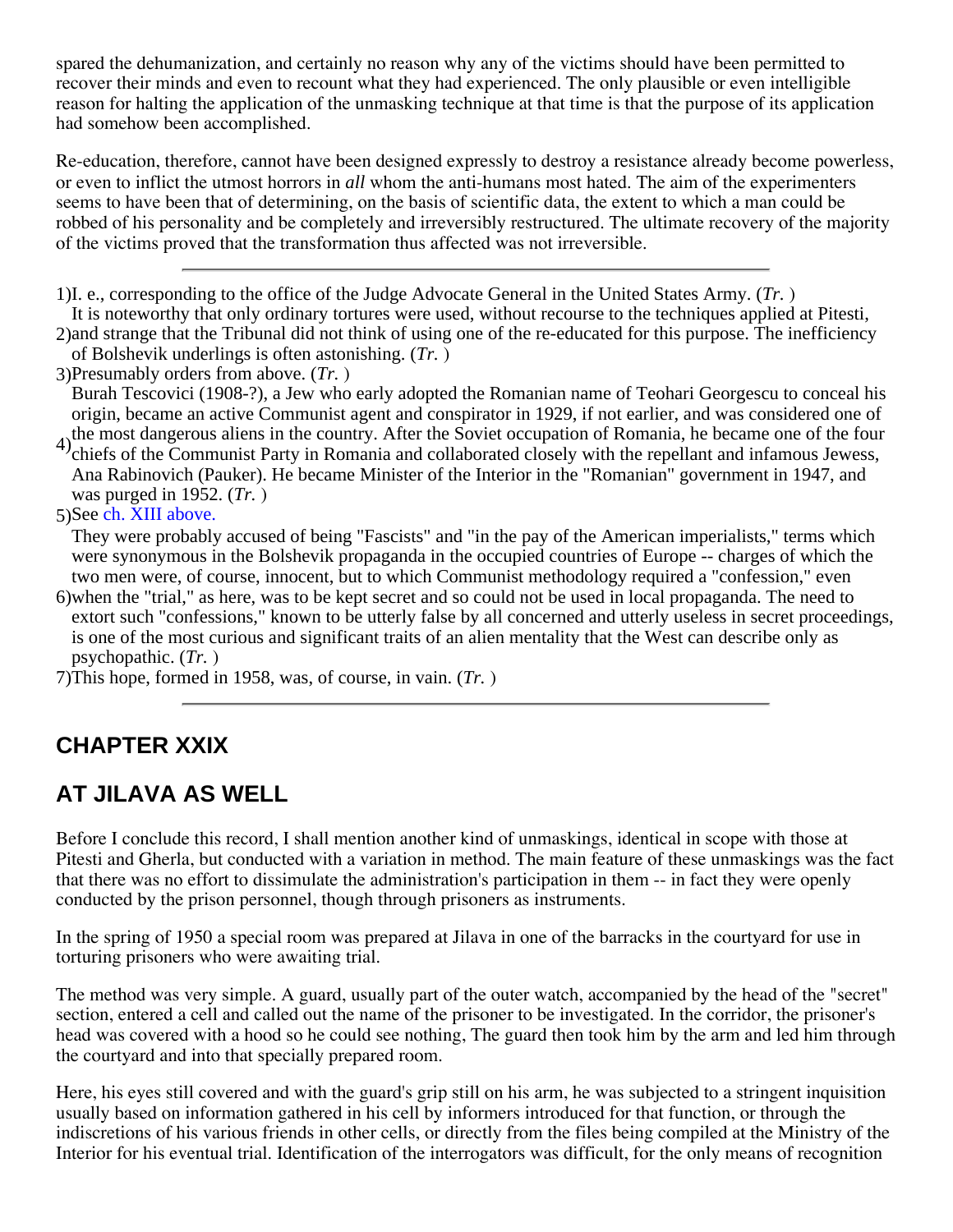was by their voices, and the victims naturally supposed they must be facing officers sent from the Ministry of the Interior. Eventually, however, they learned that their questioners were merely other prisoners almost exclusively chosen from among "former" members of the Communist apparatus.

Presumably these old Communists had sinned by agreeing to become informers for the Romanian Securitate during the government of Antonescu. Their leader or, in any case, the one conducting the investigations and directing the torture, was named Mihailov, a Bessarabian seemingly of Russian origin, arrested for having denounced several of his fellow-Communists during the War. Among his collaborators at Jilava, assisting in the "investigations," the meanest and also the most savage was one by the name of Pascu, a mechanic by occupation, and a Communist arrested for the same reasons as Mihailov. I had occasion to meet him several years later, after he was sent to Gherla, where he continued to serve the prison's administration as informer. That was why he was charged with the surveillance of the communal bath, a quite comfortable and especially convenient spot, where he did nothing but oversee those who bathed, and could eavesdrop on every word spoken. Another participant at Jilava was a Hungarian mechanic, Buchs, who was sent to Aiud in 1951 and there was quite discreet, behaving relatively well. (It is possible that the Securitate's promises, later broken, had opened his eyes. ) In addition, it was reported that a simple worker, rather retarded mentally, was used particularly to conduct prolonged beatings. The team of "investigators" numbered over ten, but only those I have just mentioned were definitely identified.

The first discovery that the investigators were not political officers was occasioned by an interesting coincidence. It so happened that before ex-Lieutenant Z. of the Medical Corps was taken out of his cell for another interrogation, Mihailov had been replaced. So in the barracks room, where Lieutenant Z. expected to hear Mihailov's voice, the questioner had a voice quite different. Already cruelly brutalized and being an independent spirit (in fact, this is why he was sent off to Archangel while he was still a prisoner of war in Russia), he became so irritated that he snatched off the hood covering his head. To his stupefaction, seated at the investigating table were not the Securitate officers he expected to see, but ordinary prisoners; and the person who had always led him from his cell and now stood at his side was just a uniformed prison guard!

The atmosphere that prevailed at Jilava was totally different from that at other prisons, especially because no one there had yet been sentenced and all imagined they would be liberated before the Communists had time to try them. [1] This explains in part the courage of various prisoners who refused to make "confessions" when taken before Mihailov. It seems also, however, that the Ministry of the Interior was not very insistent, for when word got around throughout the isolation cells, they "closed" the O. D. C. C. office at Jilava, though not before scores of "political detainees" had been tortured into bloody pulp.

It could be that there was no direct connection between the unmaskings at Pitesti and what happened at Jilava, but the coincidence in time and some similarity of method make it impossible to deny that there was *some* coordination toward a previously well-determined end. It should be remembered also that Pitesti, an execution penitentiary, and Jilava, a stockade for the Ministry of the Interior, were the two prisons closest to Bucharest; in other words, the most accessible to those who wanted to maintain close supervision and rigorous control.

If I mention the inquisitions at Jilava, pallid in comparison with those of Pitesti, but brutal and sadistic, it is only to show that a single intelligence planned and directed the use of prisoners to torture their fellow prisoners. Jilava was evidently a part of the experiment. [2]

1)In the early 1950's, many Romanians believed the propaganda put out from Washington! (*Tr.* )  $2$ <sup>If</sup> we had more detailed information about the procedures at Jilava, its function in the experiment, as a  $2<sup>1</sup>$  control group" or otherwise, might be clearer. (*Tr.* )

# **CHAPTER XXX**

**A LAST WORD**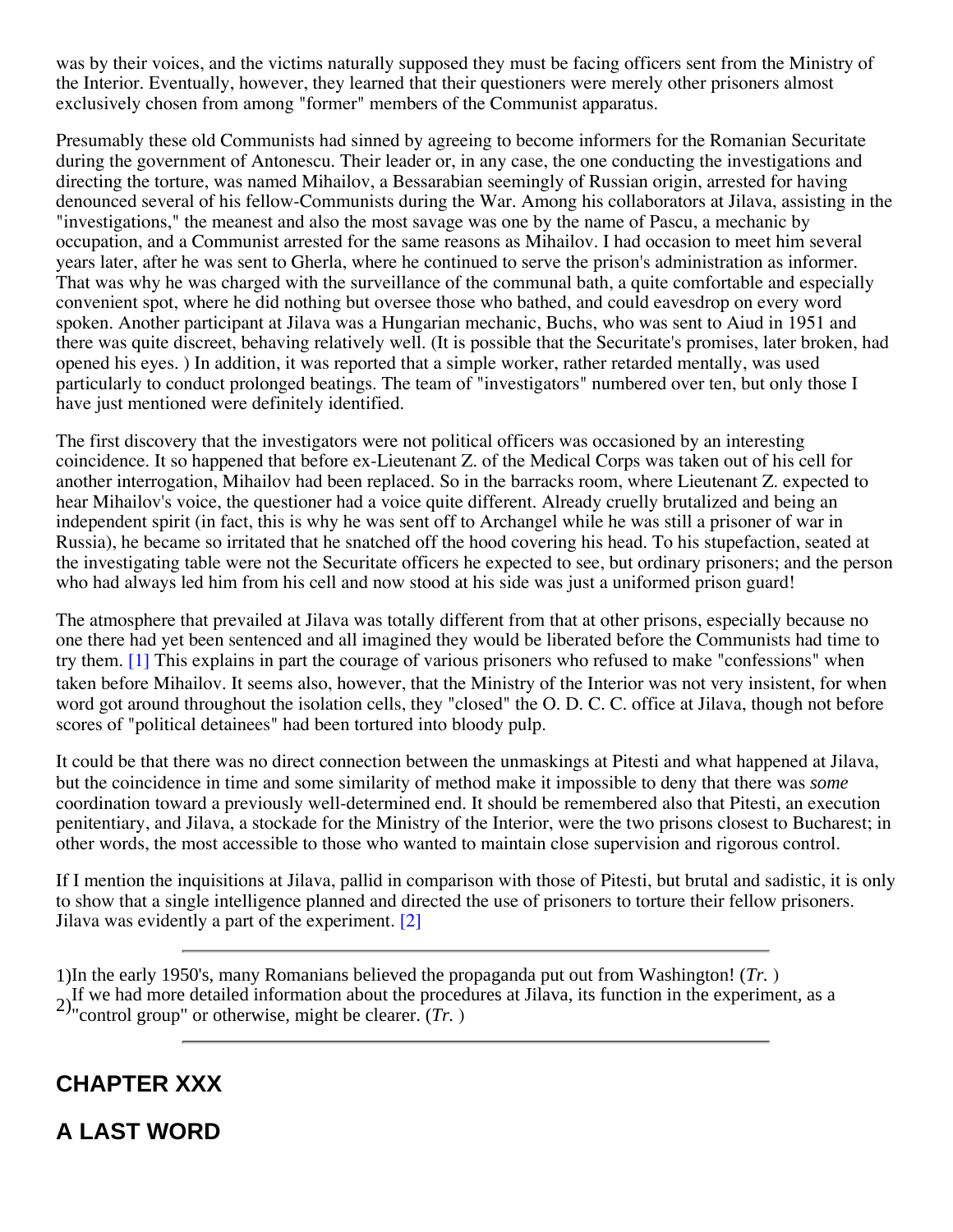Perhaps more will be written about what happened at Pitesti and at the other prisons, if the information ever penetrates the Iron Curtain. [1]

The contents of this little book of mine aim only to direct the reader's attention to a phenomenon too vast in its scope and application to permit the possibility of ascertainment of complete factual information (what is available from Communist prisons is very limited), and a definitive explanation of it in strictly psychological terms. In addition to the strict supervision of prison life, my observations were limited by the understandable embarrassment that the victims felt over many details of their experiences and conduct. Nor were they a few who simply refused to discuss at all the most painful sector of their lives.

But fragmentary as they are, the contents of this book are true. Nobody can deny this, not even the "Communist authorities" at the helm of my country. I do not believe that a better account of these events can be found than the one given by the victims of the experiment themselves.

It is possible that the "Party" may not take notice of this work, or it may institute a campaign of denial and slander against it, specifically by ordering those who were tortured to "indignantly deny the lies put out in the service of capitalism. " If this proves to be the case, it will not be without many precedents. I shall cite one here, since it involves students, who, of all prisoners, suffered the most. This example comes from the experience of students in the so-called "free" life of a Romanian university in 1956.

In those days, hope of liberation was less chimerical than it now is, and the West had not yet proved conclusively that it is completely disinterested in human freedom. In Hungary the students in Budapest joined forces with workers and, side by side with them, endeavored to break their chains; they succeeded in visibly shaking for a short time the rule of Satan. Their act had great repercussions in the universities of Romania, particularly at Timisoara, the closest to Hungary, and at Bucharest, where the student body was largest and the most agitated. A successful uprising in two colleges of Bucharest university (Letters and Medicine) was quickly put down by force through the power of the Securitate. But at Timisoara, events were more complicated.

To begin with, the Minister of Education, Murgulescu, tried to reduce tensions there but to no avail. In fact, he only succeeded in stirring things up to such a pitch that, notwithstanding his high position, he was forced to flee through a window of the cafeteria under a bombardment of handfuls of mush thrown by irate students. As a result, the demonstration which the students had planned for four o'clock that afternoon was cancelled by the authorities, and several battalions of troops from the Securitate were sent in and stationed around the dormitories.

In the evening, the Minister of the Interior himself arrived by plane and tried to pacify the students. He promised to meet all three of their demands, namely: elimination of Marxism and the Russian language as required subjects; liberalization of the whole university; and the dissolution of the cadre of students acting as spies for the Securitate. But after promising these things and getting the students quieted down and back to their rooms, he gave them the real answer: machine gun fire! For over two hours, in order to give the Securitate time to rush in reinforcements, the dormitory of the Medical College was kept under fire from automatic weapons. Then the assault was staged, with soldiers rushing into the building with arms at the ready. To oppose them the students had only their books and marmalade jars. For several hours, students were arrested and hauled away in trucks to an army camp unoccupied since the war, about 40 miles from Timisoara. Then for three days a vigorous search was conducted for students in the streets and homes of the city. *Everyone* whose card identified him as a student was arrested on the spot with no reason given, then hustled out to the camp. Not until the Hungarian uprising had been suppressed, however, were the arrested students given hearings. The majority were then freed provided they signed a declaration that they would never again participate in any action directed against the "Workers' Party!" Several hundred were expelled from the university. In all this, social status obviously played no part at all, for the most rebellious of the students were those who came from poor families! Several score were considered "instigators of the rebellion against the legal social order" and spent some time in the cellars of the Securitate, then before the Tribunal, where sentences decreed by the Securitate were pronounced. The sentences varied in length from five years' imprisonment to hard labor for life.

By late December of 1956, when the situation had quieted down and the Communists felt secure of their victory, some strange "meetings" began to take place in various centers throughout the country. Under strict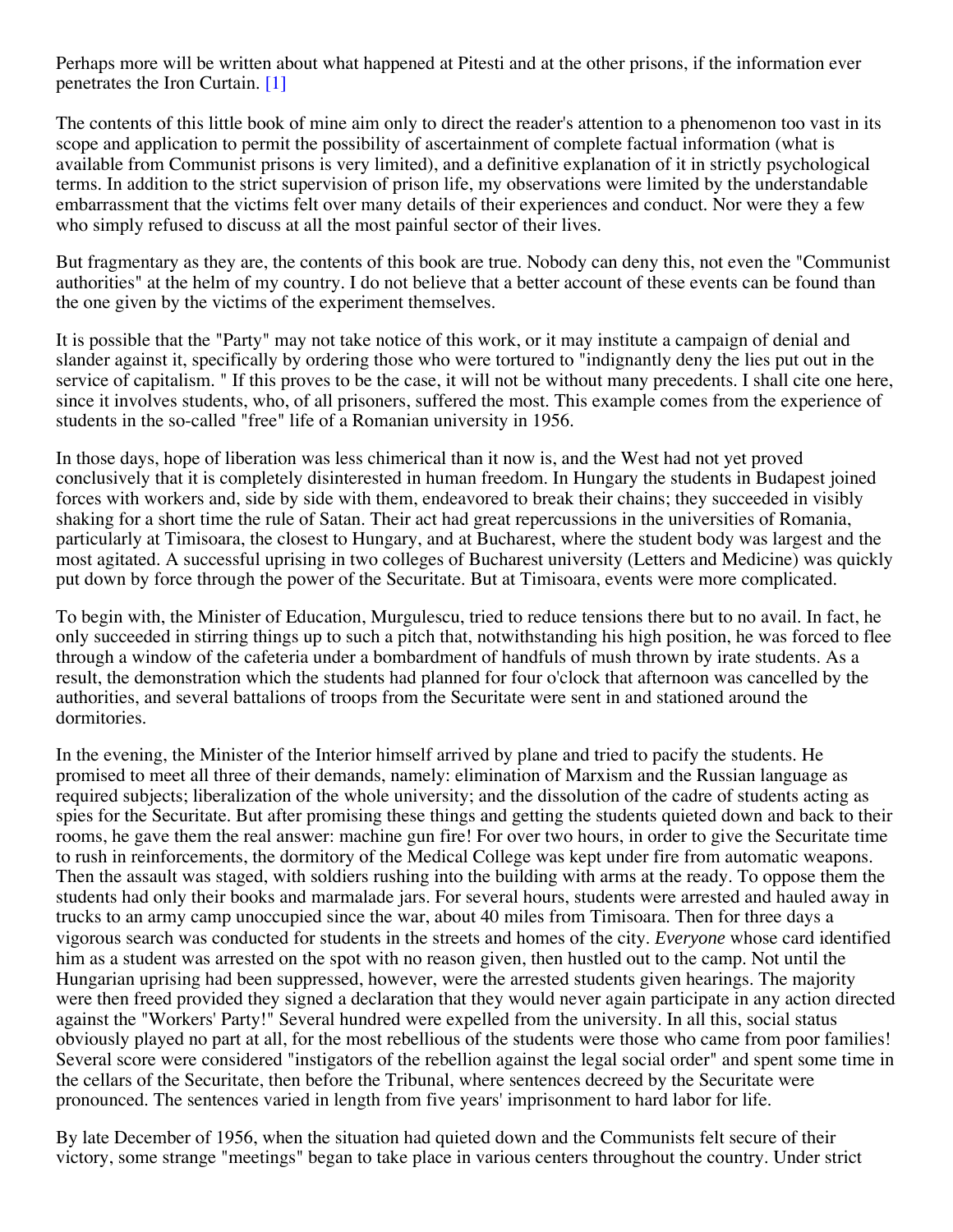supervision by the Securitate, students vigorously protested "slanders in the capitalistic press," which had reported, rather vaguely, some "unrest" on the campuses. Speeches, previously written and dictated by the Securitate, were "spontaneously" delivered from many rostra. These contained fulsome praise of the Party and the Soviet and affirmed the "unconditional attachment" of all students to the "working class in the People's Romania", expressing their deep indignation and their "pledges" of vigilance against the "enemy [*sic*] of the Romanian people. " Such slop was poured out for days. The same students in whom, several weeks earlier, had been stirred a hope of liberation, now denied everything and professed loyalty to the regime.

It is not unlikely that a similar denunciation of this book will be launched, and a comparable denial of its veracity manufactured by the same process.

These lines have been written to fulfill a pledge I made to several victims of the unmaskings who, knowing that some day I would be able to smuggle the book through the Iron Curtain, had confided to me, frequently with pain and great inner anxiety, everything they thought it was man's duty not to forget.

More than just a record of these events, this book is a warning; it is a voice from beyond the grave, from the living dead behind the Iron Curtain. Let anyone draw conclusions according to his own heart.

Lastly, I would like to say that while some died and some were obdurate, most of the victims recovered. Man has within himself certain powers that nobody can destroy -- not even himself; for man does not belong to himself, and the powers within him proclaim Him Who created man.

Bucharest, 1958 Paris, 1962 New York, 1970

1)On the recent book by Dr. Carja, see the first footnote on p. x. -- *Editor.*

# **POSTSCRIPT**

Let not the reader imagine that there has been any change in the Beasts of the Apocalypse or any "mellowing" or "relaxation" of their sadism in Romania or any other country they have captured. In Romania, when the extraordinarily severe floods began in May, 1970, the Communist Ministry of the Interior ordered the directors and staffs of the prisons at Aiud and Gherla to abandon them after having locked the prisoners in their cells. How many Romanians were thus disposed of at Aiud has not been learned, but at Gherla 600 helpless men watched the waters slowly rise in their cells and were eventually drowned.

# **INDEX**

# **-- \ --**

*1984* (George Orwell): ...

**-- A --**

Adrianople, Treaty of (1829): ... Aiud: ... Alexander II, Czar: ... Alupoaei: ... Americans: ...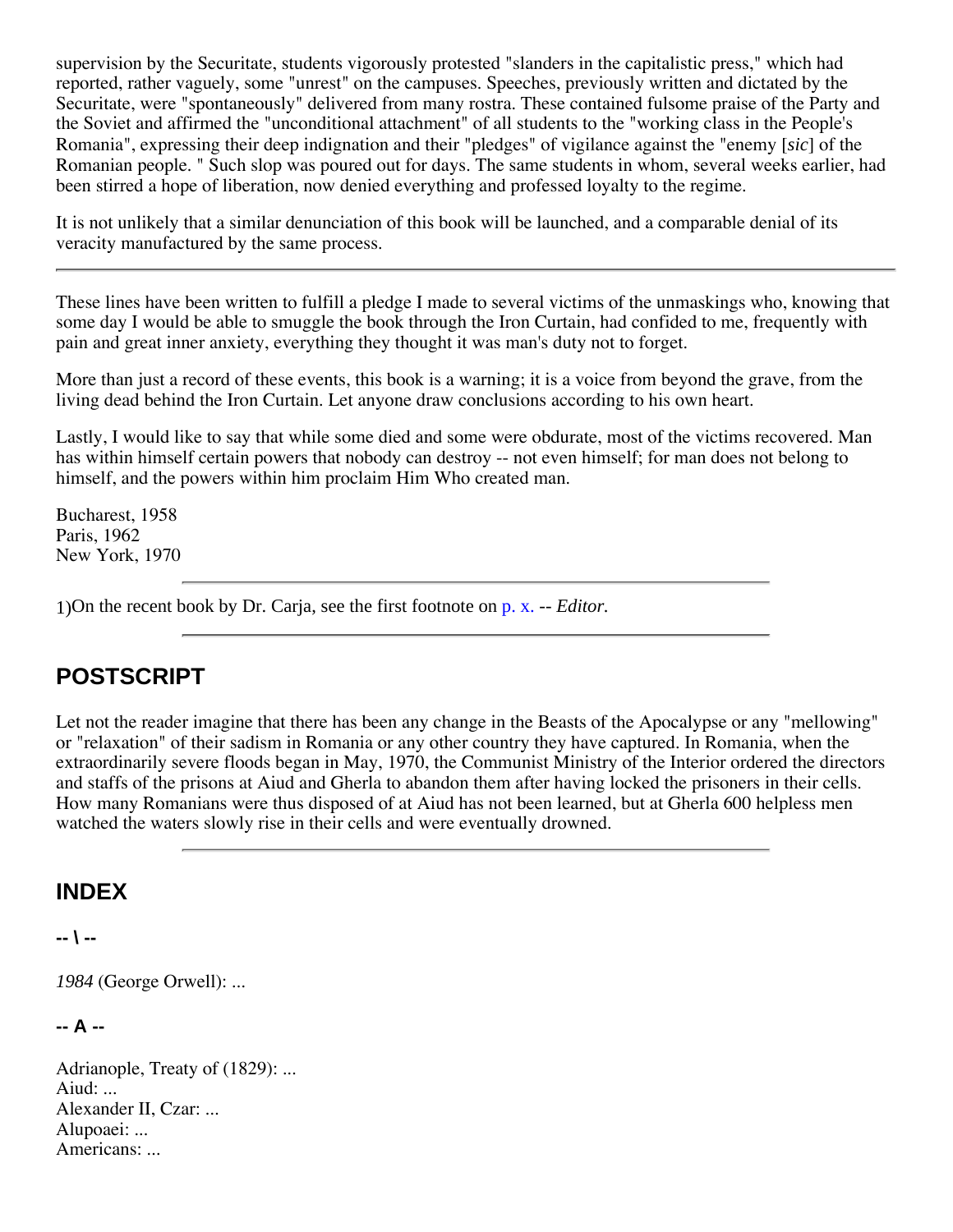*American Opinion*: ... American Public Relations Forum: ... Anagnostu, Iuliu: ... Andreescu: ... anti-humans: ... anti-Semites: ... Antonescu, General Ion: ... Apuseni Mountains: ... Archide: ... Archangel: ... ARLUS: ... Arsenescu, Colonel: ... Austria: ... Avadanei, Lieutenant: ...

#### **-- B --**

*Babel ou le vertige technique* (G. Thibau): ... Bacau: ... Bacau Region: ... *Back Door to War* (Charles Callan Tansill): ... Bacu, D. : ... Baia Sprie: ... Balan, Gheorghe: ... Balkans: ... Ball: ... Banat Region: ... Baragan: ... Barbosu, Dr. : ... *Barefoot* (Zaharia Stancu): ...  $B$  rlad: ... Barracks No. 13 & 14: ... Baruch, Bernard: ... Baschioi: ... Bavaria: ... Beria, Lavrentiy: ... Bessarabia: ... *La Bête sans nom ...* (Michel Sturdza): ... Bicaz: ... Bihor Region: ... Bismarck, Otto E. L. von: ... Bodnarenco (*alias* Emil Bodnaras): ... Bogdanescu: ... Bogdanovici: ... Bolfosu, Eugen: ... Bolsheviks: ... Boncescu, Gheorghe: ... Borila, General Petre: ... Botea, Lieutenant: ... Botosani Region: ... *Brain-washing, a Synthesis ...* (Kenneth Goff): ... *Brainwashing* (Edward Hunter): ... Brasov-Codlea: ... Bratianu, Dinu: ...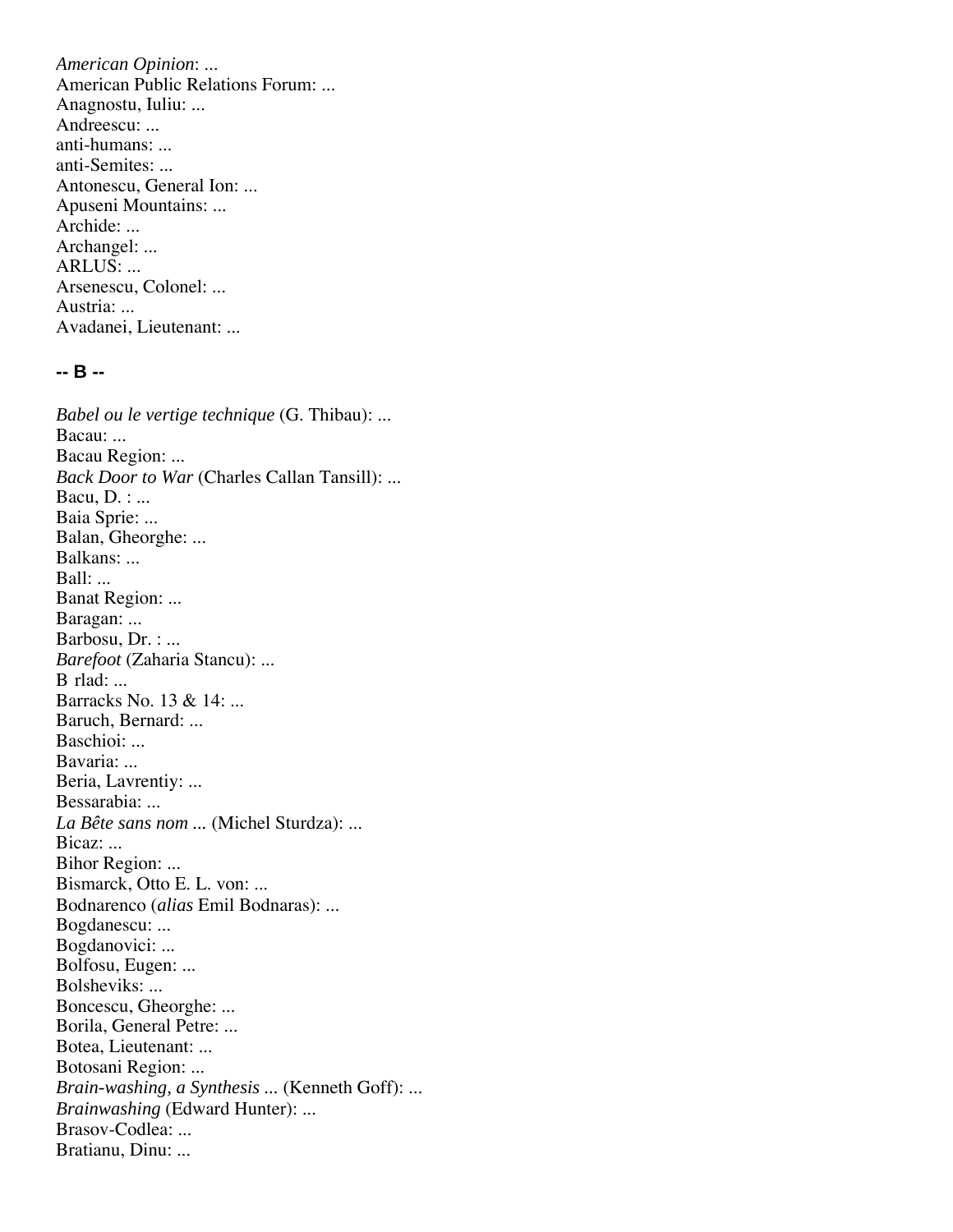Bratianu, George: ... Brittany: ... Britton, Frank: ... Brotherhood of the Cross (*F. d. C.* ): ... Bucharest: ... Buchs: ... Bucoveanu, Ion: ... Budapest: ... Bulgaria: ... Butler, Eric D. : ... Byron, Lord: ...

# **-- C --**

Calciu, Gheorghe: ... Camilar, Eusebiu: ... C mpeanu, Colonel: ... C mpu-Lungul, Moldavia: ... Camus, Albert: ... Cantemir: ... Caranica, Gheorghe: ... Caravia: ... C rja, Dr. Ion: ... Carol II, King: ... Cavnic: ... *cazinca*: ... The Center for Student Re-education: ... Cernauti: ... Cerna-Voda: ... Charles, Prince (later King Carol I): ... China: ... Chisinevski, Josef: ... Ciobanu, prison guard: ... Climescu: ... Cluj: ... Coifan, Coriolan: ... Cojocaru: ... Codreanu, Corneliu Zelea: ... *Codreanu et la Garde de Fer* (Paul Guiraud): ... Cohen, Israel (*alias* Bela Kun): ... Comte, Auguste: ... Constanta: ... Constantin, Puiu: ... *Corneliu Codreanu, prezent* (various authors): ... *Corneliu Z. Codreanu in perspectiva a douazeci de ani* (various authors): ... Cosmici, Colonel: ... Costachescu: ... Craciunas, Colonel: ... Craciunescu: ... Cristo-Loveanu, Professor Miron: ... *Cronologie Legionara*: ... Cuba: ... Cucole, Gheorghe: ... Cucu, prison guard: ...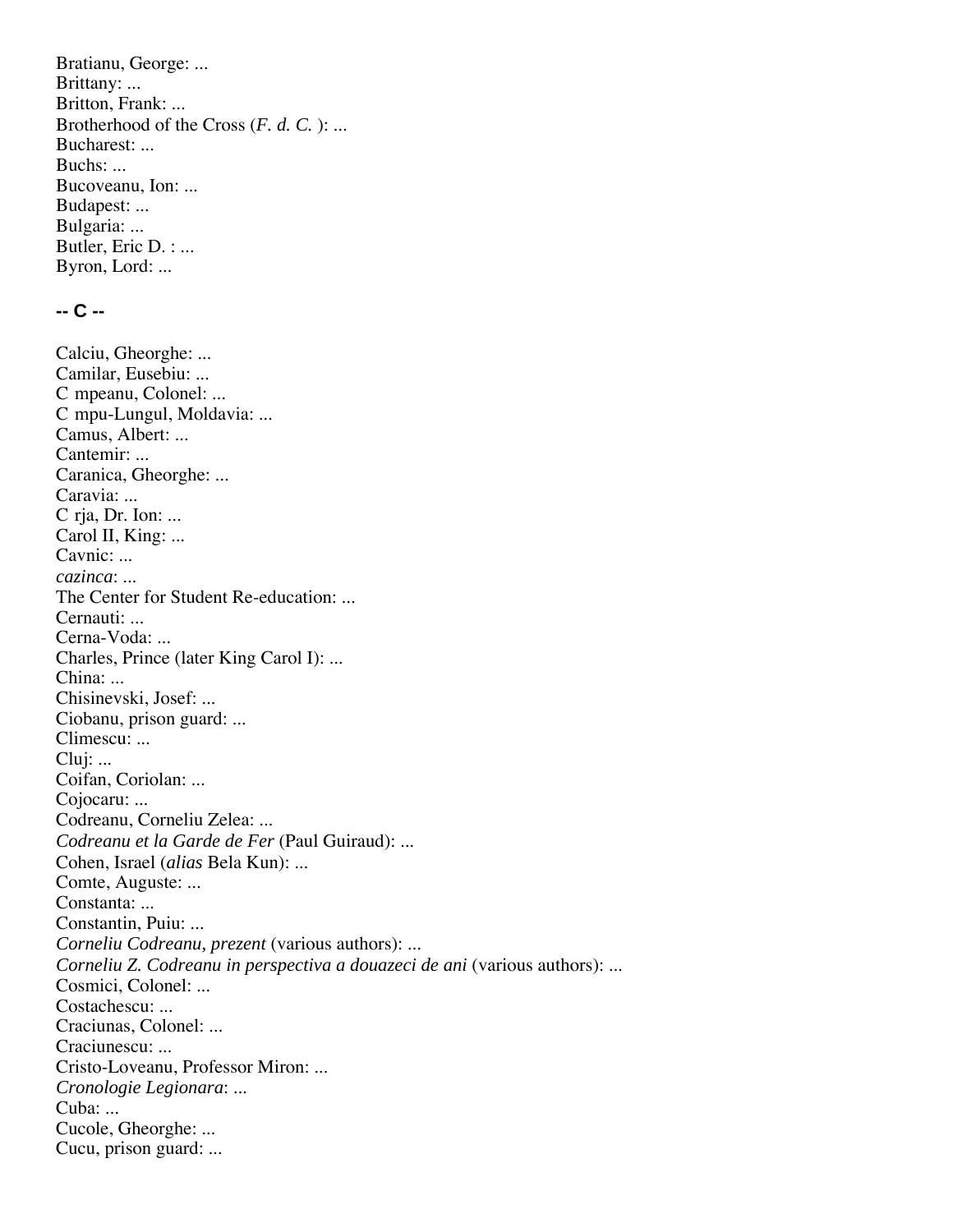Cuza, Professor Alexandru C. : ... Cuza, Prince Alexander (later Cuza-Voda): ... Cuzist Party: ... Czecho-Slovakia: ...

# **-- D --**

Dacia: ... Dacians: ... Dall, Colonel Curtis B. : ... Damocles: ... Danila: ... Danube-Black Sea Canal: ... *Destroy the Accuser* (Frederick Seelig): ... Diaca: ... Djugashvili (*alias* Stalin): ... Dobrogea: ... Dorneanu: ... Draghici, Alexandru: ... Dullberger (*alias* Dulgheru): ... Dumitrescu, Lieutenant: ... Duta: ...

# **-- E --**

Einstein, Albert: ... *elev*: ... Ellul, Jacques: ... Eminescu, Mihail: ... Enachescu: ... Englishmen: ... *L'Envoye de l'Archange* (Jerome and Jean Tharaud): ... *Der erzwungene Krieg* (David L. Hoggan): ... *Esquisse d'une theorie des opinions* (Jean Stoetzel): ... Europe: ... *evrei*: ...

# **-- F --**

Fagaras: ... Fagaras Mountains: ... Fagaras Prison: ... *Facing the Truth* (Vasile Iasinschi): ... Fascists: ... Father Joseph: ... *F. d. C.* (Brotherhood of the Cross): ... *F. D. R.* (Curtis B. Dall): ... Federal Reserve System: ... Fischer: ... Florescu: ... Fleuras: ... France: ... France, Anatole: ...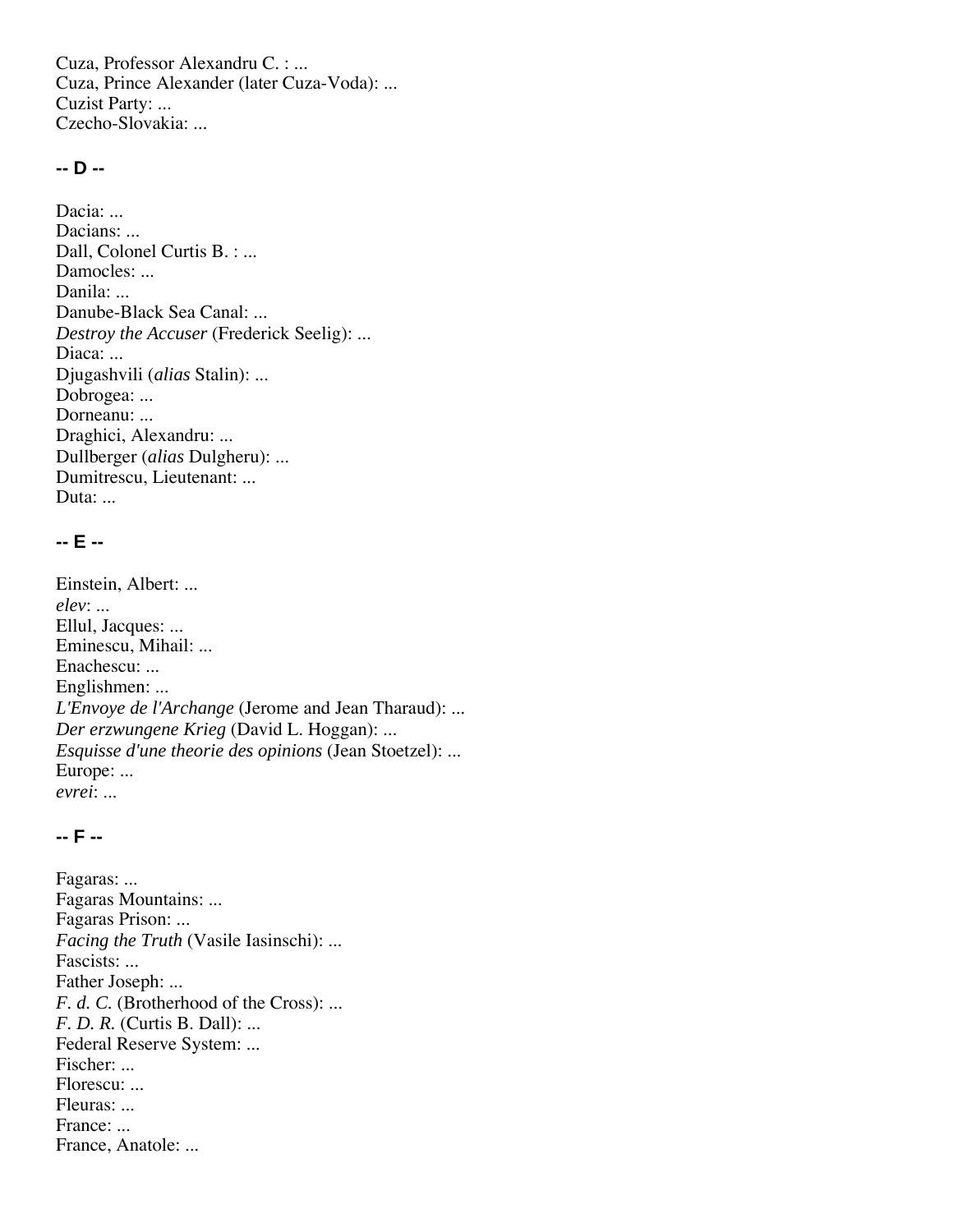Franklin, Benjamin: ...

# **-- G --**

Gafencu: ... Gal: ... Galati: ... Garda Constiintei Nationale: ... Garda de Fier: ... Gavenescul, Professor Ion: ... *Genealogy of Morals* (Friedrich Nietzsche): ... Georgescu, Lieutenant: ... Georgescu, Sergeant: ... Georgescu, Teohari (Burah Tescovici): ... Germans: ... Germany: ... Gheorghiu, Captain, director of Gherla Prison: ... Gheorghiu-Dej, Gheorghe: ... Gherla Prison: ... Glodeanu, Inocentiu: ... Goff, Reverend Kenneth: ... Goga, Octavian: ... Goiciu, Captain Petre, director of Gherla Prison: ... Grama brothers: ... Granovsky, Anatoli: ... Great Britain: ... Great Powers: ... Greece: ... Guard of the National Conscience: ... Guiraud, Paul: ... *gugustiuci*: ...

# **-- H --**

Heine, Heinrich: ... Hentes: ... *History of the Byzantine Empire* (Nicolae Iorga): ... *History of Romania* (Nicolae Iorga): ... Hitler, Adolf: ... Hoggan, Professor David L... . Hospital Room Four: ... Hosu: ... Hunedoara Prison: ... Hungarian Uprising: ... Hungary: ... Hunter, Edward: ...

# **-- I --**

*I Was an NKVD Agent* (Anatoli Granovsky): ... Iasi: ... Iasi County: ... Iasinschi, Vasile: ... *Imperativul momentului istoric* (Ion Gavenescul): ...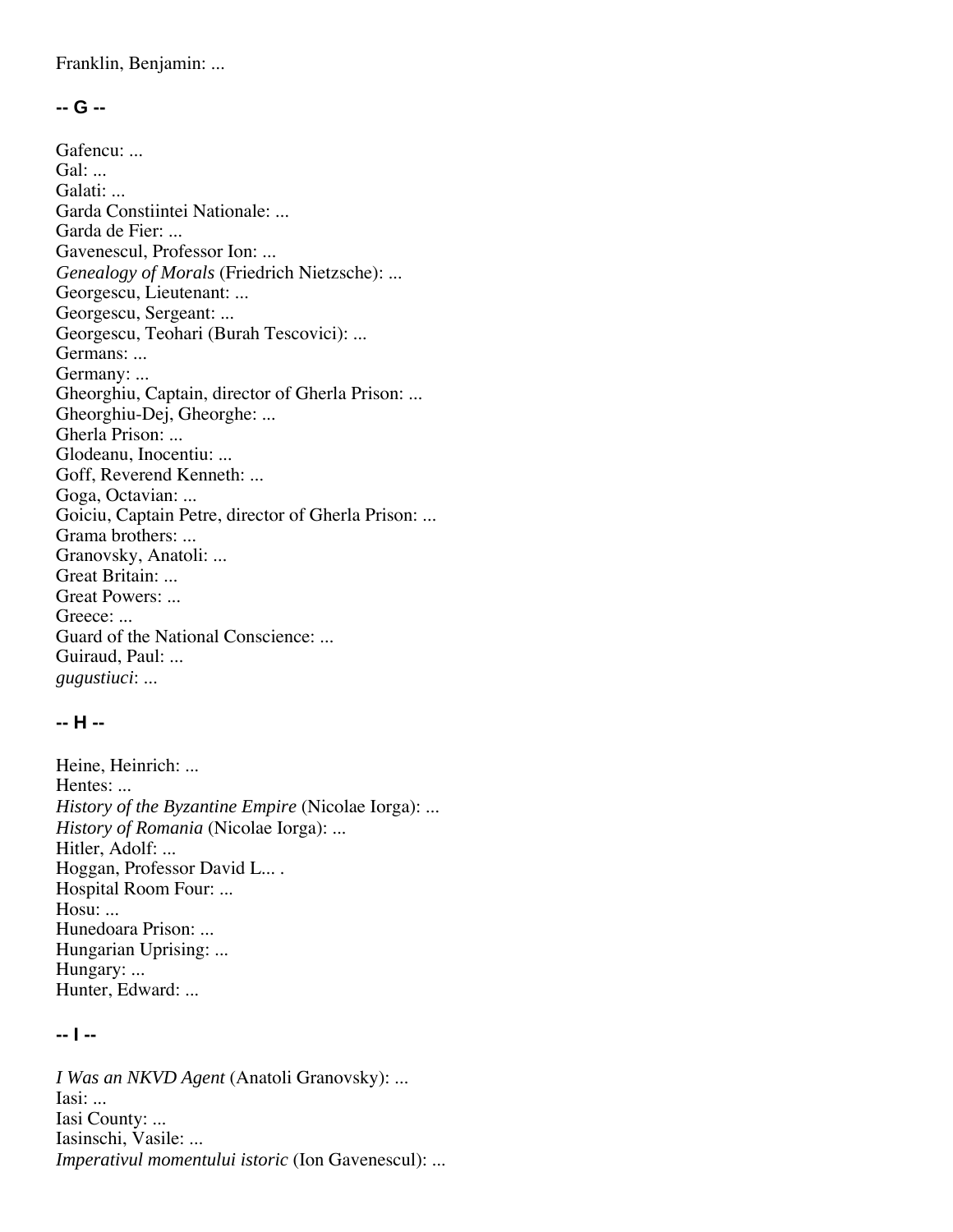India: ... International Brigade: ... International Conspiracy: ... *Întoarcerea din Infern: amintirile ...* (Ion C rja): ... Ionescu, Virgil: ... Iorga, Prof. Nicolae: ... Iron Curtain: ... Iron Guard: ... Israel: ...

#### **-- J --**

Jew: ... Jewish Revolution: ... Jianu: ... Jilava Prison: ... John Birch Society: ... Juberian, Constantin: ... Judaism: ... Judea: ... Jurilofca: ...

#### **-- K --**

Khruschev, Nikita: ... Kirion: ... Knupffer, George: ... Kremlin: ... Kun, Bela (*alias* Israel Cohen): ...

#### **-- L --**

Laitin: ... Landowsky, J. : ... Lazar, Captain: ... Legion of Michael the Archangel: ... Legionaries: ... Legionary Movement: ... *Legiunea Archangelului Mihail*: ... "Legiunea si L. A. N. C. " (Ion Mota): ... Lenin, Nikolay (Ulyanov, Vladimir Ilich): ... Lenin University: ... Leonida, Titus: ... Leopardi, Giacomo: ... Levinschi: ... Liberal Dissident Party: ... Liberal Party: ... *liceu*: ... *Liga Apararii Nationale Crestine*: ... Limberea, Paul: ... Lugoj Prison: ... Lupascu: ... Lupescu, Magda (*alias* Magda Wolff): ...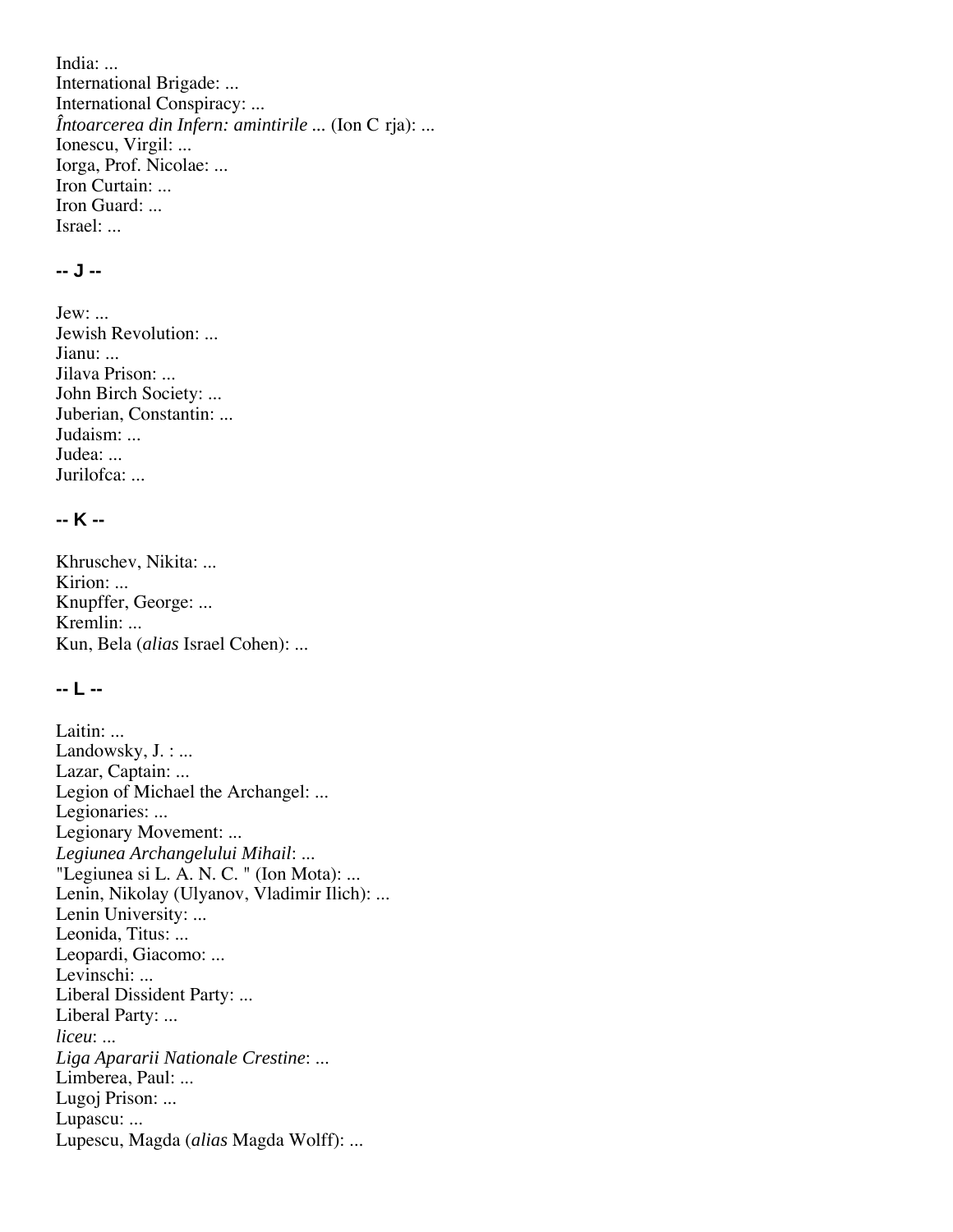#### **-- M --**

Macedonia: ... Macedonians: ... Magirescu, Captain: ... Magirescu, Eugen: ... Makarenko, Anton Semenovich: ... Malmaison Prison: ... Mandinescu, Sergiu: ... M ndruta, prison guard: ... Maniu, Iuliu: ... Manoilescu, Professor Mihai: ... Maromet, director of Jilava Prison: ... Marshall, Louis: ... Martinus: ... Marxism: ... Mateias: ... Matusu, Nicolae: ... McCabe, Joseph: ... mental health: ... Messaros, political officer at Gherla Prison: ... Mihai (Michael), King: ... Mihai-Viteazul village: ... Mihailov, Lenin: ... Mihalcea, Lieutenant: ... Military Tribunal of Bucharest: ... Milwaukee, Wisconsin: ... Ministry of the Interior: ... *The Mist* (Eusebiu Camilar): ... Moldavia: ... Moldavian Region: ... Moldavian Republic: ... Molotov, Viachislav Mikhailovich (Scryabin): ... Morarescu: ... Moscovici, Ilie: ... Moscovites: ... Moscow: ... Moslems: ... Mota, Ion: ... Munich: ... Munteanu, Eugen: ... Muntenia (Wallachia): ... Murfatlar: ... Murgulescu: ...

#### **-- N --**

N., Petre: ... Napoleon Bonaparte: ... National Peasant Party: ... Navodari: ... Nazis: ... *New Times*: ... Nicholas II, Czar: ...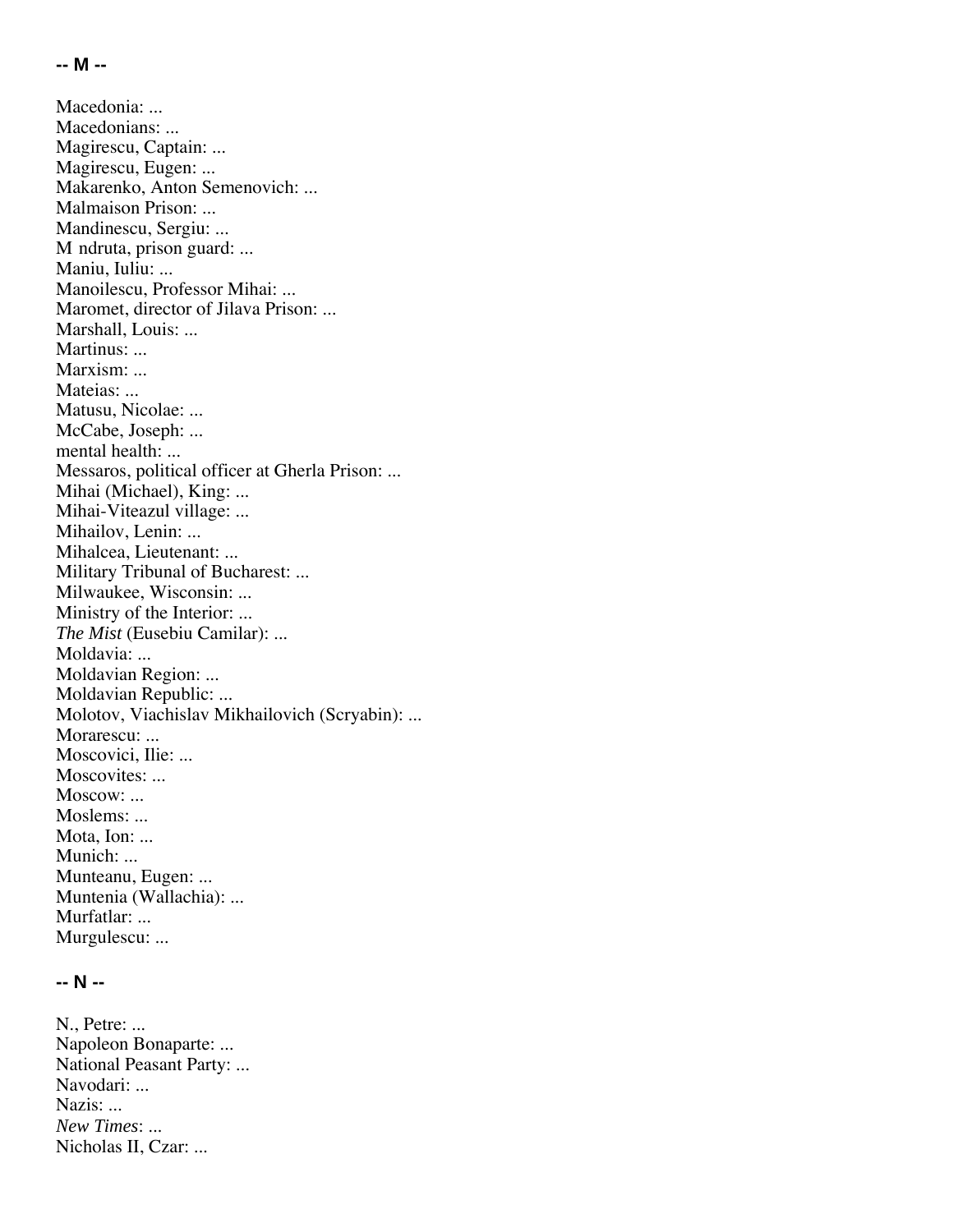Nicolschi, General: ... Nietzsche, Friedrich Wilhelm: ... Niki: ...

#### **-- O --**

Obreja, Spiru: ... Ocnele-Mari Prison: ... Oliver, Professor Revilo P. : ... Oltenia: ... Onac: ... Opris: ... Oprisan, Constantin: ... Organization of Detainees of Communist Convictions (O. D. C. C. ): ... *The Origins of the Second World War* (A. J. P. Taylor): ... Orwell, George: ... Outer Mongolia: ...

#### **-- P --**

Pancu, Constantin: ... Papahagi: ... Papanace, Atanase: ... Paris: ... Paris, Peace Treaty of (1856): ... Parliament, Romanian: ... Pascu: ... Patrascanu, Nuti: ... Pauker, Ana (*alias* Rabinovich): ... Pavlov, Dr. Ivan Petrovich: ... Pegler, Westbrook: ... Peninsula Labor Colony: ... Pennsylvania: ... *The Pentagon Case* (Robert A. Winston): ... Petrescu, General Alexandru, military judge: ... Piedmont: ... Pirinei: ... Pitea: ... Pitesti Prison: ... Pitigoi: ... Ploesti: ... Poarta Alba: ... *politruks*: ... Pompilian: ... Pop, Cornel: ... Pop, Gheorghe: ... Popa, Alexandru: ... Popescu: ... Popescu, Florin: ... Predeal: ... Principalities, Romanian: ... Prisacaru: ... *Propagandes* (Jacques Ellul): ... psychological warfare: ...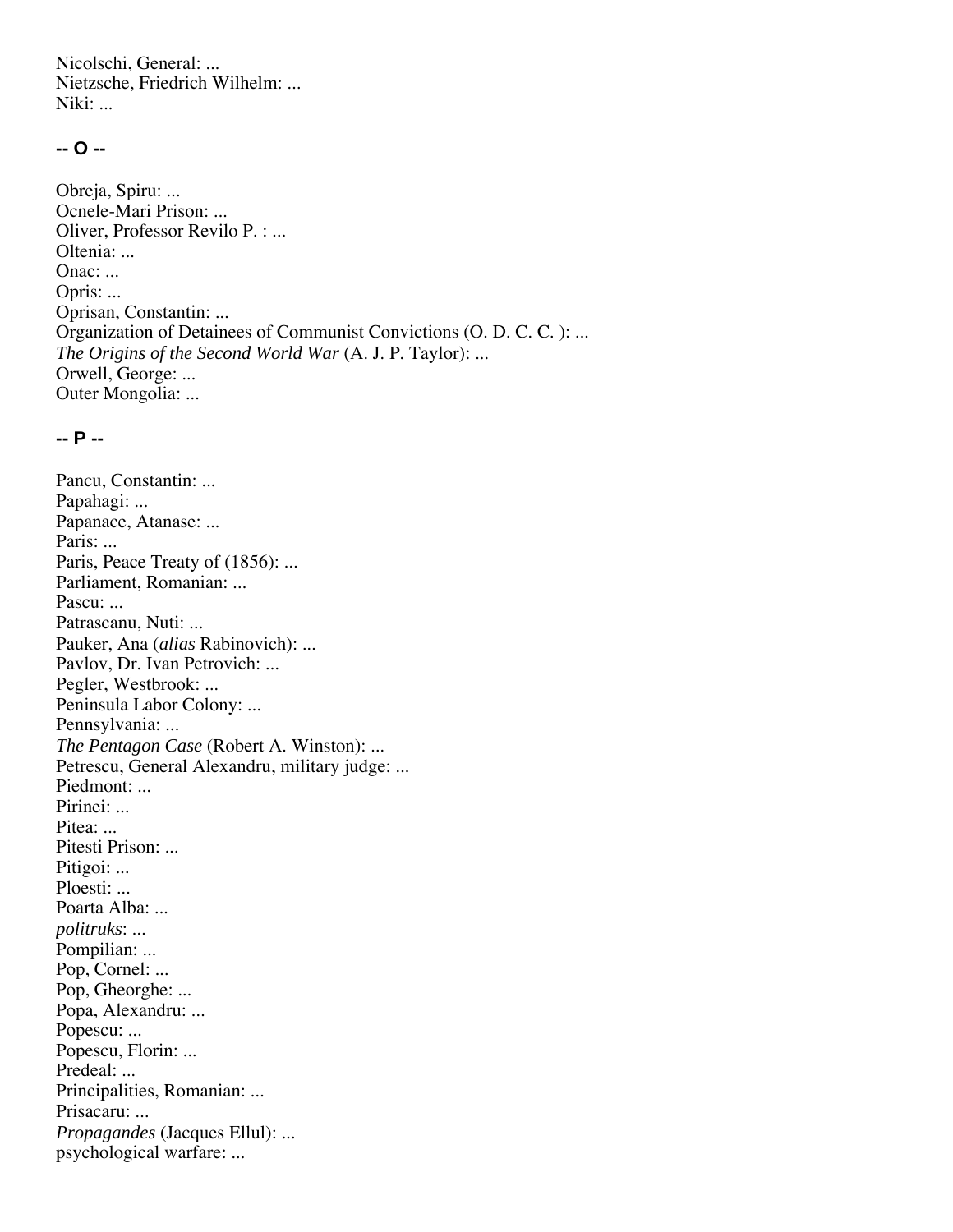psychopolitics: ... Public Opinion: ...

#### **-- R --**

Rabinovich, Ana (*alias* Pauker): ... Radauti: ... Rahova Road: ... *The Rebel* (Albert Camus): ... Reck, Ludovic: ... *Red Symphony* (J. Landowsky): ... *Reds in America* (R. M. Whitney): ... Renan, Ernest: ... Richelieu, Cardinal: ... *A Ride to Panmunjon* (Duane Thorin): ... Rodas: ... Roman, Bubi: ... Romans: ... Roman Empire: ... *România si sfârsitul Europei ...* (Michel Sturdza): ... Romanian People's Republic: ... Rome: ... Room 99: ... Roosevelt, Franklin D. : ... Roosevelt, Theodore: ...

# **-- S --**

Sade, Donatien Alphonse, 'Marquise de': ... Schiffs: ... Schopenhauer, Arthur: ... Scryabin (*alias* Molotov): ... Sebesteny, political officer: ... Secu, Serban: ... Seelig, Frederick: ... Seneca, Lucius Annaeus: ... Serban, Gheorghe: ... Sikorsky, General: ... Simionescu, student: ... Simionescu, Dr. : ... *Sinfonía en rojo mayor* (J. Landowsky): ... Siut-Ghiol lake: ... Sokoloff, Dr. Boris: ... Solomon: ... Somes River: ... *The Soviet Inferno* (Louis Zoul): ... Soviet Union (Russia): ... Sovroms (*Sov*iet*-Rom*anian exploitation companies): ... Spain: ... Springfield, Missouri: ... Saint Nicholas' Day: ... Stalin, Joseph V. (Djugashvili): ... Stancu, Zaharia: ... Stickley, Professor Charles: ...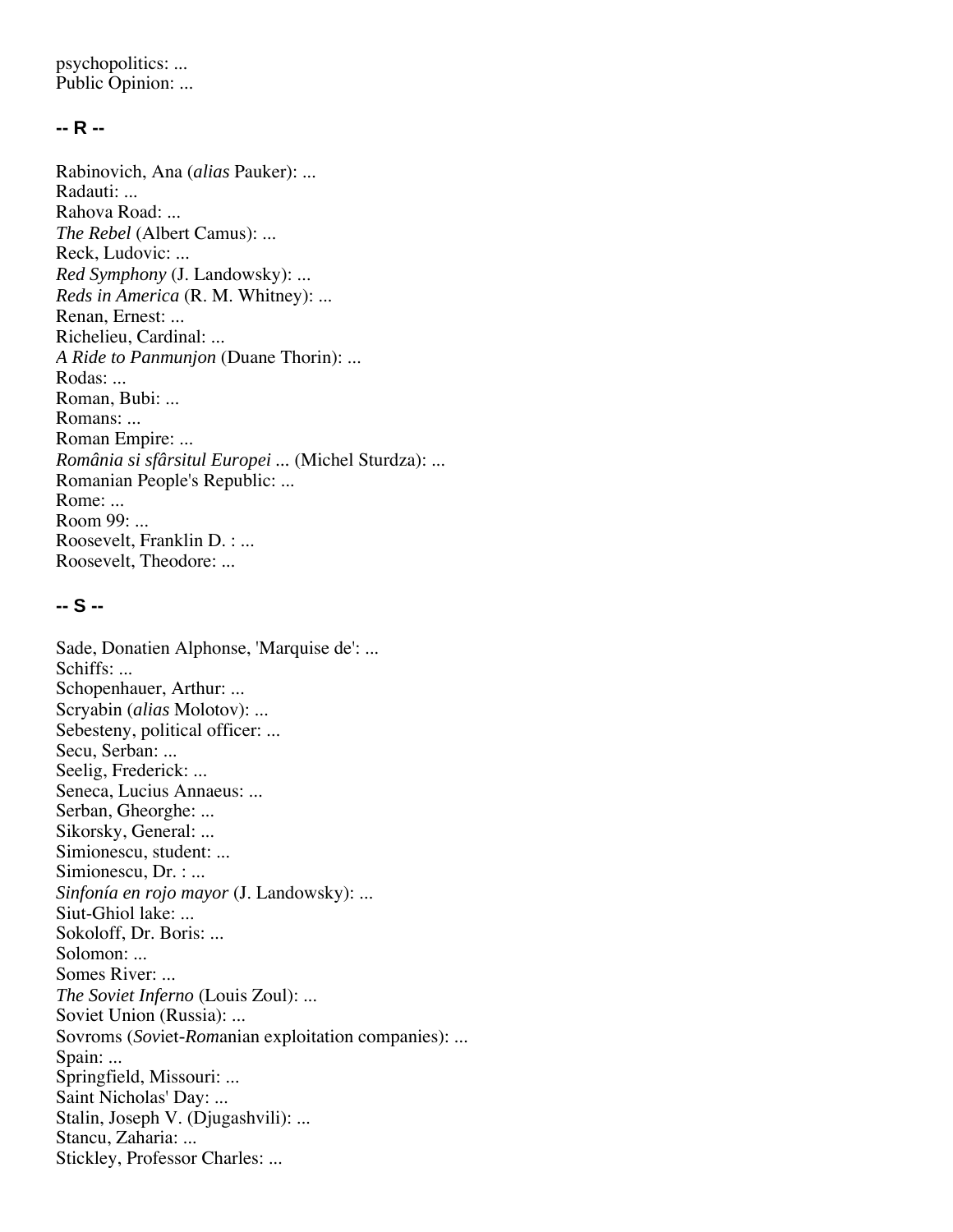Stoetzel, Jean: ... Stoicanescu: ... *student*: ... Sturdza, Prince Michel (Mihai): ... Suceava Prison: ... Suciu, Silviu: ... *Suicide of Europe* (Michel Sturdza): ... Supreme Court: ...

### **-- T --**

Talmud: ... Tanase, Alexandru: ... Tancabesti: ... Tansill, Professor Charles Callan: ... Targu-Mures: ... Targu-Ocna: ... Taylor, Professor A. J. P. : ... Teodoru: ... *terci*: ... Tescovici, Burah (*alias* Teohari Georgescu): ... Tharaud, Jerome and Jean: ... Thibau, G. : ... Thorin, Duane: ... *Thugs and Communists* (Louis Zoul): ... Timisoara: ... Tomuta, Octavian: ... Transcaucasia: ... Transylvania: ... Trevor-Roper, H. R. : ... *troite*: ... Tudose: ... Tulcea County: ... Turcanu, Eugen: ... Turkey: ... Turkish Rule: ... Turkish Sultan: ... Turks: ... Turnu-Severin: ... Tutea, Petre: ...

#### **-- U --**

Ulyanov, Vladimir Ilich (*alias* Lenin): ... United Nations: ... United States: ...

### **-- V --**

Valea-Neagra: ... Valea Nistrului: ... Victorian League of Rights: ... Victoriei Street: ... Vojen: ...